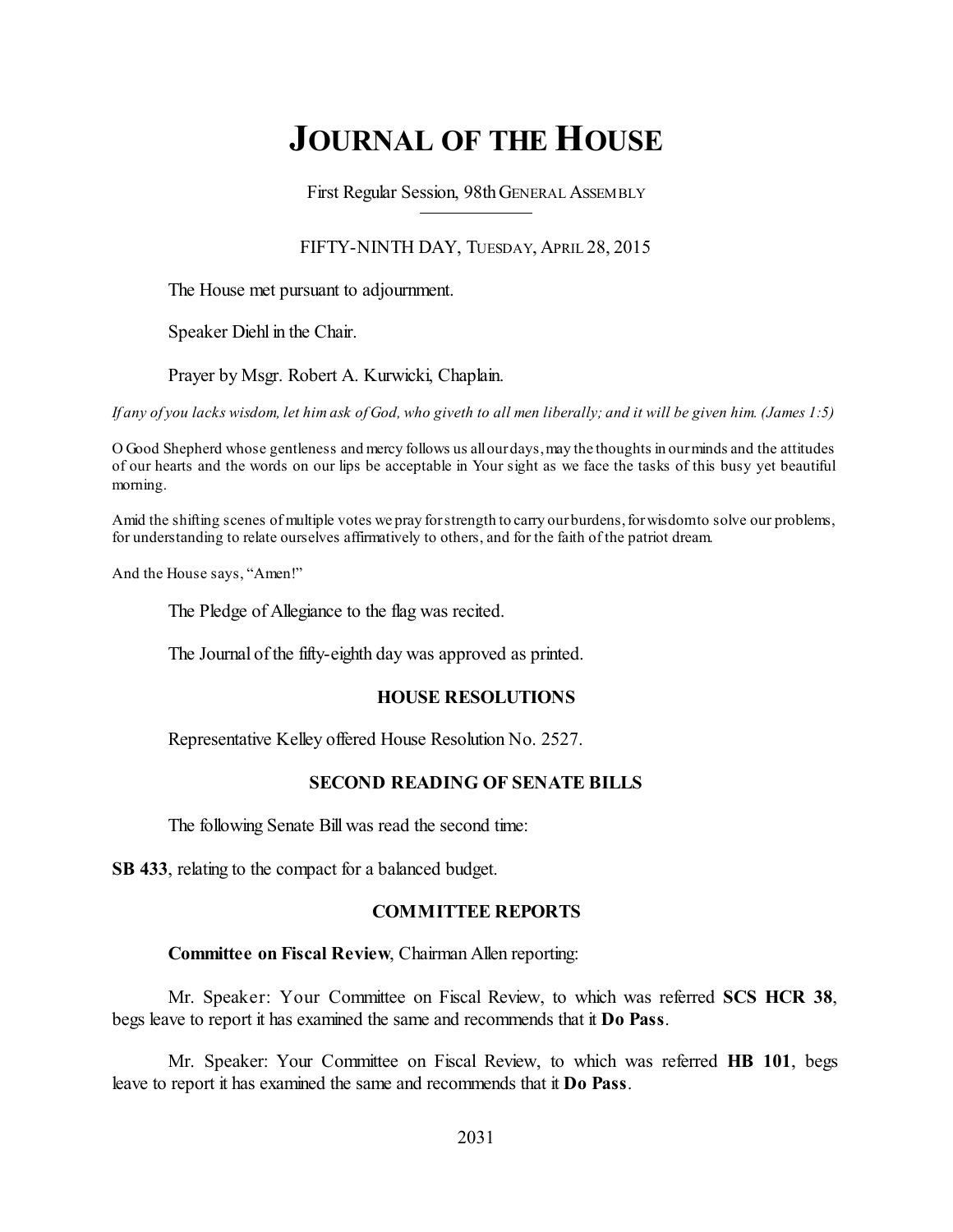Mr. Speaker: Your Committee on Fiscal Review, to which was referred **HCS HB 209**, begs leave to report it has examined the same and recommends that it **Do Pass**.

Mr. Speaker: Your Committee on Fiscal Review, to which was referred **HB 389**, begs leave to report it has examined the same and recommends that it **Do Pass**.

Mr. Speaker: Your Committee on Fiscal Review, to which was referred **HB 411**, begs leave to report it has examined the same and recommends that it **Do Pass**.

Mr. Speaker: Your Committee on Fiscal Review, to which was referred **HCS HB 476**, begs leave to report it has examined the same and recommends that it **Do Pass**.

Mr. Speaker: Your Committee on Fiscal Review, to which was referred **HB 515, with Senate Amendment No. 1** and **Senate Amendment No. 2**, begs leave to report it has examined the same and recommends that it **Do Pass**.

Mr. Speaker: Your Committee on Fiscal Review, to which was referred **HCS HB 627**, begs leave to report it has examined the same and recommends that it **Do Pass**.

Mr. Speaker: Your Committee on Fiscal Review, to which was referred **HB 842**, begs leave to report it has examined the same and recommends that it **Do Pass**.

Mr. Speaker: Your Committee on Fiscal Review, to which was referred **HCS HB 1023**, begs leave to report it has examined the same and recommends that it **Do Pass**.

Mr. Speaker: Your Committee on Fiscal Review, to which was referred **HCS SS SCS SB 115**, begs leave to report it has examined the same and recommends that it **Do Pass**.

Mr. Speaker: Your Committee on Fiscal Review, to which was referred **HCS SB 282**, begs leave to report it has examined the same and recommends that it **Do Pass**.

Mr. Speaker: Your Committee on Fiscal Review, to which was referred **HCS SCS SB 456**, begs leave to report it has examined the same and recommends that it **Do Pass**.

### **PERFECTION OF HOUSE JOINT RESOLUTIONS**

**HCS HJR 41**, relating to the Downsizing State Government Commission, was taken up by Representative Jones.

On motion of Representative Jones, **HCS HJR 41** was adopted.

On motion of Representative Jones, **HCS HJR 41** was ordered perfected and printed.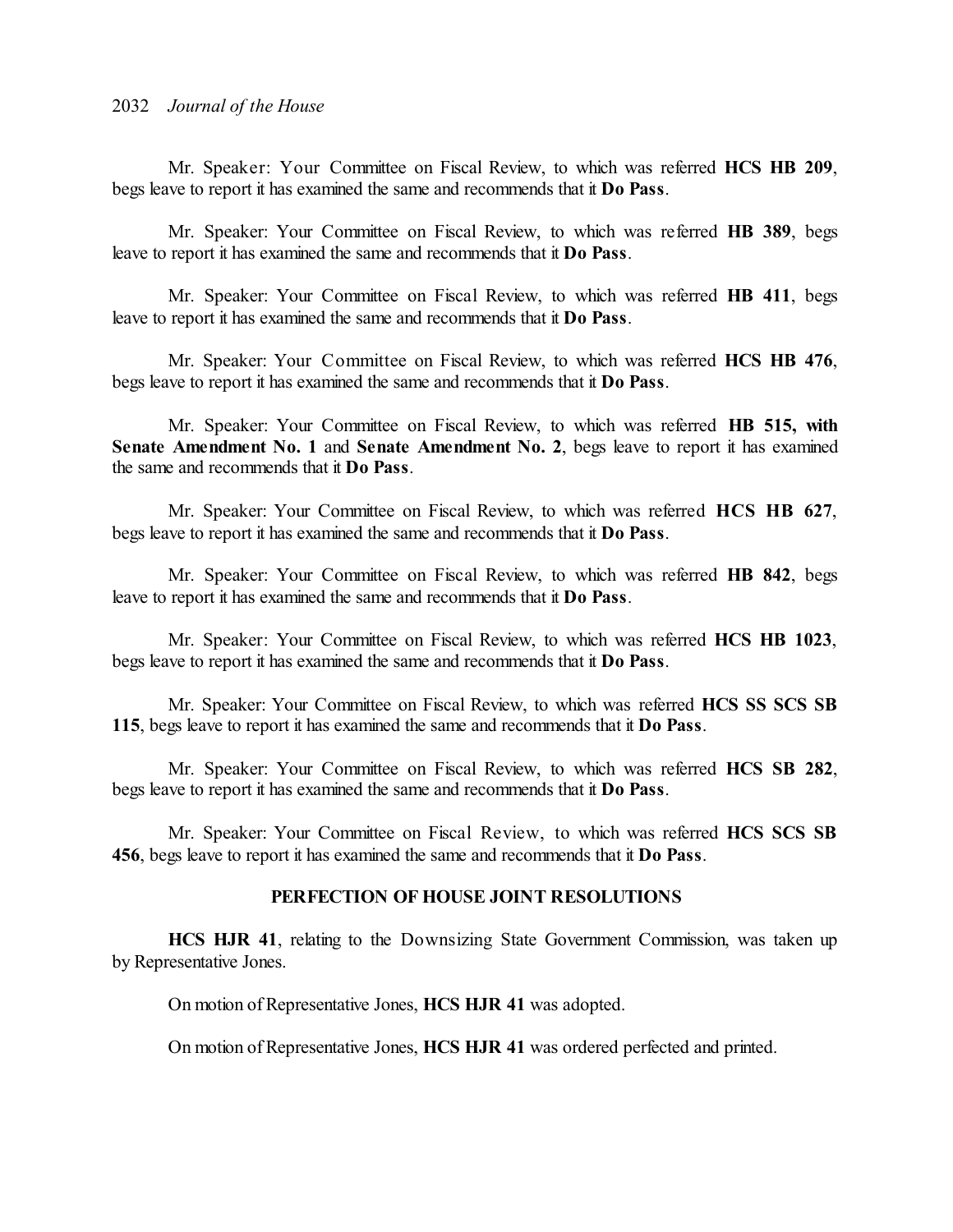# **THIRD READING OF HOUSE BILLS**

**HB 202**, relating to fees for optometric and ophthalmic services, was taken up by Representative Morris.

On motion of Representative Morris, **HB 202** was read the third time and passed by the following vote:

AYES: 140

| Adams                         | Alferman        | Allen          | Anders          | Anderson       |
|-------------------------------|-----------------|----------------|-----------------|----------------|
| Andrews                       | Arthur          | Austin         | Bahr            | Basye          |
| Beard                         | Bernskoetter    | Berry          | <b>Black</b>    | Bondon         |
| Brown 94                      | <b>Bums</b>     | Carpenter      | Chipman         | Cierpiot       |
| Colona                        | Conway 10       | Conway 104     | Cookson         | Corlew         |
| Cornejo                       | Crawford        | Cross          | Curtis          | Curtman        |
| Davis                         | Dogan           | Dohrman        | Dugger          | Eggleston      |
| Engler                        | English         | Entlicher      | Fitzpatrick     | Fitzwater 144  |
| Fitzwater 49                  | Flanigan        | Fraker         | Franklin        | Frederick      |
| Gannon                        | Green           | Haahr          | Haefner         | Hansen         |
| Harris                        | Hicks           | Higdon         | Hinson          | Hoskins        |
| Hough                         | Houghton        | Hubbard        | <b>Hubrecht</b> | Hummel         |
| Hurst                         | Johnson         | Jones          | <b>Justus</b>   | Keeney         |
| Kelley                        | Kendrick        | Kidd           | King            | Kirkton        |
| Kolkmeyer                     | Korman          | Kratky         | LaFaver         | Lair           |
| Lant                          | Lauer           | Lavender       | I eara          | Lichtenegger   |
| Love                          | Lynch           | <b>Mathews</b> | May             | McCaherty      |
| McCann Beatty                 | McCreery        | McDaniel       | McGaugh         | <b>McManus</b> |
| McNeil                        | Meredith        | Messenger      | Miller          | Mims           |
| Montecillo                    | Moon            | Morgan         | Morris          | Muntzel        |
| Neely                         | Newman          | <b>Nichols</b> | Norr            | Otto           |
| Pace                          | Parkinson       | Peters         | Pfautsch        | Phillips       |
| Pierson                       | Pietzman        | Pike           | Reiboldt        | Remole         |
| Rhoads                        | Richardson      | Rizzo          | Roden           | Roeber         |
| Rone                          | Ross            | Rowland        | Runions         | Ruth           |
| Shaul                         | <b>Shull</b>    | Shumake        | Smith           | Sommer         |
| Spencer                       | Swan            | Taylor         | Vescovo         | Walker         |
| <b>Walton Gray</b>            | Webber          | White          | <b>Zerr</b>     | Mr. Speaker    |
| <b>NOES: 013</b>              |                 |                |                 |                |
| <b>Brattin</b>                | <b>Burlison</b> | Ellington      | Gardner         | Gosen          |
| Hill                          | Koenig          | Marshall       | Mitten          | Pogue          |
| Solon                         | Wiemann         | Wilson         |                 |                |
| PRESENT: 000                  |                 |                |                 |                |
| <b>ABSENT WITH LEAVE: 009</b> |                 |                |                 |                |
| <b>Barnes</b>                 | Brown 57        | Butler         | Dunn            | McDonald       |
| Redmon                        | Rehder          | Rowden         | Wood            |                |

VACANCIES: 001

Speaker Diehl declared the bill passed.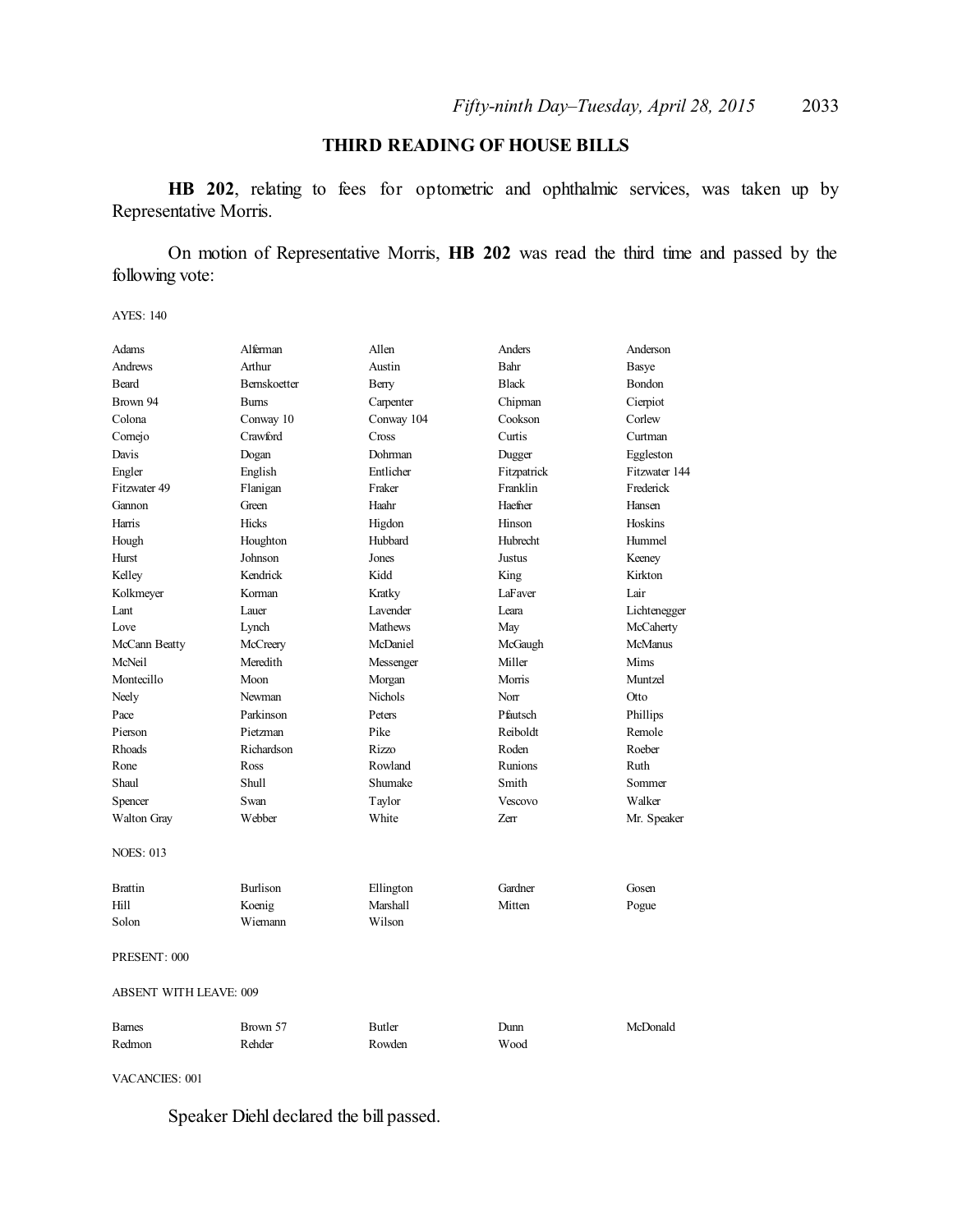Representative Keeney assumed the Chair.

# **BILLS CARRYING REQUEST MESSAGES**

**HCS SS SCS SB 5, as amended**, relating to local government, was taken up by Representative Curtman.

Representative Curtman moved that the House refuse to recede from its position on **HCS SS SCS SB 5, as amended**, and grant the Senate a conference.

Representative Richardson moved the previous question.

Which motion was adopted by the following vote:

AYES: 107

| Alferman         | Allen              | Anderson       | <b>Andrews</b> | Austin              |
|------------------|--------------------|----------------|----------------|---------------------|
| Bahr             | <b>Barnes</b>      | Basye          | <b>Beard</b>   | <b>Bernskoetter</b> |
| Berry            | <b>Black</b>       | <b>Bondon</b>  | <b>Brattin</b> | Brown 94            |
| <b>Burlison</b>  | Chipman            | Cierpiot       | Conway 104     | Cookson             |
| Corlew           | Cornejo            | Crawford       | Cross          | Curtman             |
| Davis            | Dogan              | Dohrman        | Dugger         | Eggleston           |
| Engler           | English            | Entlicher      | Fitzpatrick    | Fitzwater 144       |
| Fitzwater 49     | Flanigan           | Fraker         | Frederick      | Gannon              |
| Gosen            | Haefner            | Hicks          | Higdon         | Hill                |
| Hinson           | Hoskins            | Hough          | Houghton       | Hubrecht            |
| <b>Hurst</b>     | Johnson            | <b>Justus</b>  | Keeney         | Kelley              |
| Kidd             | King               | Koenig         | Kolkmeyer      | Korman              |
| Lair             | Lant               | Lauer          | Lichtenegger   | Love                |
| Lynch            | <b>Mathews</b>     | McCaherty      | McDaniel       | McGaugh             |
| Messenger        | Miller             | Moon           | Morris         | Muntzel             |
| Parkinson        | Pfautsch           | Phillips       | Pietzman       | Pike                |
| Pogue            | Redmon             | Reiboldt       | Remole         | <b>Rhoads</b>       |
| Richardson       | Roden              | Rone           | Ross           | Rowden              |
| Rowland          | Ruth               | Shaul          | Shull          | Shumake             |
| Solon            | Sommer             | Spencer        | Swan           | Taylor              |
| Vescovo          | Walker             | White          | Wiemann        | Wilson              |
| Wood             | <b>Zerr</b>        |                |                |                     |
| <b>NOES: 043</b> |                    |                |                |                     |
| Adams            | Anders             | Arthur         | <b>Burns</b>   | Butler              |
| Carpenter        | Colona             | Conway 10      | Curtis         | Ellington           |
| Gardner          | Green              | Harris         | Hubbard        | Hummel              |
| Kendrick         | Kirkton            | Kratky         | LaFaver        | Lavender            |
| Marshall         | May                | McCann Beatty  | McCreery       | <b>McManus</b>      |
| McNeil           | Meredith           | Mims           | Mitten         | Montecillo          |
| Morgan           | Newman             | <b>Nichols</b> | Norr           | Otto                |
| Pace             | Peters             | Pierson        | <b>Rizzo</b>   | Runions             |
| Smith            | <b>Walton Grav</b> | Webber         |                |                     |

PRESENT: 000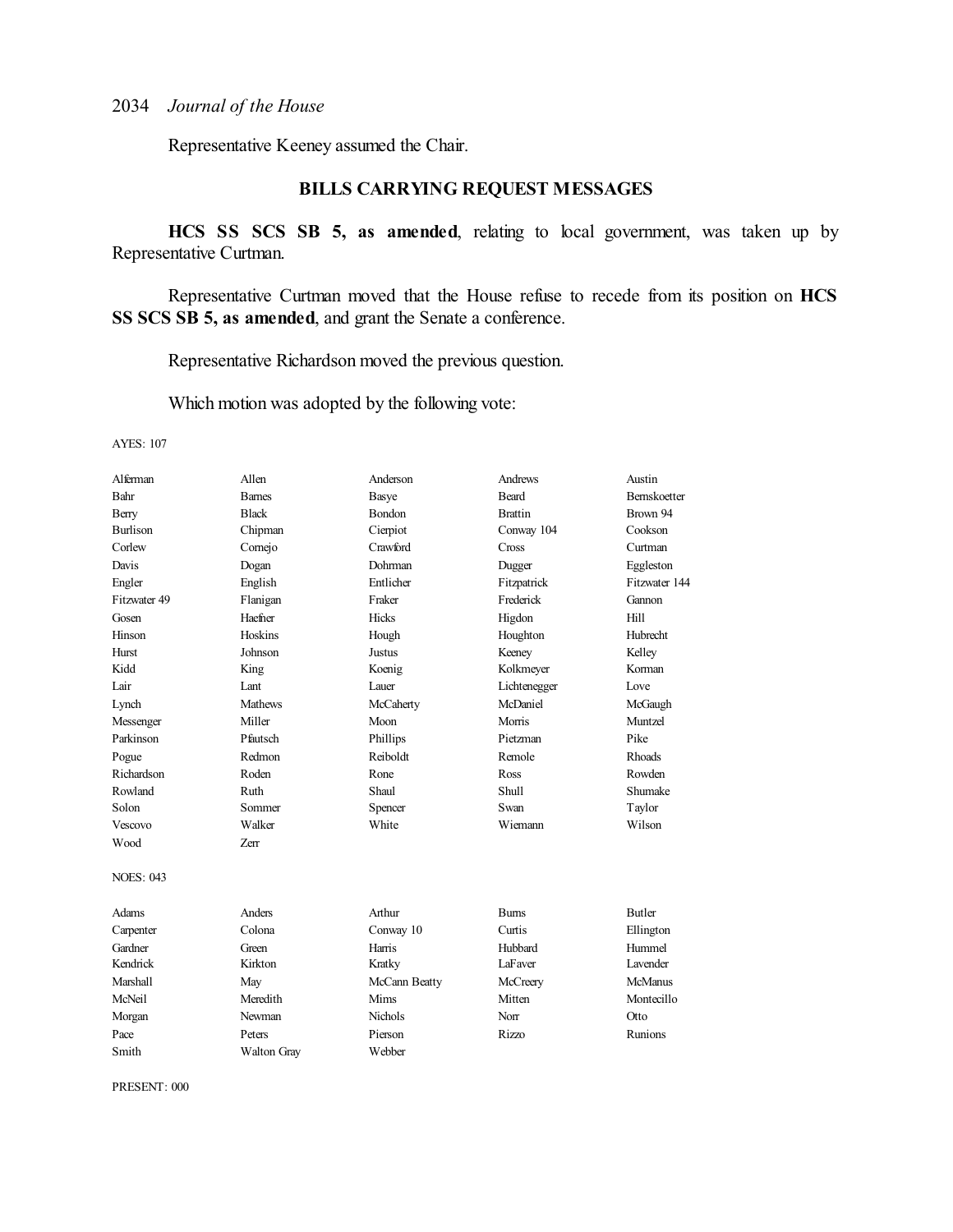ABSENT WITH LEAVE: 012

| Brown 57 | Dunn        | Franklin | Haahr | Hansen |
|----------|-------------|----------|-------|--------|
| Jones    | eara        | McDonald | Neely | Rehder |
| Roeber   | Mr. Speaker |          |       |        |

VACANCIES: 001

Representative Curtman again moved that the House refuse to recede from its position on **HCS SS SCS SB 5, as amended**, and grant the Senate a conference.

Which motion was adopted.

### **THIRD READING OF HOUSE BILLS**

**HCS HB 476**, relating to state funding for small school districts, was taken up by Representative Fitzwater (144).

On motion of Representative Fitzwater (144), **HCS HB 476** was read the third time and passed by the following vote:

| Adams          | Alferman            | Allen                | Anders          | Anderson      |
|----------------|---------------------|----------------------|-----------------|---------------|
| Andrews        | Arthur              | Austin               | Bahr            | <b>Basye</b>  |
| Beard          | <b>Bernskoetter</b> | Berry                | <b>Black</b>    | <b>Bondon</b> |
| <b>Brattin</b> | Brown 57            | Brown 94             | <b>Burlison</b> | <b>Burns</b>  |
| <b>Butler</b>  | Carpenter           | Chipman              | Cierpiot        | Colona        |
| Conway 10      | Conway 104          | Cookson              | Corlew          | Comejo        |
| Crawford       | Cross               | Curtis               | Davis           | Dogan         |
| Dohrman        | Dugger              | Eggleston            | Engler          | English       |
| Entlicher      | Fitzwater 144       | Fitzwater 49         | Fraker          | Franklin      |
| Frederick      | Gannon              | Gosen                | Green           | Haahr         |
| Haefner        | Hansen              | Harris               | Hicks           | Higdon        |
| Hill           | Hoskins             | Hough                | Houghton        | Hubbard       |
| Hubrecht       | Hummel              | Hurst                | Johnson         | Jones         |
| Justus         | Keeney              | Kendrick             | Kidd            | King          |
| Kirkton        | Kolkmeyer           | Korman               | Kratky          | LaFaver       |
| Lair           | Lant                | L <sub>avender</sub> | I eara          | Lichtenegger  |
| Love           | Lynch               | Marshall             | <b>Mathews</b>  | May           |
| McCaherty      | McCann Beatty       | McCreery             | McDaniel        | McGaugh       |
| <b>McManus</b> | McNeil              | Meredith             | Miller          | Mims          |
| Mitten         | Montecillo          | Moon                 | Morgan          | Morris        |
| Muntzel        | Neely               | Newman               | <b>Nichols</b>  | Norr          |
| Otto           | Pace                | Peters               | Pfautsch        | Pierson       |
| Pietzman       | Pike                | Redmon               | Rehder          | Reiboldt      |
| Remole         | <b>Rhoads</b>       | Richardson           | <b>Rizzo</b>    | Roden         |
| Roeber         | Rone                | Ross                 | Rowden          | Rowland       |
| Ruth           | Shaul               | Shull                | Shumake         | Smith         |
| Solon          | Sommer              | Spencer              | Swan            | Taylor        |
| Vescovo        | Walker              | Walton Gray          | Webber          | White         |
| Wiemann        | Wood                | Zerr                 |                 |               |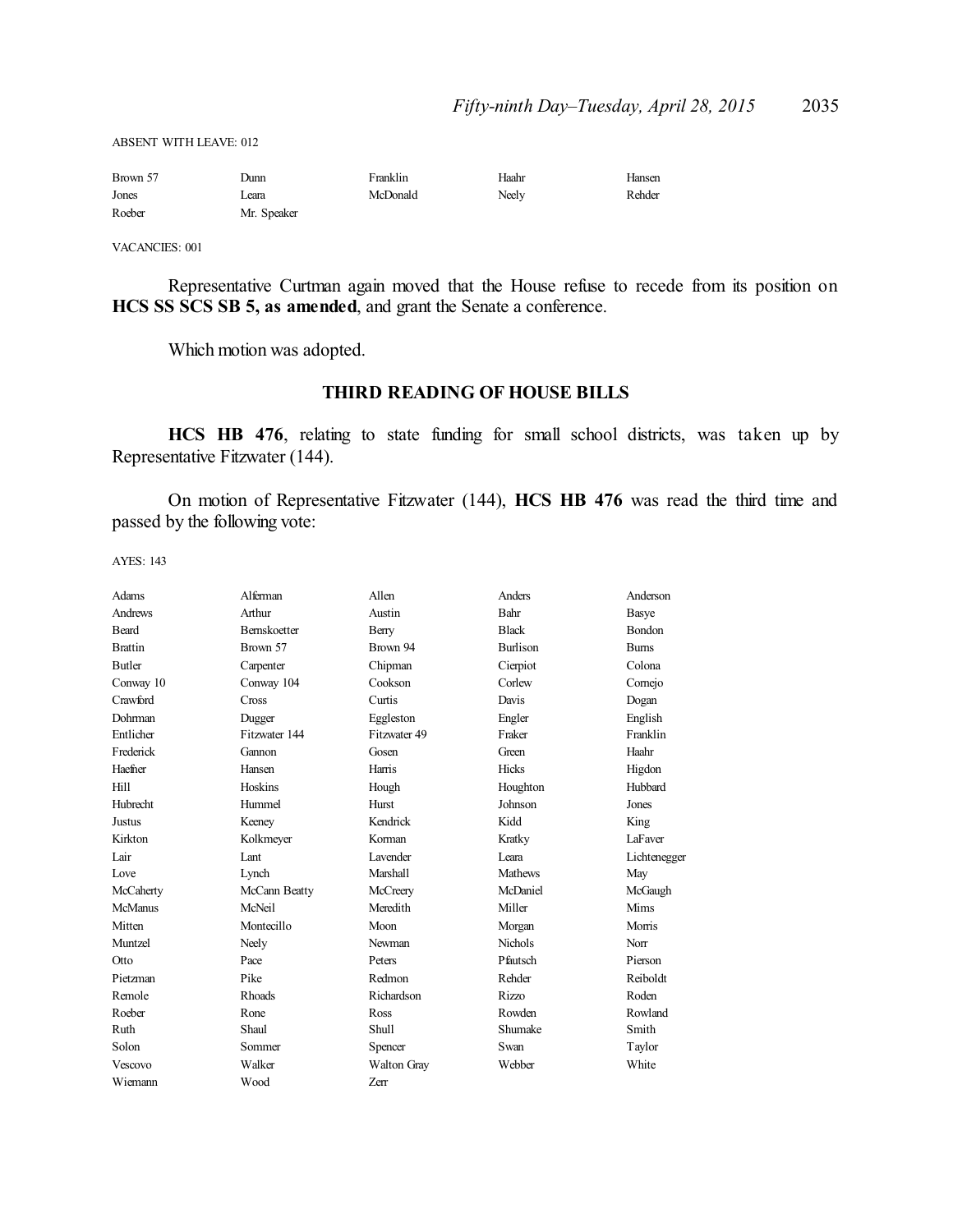#### NOES: 006

| Curtman<br>Wilson             | Ellington | Koenig      | Parkinson | Pogue     |
|-------------------------------|-----------|-------------|-----------|-----------|
| PRESENT: 000                  |           |             |           |           |
| <b>ABSENT WITH LEAVE: 013</b> |           |             |           |           |
| <b>Barnes</b>                 | Dunn      | Fitzpatrick | Flanigan  | Gardner   |
| Hinson                        | Kelley    | Lauer       | McDonald  | Messenger |
| Phillips                      | Runions   | Mr. Speaker |           |           |

### VACANCIES: 001

# Representative Keeney declared the bill passed.

# The emergency clause was adopted by the following vote:

| Adams               | Alferman       | Anders          | Anderson       | Andrews         |
|---------------------|----------------|-----------------|----------------|-----------------|
| Arthur              | Austin         | <b>Barnes</b>   | Basye          | <b>Beard</b>    |
| <b>Bernskoetter</b> | <b>Black</b>   | Brown 57        | Brown 94       | <b>Burns</b>    |
| <b>Butler</b>       | Carpenter      | Chipman         | Cierpiot       | Colona          |
| Conway 10           | Conway 104     | Cookson         | Corlew         | Comejo          |
| Crawford            | Cross          | Curtis          | Davis          | Dogan           |
| Dohrman             | Dugger         | Eggleston       | Engler         | English         |
| Entlicher           | Fitzwater 144  | Fraker          | Franklin       | Frederick       |
| Gannon              | Gosen          | Green           | Haahr          | Haefner         |
| Hansen              | Harris         | Hicks           | Higdon         | Hill            |
| Hinson              | Hoskins        | Hough           | Houghton       | Hubbard         |
| <b>Hubrecht</b>     | Hummel         | Johnson         | Jones          | <b>Justus</b>   |
| Keeney              | Kendrick       | King            | Kirkton        | Kolkmeyer       |
| Korman              | Kratky         | LaFaver         | Lair           | Lant            |
| Lauer               | Lavender       | Leara           | Lichtenegger   | Love            |
| Lynch               | <b>Mathews</b> | May             | McCaherty      | McCann Beatty   |
| McCreery            | McDaniel       | McDonald        | McGaugh        | <b>McManus</b>  |
| McNeil              | Meredith       | Messenger       | Miller         | Mims            |
| Mitten              | Montecillo     | Morgan          | Morris         | Muntzel         |
| Neely               | Newman         | Nichols         | Norr           | Otto            |
| Pace                | Pfautsch       | Phillips        | Pierson        | Pietzman        |
| Pike                | Redmon         | Rehder          | Reiboldt       | Remole          |
| <b>Rhoads</b>       | Richardson     | Rizzo           | Roden          | Roeber          |
| Rone                | Ross           | Rowland         | <b>Runions</b> | Ruth            |
| Shaul               | Shull          | Shumake         | Smith          | Solon           |
| Sommer              | Swan           | Taylor          | Vescovo        | Walker          |
| Walton Gray         | Webber         | White           | Wiemann        | Wood            |
| NOES: 019           |                |                 |                |                 |
| Bahr                | Berry          | Bondon          | <b>Brattin</b> | <b>Burlison</b> |
| Curtman             | Ellington      | Fitzpatrick     | Fitzwater 49   | <b>Hurst</b>    |
| Kidd                | Koenig         | <b>Marshall</b> | Moon           | Parkinson       |
| Peters              | Pogue          | Spencer         | Wilson         |                 |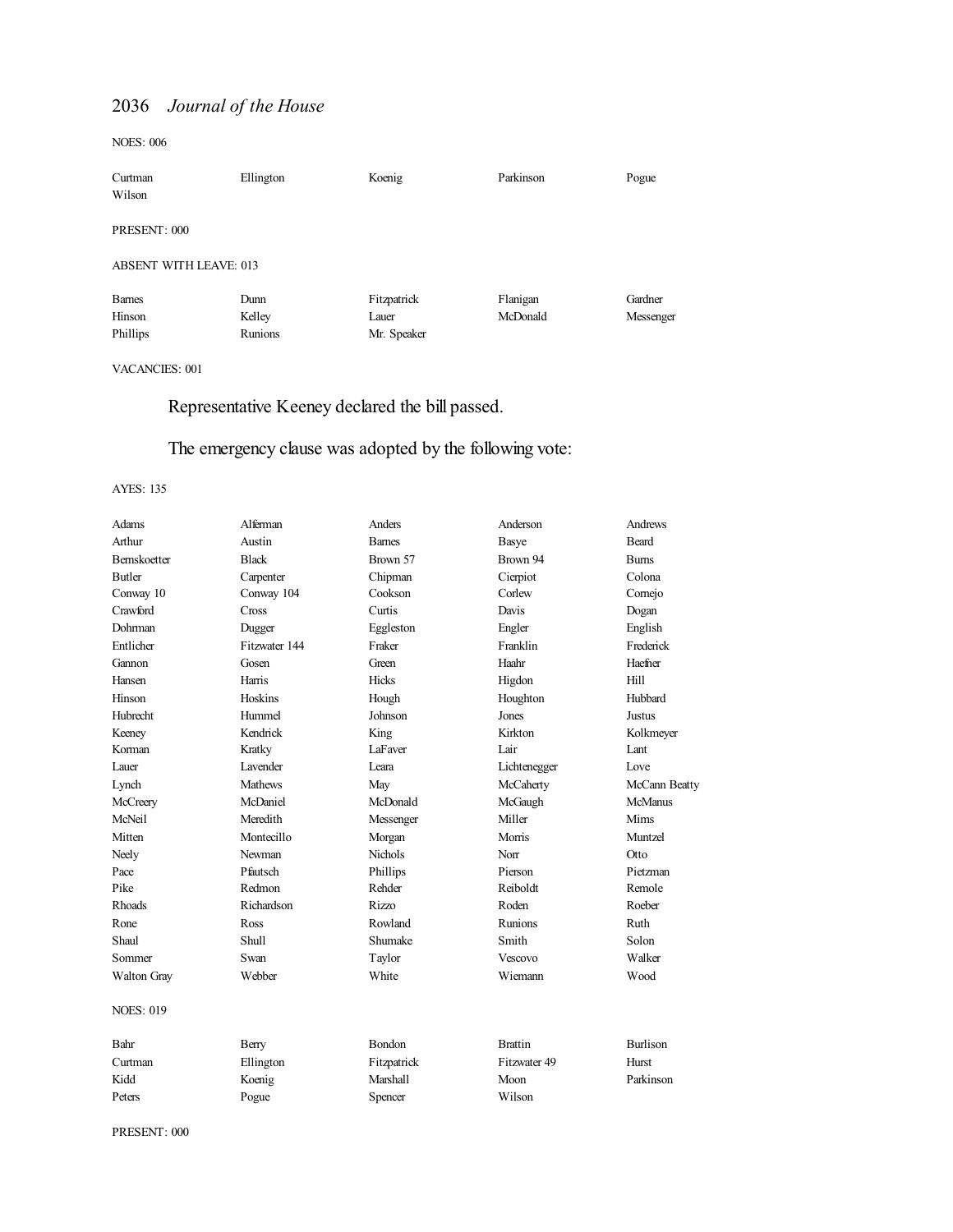#### ABSENT WITH LEAVE: 008

| Allen  | Junn | Flanigan    | Gardner | Kelley |
|--------|------|-------------|---------|--------|
| Rowden | Zerr | Mr. Speaker |         |        |

VACANCIES: 001

# **HB 842**, relating to alcohol, was taken up by Representative McDaniel.

On motion of Representative McDaniel, **HB 842** was read the third time and passed by the following vote:

AYES: 147

| Adams                         | Alferman            | Anders         | Anderson        | Andrews        |
|-------------------------------|---------------------|----------------|-----------------|----------------|
| Arthur                        | Austin              | Bahr           | <b>Bames</b>    | Basye          |
| <b>Beard</b>                  | <b>Bernskoetter</b> | Berry          | <b>Black</b>    | Bondon         |
| <b>Brattin</b>                | Brown 57            | Brown 94       | <b>Burlison</b> | <b>Bums</b>    |
| Butler                        | Carpenter           | Chipman        | Cierpiot        | Colona         |
| Conway 10                     | Conway 104          | Cookson        | Corlew          | Comejo         |
| Crawford                      | Cross               | Curtis         | Davis           | Dohrman        |
| Dugger                        | Eggleston           | Ellington      | Engler          | English        |
| Entlicher                     | Fitzpatrick         | Fitzwater 144  | Fitzwater 49    | Fraker         |
| Franklin                      | Frederick           | Gannon         | Gosen           | Green          |
| Haahr                         | Haefner             | Hansen         | Harris          | Hicks          |
| Higdon                        | Hill                | Hinson         | Hoskins         | Hough          |
| Houghton                      | Hubbard             | Hubrecht       | Hummel          | Jones          |
| Justus                        | Keeney              | Kendrick       | Kidd            | King           |
| Kirkton                       | Koenig              | Kolkmeyer      | Korman          | Kratky         |
| LaFaver                       | Lair                | Lant           | Lauer           | Lavender       |
| Leara                         | Lichtenegger        | Love           | Lynch           | <b>Mathews</b> |
| May                           | McCaherty           | McCann Beatty  | McCreery        | McDaniel       |
| McDonald                      | McGaugh             | <b>McManus</b> | McNeil          | Meredith       |
| Messenger                     | Miller              | Mims           | Mitten          | Montecillo     |
| Morgan                        | Morris              | Muntzel        | Neely           | Newman         |
| Nichols                       | Norr                | Otto           | Pace            | Parkinson      |
| Peters                        | Pfautsch            | Phillips       | Pietzman        | Pike           |
| Redmon                        | Rehder              | Reiboldt       | <b>Rhoads</b>   | Richardson     |
| <b>Rizzo</b>                  | Roden               | Roeber         | Rone            | Ross           |
| Rowden                        | Rowland             | Runions        | Ruth            | Shaul          |
| Shull                         | Shumake             | Smith          | Solon           | Sommer         |
| Spencer                       | Swan                | Taylor         | Vescovo         | Walker         |
| Walton Gray                   | Webber              | White          | Wiemann         | Wilson         |
| Wood                          | Zerr                |                |                 |                |
| <b>NOES: 008</b>              |                     |                |                 |                |
| Curtman                       | Dogan               | Hurst          | Johnson         | Marshall       |
| Moon                          | Pogue               | Remole         |                 |                |
| PRESENT: 000                  |                     |                |                 |                |
| <b>ABSENT WITH LEAVE: 007</b> |                     |                |                 |                |
| Allen                         | Dunn                | Flanigan       | Gardner         | Kelley         |
| Pierson                       | Mr. Speaker         |                |                 |                |

VACANCIES: 001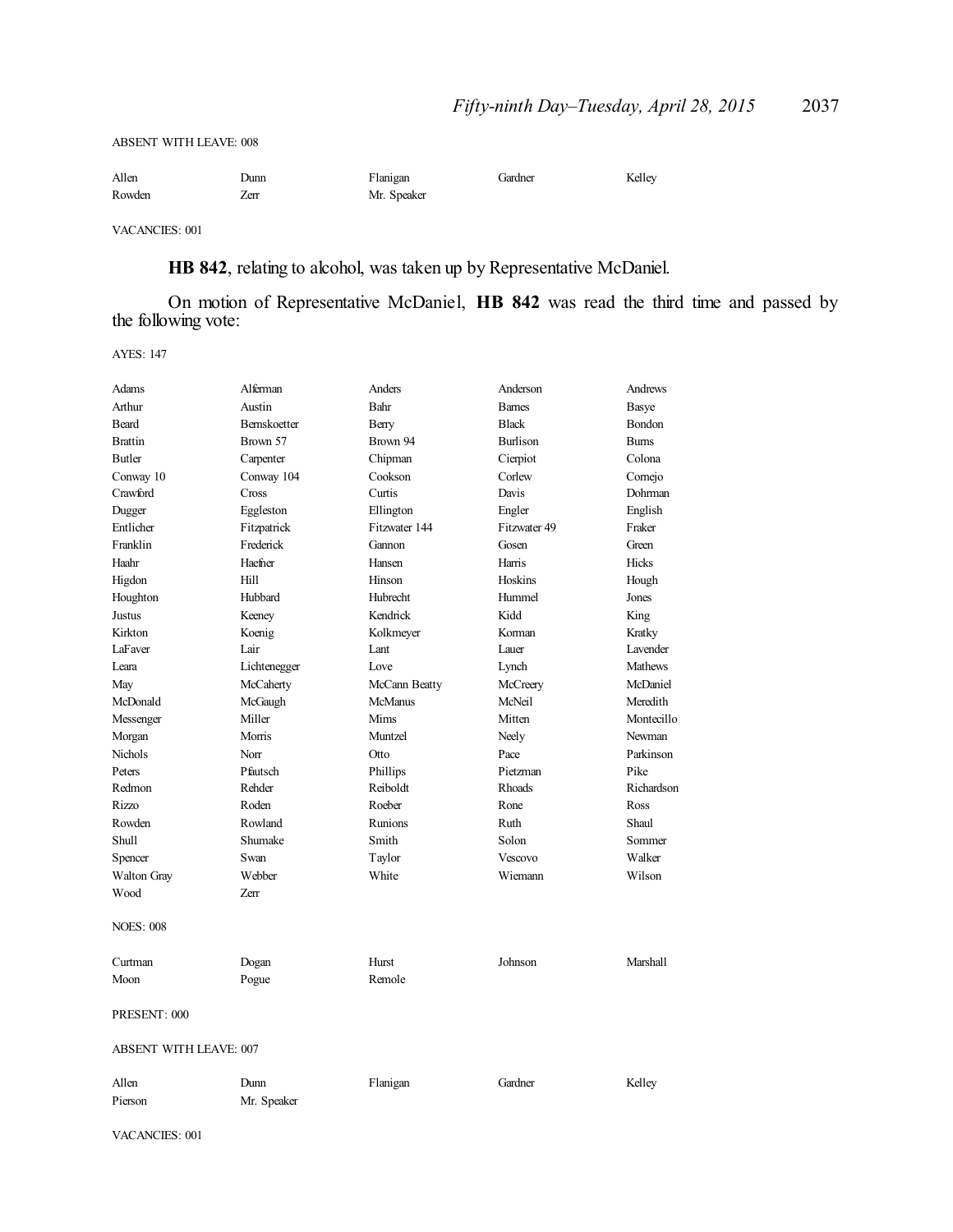Representative Keeney declared the bill passed.

# The emergency clause was defeated by the following vote:

AYES: 062

| Alferman            | Andrews      | <b>Barnes</b>  | Basye         | Beard          |
|---------------------|--------------|----------------|---------------|----------------|
| <b>Bernskoetter</b> | Brown 57     | Brown 94       | Cierpiot      | Colona         |
| Cookson             | Cornejo      | Crawford       | Davis         | Dohrman        |
| Dugger              | Entlicher    | Fitzwater 144  | Fraker        | Franklin       |
| Gannon              | Gosen        | Haahr          | Hill          | Hinson         |
| Hoskins             | Hough        | Hubbard        | Hubrecht      | Johnson        |
| King                | Lair         | Lauer          | Love          | Lynch          |
| Mathews             | McCaherty    | McDaniel       | McGaugh       | Messenger      |
| Miller              | Mims         | Morris         | Neely         | Pfautsch       |
| Pike                | Redmon       | Reiboldt       | <b>Rhoads</b> | Richardson     |
| Roden               | Roeber       | Rone           | Rowden        | Rowland        |
| Shumake             | Solon        | Swan           | Walker        | Webber         |
| White               | Wood         |                |               |                |
| <b>NOES: 090</b>    |              |                |               |                |
| Adams               | Anders       | Anderson       | Arthur        | Austin         |
| Bahr                | Berry        | <b>Black</b>   | <b>Bondon</b> | <b>Brattin</b> |
| Burlison            | <b>Burns</b> | <b>Butler</b>  | Carpenter     | Chipman        |
| Conway 10           | Conway 104   | Corlew         | Cross         | Curtis         |
| Dogan               | Eggleston    | Ellington      | Engler        | English        |
| Fitzpatrick         | Fitzwater 49 | Frederick      | Green         | Haefner        |
| Hansen              | Harris       | <b>Hicks</b>   | Higdon        | Houghton       |
| Hummel              | <b>Hurst</b> | Justus         | Keeney        | Kendrick       |
| Kidd                | Kirkton      | Koenig         | Kolkmeyer     | Korman         |
| Kratky              | LaFaver      | Lavender       | Leara         | Lichtenegger   |
| Marshall            | May          | McCann Beatty  | McCreery      | McDonald       |
| <b>McManus</b>      | McNeil       | Meredith       | Mitten        | Montecillo     |
| Moon                | Morgan       | Muntzel        | Newman        | <b>Nichols</b> |
| Norr                | Otto         | Pace           | Peters        | Phillips       |
| Pierson             | Pietzman     | Pogue          | Rehder        | Remole         |
| Rizzo               | Ross         | <b>Runions</b> | Ruth          | Shaul          |
| Shull               | Smith        | Sommer         | Spencer       | Taylor         |
| Vescovo             | Walton Gray  | Wiemann        | Wilson        | Zerr           |
| PRESENT: 000        |              |                |               |                |

ABSENT WITH LEAVE: 010

| Allen | \urtman | Dunn | Flanigan  | Gardner     |
|-------|---------|------|-----------|-------------|
| Jones | Kelley  | Lant | Parkinson | Mr. Speaker |

### VACANCIES: 001

**HCS HB 209**, relating to crime victim compensation, was taken up by Representative Conway (104).

On motion of Representative Conway (104), **HCS HB 209** was read the third time and passed by the following vote: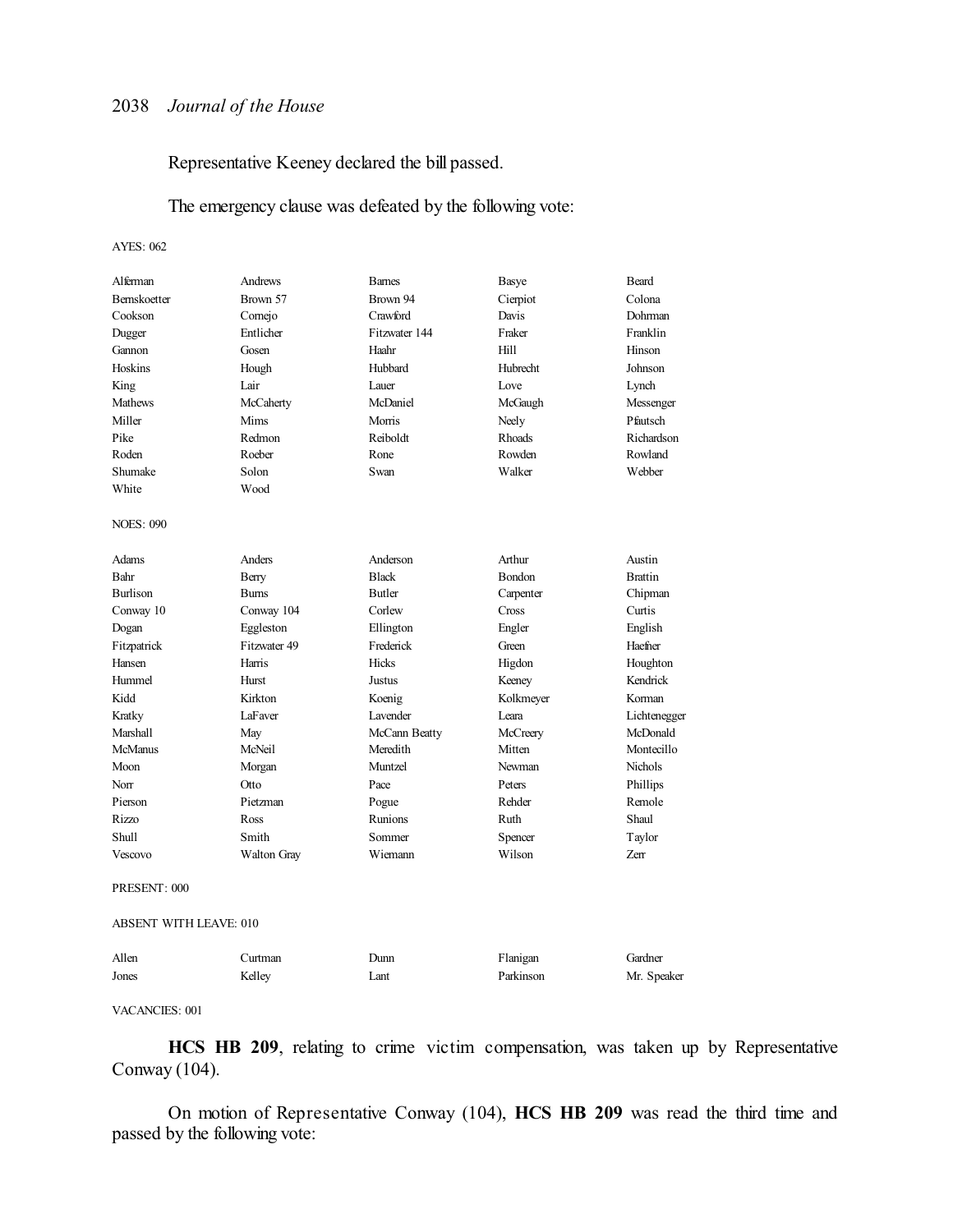#### AYES: 155

| Adams                         | Alferman     | Anders         | Anderson        | Andrews        |
|-------------------------------|--------------|----------------|-----------------|----------------|
| Arthur                        | Austin       | Bahr           | <b>Barnes</b>   | Basye          |
| Beard                         | Bernskoetter | Berry          | <b>Black</b>    | Bondon         |
| <b>Brattin</b>                | Brown 57     | Brown 94       | <b>Burlison</b> | <b>Burns</b>   |
| <b>Butler</b>                 | Carpenter    | Chipman        | Cierpiot        | Colona         |
| Conway 10                     | Conway 104   | Cookson        | Corlew          | Comejo         |
| Crawford                      | Cross        | Curtis         | Curtman         | Davis          |
| Dogan                         | Dohrman      | Dugger         | Eggleston       | Ellington      |
| Engler                        | English      | Entlicher      | Fitzpatrick     | Fitzwater 144  |
| Fitzwater 49                  | Flanigan     | Fraker         | Franklin        | Frederick      |
| Gannon                        | Gardner      | Gosen          | Green           | Haahr          |
| Haefner                       | Hansen       | Harris         | Hicks           | Higdon         |
| Hill                          | Hinson       | Hoskins        | Hough           | Houghton       |
| Hubbard                       | Hubrecht     | Hummel         | Hurst           | Johnson        |
| Jones                         | Justus       | Keeney         | Kendrick        | Kidd           |
| King                          | Kirkton      | Koenig         | Kolkmeyer       | Korman         |
| Kratky                        | LaFaver      | Lair           | Lant            | Lauer          |
| Lavender                      | Leara        | Lichtenegger   | Love            | Lynch          |
| Marshall                      | Mathews      | May            | McCaherty       | McCann Beatty  |
| McCreery                      | McDaniel     | McDonald       | McGaugh         | <b>McManus</b> |
| McNeil                        | Meredith     | Messenger      | Miller          | Mitten         |
| Montecillo                    | Moon         | Morgan         | Morris          | Muntzel        |
| Neely                         | Newman       | <b>Nichols</b> | Norr            | Otto           |
| Pace                          | Parkinson    | Peters         | Pfautsch        | Phillips       |
| Pierson                       | Pietzman     | Pike           | Redmon          | Rehder         |
| Reiboldt                      | Remole       | Rhoads         | Rizzo           | Roden          |
| Roeber                        | Rone         | Ross           | Rowden          | Rowland        |
| Runions                       | Ruth         | Shaul          | <b>Shull</b>    | Shumake        |
| Smith                         | Solon        | Sommer         | Spencer         | Swan           |
| Taylor                        | Vescovo      | Walker         | Walton Gray     | White          |
| Wiemann                       | Wilson       | Wood           | Zerr            | Mr. Speaker    |
| <b>NOES: 001</b>              |              |                |                 |                |
| Pogue                         |              |                |                 |                |
| PRESENT: 000                  |              |                |                 |                |
| <b>ABSENT WITH LEAVE: 006</b> |              |                |                 |                |
| Allen                         |              |                |                 |                |
|                               | Dunn         | Kelley         | Mims            | Richardson     |

### VACANCIES: 001

Representative Keeney declared the bill passed.

**HCS HB 1023**, relating to the development of school quality, was taken up by Representative Swan.

Representative Cierpiot moved the previous question.

Which motion was adopted by the following vote: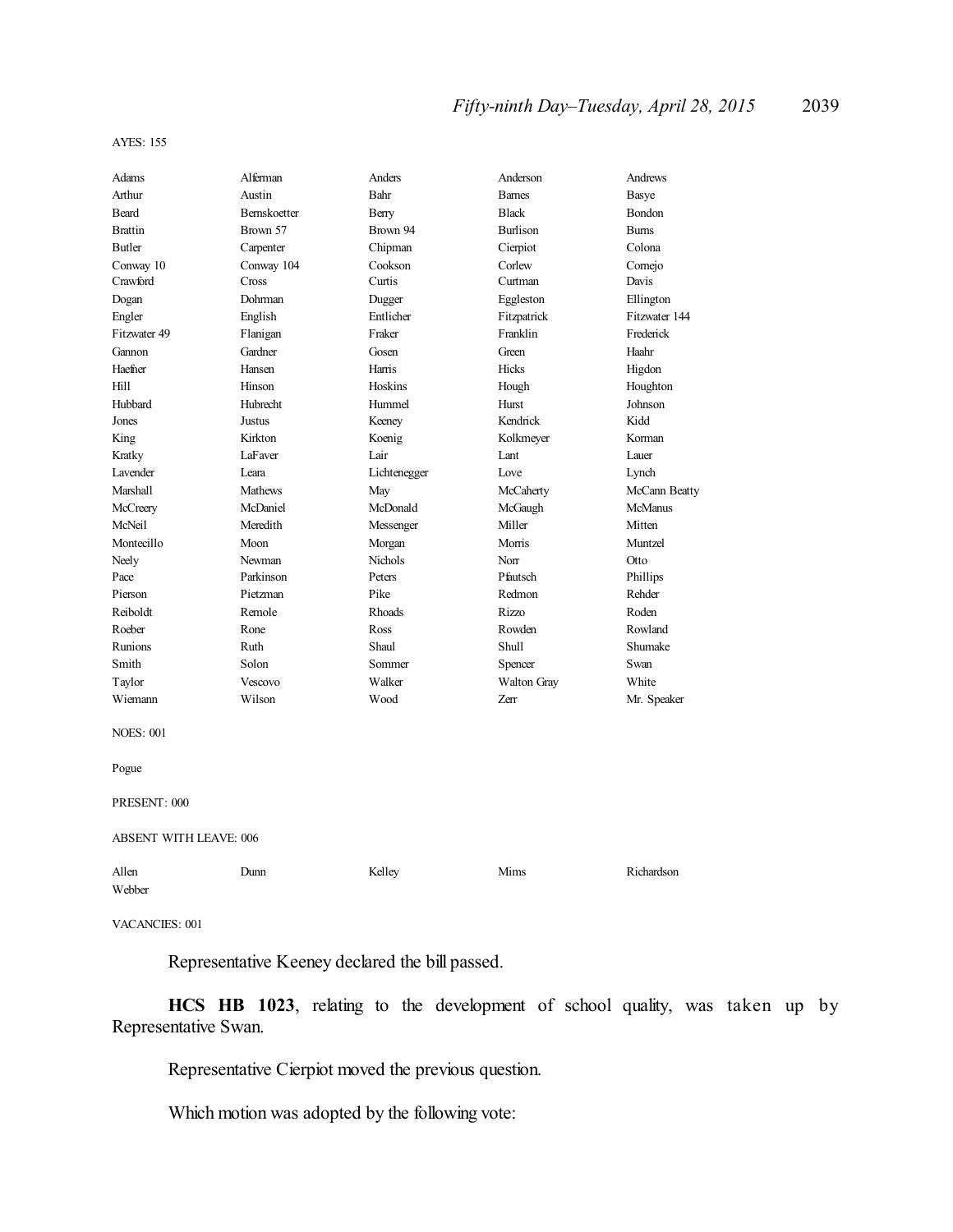### AYES: 111

| Alferman                      | Anderson      | Andrews        | Austin        | Bahr           |
|-------------------------------|---------------|----------------|---------------|----------------|
| <b>Barnes</b>                 | Basye         | <b>Beard</b>   | Bernskoetter  | Berry          |
| <b>Black</b>                  | <b>Bondon</b> | <b>Brattin</b> | Brown 57      | Brown 94       |
| <b>Burlison</b>               | Chipman       | Cierpiot       | Cookson       | Corlew         |
| Crawford                      | Cross         | Curtman        | Davis         | Dogan          |
| Dohrman                       | Dugger        | Eggleston      | Engler        | English        |
| Entlicher                     | Fitzpatrick   | Fitzwater 144  | Fitzwater 49  | Flanigan       |
| Fraker                        | Franklin      | Frederick      | Gannon        | Gosen          |
| Haahr                         | Haefner       | Hansen         | Hicks         | Higdon         |
| Hill                          | Hinson        | Hoskins        | Hough         | Houghton       |
| <b>Hubrecht</b>               | <b>Hurst</b>  | Johnson        | <b>Justus</b> | Keeney         |
| Kelley                        | Kidd          | King           | Koenig        | Kolkmeyer      |
| Korman                        | Lair          | Lant           | Lauer         | Leara          |
| Lichtenegger                  | Love          | Lynch          | Marshall      | <b>Mathews</b> |
| McCaherty                     | McDaniel      | McGaugh        | Messenger     | Miller         |
| Moon                          | Morris        | Muntzel        | Neely         | Pfautsch       |
| Phillips                      | Pietzman      | Pike           | Pogue         | Redmon         |
| Rehder                        | Reiboldt      | Remole         | <b>Rhoads</b> | Richardson     |
| Roden                         | Roeber        | Rone           | Ross          | Rowden         |
| Rowland                       | Ruth          | Shaul          | Shull         | Shumake        |
| Solon                         | Sommer        | Spencer        | Swan          | Taylor         |
| Vescovo                       | Walker        | White          | Wiemann       | Wood           |
| Zerr                          |               |                |               |                |
| <b>NOES: 043</b>              |               |                |               |                |
| Adams                         | Anders        | Arthur         | <b>Burns</b>  | <b>Butler</b>  |
| Carpenter                     | Colona        | Conway 10      | Curtis        | Ellington      |
| Gardner                       | Green         | Harris         | Hubbard       | Hummel         |
| Kendrick                      | Kirkton       | Kratky         | LaFaver       | Lavender       |
| May                           | McCann Beatty | McCreery       | McDonald      | <b>McManus</b> |
| McNeil                        | Meredith      | Mims           | Mitten        | Montecillo     |
| Morgan                        | Newman        | <b>Nichols</b> | Norr          | Otto           |
| Pace                          | Peters        | Pierson        | Rizzo         | Runions        |
| Smith                         | Walton Gray   | Webber         |               |                |
| PRESENT: 000                  |               |                |               |                |
| <b>ABSENT WITH LEAVE: 008</b> |               |                |               |                |
| Allen                         | Conway 104    | Cornejo        | Dunn          | Jones          |
| Parkinson                     | Wilson        | Mr. Speaker    |               |                |

### VACANCIES: 001

On motion of Representative Swan, **HCS HB 1023** was read the third time and passed by the following vote:

| Adams   | Alferman       | Allen        | Anders   | Anderson     |
|---------|----------------|--------------|----------|--------------|
| Andrews | Arthur         | Austin       | Bahr     | <b>Bames</b> |
| Basye   | Beard          | Bernskoetter | Berry    | <b>Black</b> |
| Bondon  | <b>Brattin</b> | Brown 57     | Brown 94 | Burlison     |
| Burns   | Butler         | Carpenter    | Chipman  | Cierpiot     |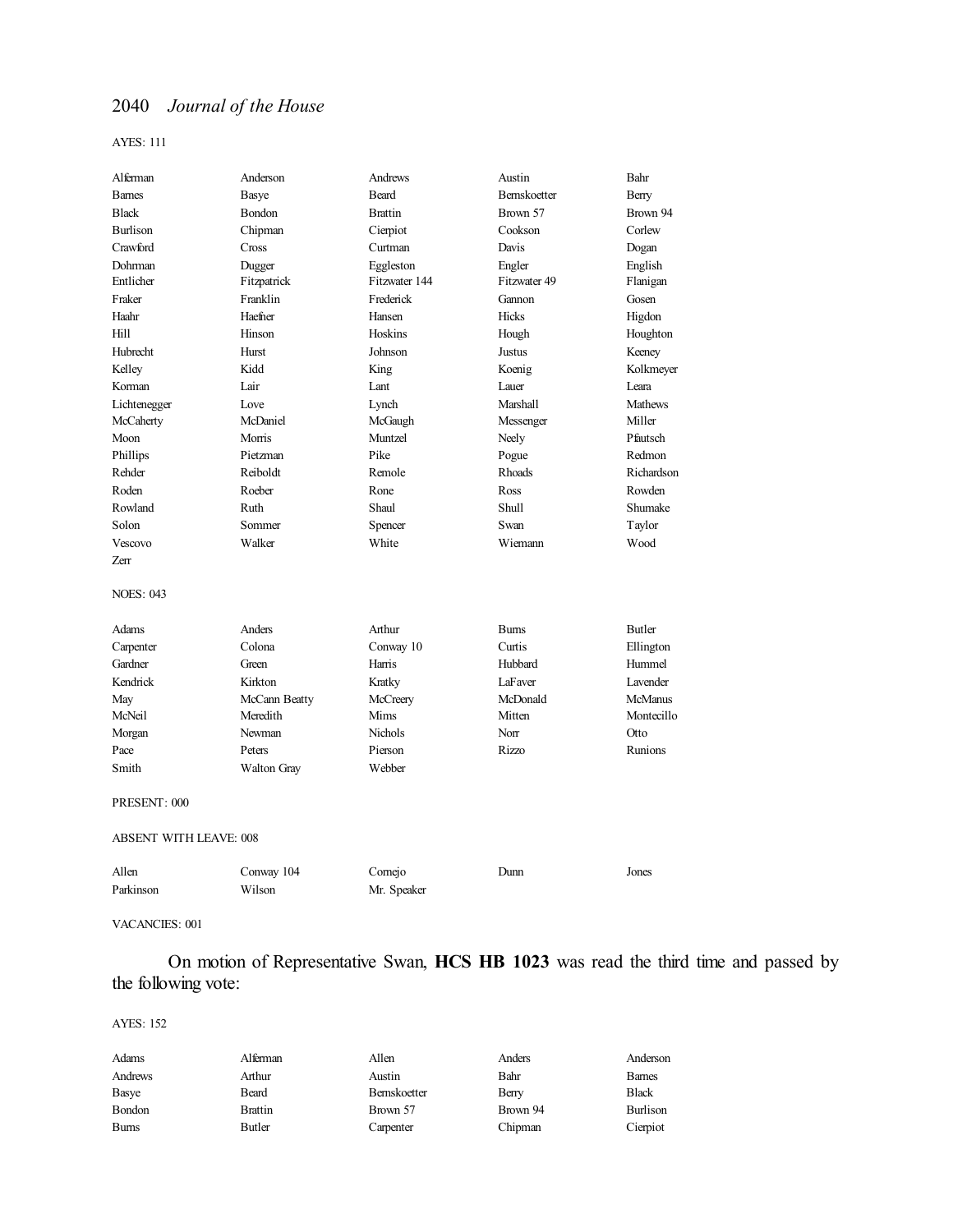# *Fifty-ninth Day–Tuesday, April 28, 2015* 2041

| Colona                        | Conway 10    | Cookson        | Corlew         | Cornejo         |
|-------------------------------|--------------|----------------|----------------|-----------------|
| Crawford                      | Cross        | Curtis         | Curtman        | Davis           |
| Dogan                         | Dohrman      | Eggleston      | Ellington      | Engler          |
| English                       | Entlicher    | Fitzwater 144  | Fitzwater 49   | Flanigan        |
| Fraker                        | Franklin     | Frederick      | Gannon         | Gardner         |
| Gosen                         | Green        | Haahr          | Haefner        | Hansen          |
| Harris                        | <b>Hicks</b> | Higdon         | Hill           | Hinson          |
| Hoskins                       | Hough        | Houghton       | Hubbard        | <b>Hubrecht</b> |
| Hummel                        | Hurst        | Johnson        | Jones          | Justus          |
| Keeney                        | Kelley       | Kendrick       | Kidd           | King            |
| Kirkton                       | Koenig       | Kolkmeyer      | Korman         | Kratky          |
| <b>LaFaver</b>                | Lair         | Lant           | Lauer          | <b>Lavender</b> |
| Leara                         | Lichtenegger | Love           | Lynch          | <b>Mathews</b>  |
| May                           | McCaherty    | McCann Beatty  | McCreery       | McDaniel        |
| McDonald                      | McGaugh      | <b>McManus</b> | McNeil         | Meredith        |
| Messenger                     | Miller       | Mims           | Mitten         | Montecillo      |
| Morgan                        | Morris       | Muntzel        | Neely          | Newman          |
| Nichols                       | Norr         | Otto           | Pace           | Peters          |
| Pfautsch                      | Phillips     | Pierson        | Pietzman       | Pike            |
| Rehder                        | Reiboldt     | Remole         | <b>Rhoads</b>  | Richardson      |
| <b>Rizzo</b>                  | Roden        | Roeber         | Rone           | Ross            |
| Rowden                        | Rowland      | Runions        | Ruth           | Shaul           |
| Shull                         | Shumake      | Smith          | Solon          | Sommer          |
| Spencer                       | Swan         | Taylor         | <b>Vescovo</b> | Walker          |
| Walton Gray                   | Webber       | White          | Wiemann        | Wilson          |
| Wood                          | Zerr         |                |                |                 |
| <b>NOES: 004</b>              |              |                |                |                 |
| Fitzpatrick                   | Marshall     | Moon           | Pogue          |                 |
| PRESENT: 000                  |              |                |                |                 |
| <b>ABSENT WITH LEAVE: 006</b> |              |                |                |                 |
| Conway 104                    | Dugger       | Dunn           | Parkinson      | Redmon          |

VACANCIES: 001

Mr. Speaker

Representative Keeney declared the bill passed.

**HB 411**, relating to taxation, was taken up by Representative Kelley.

**HB 411** was laid over.

**HB 389**, relating to tax collection, was taken up by Representative Hoskins.

Representative Richardson moved the previous question.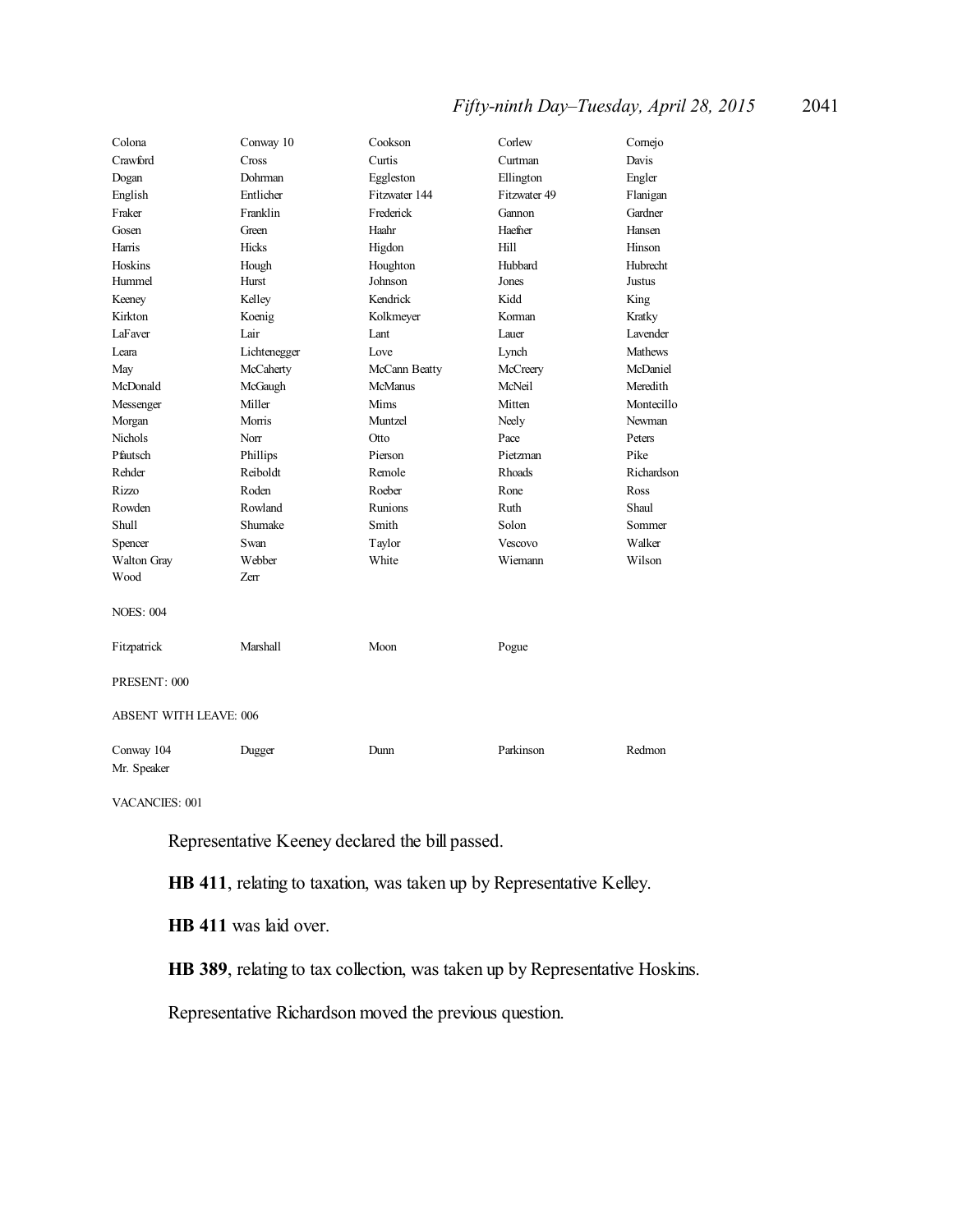# Which motion was adopted by the following vote:

#### AYES: 106

| Alferman                      | Allen          | Anderson      | Andrews        | Austin          |
|-------------------------------|----------------|---------------|----------------|-----------------|
| <b>Barnes</b>                 | Basye          | <b>Beard</b>  | Berry          | <b>Black</b>    |
| Bondon                        | <b>Brattin</b> | Brown 57      | Brown 94       | <b>Burlison</b> |
| Chipman                       | Cierpiot       | Conway 104    | Cookson        | Corlew          |
| Crawford                      | Cross          | Curtman       | Davis          | Dogan           |
| Eggleston                     | Engler         | English       | Entlicher      | Fitzpatrick     |
| Fitzwater 144                 | Fitzwater 49   | Fraker        | Franklin       | Frederick       |
| Gannon                        | Gosen          | Haahr         | Haefner        | Hansen          |
| Higdon                        | Hill           | Hinson        | Hoskins        | Houghton        |
| Hubrecht                      | Hurst          | Johnson       | Justus         | Keeney          |
| Kelley                        | King           | Koenig        | Kolkmeyer      | Korman          |
| Lair                          | Lant           | Lauer         | Leara          | Lichtenegger    |
| Love                          | Lynch          | Mathews       | McCaherty      | McDaniel        |
| McGaugh                       | Messenger      | Miller        | Moon           | Morris          |
| Muntzel                       | Neely          | Parkinson     | Pfautsch       | Phillips        |
| Pietzman                      | Pike           | Pogue         | Redmon         | Rehder          |
| Reiboldt                      | Remole         | <b>Rhoads</b> | Richardson     | Roden           |
| Roeber                        | Rone           | Ross          | Rowden         | Rowland         |
| Ruth                          | Shaul          | <b>Shull</b>  | Shumake        | Solon           |
| Sommer                        | Spencer        | Swan          | Taylor         | Vescovo         |
| Walker                        | White          | Wiemann       | Wilson         | Wood            |
| Zerr                          |                |               |                |                 |
| <b>NOES: 044</b>              |                |               |                |                 |
| Adams                         | Anders         | Arthur        | <b>Burns</b>   | <b>Butler</b>   |
| Carpenter                     | Colona         | Conway 10     | Curtis         | Ellington       |
| Gardner                       | Green          | Harris        | Hubbard        | Hummel          |
| Kendrick                      | Kirkton        | Kratky        | LaFaver        | Lavender        |
| Marshall                      | May            | McCann Beatty | McCreery       | McDonald        |
| <b>McManus</b>                | McNeil         | Meredith      | Mims           | Mitten          |
| Montecillo                    | Morgan         | Newman        | <b>Nichols</b> | Norr            |
| Otto                          | Pace           | Peters        | Pierson        | <b>Rizzo</b>    |
| Runions                       | Smith          | Walton Gray   | Webber         |                 |
| PRESENT: 000                  |                |               |                |                 |
| <b>ABSENT WITH LEAVE: 012</b> |                |               |                |                 |
| Bahr                          | Bernskoetter   | Cornejo       | Dohrman        | Dugger          |
| Dunn                          | Flanigan       | Hicks         | Hough          | Jones           |
| Kidd                          | Mr. Speaker    |               |                |                 |

### VACANCIES: 001

On motion of Representative Hoskins, **HB 389** was read the third time and passed by the following vote:

| Alferman | Allen  | Anderson      | Andrews | Austin              |
|----------|--------|---------------|---------|---------------------|
| Bahr     | Barnes | Basve         | Beard   | <b>Bernskoetter</b> |
| Berry    | Black  | <b>Bondon</b> | Brattin | Brown 57            |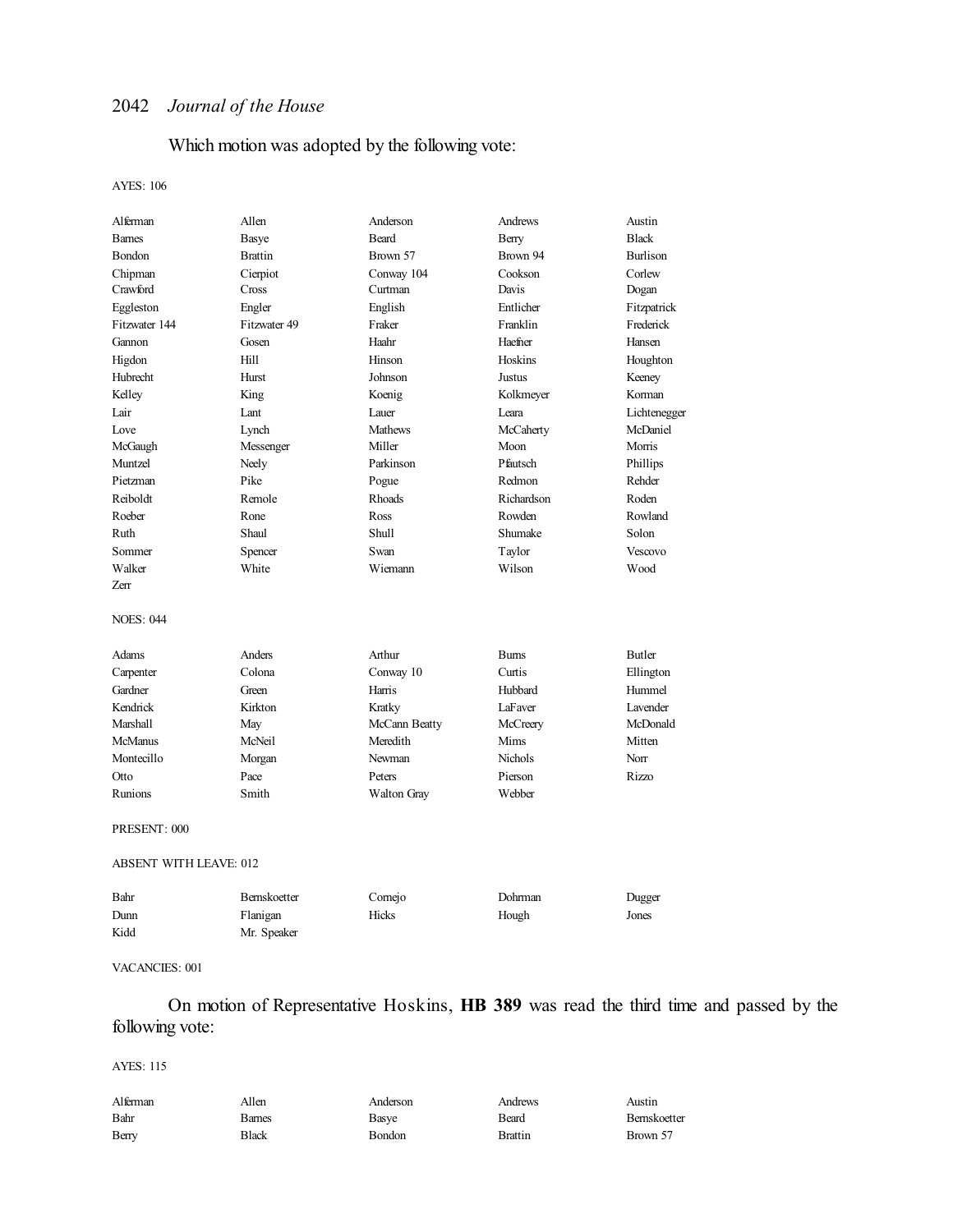# *Fifty-ninth Day–Tuesday, April 28, 2015* 2043

| Brown 94         | <b>Burlison</b> | Butler        | Chipman        | Cierpiot     |
|------------------|-----------------|---------------|----------------|--------------|
| Conway 104       | Cookson         | Corlew        | Comejo         | Crawford     |
| Cross            | Curtman         | Davis         | Dogan          | Dohrman      |
| Dugger           | Eggleston       | Engler        | English        | Entlicher    |
| Fitzpatrick      | Fitzwater 144   | Fitzwater 49  | Fraker         | Franklin     |
| Frederick        | Gannon          | Gosen         | Haahr          | Haefner      |
| Hansen           | Harris          | Higdon        | Hill           | Hinson       |
| Hoskins          | Hough           | Houghton      | Hubrecht       | Hurst        |
| Johnson          | Jones           | <b>Justus</b> | Keeney         | Kelley       |
| King             | Koenig          | Kolkmeyer     | Korman         | LaFaver      |
| Lair             | Lant            | Lauer         | Leara          | Lichtenegger |
| Love             | Lynch           | Marshall      | <b>Mathews</b> | May          |
| McCaherty        | McDaniel        | McGaugh       | Messenger      | Miller       |
| Morris           | Muntzel         | Neely         | Parkinson      | Pfautsch     |
| Phillips         | Pietzman        | Pike          | Redmon         | Rehder       |
| Reiboldt         | Remole          | <b>Rhoads</b> | Richardson     | Roden        |
| Roeber           | Rone            | Ross          | Rowden         | Rowland      |
| Ruth             | Shaul           | Shull         | Shumake        | Sommer       |
| Spencer          | Swan            | Taylor        | Vescovo        | Walker       |
| White            | Wiemann         | Wilson        | Wood           | Zerr         |
| <b>NOES: 040</b> |                 |               |                |              |
| Adams            | Anders          | Arthur        | <b>Burns</b>   | Carpenter    |
| Colona           | Conway 10       | Curtis        | Ellington      | Gardner      |
| Green            | Hubbard         | Hummel        | Kendrick       | Kirkton      |
| Kratky           | Lavender        | McCann Beatty | McCreery       | McDonald     |
| <b>McManus</b>   | McNeil          | Meredith      | Mitten         | Montecillo   |
| Moon             | Morgan          | Newman        | <b>Nichols</b> | Norr         |
| Otto             | Pace            | Peters        | Pierson        | Pogue        |
| Rizzo            | Runions         | Smith         | Walton Gray    | Webber       |
|                  |                 |               |                |              |

# PRESENT: 000

#### ABSENT WITH LEAVE: 007

| Dunn  | Flanigan    | Hicks | Kidd | Mims |
|-------|-------------|-------|------|------|
| Solon | Mr. Speaker |       |      |      |

VACANCIES: 001

Representative Keeney declared the bill passed.

**HCS HB 627**, relating to infrastructure investment, was taken up by Representative King.

Representative Richardson moved the previous question.

Which motion was adopted by the following vote:

| Alferman      | Allen   | Anderson       | Andrews     | Austin   |
|---------------|---------|----------------|-------------|----------|
| <b>Barnes</b> | Basve   | Beard          | Bemskoetter | Berry    |
| <b>Black</b>  | Bondon  | <b>Brattin</b> | Brown 57    | Brown 94 |
| Burlison      | Chipman | Cierpiot       | Conway 104  | Cookson  |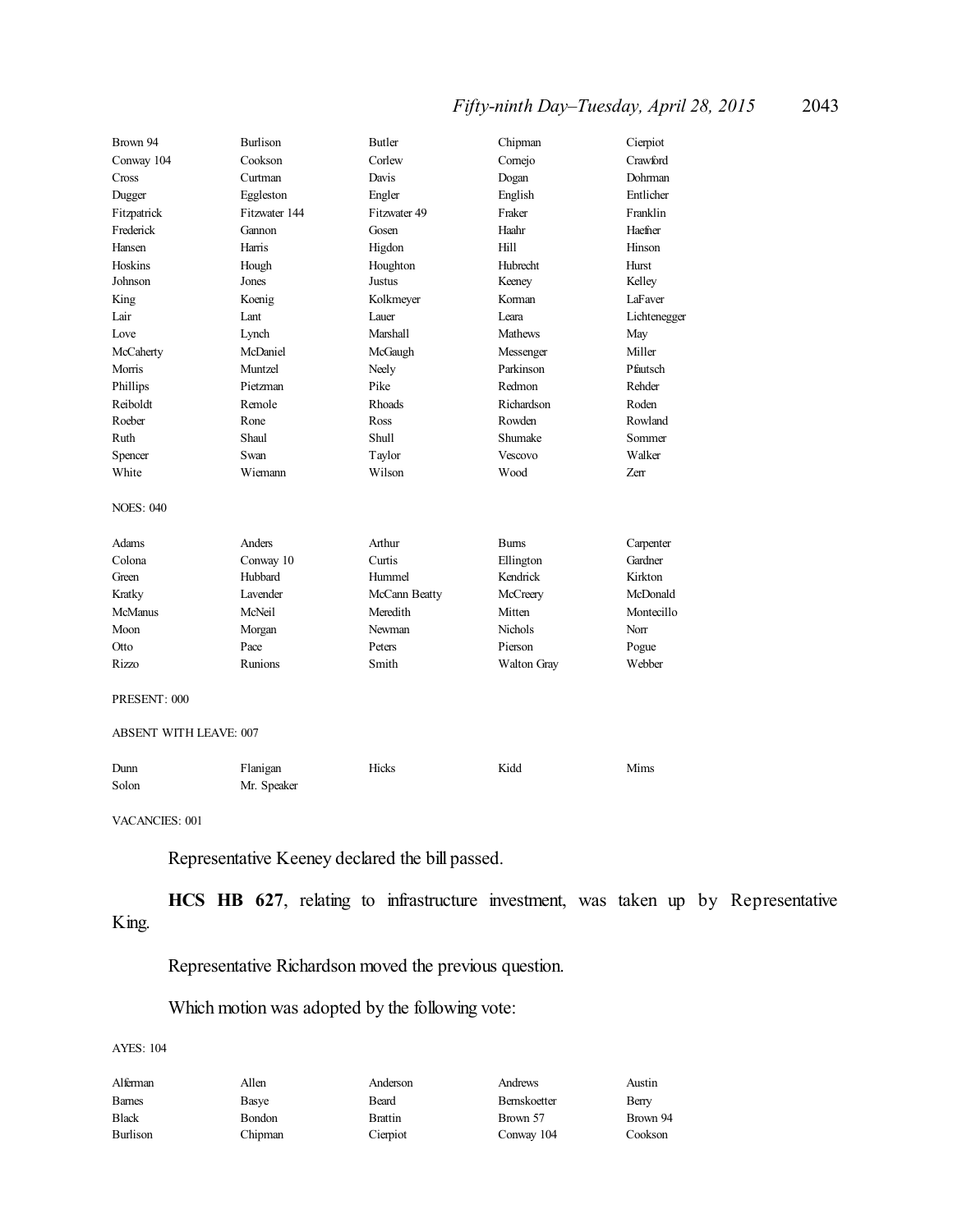| Corlew                        | Crawford        | Cross         | Curtman        | Davis           |
|-------------------------------|-----------------|---------------|----------------|-----------------|
| Dogan                         | Dohrman         | Eggleston     | Engler         | English         |
| Entlicher                     | Fitzwater 144   | Fitzwater 49  | Flanigan       | Fraker          |
| Frederick                     | Gannon          | Haahr         | Hansen         | Hicks           |
| Higdon                        | Hill            | Hinson        | Hoskins        | Hough           |
| Houghton                      | <b>Hubrecht</b> | Hurst         | Johnson        | Justus          |
| Keeney                        | Kelley          | Kidd          | King           | Koenig          |
| Kolkmeyer                     | Korman          | Lair          | Lant           | Lauer           |
| Leara                         | Lichtenegger    | Love          | Lynch          | <b>Mathews</b>  |
| McDaniel                      | McGaugh         | Messenger     | Miller         | Moon            |
| Morris                        | Muntzel         | Neely         | Parkinson      | Pfautsch        |
| Phillips                      | Pietzman        | Pike          | Pogue          | Redmon          |
| Rehder                        | Reiboldt        | Remole        | Richardson     | Roeber          |
| Rone                          | Ross            | Rowden        | Rowland        | Ruth            |
| Shaul                         | Shull           | Shumake       | Solon          | Sommer          |
| Spencer                       | Swan            | Taylor        | Vescovo        | Walker          |
| White                         | Wiemann         | Wood          | Zerr           |                 |
| <b>NOES: 044</b>              |                 |               |                |                 |
| Adams                         | Anders          | Arthur        | <b>Burns</b>   | <b>Butler</b>   |
| Carpenter                     | Colona          | Conway 10     | Curtis         | Ellington       |
| Gardner                       | Green           | Harris        | Hubbard        | Hummel          |
| Kendrick                      | Kirkton         | Kratky        | LaFaver        | <b>Lavender</b> |
| Marshall                      | May             | McCann Beatty | McCreery       | McDonald        |
| <b>McManus</b>                | McNeil          | Meredith      | Mims           | Mitten          |
| Montecillo                    | Morgan          | Newman        | <b>Nichols</b> | Norr            |
| Otto                          | Pace            | Peters        | Pierson        | Rizzo           |
| Runions                       | Smith           | Walton Gray   | Webber         |                 |
| PRESENT: 000                  |                 |               |                |                 |
| <b>ABSENT WITH LEAVE: 014</b> |                 |               |                |                 |
| Bahr                          | Cornejo         | Dugger        | Dunn           | Fitzpatrick     |
| Franklin                      | Gosen           | Haefner       | Jones          | McCaherty       |

VACANCIES: 001

# On motion of Representative King, **HCS HB 627** was read the third time and passed by the following vote:

### AYES: 087

| Allen        | Austin       | Basye        | <b>Beard</b>  | <b>Bernskoetter</b> |
|--------------|--------------|--------------|---------------|---------------------|
| Berry        | <b>Black</b> | Bondon       | Brown 57      | <b>Burns</b>        |
| Butler       | Chipman      | Cierpiot     | Conway 10     | Cookson             |
| Corlew       | Crawford     | <b>Cross</b> | Davis         | Dogan               |
| Dohrman      | Engler       | Entlicher    | Fitzwater 144 | Flanigan            |
| Fraker       | Gannon       | Green        | Haahr         | Hansen              |
| Harris       | Hicks        | Higdon       | Hoskins       | Hough               |
| Houghton     | Hubbard      | Hubrecht     | Johnson       | Justus              |
| Kelley       | Kidd         | King         | Kolkmeyer     | Korman              |
| Kratky       | Lair         | Lant         | Lauer         | Leara               |
| Lichtenegger | Lynch        | McCreery     | McGaugh       | Messenger           |
| Miller       | Mims         | Morris       | Muntzel       | Neely               |

Rhoads Roden Wilson Mr. Speaker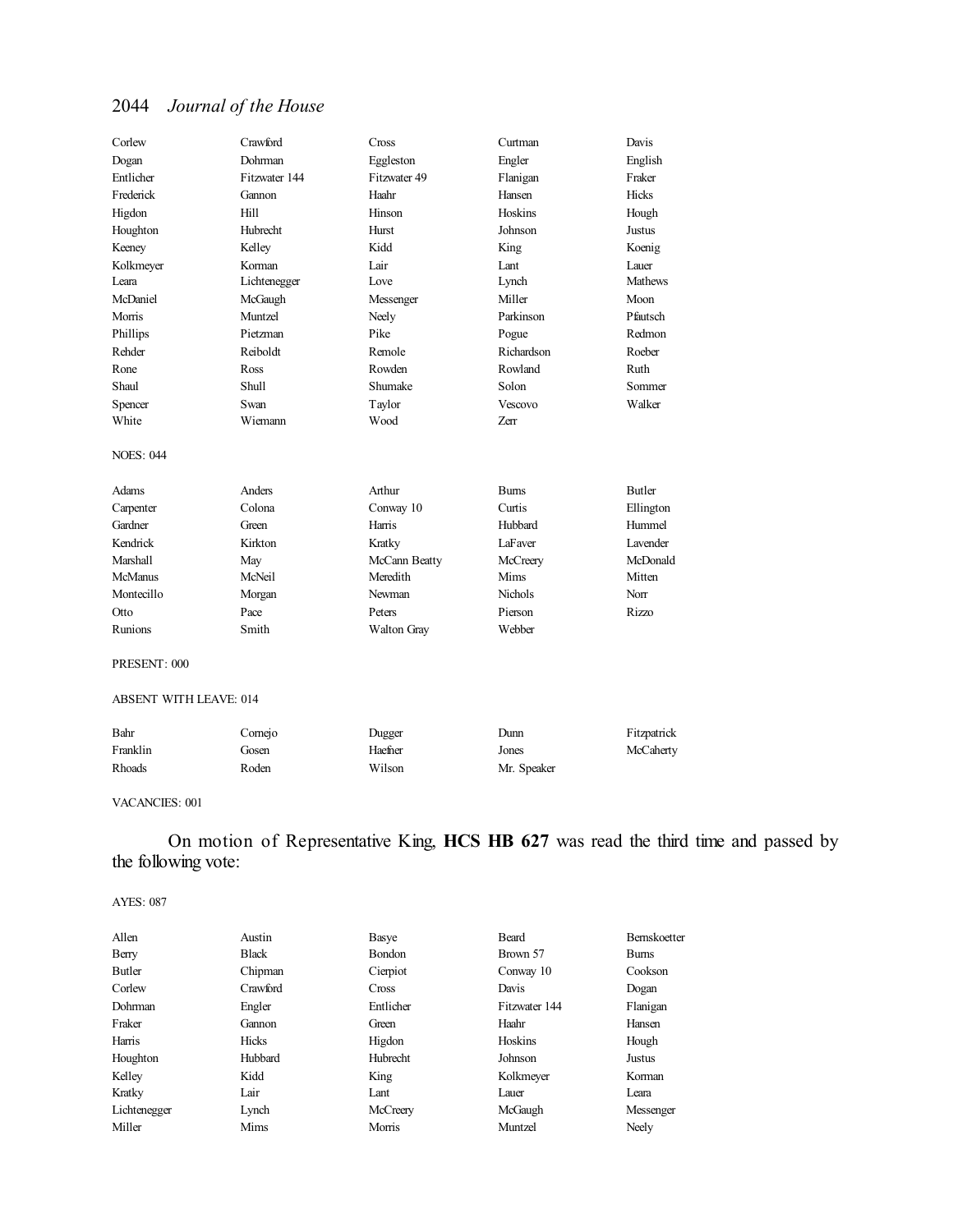# *Fifty-ninth Day–Tuesday, April 28, 2015* 2045

| Norr                          | Pfautsch      | Phillips       | Pike           | Redmon          |
|-------------------------------|---------------|----------------|----------------|-----------------|
| Reiboldt                      | Rhoads        | Richardson     | Roden          | Roeber          |
| Rone                          | Rowden        | Rowland        | <b>Runions</b> | Ruth            |
| Shaul                         | Shull         | Shumake        | Solon          | Sommer          |
| Spencer                       | Swan          | Vescovo        | Walker         | Wiemann         |
| Wood                          | Zerr          |                |                |                 |
| <b>NOES: 063</b>              |               |                |                |                 |
| Adams                         | Alferman      | Anders         | Anderson       | Andrews         |
| Arthur                        | <b>Barnes</b> | <b>Brattin</b> | Brown 94       | <b>Burlison</b> |
| Carpenter                     | Colona        | Conway 104     | Curtis         | Curtman         |
| Eggleston                     | Ellington     | English        | Fitzwater 49   | Frederick       |
| Gardner                       | Hill          | Hinson         | Hummel         | Hurst           |
| Keeney                        | Kendrick      | Kirkton        | Koenig         | LaFaver         |
| <b>Lavender</b>               | Love          | Marshall       | <b>Mathews</b> | May             |
| McCann Beatty                 | McDaniel      | McDonald       | <b>McManus</b> | McNeil          |
| Meredith                      | Mitten        | Montecillo     | Moon           | Morgan          |
| Newman                        | Nichols       | Otto           | Pace           | Parkinson       |
| Peters                        | Pierson       | Pietzman       | Pogue          | Rehder          |
| Remole                        | <b>Rizzo</b>  | Ross           | Smith          | Taylor          |
| Walton Gray                   | Webber        | White          |                |                 |
| PRESENT: 000                  |               |                |                |                 |
| <b>ABSENT WITH LEAVE: 012</b> |               |                |                |                 |
| Bahr                          | Cornejo       | Dugger         | Dunn           | Fitzpatrick     |
| Franklin                      | Gosen         | Haefner        | Jones          | McCaherty       |
| Wilson                        | Mr. Speaker   |                |                |                 |

VACANCIES: 001

Representative Keeney declared the bill passed.

**HB 101**, relating to taxation of utilities used in food preparation, was taken up by Representative Redmon.

Representative Richardson moved the previous question.

Which motion was adopted by the following vote:

| Alferman      | Allen          | Anderson     | Andrews      | Austin          |
|---------------|----------------|--------------|--------------|-----------------|
| <b>Barnes</b> | Basye          | Beard        | Bernskoetter | Berry           |
| <b>Black</b>  | <b>Brattin</b> | Brown 57     | Brown 94     | <b>Burlison</b> |
| Chipman       | Cierpiot       | Conway 104   | Cookson      | Corlew          |
| Comejo        | Crawford       | <b>Cross</b> | Dogan        | Dohrman         |
| Eggleston     | Engler         | English      | Entlicher    | Fitzwater 144   |
| Fitzwater 49  | Flanigan       | Frederick    | Gannon       | Hansen          |
| Hicks         | Higdon         | Hill         | Hoskins      | Houghton        |
| Hubrecht      | Hurst          | Johnson      | Justus       | Keeney          |
| Kelley        | Kidd           | King         | Koenig       | Kolkmeyer       |
| Korman        | Lair           | Lauer        | Leara        | Love            |
| Lynch         | <b>Mathews</b> | McCaherty    | McGaugh      | Messenger       |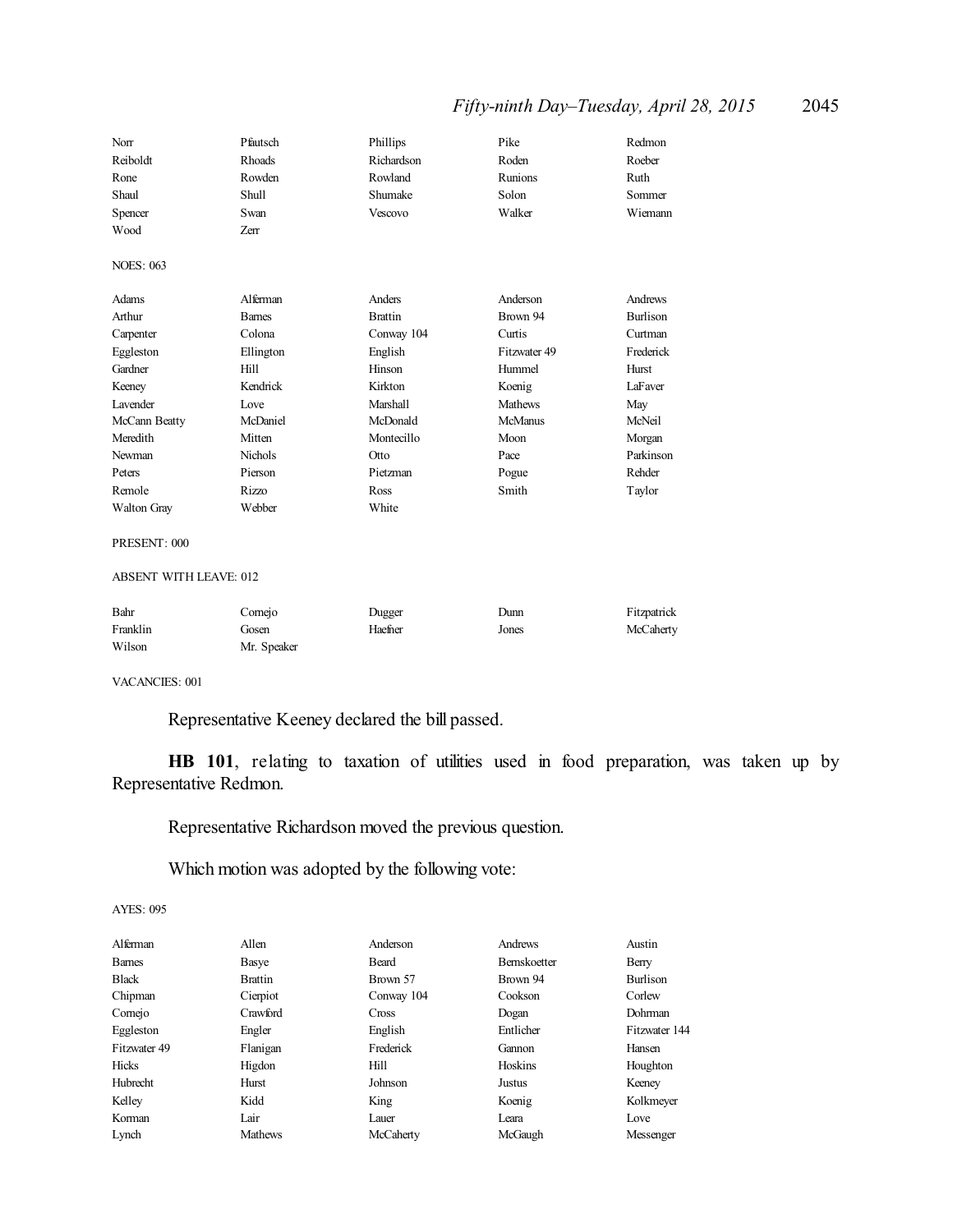| Moon             | Morris   | Muntzel            | Neely          | Parkinson  |
|------------------|----------|--------------------|----------------|------------|
| Pfautsch         | Pietzman | Pike               | Pogue          | Redmon     |
| Rehder           | Reiboldt | Remole             | Rhoads         | Richardson |
| Roeber           | Rone     | Ross               | Rowden         | Rowland    |
| Ruth             | Shaul    | Shull              | Shumake        | Solon      |
| Sommer           | Spencer  | Swan               | Taylor         | Vescovo    |
| Walker           | White    | Wiemann            | Wood           | Zerr       |
| <b>NOES: 044</b> |          |                    |                |            |
| Adams            | Anders   | Arthur             | <b>Burns</b>   | Butler     |
| Carpenter        | Colona   | Conway 10          | Curtis         | Ellington  |
| Gardner          | Green    | Harris             | Hubbard        | Hummel     |
| Kendrick         | Kirkton  | Kratky             | LaFaver        | Lavender   |
| Marshall         | May      | McCann Beatty      | McCreery       | McDonald   |
| <b>McManus</b>   | McNeil   | Meredith           | Mims           | Mitten     |
| Montecillo       | Morgan   | Newman             | <b>Nichols</b> | Norr       |
| Otto             | Pace     | Peters             | Pierson        | Rizzo      |
| Runions          | Smith    | <b>Walton Gray</b> | Webber         |            |

PRESENT: 000

#### ABSENT WITH LEAVE: 023

| Bahr  | <b>Bondon</b> | Curtman     | Davis    | Dugger   |
|-------|---------------|-------------|----------|----------|
| Dunn  | Fitzpatrick   | Fraker      | Franklin | Gosen    |
| Haahr | Haefner       | Hinson      | Hough    | Jones    |
| Lant  | Lichtenegger  | McDaniel    | Miller   | Phillips |
| Roden | Wilson        | Mr. Speaker |          |          |

#### VACANCIES: 001

# On motion of Representative Redmon, **HB 101** was read the third time and passed by the following vote:

| Alferman       | Allen        | Anderson      | Andrews        | Austin       |
|----------------|--------------|---------------|----------------|--------------|
| Basye          | Beard        | Bernskoetter  | Berry          | <b>Black</b> |
| <b>Brattin</b> | Brown 57     | Brown 94      | Burlison       | Chipman      |
| Cierpiot       | Conway 104   | Cookson       | Corlew         | Cornejo      |
| Crawford       | <b>Cross</b> | Curtman       | Dogan          | Dohrman      |
| Engler         | Entlicher    | Fitzwater 144 | Fitzwater 49   | Flanigan     |
| Frederick      | Gannon       | Hansen        | Hicks          | Higdon       |
| Hill           | Hinson       | Hoskins       | Hough          | Houghton     |
| Hubbard        | Hubrecht     | Hurst         | Johnson        | Justus       |
| Keeney         | Kelley       | King          | Koenig         | Kolkmeyer    |
| Korman         | Lair         | Lauer         | Leara          | Lichtenegger |
| Love           | Lynch        | Marshall      | <b>Mathews</b> | McCaherty    |
| McGaugh        | Messenger    | Moon          | Morris         | Muntzel      |
| Neely          | Parkinson    | Pfautsch      | Phillips       | Pietzman     |
| Pike           | Redmon       | Rehder        | Reiboldt       | Remole       |
| Rhoads         | Richardson   | Roden         | Roeber         | Rone         |
| Ross           | Rowden       | Rowland       | Ruth           | Shaul        |
| Shull          | Shumake      | Solon         | Sommer         | Spencer      |
| Swan           | Taylor       | Vescovo       | Walker         | Wiemann      |
| Wilson         | Wood         | Zerr          |                |              |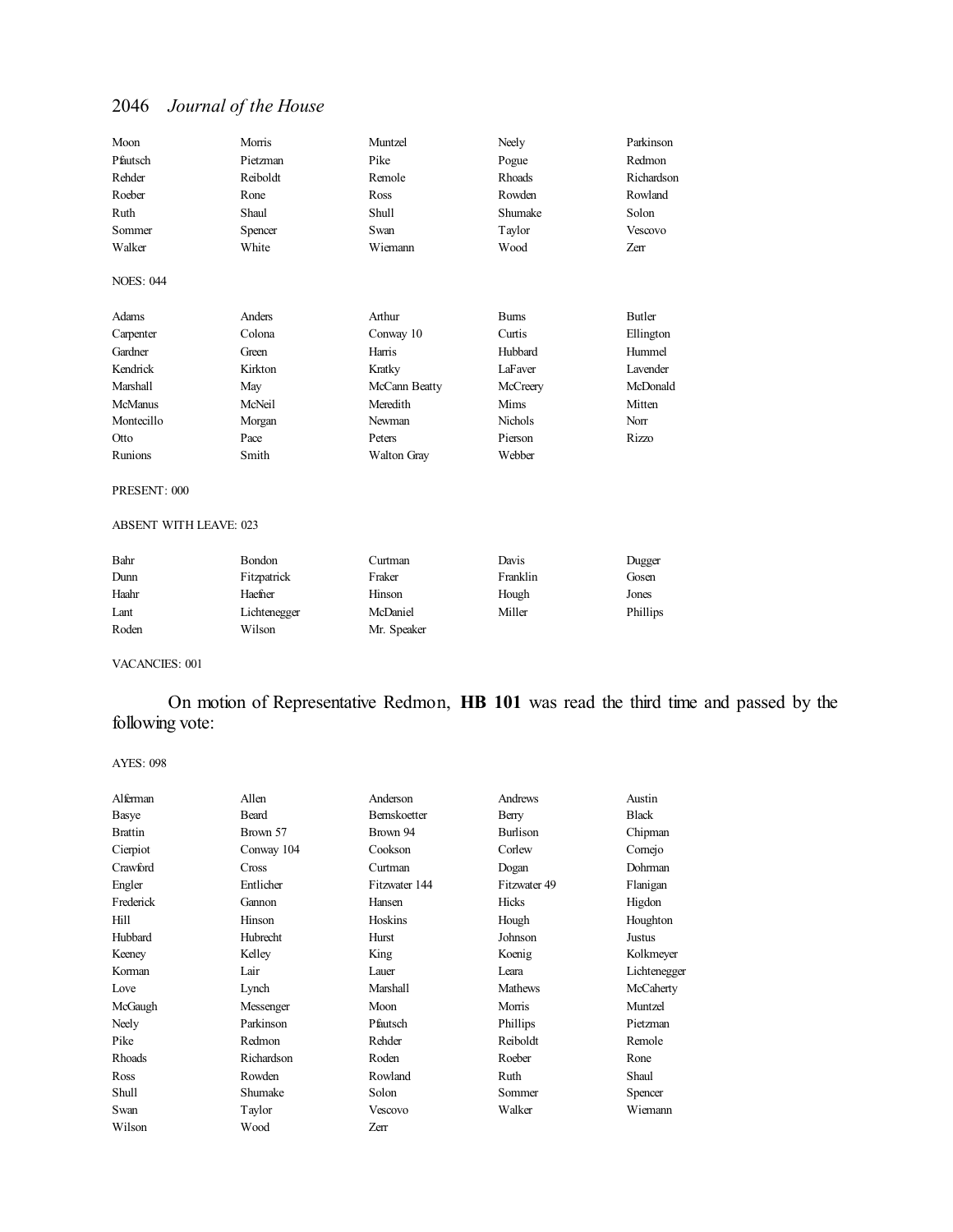| Adams                         | Anders             | Arthur    | <b>Barnes</b>  | <b>Burns</b> |
|-------------------------------|--------------------|-----------|----------------|--------------|
| Butler                        | Carpenter          | Colona    | Conway 10      | Curtis       |
| Dunn                          | Eggleston          | Ellington | English        | Gardner      |
| Green                         | Harris             | Hummel    | Kendrick       | Kidd         |
| Kirkton                       | Kratky             | LaFaver   | Lavender       | May          |
| McCann Beatty                 | McCreery           | McDonald  | <b>McManus</b> | McNeil       |
| Meredith                      | Mims               | Mitten    | Montecillo     | Morgan       |
| Newman                        | <b>Nichols</b>     | Norr      | Otto           | Pace         |
| Peters                        | Pierson            | Pogue     | Rizzo          | Runions      |
| Smith                         | <b>Walton Gray</b> | Webber    | White          |              |
| PRESENT: 000                  |                    |           |                |              |
| <b>ABSENT WITH LEAVE: 015</b> |                    |           |                |              |
| Bahr                          | Bondon             | Davis     | Dugger         | Fitzpatrick  |
| Fraker                        | Franklin           | Gosen     | Haahr          | Haefner      |
| Jones                         | Lant               | McDaniel  | Miller         | Mr. Speaker  |
| <b>VACANCIES: 001</b>         |                    |           |                |              |

Representative Keeney declared the bill passed.

On motion of Representative Richardson, the House recessed until 2:30 p.m.

### **AFTERNOON SESSION**

The hour of recess having expired, the House was called to order by Speaker Diehl.

### **HOUSE RESOLUTIONS**

Representative McCann Beatty offered House Resolution No. 2591.

### **COMMITTEE REPORTS**

### **Committee on Fiscal Review**, Chairman Allen reporting:

Mr. Speaker: Your Committee on Fiscal Review, to which was referred **SS SCS HB 458, as amended**, begs leave to report it has examined the same and recommends that it **Do Pass**.

# **PERFECTION OF HOUSE BILLS**

**HB 824**, relating to water service, was taken up by Representative Korman.

Representative Keeney resumed the Chair.

On motion of Representative Korman, **HB 824** was ordered perfected and printed.

**HCS HB 122**, relating to firearms, was taken up by Representative McGaugh.

NOES: 049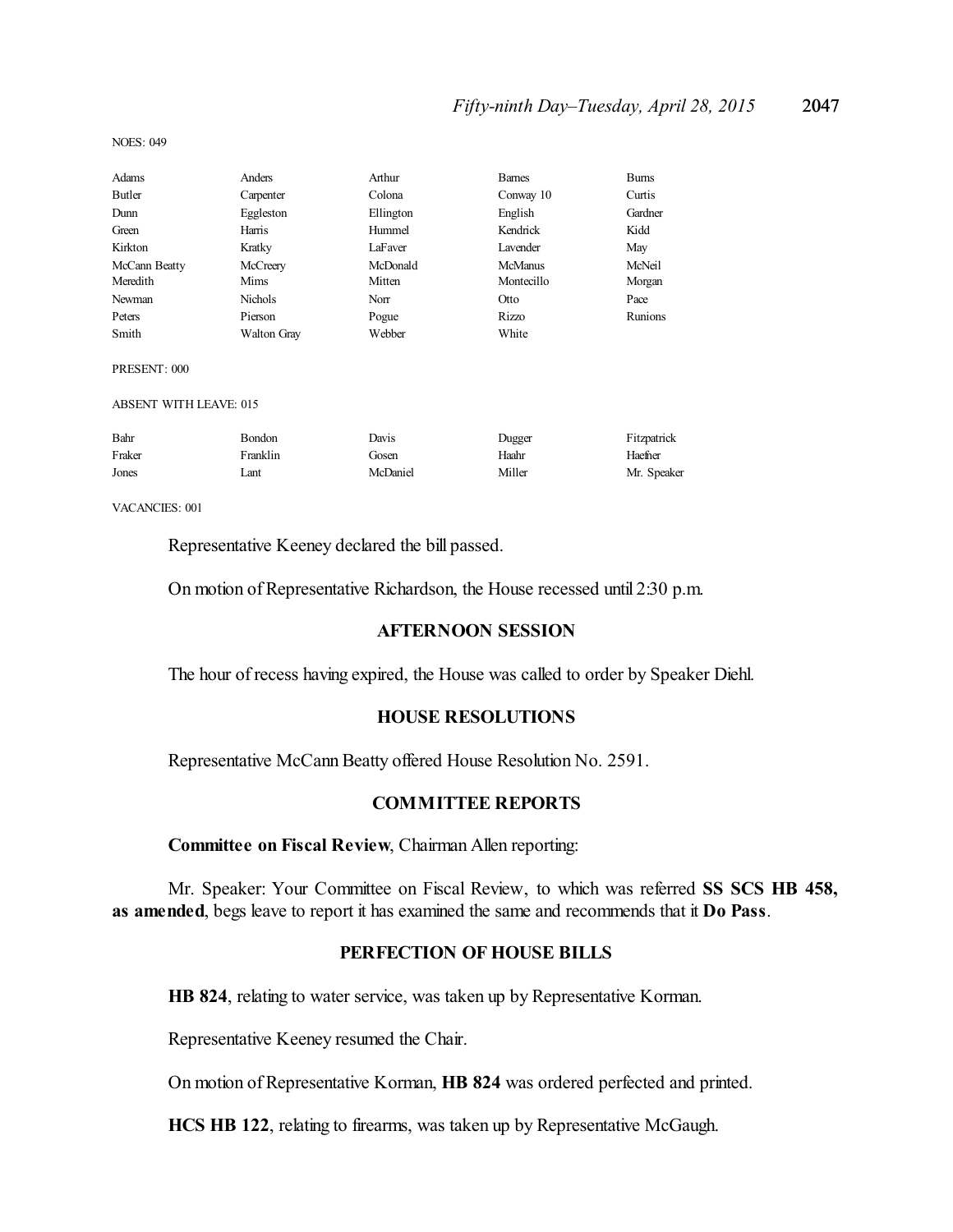### Representative Brown (57) offered **House Amendment No. 1**.

#### *House Amendment No. 1*

AMEND House Committee Substitute for House Bill No. 122, Page 7, Section 571.030, Line 166, by inserting after all ofsaid section and line the following:

"571.101. 1. All applicants for concealed carry permits issued pursuant to subsection 7 of this section must satisfy the requirements of sections 571.101 to 571.121. If the said applicant can show qualification as provided by sections 571.101 to 571.121, the county or city sheriff shall issue a concealed carry permit authorizing the carrying of a concealed firearmon or about the applicant's person or within a vehicle. A concealed carry permit shall be valid fromthe date of issuance or renewal until five years from the last day of the month in which the permit was issued or renewed. The concealed carry permit is valid throughout this state. Although the permit is considered valid in the state, a person who fails to renew his or her permit within five years fromthe date of issuance or renewal shall not be eligible for an exception to a National Instant Criminal Background Check under federal regulations currently codified under 27 CFR 478.102(d), relating to the transfer, sale, or delivery of firearms from licensed dealers. A concealed carry endorsement iss ued prior to August 28, 2013, shall continue from the date of issuance or renewal until three years from the last day of the month in which the endorsement was issued or renewed to authorize the carrying of a concealed firearm on or about the applicant's person or within a vehicle in the same manner as a concealed carry permit issued undersubsection 7 of this section on or after August 28, 2013.

2. A concealed carry permit issued pursuant to subsection 7 of this section shall be issued by the sheriff or his or her designee of the county or city in which the applicant resides, if the applicant:

(1) Is at least nineteen years of age, is a citizen or permanent resident of the United States and either:

(a) Has assumed residency in this state; or

(b) Is a member of the Armed Forces stationed in Missouri, or the spouse ofsuch member of the military;

(2) Is at least nineteen years of age, or is at least eighteen years of age and a member of the United States Armed Forces or honorably discharged from the United States Armed Forces, and is a citizen of the United States and either:

(a) Has assumed residency in this state;

(b) Is a member of the Armed Forces stationed in Missouri; or

(c) The spouse ofsuch member of the military stationed in Missouri and nineteen years of age;

(3) Has not pled guilty to or entered a plea of nolo contendere or been convicted of a crime punishable by imprisonment for a term exceeding one year under the laws of any state or of the United States other than a crime classified as a misdemeanor under the laws of any state and punishable by a term of imprisonment of two years or less that does not involve an explosive weapon, firearm, firearmsilencer or gas gun;

(4) Has not been convicted of, pled guilty to or entered a plea of nolo contendere to one or more misdemeanor offenses involving crimes of violence within a five-year period immediately preceding application for a concealed carry permit or if the applicant has not been convicted of two or more misdemeanor offenses involving driving while under the influence of intoxicating liquor or drugs or the possession or abuse of a controlled substance within a five-year period immediately preceding application for a concealed carry permit;

(5) Is not a fugitive from justice or currently charged in an information or indictment with the commission of a crime punishable by imprisonment for a term exceeding one year under the laws of any state of the United States other than a crime classified as a misdemeanor under the laws of any state and punishable by a term of imprisonment of two years or less that does not involve an explosive weapon, firearm, firearmsilencer, or gas gun;

(6) Has not been discharged under dishonorable conditions fromthe United States Armed Forces;

(7) Has not engaged in a pattern of behavior, documented in public or closed records, that causes the sheriff to have a reasonable belief that the applicant presents a danger to himself or others;

(8) Is not adjudged mentally incompetent at the time of application or for five years prior to application, or has not been committed to a mental health facility, as defined in section 632.005, or a similar institution located in another state following a hearing at which the defendant was represented by counsel or a representative;

(9) Submits a completed application for a permit as described in subsection 3 of this section;

(10) Submits an affidavit attesting that the applicant complies with the concealed carry safety training requirement pursuant to subsections 1 and 2 of section 571.111;

(11) Is not the respondent of a valid full order of protection which is still in effect;

(12) Is not otherwise prohibited from poss essing a firearm under section 571.070 or 18 U.S.C. Section  $922(g)$ .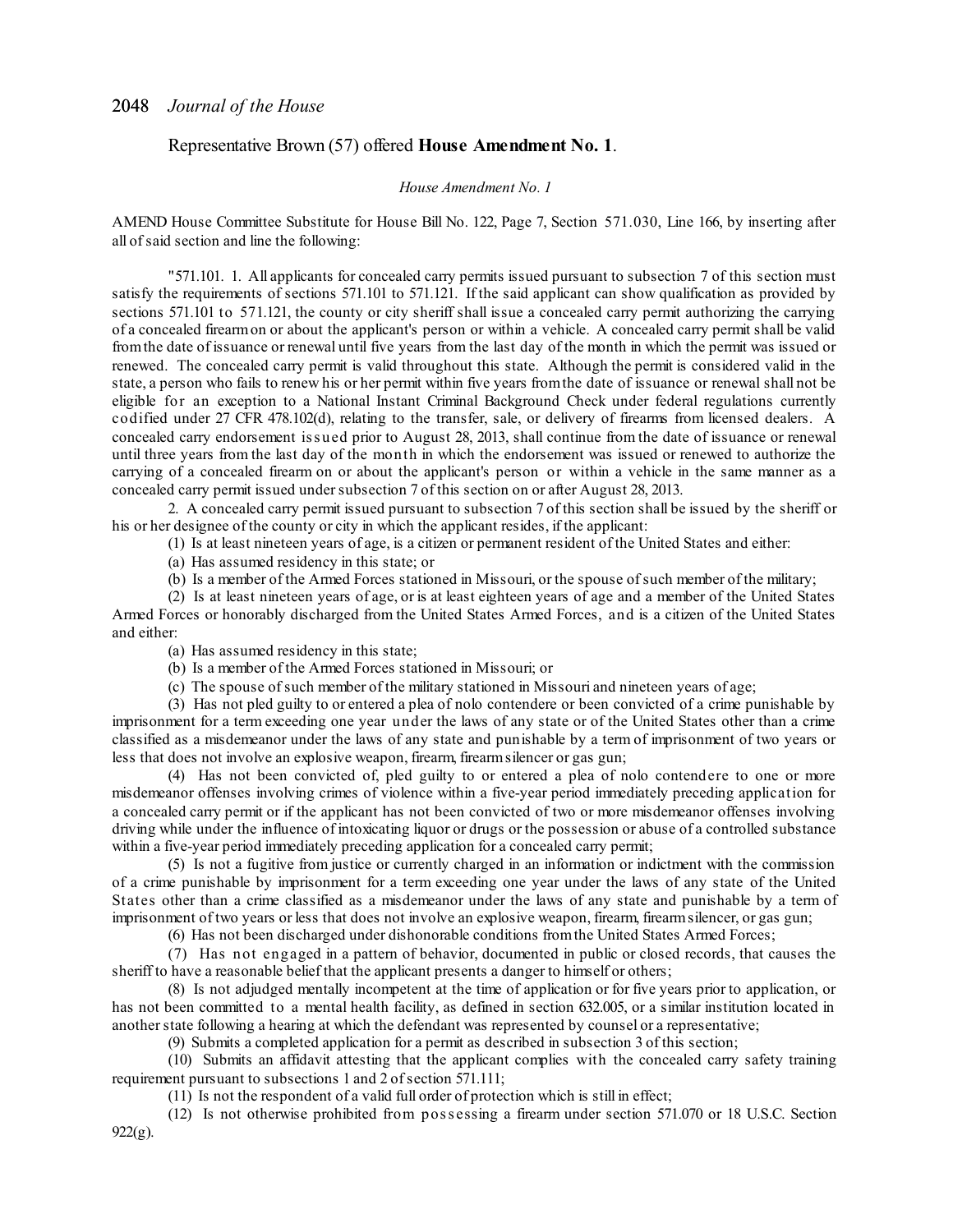3. The application for a concealed carry permit issued by the sheriff of the county of the applicant's residence shall contain only the following information:

(1) The applicant's name, address, telephone number, gender, date and place of birth, and, if the applicant is not a United States citizen, the applicant's country of citizenship and any alien or admission number issued by the Federal Bureau of Customs and Immigration Enforcement or any successor agency;

(2) An affirmation that the applicant has assumed residency in Missouri or is a member of the Armed Forces stationed in Missouri or the spouse of such a member of the Armed Forces and is a citizen or permanent resident of the United States;

(3) An affirmation that the applicant is at least nineteen years of age or is eighteen years of age or older and a member of the United States Armed Forces or honorably discharged fromthe United States Armed Forces;

(4) An affirmation that the applicant has not pled guilty to or been convicted of a crime punishable by imprisonment for a term exceeding one year under the laws of any state or of the United States other than a crime classified as a misdemeanor under the laws of any state and punishable by a term of imprisonment of two years or less that does not involve an explosive weapon, firearm, firearmsilencer, or gas gun;

(5) An affirmation that the applicant has not been convicted of, pled guilty to, or entered a plea of nolo contendere to one or more misdemeanor offenses involving crimes of violence within a five-year period immediately preceding application for a permit or if the applicant has not been convicted of two or more misdemeanor offenses involving driving while under the influence of intoxicating liquor or drugs or the possession or abuse of a controlled substance within a five-year period immediately preceding application for a permit;

(6) An affirmation that the applicant is not a fugitive from justice or currently charged in an information or indictment with the commission of a crime punishable by imprisonment for a term exceeding one year under the laws of any state or of the United States other than a crime classified as a misdemeanor under the laws of any state and punishable by a term of imprisonment of two years or less that does not involve an explosive weapon, firearm, firearmsilencer or gas gun;

(7) An affirmation that the applicant has not been discharged under dishonorable conditions from the United States Armed Forces;

(8) An affirmation that the applicant is not adjudged mentally incompetent at the time of application or for five years prior to application, or has not been committed to a mental health facility, as defined in section 632.005, or a similar institution located in anotherstate, except that a person whose release or discharge from a facility in this state pursuant to chapter 632, or a similar discharge from a facility in another state, occurred more than five years ago without subsequent recommitment may apply;

(9) An affirmation that the applicant has received firearms safety training that meets the standards of applicant firearms safety training defined in subsection 1 or 2 of section 571.111;

(10) An affirmation that the applicant, to the applicant's best knowledge and belief, is not the respondent of a valid full order of protection which is still in effect;

(11) A conspicuous warning that false statements made by the applicant will result in prosecution for perjury pursuant to the laws of the state of Missouri; and

(12) A government-issued photo identification. This photograph shall not be included on the permit and shall only be used to verify the person's identity for permit renewal, or for the issuance of a new permit due to change of address, or for a lost or destroyed permit.

4. An application for a concealed carry permit shall be made to the sheriff of the county or any city not within a county in which the applicant resides. An application shall be filed in writing, signed under oath and under the penalties of perjury, and shall state whether the applicant complies with each of the requirements specified in subsection 2 of this section. In addition to the completed application, the applicant for a concealed carry permit must also submit the following:

(1) A photocopy of a firearms safety training certificate of completion or other evidence of completion of a firearms safety training course that meets the standards established in subsection 1 or 2 ofsection 571.111; and

(2) A nonrefundable permit fee as provided by subsection 11 or 12 of this section.

5. (1) Before an application for a concealed carry permit is approved, the sheriff shall make only such inquiries as he orshe deems necessary into the accuracy of the statements made in the application. The sheriff may require that the applicant display a Missouri driver's licens e or nondriver's license or military identification and orders s howing the person being stationed in Missouri. In order to determine the applicant's suitability for a concealed carry permit, the applicant shall be fingerprinted. No other biometric data shall be collected from the applicant. The sheriff shall conduct an inquiry of the National Instant Criminal Background Check System within three working days after submission of the properly completed application for a concealed carry permit. If no disqualifying record is identified by these checks at the state level, the fingerprints shall be forwarded to the Federal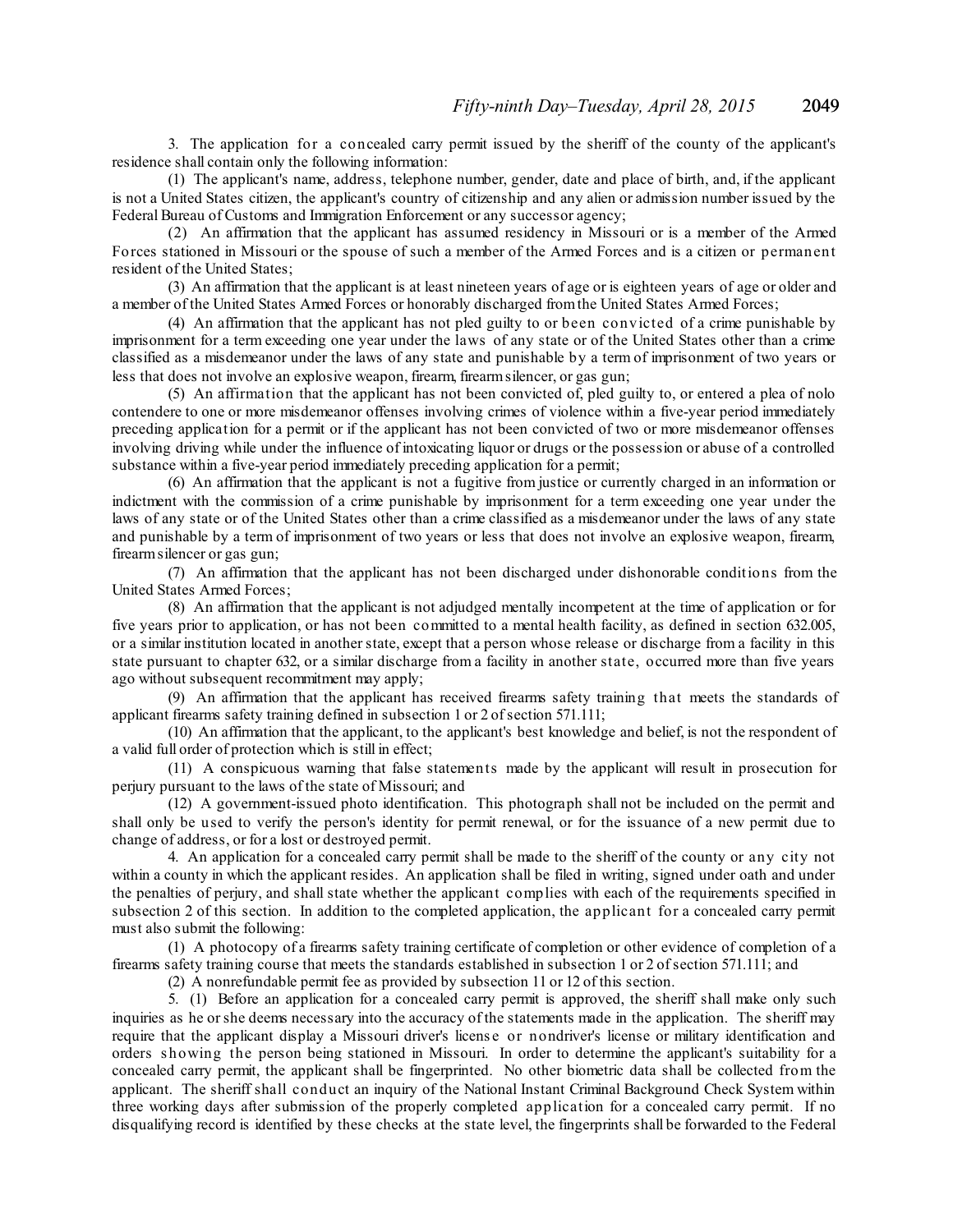Bureau of Investigation for a national criminal history record check. Upon receipt of the completed report from the National Instant Criminal Background Check System and the response from the Federal Bureau of Investigation national criminal history record check, the sheriff shall examine the results and, if no disqualifying information is identified, shall issue a concealed carry permit within three working days.

(2) In the event the report from the National Instant Criminal Background Check System and the response from the Federal Bureau of Investigation national criminal history record check prescribed by subdivision (1) of this subsection are not completed within forty-five calendar days and no disqualifying information concerning the applicant has otherwise come to the sheriff's attention, the sheriffshall issue a provisional permit, clearly designated on the certificate as such, which the applicant shallsign in the presence of the sheriff or the sheriff's designee. This permit, when carried with a valid Missouri driver's or nondriver's license or a valid military identification, shall permit the applicant to exercise the same rights in accordance with the same conditions as pertain to a concealed carry permit issued under this section, provided that it shall not serve as an alternative to an national instant criminal background check required by 18 U.S.C. Section 922(t). The provisional permit shall remain valid until such time as the sheriff either issues or denies the certificate of qualification under subsection 6 or 7 of this section. The sheriff shall revoke a provisional permit issued under this subsection within twenty-four hours of receipt of any report that identifies a disqualifying record, and shall notify the concealed carry permit system established under subsection 5 of section 650.350. The revocation of a provisional permit issued under this section shall be proscribed in a manner consistent to the denial and review of an application undersubsection 6 of this section.

6. The sheriff may refuse to approve an application for a concealed carry permit if he or she determines that any of the requirements specified in subsection 2 of this section have not been met, or if he or she has a substantial and demonstrable reason to believe that the applicant has rendered a false statement regarding any of the provisions of sections 571.101 to 571.121. If the applicant is found to be ineligible, the sheriff is required to deny the application, and notify the applicant in writing, stating the grounds for denial and informing the applicant of the right to submit, within thirty days, any additional documentation relating to the grounds of the denial. Upon receiving any additional documentation, the sheriff shall reconsider his or her decision and inform the applicant within thirty days of the result of the reconsideration. The applicant shall further be informed in writing of the right to appeal the denial pursuant to subsections 2, 3, 4, and 5 of s ection 571.114. After two additional reviews and denials by the sheriff, the person submitting the application shall appeal the denial pursuant to subsections 2, 3, 4, and 5 ofsection 571.114.

7. If the application is approved, the sheriff shall issue a concealed carry permit to the applicant within a period not to exceed three working days after his or her approval of the application. The applicant shall sign the concealed carry permit in the presence of the sheriff or his or her designee.

8. The concealed carry permit shall specify only the following information:

(1) Name, address, date of birth, gender, height, weight, color of hair, color of eyes, and signature of the permit holder;

(2) The signature of the sheriff issuing the permit;

- (3) The date of issuance; and
- (4) The expiration date.

The permit shall be no larger than two and one-eighth inches wide by three and three-eighths inches long and shall be of a uniform style prescribed by the department of public safety. The permit shall also be assigned a concealed carry permit systemcounty code and shall be stored in sequential number.

9. (1) The sheriff s hall keep a record of all applications for a concealed carry permit or a provisional permit and his or her action thereon. Any record of an application that is incomplete or denied for any reason shall be kept for a period not to exceed one year. Any record of an application that was approved shall be kept for a period of one year after the expiration and nonrenewal of the permit.

(2) The sheriff shall report the issuance of a concealed carry permit or provisional permit to the concealed carry permit system. All information on any such permit that is protected information on any driver's or nondriver's license shall have the same personal protection for purposes ofsections 571.101 to 571.121. An applicant's status as a holder of a concealed carry permit, provisional permit, or a concealed carry endorsement issued prior to August 28, 2013, shall not be public information and shall be considered personal protected information. Information retained in the concealed carry permit system under this subsection shall not be distributed to any federal, state, or private entities and shall only be made available for a single entry query of an individual in the event the individual is a subject of interest in an active criminal investigation or is arrested for a crime. A sheriff may access the concealed carry permit system for administrative purposes to issue a permit, verify the accuracy of permit holder information, change the name or address of a permit holder, suspend or revoke a permit, cancel an expired permit, or cancel a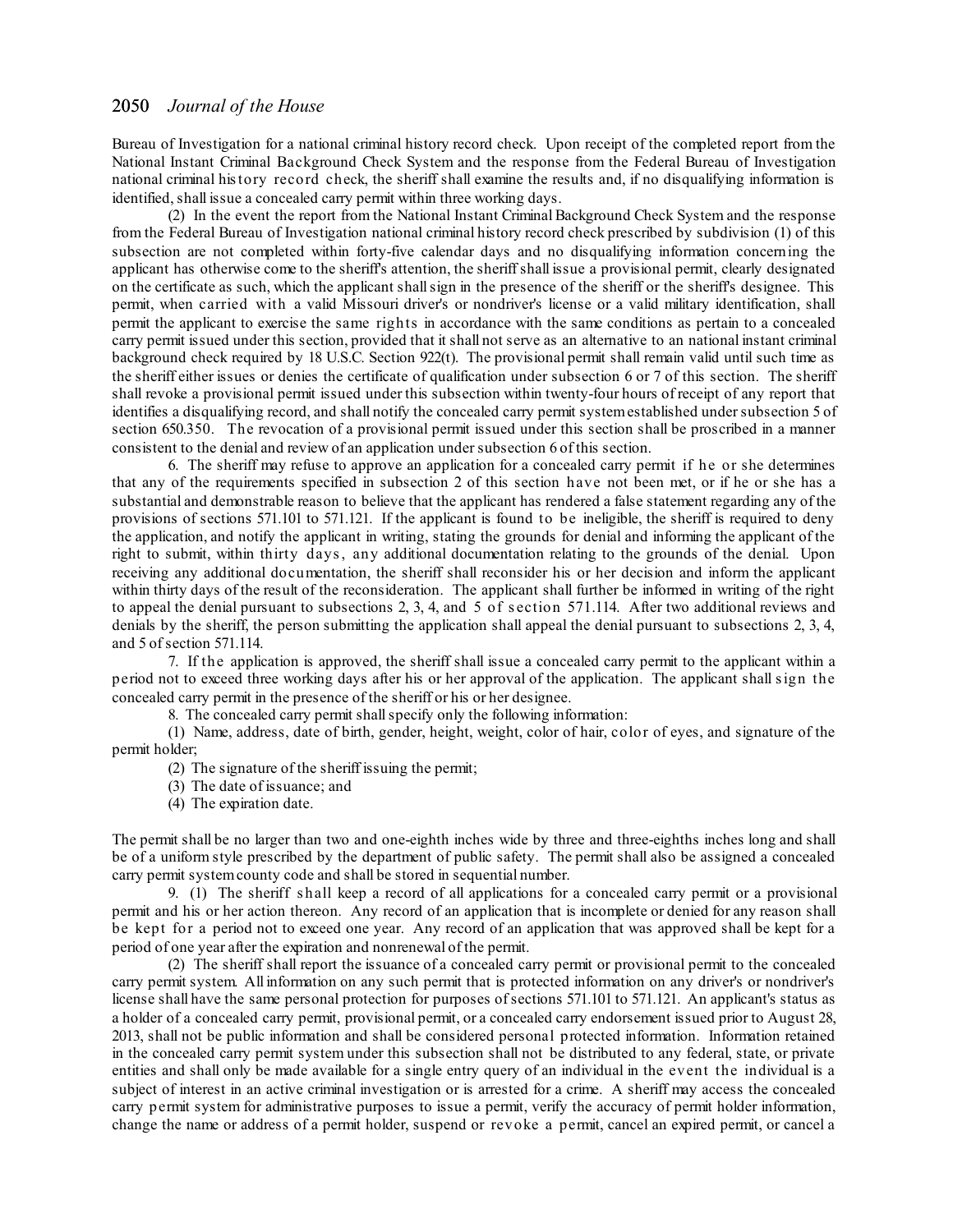permit upon receipt of a certified death certificate for the permit holder. Any person who violates the provisions of this subdivision by disclosing protected information shall be guilty of a class A misdemeanor.

10. Information regarding any holder of a concealed carry permit, or a concealed carry endorsement issued prior to August 28, 2013, is a closed record. No bulk download or batch data shall be distributed to any federal, state, or private entity, except to MoSMART or a designee thereof. Any state agency that has retained any documents or records, including fingerprint records provided by an applicant for a concealed carry endorsement prior to August 28, 2013, shall destroy such documents or records, upon successful issuance of a permit.

11. For processing an application for a concealed carry permit pursuant to sections 571.101 to 571.121, the sheriff in each county shall charge a nonrefundable fee not to exceed one hundred dollars which shall be paid to the treasury of the county to the credit of the sheriff's revolving fund.

12. For processing a renewal for a concealed carry permit pursuant to s ections 571.101 to 571.121, the sheriff in each county shall charge a nonrefundable fee not to exceed fifty dollars which shall be paid to the treasury of the county to the credit of the sheriff's revolving fund. **In all cas es, the sheriff of any county with a charter form of government and with more than six hundred thousand inhabitants but fewer than seven hundred** thous and inhabitants shall process a renewal for a concealed carry permit no later than thirty days from the receipt of a request by any individual eligible to receive a renewal for his or her concealed carry permit. The sheriff shall make a record of any oral or written request to renew a concealed carry permit for purposes of compliance with this subsection and shall retain such record for at least one year after a new permit is issued **or an individual is found ineligible for a renewal. The sheriff shall contact thos e approved for renewal immediately and shall make the renewed permit available for receipt during normal business hours. The process for permit renewal, communication with applicants, scheduling meetings regarding permit renewal,** or a request for more information, and the timely renewal of a concealed carry permit is a mandatory, **ministerial duty of the office of sheriff and noncompliance may result in both injunctive relief and attorney costs issuedagainst the office ofsheriff.**

13. For the purposes of sections 571.101 to 571.121, the term "sheriff" shall include the sheriff of any county or city not within a county or his or her designee and in counties of the first classification the sheriff may designate the chief of police of any city, town, or municipality within such county.

14. For the purposes of this chapter, "concealed carry permit" shall include any concealed carry endorsement issued by the department of revenue before January 1, 2014, and any concealed carry document issued by any sheriff or under the authority of any sheriff after December 31, 2013."; and

Further amend said bill by amending the title, enacting clause, and intersectional references accordingly.

### **House Amendment No. 1** was withdrawn.

### Representative Cierpiot moved the previous question.

Which motion was adopted by the following vote:

| Alferman     | Allen         | Anderson       | Andrews        | Austin              |
|--------------|---------------|----------------|----------------|---------------------|
| Bahr         | <b>Barnes</b> | Basye          | <b>Beard</b>   | <b>Bernskoetter</b> |
| Berry        | <b>Black</b>  | <b>Brattin</b> | Brown 94       | <b>Burlison</b>     |
| Chipman      | Cierpiot      | Conway 104     | Cookson        | Corlew              |
| Crawford     | <b>Cross</b>  | Curtman        | Davis          | Dogan               |
| Dohrman      | Dugger        | Eggleston      | English        | Entlicher           |
| Fitzpatrick  | Fitzwater 144 | Fitzwater 49   | Flanigan       | Fraker              |
| Franklin     | Frederick     | Gannon         | Gosen          | Haahr               |
| Hansen       | Higdon        | Hill           | Hough          | Houghton            |
| Hubrecht     | Hurst         | Johnson        | Justus         | Keeney              |
| Kelley       | Kidd          | King           | Koenig         | Kolkmeyer           |
| Korman       | Lair          | Lant           | Lauer          | Leara               |
| Lichtenegger | Love          | Lynch          | <b>Mathews</b> | McCaherty           |
| McGaugh      | Messenger     | Morris         | Muntzel        | Neely               |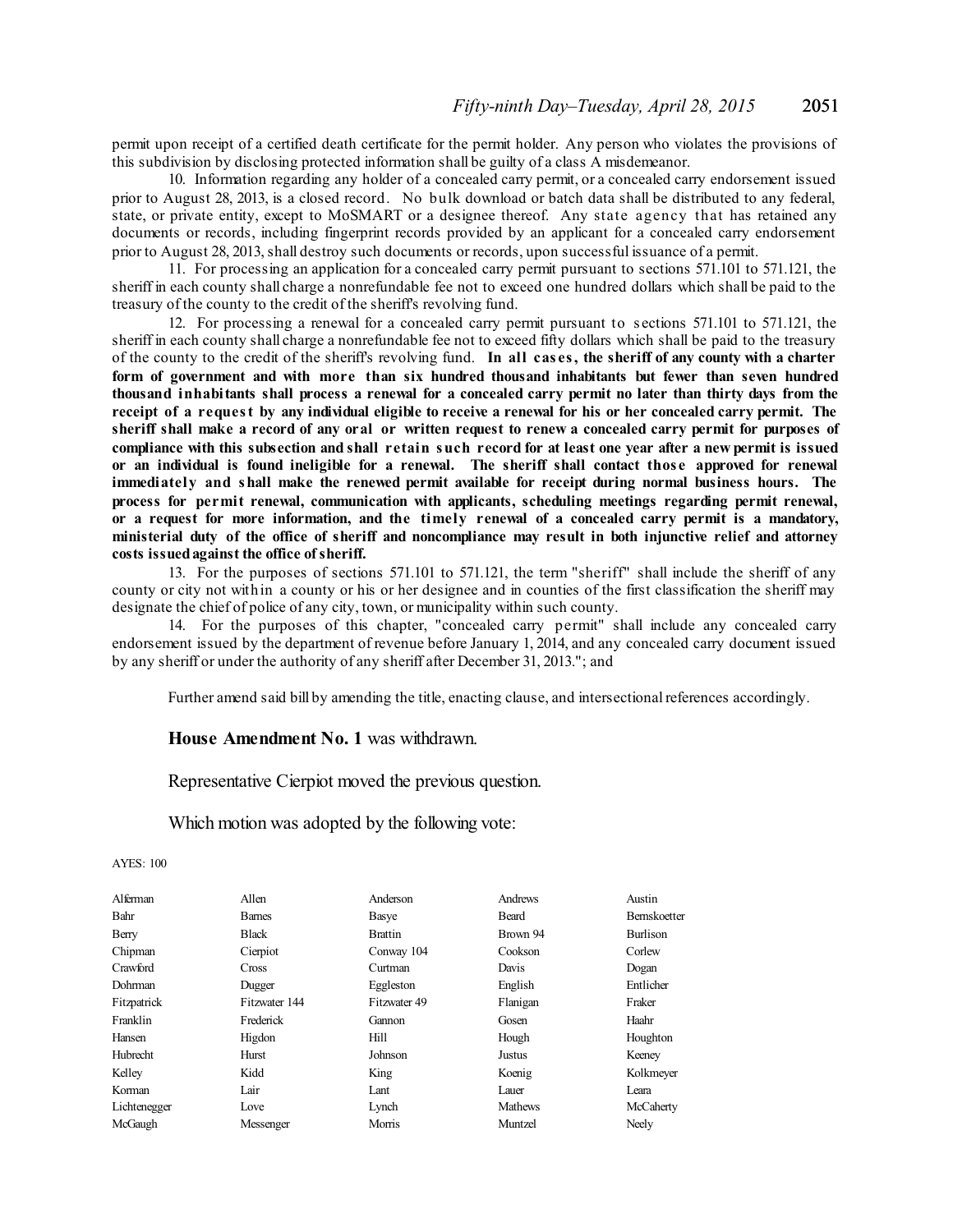| Parkinson        | Pfautsch       | Phillips  | Pietzman      | Pike        |
|------------------|----------------|-----------|---------------|-------------|
| Pogue            | Reiboldt       | Remole    | <b>Rhoads</b> | Roden       |
| Roeber           | Rone           | Ross      | Rowden        | Rowland     |
| Ruth             | Shaul          | Shull     | Shumake       | Solon       |
| Sommer           | Swan           | Taylor    | Vescovo       | Walker      |
| White            | Wiemann        | Wilson    | Zerr          | Mr. Speaker |
| <b>NOES: 044</b> |                |           |               |             |
| Adams            | Anders         | Arthur    | <b>Burns</b>  | Butler      |
| Carpenter        | Colona         | Conway 10 | Curtis        | Dunn        |
| Ellington        | Gardner        | Green     | Harris        | Hubbard     |
| Hummel           | Kendrick       | Kirkton   | Kratky        | LaFaver     |
| Lavender         | Marshall       | May       | McCann Beatty | McCreery    |
| McDonald         | <b>McManus</b> | McNeil    | Meredith      | Mims        |
| Mitten           | Montecillo     | Moon      | Morgan        | Newman      |
| Nichols          | Norr           | Otto      | Pace          | Peters      |
| Pierson          | Rizzo          | Runions   | Walton Gray   |             |
| PRESENT: 000     |                |           |               |             |

ABSENT WITH LEAVE: 018

| <b>Bondon</b> | Brown 57 | Comejo  | Engler     | Haefner  |
|---------------|----------|---------|------------|----------|
| Hicks         | Hinson   | Hoskins | Jones      | McDaniel |
| Miller        | Redmon   | Rehder  | Richardson | Smith    |
| Spencer       | Webber   | Wood    |            |          |

VACANCIES: 001

On motion of Representative McGaugh, **HCS HB 122** was adopted.

On motion of Representative McGaugh, **HCS HB 122** was ordered perfected and printed.

**HCS HB 697**, relating to expert witnesses, was taken up by Representative Corlew.

**HCS HB 697** was laid over.

# **THIRD READING OF SENATE BILLS**

**HCS SB 231**, relating to watercraft, was taken up by Representative Rhoads.

Representative Lant offered **House Amendment No. 1**.

*House Amendment No. 1*

AMEND House Committee Substitute for Senate Bill No. 231, Page 15, Section 306.100, Line 95, by inserting after all ofsaid section and line the following:

"**306.910. 1. For purposes of this section, the following terms shall mean:**

**(1) "Outfitter", any individual, group, corporation, or other business entity which rents or provides the opportunity to the public to use any watercraft on the state's streams or rivers;**

**(2) "Water patrol division", the water patrol division of the state highway patrol;**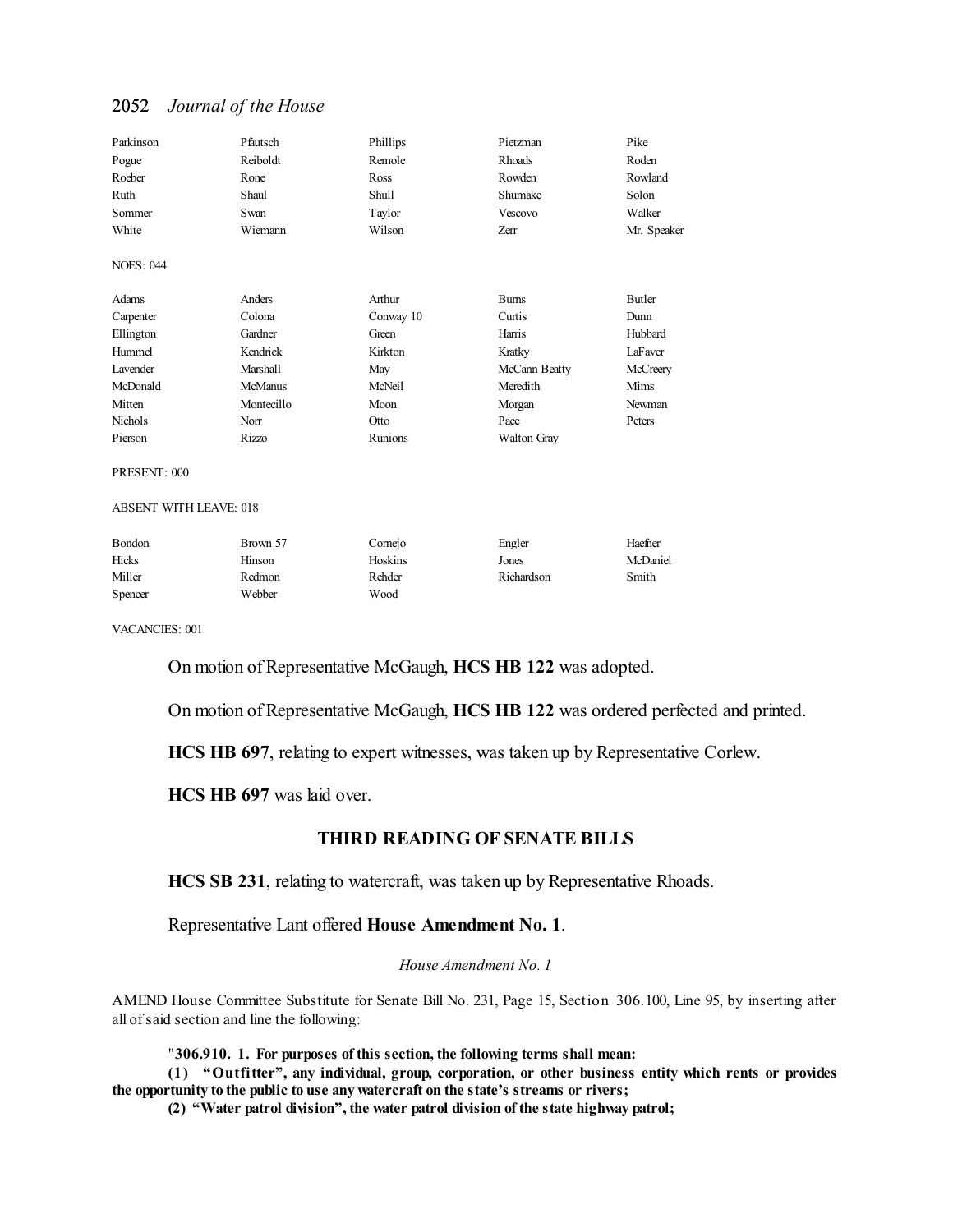**(3) "Watercraft", any canoe, kayak, raft, innertube, or other flotation device propelled by the use of paddles, oars, or other nonmotorizedmeans of propulsion.**

**2. By January 1, 2016, the water patrol division shall develop an informational brochure regarding** the laws, regulations, and associated penalties relating to recreational water use as they pertain to individuals **participating in the recreational use of the state's streams or rivers.**

**3. The water patrol division shall distribute the informational brochures developed under this section to all campgrounds andoutfitters that rent or provide watercraft for use on a streamor river.**

**4. No more than one hundred thousand dollars shall be expended on the development and printing of the informational brochure under this section.**"; and

Further amend said bill by amending the title, enacting clause, and intersectional references accordingly.

Representative Rhoads offered **House Amendment No. 1 to House Amendment No. 1**.

*House Amendment No. 1 to House Amendment No. 1*

AMEND House Amendment No. 1 to House Committee Substitute for Senate Bill No. 231 Page 1, Lines 5-6, by deleting the words "**rents or provides the opportunity to the public to use any watercraft on the state's streams or rivers**" and inserting in lieu thereof the following:

"**which is a registeredmember of the Missouri Canoe andFloaters Association**"; and

Further amend said amendment and page, Line 16, by deleting the phrase ""; and" and inserting immediately after said line the following:

"**5. The water patrol division shall distribute the informational brochures developed under this section to all county commissioners in this state.**"; and"; and

Further amend said bill by amending the title, enacting clause, and intersectional references accordingly.

On motion of Representative Rhoads, **House Amendment No. 1 to House Amendment No. 1** was adopted.

On motion of Representative Lant, **House Amendment No. 1, as amended**, was adopted.

On motion of Representative Rhoads, **HCS SB 231, as amended**, was adopted.

On motion of Representative Rhoads, **HCS SB 231, as amended**, was read the third time and passed by the following vote:

| Adams         | Alferman       | Allen        | Anders   | Anderson        |
|---------------|----------------|--------------|----------|-----------------|
| Andrews       | Arthur         | Austin       | Bahr     | <b>Barnes</b>   |
| Basye         | Beard          | Bernskoetter | Berry    | <b>Black</b>    |
| Bondon        | <b>Brattin</b> | Brown 57     | Brown 94 | <b>Burlison</b> |
| Butler        | Carpenter      | Chipman      | Cierpiot | Conway 104      |
| Cookson       | Corlew         | Comejo       | Crawford | <b>Cross</b>    |
| Curtis        | Curtman        | Davis        | Dogan    | Dohrman         |
| Dugger        | Eggleston      | Engler       | English  | Entlicher       |
| Fitzwater 144 | Fitzwater 49   | Fraker       | Franklin | Frederick       |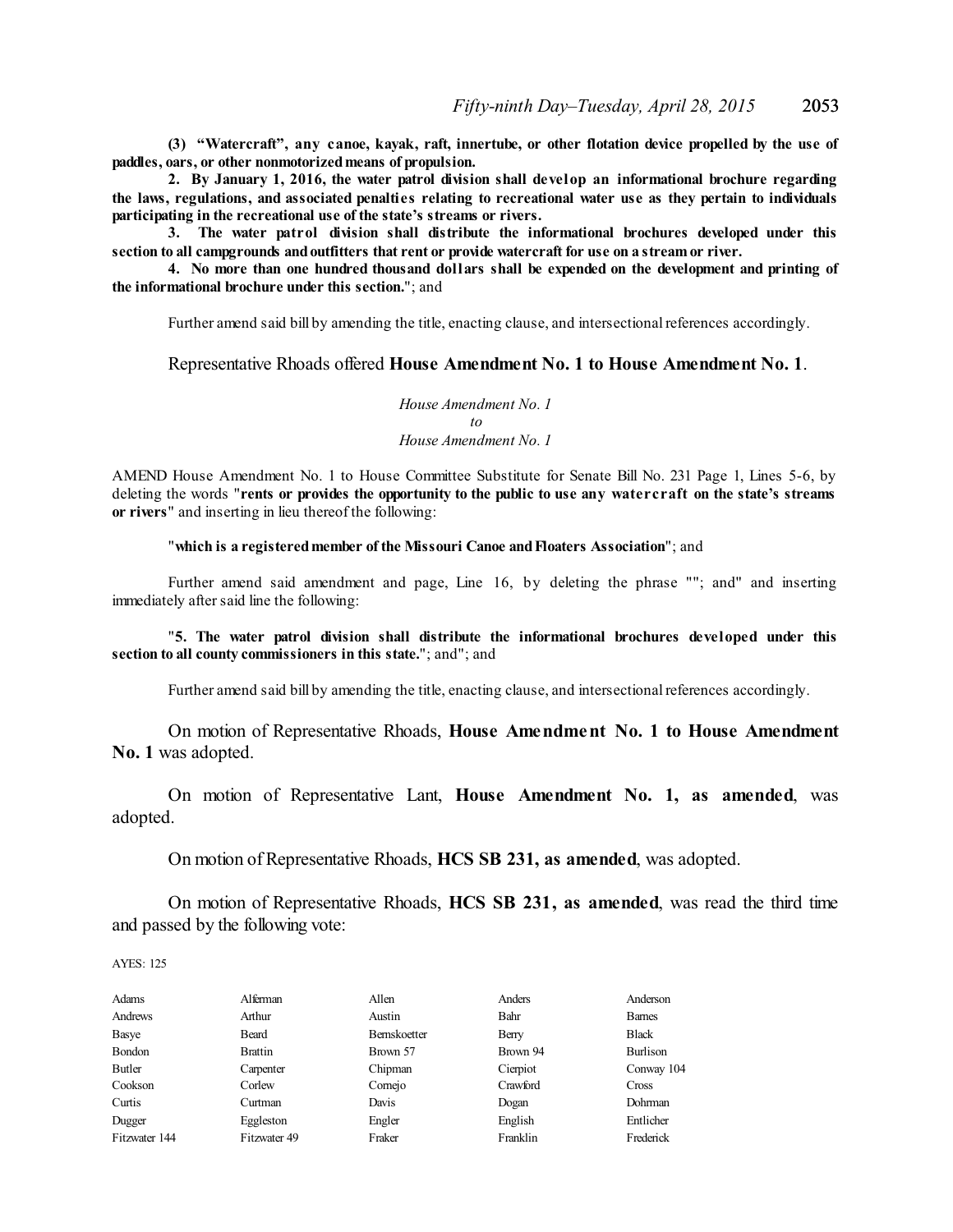| Gannon                        | Gosen    | Haahr           | Hansen   | Harris         |  |
|-------------------------------|----------|-----------------|----------|----------------|--|
| Hill                          | Hinson   | Hoskins         | Hough    | Houghton       |  |
| Hubrecht                      | Hummel   | Hurst           | Johnson  | Jones          |  |
| Justus                        | Keeney   | Kelley          | Kendrick | Kidd           |  |
| King                          | Koenig   | Kolkmeyer       | LaFaver  | Lair           |  |
| Lant                          | Lauer    | <b>Lavender</b> | Leara    | Lichtenegger   |  |
| Love                          | Lynch    | <b>Mathews</b>  | May      | McCaherty      |  |
| McCann Beatty                 | McCreery | McDaniel        | McGaugh  | <b>McManus</b> |  |
| Messenger                     | Miller   | Morris          | Muntzel  | Neely          |  |
| Norr                          | Otto     | Parkinson       | Peters   | Pfautsch       |  |
| Phillips                      | Pietzman | Pike            | Rehder   | Reiboldt       |  |
| Remole                        | Rhoads   | Richardson      | Rizzo    | Roeber         |  |
| Rone                          | Ross     | Rowden          | Rowland  | Runions        |  |
| Ruth                          | Shaul    | Shull           | Shumake  | Solon          |  |
| Sommer                        | Spencer  | Swan            | Taylor   | Vescovo        |  |
| Walker                        | White    | Wiemann         | Wilson   | Zerr           |  |
| <b>NOES: 026</b>              |          |                 |          |                |  |
| <b>Burns</b>                  | Colona   | Conway 10       | Dunn     | Ellington      |  |
| Fitzpatrick                   | Gardner  | Green           | Hubbard  | Kirkton        |  |
| Korman                        | Kratky   | Marshall        | McNeil   | Meredith       |  |
| Mims                          | Mitten   | Montecillo      | Moon     | Morgan         |  |
| Newman                        | Nichols  | Pace            | Pierson  | Pogue          |  |
| Walton Gray                   |          |                 |          |                |  |
| PRESENT: 000                  |          |                 |          |                |  |
| <b>ABSENT WITH LEAVE: 011</b> |          |                 |          |                |  |
| Flanigan                      | Haefner  | Hicks           | Higdon   | McDonald       |  |
| Redmon                        | Roden    | Smith           | Webber   | Wood           |  |
| Mr. Speaker                   |          |                 |          |                |  |

VACANCIES: 001

Representative Keeney declared the bill passed.

**SB 68**, relating to boards of directors for industrial development corporations, was taken up by Representative Black.

On motion of Representative Black, **SB 68** was truly agreed to and finally passed by the following vote:

| Alferman       | Allen               | Anders    | Anderson     | Andrews       |
|----------------|---------------------|-----------|--------------|---------------|
| Arthur         | Austin              | Bahr      | <b>Bames</b> | Basye         |
| Beard          | <b>Bernskoetter</b> | Berry     | <b>Black</b> | Bondon        |
| <b>Brattin</b> | Brown 57            | Brown 94  | Burlison     | <b>Bums</b>   |
| Butler         | Carpenter           | Chipman   | Cierpiot     | Colona        |
| Conway 10      | Conway 104          | Cookson   | Corlew       | Comejo        |
| Crawford       | Cross               | Curtis    | Curtman      | Davis         |
| Dogan          | Dohrman             | Dugger    | Dunn         | Eggleston     |
| Engler         | English             | Entlicher | Fitzpatrick  | Fitzwater 144 |
| Fitzwater 49   | Flanigan            | Fraker    | Franklin     | Frederick     |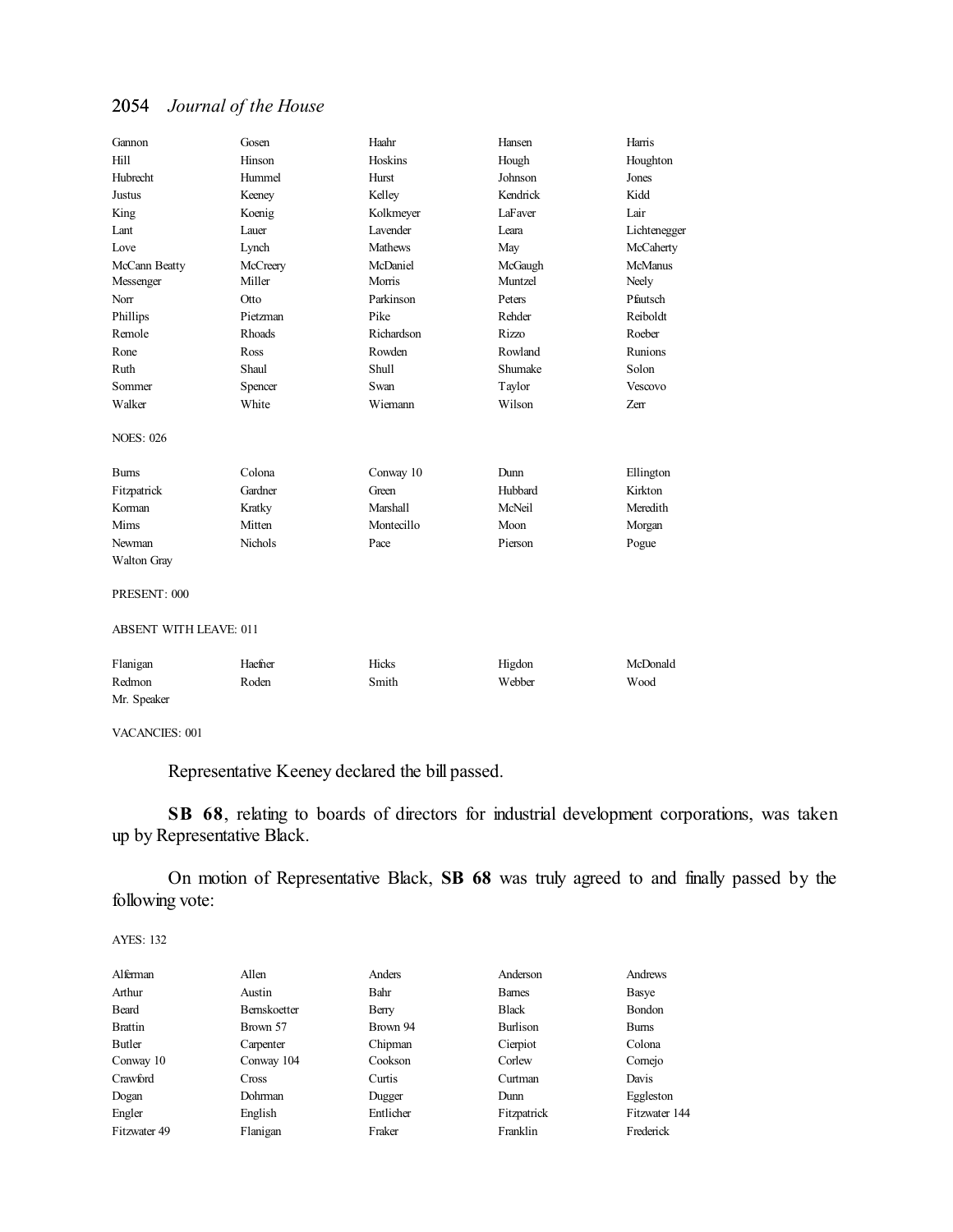# *Fifty-ninth Day–Tuesday, April 28, 2015* 2055

| Gannon                        | Gosen      | Green         | Haahr       | Hansen         |
|-------------------------------|------------|---------------|-------------|----------------|
| Harris                        | Hill       | Hinson        | Hoskins     | Hough          |
| Houghton                      | Hubrecht   | Hummel        | Hurst       | Johnson        |
| Jones                         | Justus     | Keeney        | Kelley      | Kendrick       |
| Kidd                          | King       | Koenig        | Kolkmeyer   | Korman         |
| Kratky                        | LaFaver    | Lair          | Lant        | Lauer          |
| Lavender                      | Leara      | Lichtenegger  | Love        | Lynch          |
| Mathews                       | McCaherty  | McCann Beatty | McDaniel    | McGaugh        |
| <b>McManus</b>                | Messenger  | Miller        | Mims        | Morgan         |
| Morris                        | Muntzel    | Neely         | Parkinson   | Peters         |
| Pfautsch                      | Phillips   | Pietzman      | Pike        | Rehder         |
| Reiboldt                      | Remole     | Rhoads        | Richardson  | Rizzo          |
| Roden                         | Roeber     | Rone          | Ross        | Rowland        |
| Runions                       | Ruth       | Shaul         | Shull       | Shumake        |
| Smith                         | Solon      | Sommer        | Spencer     | Swan           |
| Taylor                        | Vescovo    | Walker        | White       | Wiemann        |
| Wilson                        | Zerr       |               |             |                |
| <b>NOES: 021</b>              |            |               |             |                |
| Adams                         | Ellington  | Gardner       | Hubbard     | Kirkton        |
| Marshall                      | May        | McCreery      | McNeil      | Meredith       |
| Mitten                        | Montecillo | Moon          | Newman      | <b>Nichols</b> |
| Norr                          | Otto       | Pace          | Pierson     | Pogue          |
| Walton Gray                   |            |               |             |                |
| PRESENT: 000                  |            |               |             |                |
| <b>ABSENT WITH LEAVE: 009</b> |            |               |             |                |
| Haefner                       | Hicks      | Higdon        | McDonald    | Redmon         |
| Rowden                        | Webber     | Wood          | Mr. Speaker |                |
|                               |            |               |             |                |

VACANCIES: 001

Representative Keeney declared the bill passed.

**HCS SCS SBs 34 & 105**, relating to military and overseas voter registration, was taken up by Representative Davis.

On motion of Representative Davis, **HCS SCS SBs 34 & 105** was adopted.

On motion of Representative Davis, **HCS SCS SBs 34 & 105** was read the third time and passed by the following vote:

| Adams        | Alferman       | Allen        | Anders   | Anderson     |
|--------------|----------------|--------------|----------|--------------|
| Andrews      | Arthur         | Austin       | Bahr     | <b>Bames</b> |
| Basye        | Beard          | Bernskoetter | Berry    | <b>Black</b> |
| Bondon       | <b>Brattin</b> | Brown 57     | Brown 94 | Burlison     |
| <b>Burns</b> | Butler         | Carpenter    | Chipman  | Cierpiot     |
| Colona       | Conway 10      | Conway 104   | Cookson  | Corlew       |
| Comejo       | Crawford       | <b>Cross</b> | Curtis   | Curtman      |
| Davis        | Dogan          | Dohrman      | Dugger   | Dunn         |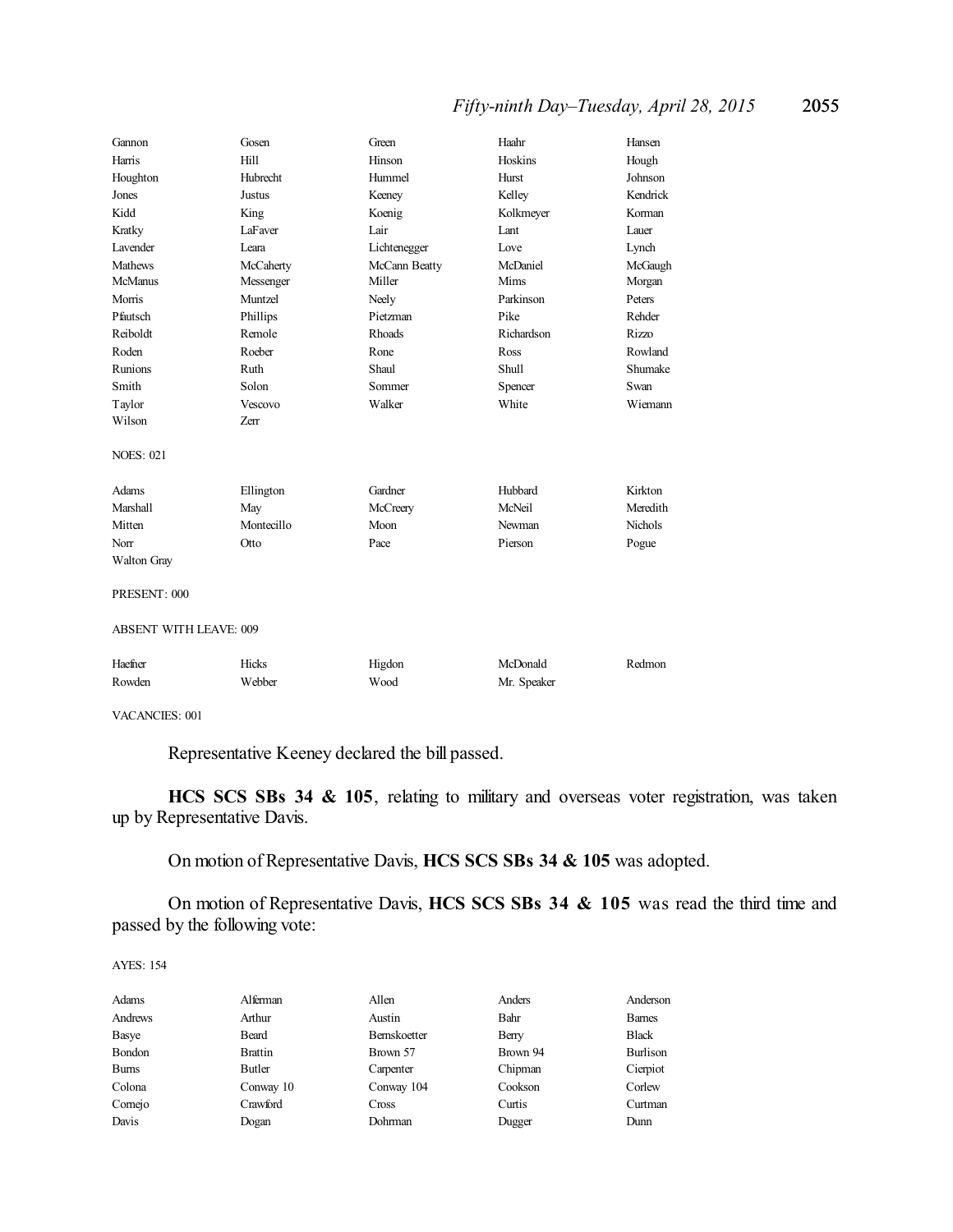| Eggleston      | Ellington      | Engler             | English       | Entlicher       |
|----------------|----------------|--------------------|---------------|-----------------|
| Fitzpatrick    | Fitzwater 144  | Fitzwater 49       | Flanigan      | Fraker          |
| Franklin       | Frederick      | Gannon             | Gardner       | Gosen           |
| Green          | Hansen         | Harris             | Hill          | Hinson          |
| Hoskins        | Hough          | Houghton           | Hubbard       | <b>Hubrecht</b> |
| Hummel         | Hurst          | Johnson            | Jones         | <b>Justus</b>   |
| Keeney         | Kelley         | Kendrick           | Kidd          | King            |
| Kirkton        | Koenig         | Kolkmeyer          | Korman        | Kratky          |
| LaFaver        | Lair           | Lant               | Lauer         | Lavender        |
| Leara          | Lichtenegger   | Love               | Lynch         | Marshall        |
| <b>Mathews</b> | May            | McCaherty          | McCann Beatty | McCreery        |
| McDaniel       | McGaugh        | <b>McManus</b>     | McNeil        | Meredith        |
| Messenger      | Miller         | Mims               | Mitten        | Montecillo      |
| Moon           | Morgan         | Morris             | Muntzel       | Neely           |
| Newman         | <b>Nichols</b> | Norr               | Otto          | Pace            |
| Parkinson      | Peters         | Pfautsch           | Phillips      | Pierson         |
| Pietzman       | Pike           | Pogue              | Redmon        | Rehder          |
| Reiboldt       | Remole         | <b>Rhoads</b>      | <b>Rizzo</b>  | Roden           |
| Roeber         | Rone           | Ross               | Rowland       | Runions         |
| Ruth           | Shaul          | <b>Shull</b>       | Shumake       | Smith           |
| Solon          | Sommer         | Spencer            | Swan          | Taylor          |
| Vescovo        | Walker         | <b>Walton Gray</b> | Webber        | White           |
| Wiemann        | Wilson         | Wood               | Zerr          |                 |

#### NOES: 000

### PRESENT: 000

#### ABSENT WITH LEAVE: 008

| Haahr      | Haefner | Hicks       | Higdon | McDonald |
|------------|---------|-------------|--------|----------|
| Richardson | Rowden  | Mr. Speaker |        |          |

#### VACANCIES: 001

# Representative Keeney declared the bill passed.

# The emergency clause was adopted by the following vote:

| Adams         | Alferman            | Allen        | Anders         | Anderson      |
|---------------|---------------------|--------------|----------------|---------------|
| Andrews       | Arthur              | Austin       | Bahr           | Basye         |
| Beard         | <b>Bernskoetter</b> | <b>Black</b> | <b>Brattin</b> | Brown 57      |
| Brown 94      | Burlison            | <b>Bums</b>  | Carpenter      | Chipman       |
| Cierpiot      | Conway 104          | Cookson      | Corlew         | Comejo        |
| Crawford      | <b>Cross</b>        | Curtis       | Curtman        | Davis         |
| Dogan         | Dohrman             | Dugger       | Dunn           | Eggleston     |
| Ellington     | Engler              | English      | Entlicher      | Fitzpatrick   |
| Fitzwater 144 | Fitzwater 49        | Flanigan     | Fraker         | Franklin      |
| Frederick     | Gannon              | Gosen        | Hansen         | Harris        |
| Hill          | Hinson              | Hoskins      | Hough          | Houghton      |
| Hubbard       | Hubrecht            | Hummel       | Hurst          | Johnson       |
| Jones         | Justus              | Keeney       | Kelley         | Kendrick      |
| King          | Kirkton             | Koenig       | Kolkmeyer      | Korman        |
| Lair          | Lant                | Lauer        | Lavender       | Leara         |
| Lichtenegger  | Love                | Lynch        | McCaherty      | McCann Beatty |
|               |                     |              |                |               |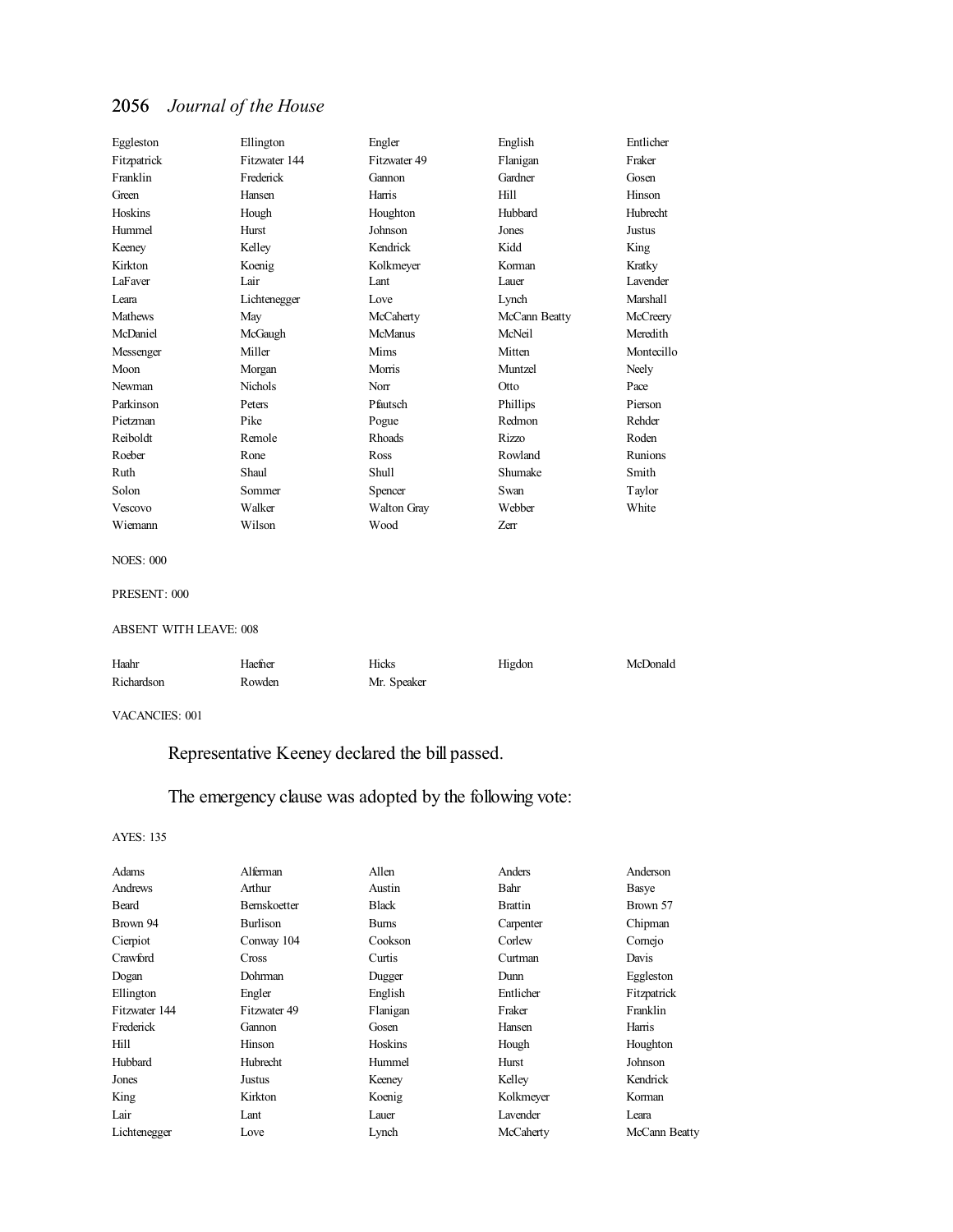### *Fifty-ninth Day–Tuesday, April 28, 2015* 2057

| McDaniel                      | McDonald       | McGaugh       | <b>McManus</b> | McNeil       |
|-------------------------------|----------------|---------------|----------------|--------------|
| Meredith                      | Messenger      | Miller        | Mims           | Montecillo   |
| Moon                          | Morris         | Muntzel       | Neely          | Newman       |
| Otto                          | Pace           | Parkinson     | Peters         | Pfautsch     |
| Phillips                      | Pietzman       | Pike          | Redmon         | Rehder       |
| Reiboldt                      | Remole         | Rhoads        | Richardson     | <b>Rizzo</b> |
| Roden                         | Roeber         | Rone          | Ross           | Rowden       |
| Rowland                       | <b>Runions</b> | Ruth          | Shaul          | Shull        |
| Shumake                       | Smith          | Solon         | Sommer         | Spencer      |
| Swan                          | Taylor         | Vescovo       | Walker         | Walton Gray  |
| Webber                        | White          | Wiemann       | Wood           | Zerr         |
| <b>NOES: 018</b>              |                |               |                |              |
| Berry                         | Bondon         | <b>Butler</b> | Colona         | Conway 10    |
| Gardner                       | Green          | Kratky        | LaFaver        | Marshall     |
| May                           | McCreery       | Mitten        | Morgan         | Nichols      |
| Pierson                       | Pogue          | Wilson        |                |              |
| PRESENT: 000                  |                |               |                |              |
| <b>ABSENT WITH LEAVE: 009</b> |                |               |                |              |
| <b>Barnes</b>                 | Haahr          | Haefner       | Hicks          | Higdon       |
| Kidd                          | <b>Mathews</b> | Norr          | Mr. Speaker    |              |

VACANCIES: 001

**HCS SB 254**, relating to license plates, was taken up by Representative Davis.

### Representative Jones offered **House Amendment No. 1**.

#### *House Amendment No. 1*

AMEND House Committee Substitute for Senate Bill No. 254, Page 1, In the Title, Line 3, by deleting the phrase "license plates" and inserting in lieu thereof "motor vehicles"; and

Further amend said bill, Page 7, Section 301.3142, Line 217, by inserting immediately after said section and line the following:

"301.196. 1. Beginning January 1, 2006, except as otherwise provided in this section, the transferor of an interest in a motor vehicle or trailer listed on the face of a Missouri title, excluding salvage titles and junking certificates, shall notify the department of revenue of the transfer within thirty days of the date of transfer. The notice shall be in a formdetermined by the department by rule and shall contain:

#### (1) **The name of the transferor andtransferee;**

**(2)** A description of the motor vehicle or trailer sufficient to identify it;

**[**(2)**] (3)** The vehicle identification number of the motor vehicle or trailer;

- **[**(3)**] (4)** The name and address of the transferee;
- **[**(4)**] (5)** The date of birth of the transferee, unless the transferee is not a natural person;
- **[**(5)**] (6)** The date of the transfer orsale;
- **[**(6)**] (7)** The purchase price of the motor vehicle or trailer, if applicable;

**[**(7)**] (8)** The number of the transferee's drivers license, unless the transferee does not have a drivers license;

**[**(8) The printed name and signature**] (9) The transferor's electronic signature if transmitted electronically or the signatures** of the transferee **and transferor if not submitted electronically. For the**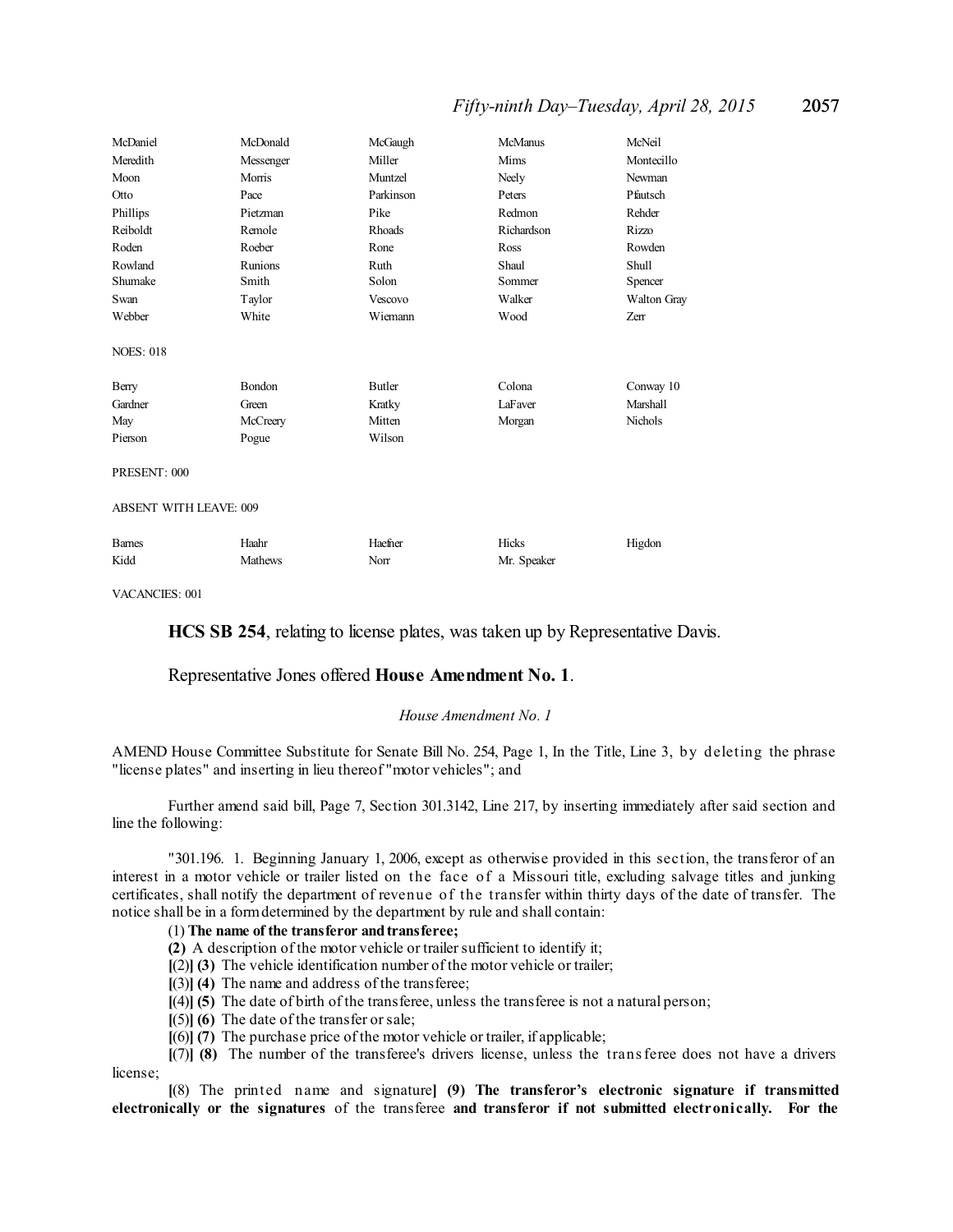**purposes of this section, "transmitted electronically" shall have the same meaning as an electronic signature as definedin section 432.205**;

**[**(9)**] (10)** Any other information required by the department by rule.

2. **A notice of sale substantially complying with the requirements of this s ection is effective even though it contains minor errors which are not materially misleading.**

**3.** For purposes of giving notice under this section, if the transfer occurs by operation of law, the personal representative, receiver, trustee, sheriff, or other representative orsuccessor in interest of the person whose interest is transferred shall be considered the transferor. Repossession by a creditor shall not be considered a transfer of ownership requiring such notice.

**[**3.**] 4.** The requirements of this section shall not apply to transfers when there is no complete change of ownership interest or upon award of owners hip of a motor vehicle or trailer made by court order, or transfers of ownership of a motor vehicle or trailer to or between vehicle dealers, or transfers of ownership of a motor vehicle or trailer to an insurance company due to a theft or casualty loss, or transfers of beneficial ownership of a motor vehicle owned by a trust.

**[**4.**] 5.** Notification under this section is only required for transfers of ownership that would otherwise require registration and an application for certificate of title in this state under section 301.190, and is for informational purposes only and does not constitute an assignment or release of any interest in the vehicle.

**[**5.**] 6.** Retail sales made by licensed dealers including sales of new vehicles shall be reported pursuant to the provisions ofsection 301.280."; and

Further amend said bill, Page 8, Section 301.3097, Line 26, by inserting immediately after said section and line the following:

"302.010. Except where otherwise provided, when used in this chapter, the following words and phrases mean:

(1) "Circuit court", each circuit court in the state;

(2) "Commercial motor vehicle", a motor vehicle designed or regularly used for carrying freight and merchandise, or more than fifteen passengers;

(3) "Conviction", any final conviction; also a forfeiture of bail or collateral deposited to secure a defendant's appearance in court, which forfeiture has not been vacated, shall be equivalent to a conviction, except that when any conviction as a result of which points are assessed pursuant to section 302.302 is appealed, the term "conviction" means the original judgment of conviction for the purpose of determining the assessment of points, and the date of final judgment affirming the conviction shall be the date determining the beginning of any license suspension or revocation pursuant to section 302.304;

(4) "Criminal history check", a search of criminal records, including criminal history record information as defined in s ection 43.500, maintained by the Missouri state highway patrol in the Missouri criminal records repository or by the Federal Bureau of Investigation as part of its criminal history records, including, but not limited to, any record of conviction, plea of guilty or nolo contendre, or finding of guilty in any state for any offense related to alcohol, controlled substances, or drugs;

(5) "Director", the director of revenue acting directly or through the director's authorized officers and agents;

(6) "Farm tractor", every motor vehicle designed and us ed primarily as a farm implement for drawing plows, mowing machines and other implements of husbandry;

(7) "Highway", any public thoroughfare for vehicles, including state roads, county roads and public streets, avenues, boulevards, parkways, or alleys in any municipality;

(8) "Incompetent to drive a motor vehicle", a person who has become physically incapable of meeting the prescribed requirements of an examination for an operator's license, or who has been adjudged by a probate division of the circuit court in a capacity hearing of being incapacitated;

(9) "License", a license issued by a state to a person which authorizes a person to operate a motor vehicle;

(10) "Motor vehicle", any self-propelled vehicle not operated exclusively upon tracks except motorized bicycles, as defined in section 307.180;

(11) "Motorcycle", a motor vehicle operated on two wheels; however, this definition s hall not include motorized bicycles as defined in section 301.010;

(12) "Motortricycle", a motor vehicle operated on three wheels, including a motorcycle operated with any conveyance, temporary or otherwise, requiring the use of a third wheel;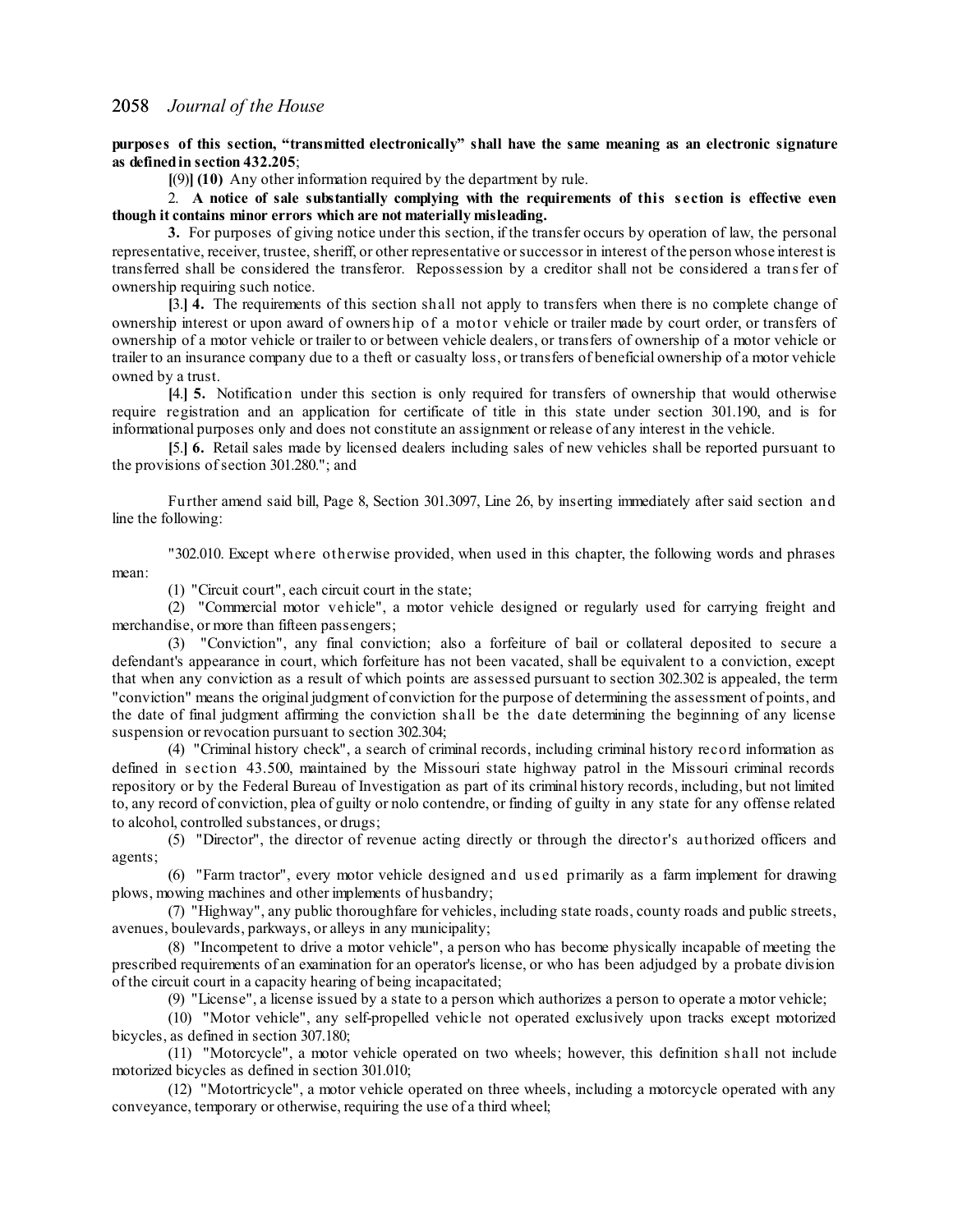(13) "Moving violation", that character of traffic violation where at the time of violation the motor vehicle involved is in motion, except that the term does not include the driving of a motor vehicle without a valid motor vehicle registration license, or violations of sections 304.170 to 304.240, inclusive, relating to sizes and weights of vehicles;

(14) "Municipal court", every division of the circuit court having original jurisdiction to try persons for violations of city ordinances;

(15) "Nonresident", every person who is not a resident of this state;

(16) "Operator", every person who is in actual physical control of a motor vehicle upon a highway;

(17) "Owner", a person who holds the legal title of a vehicle or in the event a vehicle is the subject of an agreement for the conditional sale or lease thereof with the right of purchase upon performance of the conditions stated in the agreement and with an immediate right of possession vested in the conditional vendee or lessee, or in the event a mortgagor of a vehicle is entitled to possession, then such conditionalvendee orlessee or mortgagorshall be deemed the owner for the purpose of sections 302.010 to 302.540;

(18) "Record" includes, but is not limited to, papers, documents, facsimile information, microphotographic process, electronically generated or electronically recorded information, digitized images, deposited or filed with the department of revenue;

(19) "Residence address", "residence", or "resident address" shall be the location at which a person has been physically present, and that the person regards as home. A residence address is a person's true, fixed, principal, and permanent home, to which a person intends to return and remain, even though currently residing elsewhere;

(20) "Restricted driving privilege", a **sixty-day** driving privilege issued by the director of revenue following a suspension of driving privileges for the limited purpose of driving in connection with the driver's business, occupation, employment, formal program of secondary, postsecondary or higher education, or for an alcohol education or treatment program or certified ignition interlock provider**, or a ninety-day 'interlock** restricted privilege' issued by the director of revenue for the limited purpose of driving in connection with the **driver's business, occupation, employment, seeking medical treatment for such driver or a dependent family member, attending school or other institution of higher education, attending alcohol or drug treatment programs, seeking the required services of a certified ignition interlock provider, fulfilling court obligations, including required appearances and probation and parole obligations, religious services, the care of a child or children, including scheduled visitation or custodial obligations pursuant to a court order, fueling requirements for any vehicle utilized, andseeking basic nutritional requirements**;

(21) "School bus", when used in sections 302.010 to 302.540, means any motor vehicle, either publicly or privately owned, used to transport students to and from school, or to transport pupils properly chaperoned to and fromany place within the state for educational purposes. The term"school bus" shall not include a bus operated by a public utility, municipal corporation or common carrier authorized to conduct local or interstate transportation of passengers when such bus is not traveling a specific school bus route but is:

(a) On a regularly scheduled route for the transportation of fare-paying passengers; or

(b) Furnishing charter service for the transportation of persons enrolled as students on field trips or other special trips or in connection with other special events;

(22) "School bus operator", an operator who operates a school bus as defined in subdivision (21) of this section in the transportation of any schoolchildren and who receives compensation for such service. The term "school bus operator" shall not include any person who transports schoolchildren as an incident to employment with a school or school district, such as a teacher, coach, administrator, secretary, school nurse, or janitor unless such person is under contract with or employed by a school orschool district as a school bus operator;

(23) "Signature", any method determined by the director of revenue for the signing, subscribing or verifying of a record, report, application, driver's license, or other related document that shall have the same validity and consequences as the actual signing by the person providing the record, report, application, driver's licens e or related document;

(24) "Substance abuse traffic offender program", a program certified by the division of alcohol and drug abuse of the department of mental health to provide education or rehabilitation services pursuant to a professional assessment screening to identify the individual needs of the person who has been referred to the program as the result of an alcohol- or drug-related traffic offense. Successful completion ofsuch a program includes participation in any education or rehabilitation program required to meet the needs identified in the assessment screening. The assignment recommendations based upon such assessment shall be subject to judicial review as provided in subsection 14 of section 302.304 and subsections 1 and 5 of section 302.540;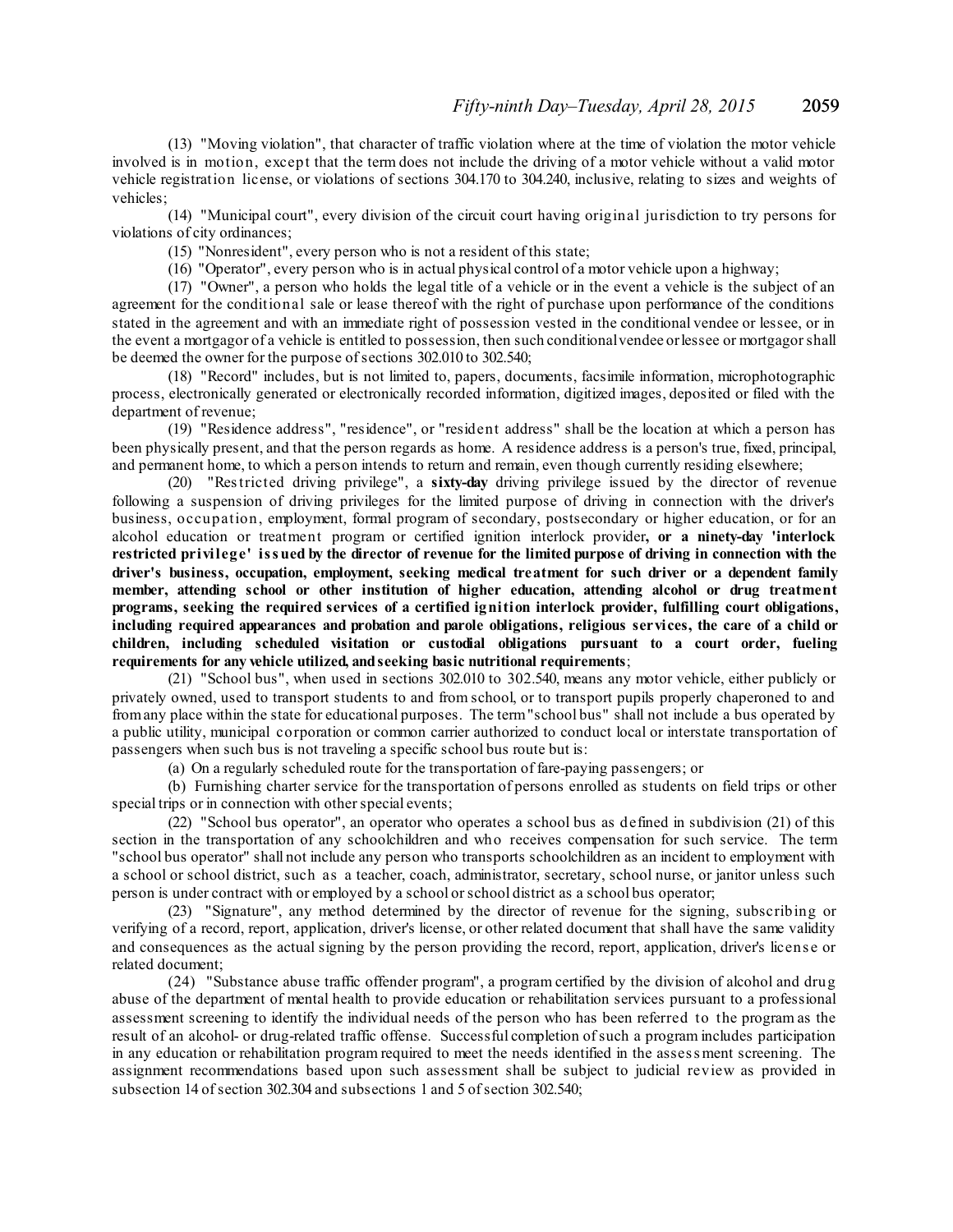(25) "Vehicle", any mechanical device on wheels, designed primarily for use, or used on highways, except motorized bicycles, vehicles propelled or drawn by horses or human power, or vehicles used exclusively on fixed rails or tracks, or cotton trailers or motorized wheelchairs operated by handicapped persons.

\*302.060. 1. The directorshall not issue any license and shall immediately deny any driving privilege:

(1) To any person who is under the age of eighteen years, if such person operates a motor vehicle in the transportation of persons or property as classified in section 302.015;

(2) To any person who is under the age ofsixteen years, except as hereinafter provided;

(3) To any person whose license has been suspended, during such suspension, or to any person whose license has been revoked, until the expiration of one year after such license was revoked;

(4) To any person who is an habitual drunkard or is addicted to the use of narcotic drugs;

(5) To any person who has previously been adjudged to be incapacitated and who at the time of application has not been restored to partial capacity;

(6) To any person who, when required by this law to take an examination, has failed to pass such examination;

(7) To any person who has an unsatisfied judgment against such person, as defined in chapter 303, until such judgment has been satisfied or the financial responsibility of such person, as described in section 303.120, has been established;

(8) To any person whose application shows that the person has been convicted within one year prior to such application of violating the laws of this state relating to failure to stop after an accident and to disclose the person's identity or driving a motor vehicle without the owner's consent;

(9) To any person who has been convicted more than twice of violating state law, or a county or municipal ordinance where the defendant was represented by or waived the right to an attorney in writing, relating to driving while intoxicated; except that, after the expiration of ten years from the date of conviction of the last offense of violating such law or ordinance relating to driving while intoxicated, a person who was so convicted may petition the circuit court of the county in which such last conviction was rendered and the court shall review the person's habits and conduct since such conviction, including the results of a criminal history check as defined in section 302.010. If the court finds that the petitioner has not been found guilty of, and has no pending charges for any offense related to alcohol, controlled substances or drugs and has no other alcohol-related enforcement contacts as defined in section 302.525 during the preceding ten years and that the petitioner's habits and conduct show such petitioner to no longer pose a threat to the public safety of this state, the court shall order the director to issue a license to the petitioner if the petitioner is otherwise qualified pursuant to the provisions of sections 302.010 to 302.540. No person may obtain a license pursuant to the provisions of this subdivision through court action more than one time;

(10) To any person who has been found guilty of acting with criminal negligence while driving while intoxicated to cause the death of another person, or to any person who has been convicted twice within a five-year period of violating state law, county or municipal ordinance of driving while intoxicated, or any other intoxicationrelated traffic offense as defined in section 577.001, except that, after the expiration of five years from the date of conviction of the last offense of violating such law or ordinance, a person who was so convicted may petition the circuit court of the county in which such last conviction was rendered and the court shallreview the person's habits and conduct since such conviction, including the results of a criminal history check as defined in section 302.010. If the court finds that the petitioner has not been found guilty of, and has no pending charges for any offense related to alcohol, controlled substances, or drugs and has no other alcohol-related enforcement contacts as defined in section 302.525 during the preceding five years, and that the petitioner's habits and conduct s how s uch petitioner to no longer pose a threat to the public safety of this state, the court shall order the director to issue a license to the petitioner if the petitioner is otherwise qualified pursuant to the provisions ofsections 302.010 to 302.540;

(11) To any person who is otherwise disqualified pursuant to the provisions of chapter 302, chapter 303, or section 544.046;

(12) To any person who is under the age of eighteen years, ifsuch person's parents or legal guardians file a certified document with the department of revenue stating that the director shall not issue such person a driver's license. Each document filed by the person's parents or legal guardians shall be made upon a form furnished by the director and shall include identifying information of the person for whom the parents or legal guardians are denying the driver's license. The document shall also contain identifying information of the person's parents or legal guardians. The document shall be certified by the parents or legal guardians to be true and correct. This provision shall not apply to any person who is legally emancipated. The parents or legal guardians may later file an additional document with the department of revenue which reinstates the person's ability to receive a driver's license.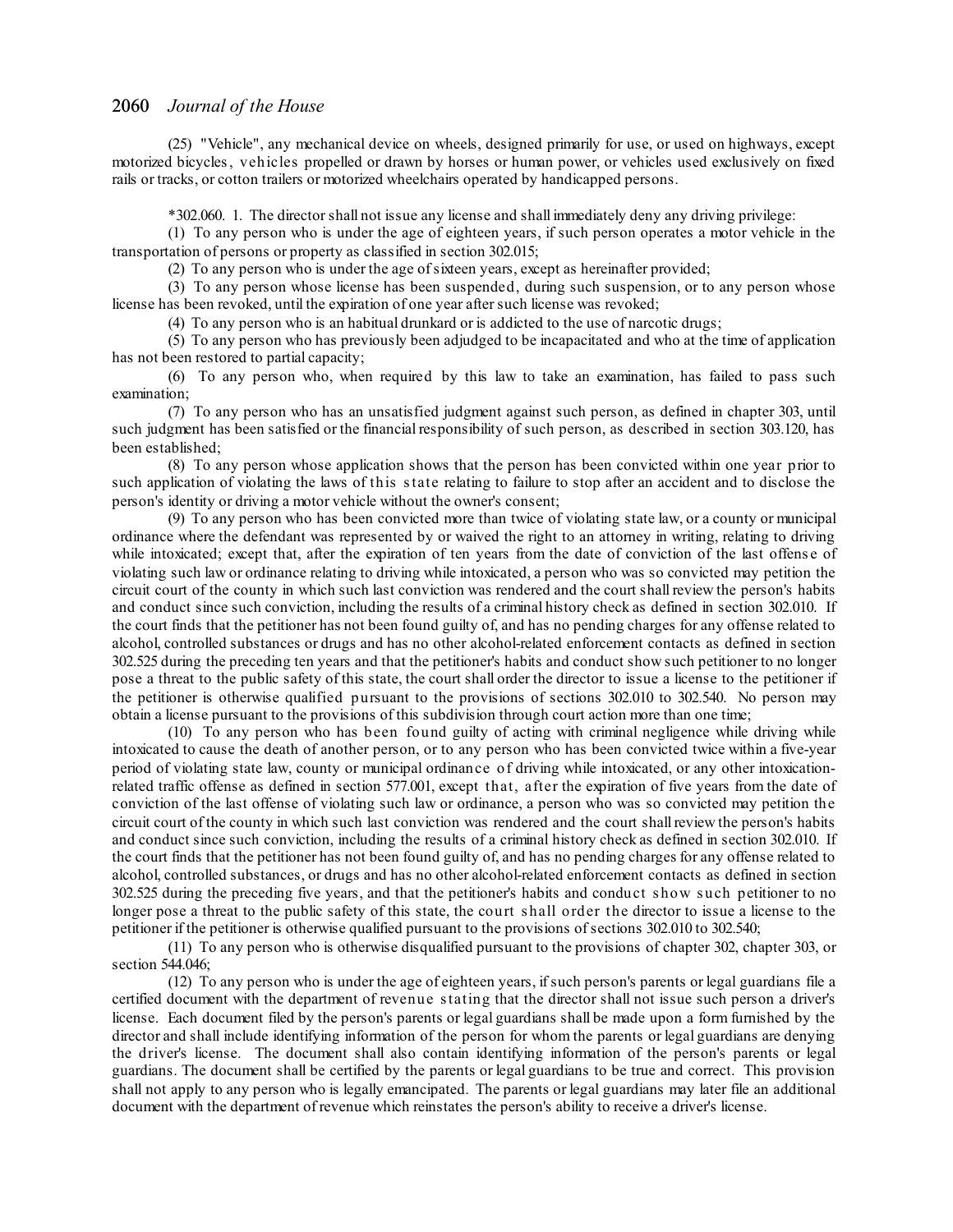### *Fifty-ninth Day–Tuesday, April 28, 2015* 2061

2. Any person whose license is reinstated under the provisions ofsubdivision (9) or (10) of subsection 1 of this section shall be required to file proof with the director of revenue that any motor vehicle operated by the person is equipped with a functioning, certified ignition interlock device as a required condition of reinstatement. The ignition interlock device required for reinstatement under this subsection and for obtaining a limited driving privilege under paragraph (a) or (b) of subdivision (8) of subsection 3 of section 302.309 shall have a photo identification technology feature, and a court may require a global positioning system feature for such device. The ignition interlock device shallfurther be required to be maintained on all motor vehicles operated by the person for a period of not less than six months immediately following the date of reinstatement. If the monthly monitoring reports s how that the ignition interlock device has registered any confirmed blood alcohol concentration readings above the alcoholsetpoint established by the department of transportation or that the person has tampered with or circumvented the ignition interlock device **within the last three months of the six-month period of required installation** of the **ignition interlock** device, then the period for which the person must maintain the ignition interlock device following the date of reinstatement shall be extended **[**for an additional six months**] until the person has completed three consecutive months with no violations as described in this section**. If the person fails to maintain such proof with the director, the license shall be suspended **[**for the remainder of the six-month period or**]** until proof as required by this section is filed with the director. **[**Upon the completion of the six-month period, the license shall be shown as reinstated, if the person is otherwise eligible.**]**

3. Any person who petitions the court for reinstatement of his or her license pursuant to subdivision (9) or (10) of subsection 1 of this section shall make application with the Missouri state highway patrol as provided in section 43.540, and shall submit two sets of fingerprints collected pursuant to standards as determined by the highway patrol. One set of fingerprints shall be used by the highway patrol to search the criminal history repository and the second set shall be forwarded to the Federal Bureau of Investigation for searching the federal criminal history files. At the time of application, the applicant shall supply to the highway patrol the court name and case number for the court where he or she has filed his or her petition for reinstatement. The applicant shall pay the fee for the state criminal history check pursuant to section 43.530 and pay the appropriate fee determined by the Federal Bureau of Investigation for the federal criminal history record. The Missouri highway patrol, upon receipt of the results of the criminal history check, shall forward a copy of the results to the circuit court designated by the applicant and to the department. Notwithstanding the provisions of section 610.120, all records related to any criminal history check shall be accessible and available to the director and the court.

\*302.304. 1. The director shall notify by ordinary mail any operator of the point value charged against the operator's record when the record shows four or more points have been accumulated in a twelve-month period.

2. In an action to suspend or revoke a license or driving privilege under this section points s hall be accumulated on the date of conviction. No case file of any conviction for a driving violation for which points may be assessed pursuant to section 302.302 may be closed until such time as a copy of the record ofsuch conviction is forwarded to the department of revenue.

3. The directorshallsuspend the license and driving privileges of any person whose driving record shows the driver has accumulated eight points in eighteen months.

4. The license and driving privilege of any person whose license and driving privilege have been suspended under the provisions of sections 302.010 to 302.540 except those persons whose license and driving privilege have been suspended under the provisions of subdivision (8) of subsection 1 of section 302.302 or has accumulated sufficient points together with a conviction under subdivision (10) of subsection 1 of section 302.302 and who has filed proof of financial responsibility with the department of revenue, in accordance with chapter 303, and is otherwise eligible, shall be reinstated as follows:

(1) In the case of an initialsuspension, thirty days after the effective date of the suspension;

(2) In the case of a second suspension, sixty days after the effective date of the suspension;

(3) In the case of the third and subsequent suspensions, ninety days after the effective date of the suspension.

Unless proof of financial responsibility is filed with the department of revenue, a suspension shall continue in effect for two years fromits effective date.

5. The period ofsuspension of the driver's license and driving privilege of any person under the provisions of subdivision (8) of subsection 1 of section 302.302 or who has accumulated sufficient points together with a conviction under subdivision (10) of subsection 1 of section 302.302 shall be thirty days, followed by a sixty-day period of restricted driving privilege as defined in section 302.010. Upon completion of such period of restricted driving privilege, upon compliance with other requirements of law and upon filing of proof of financial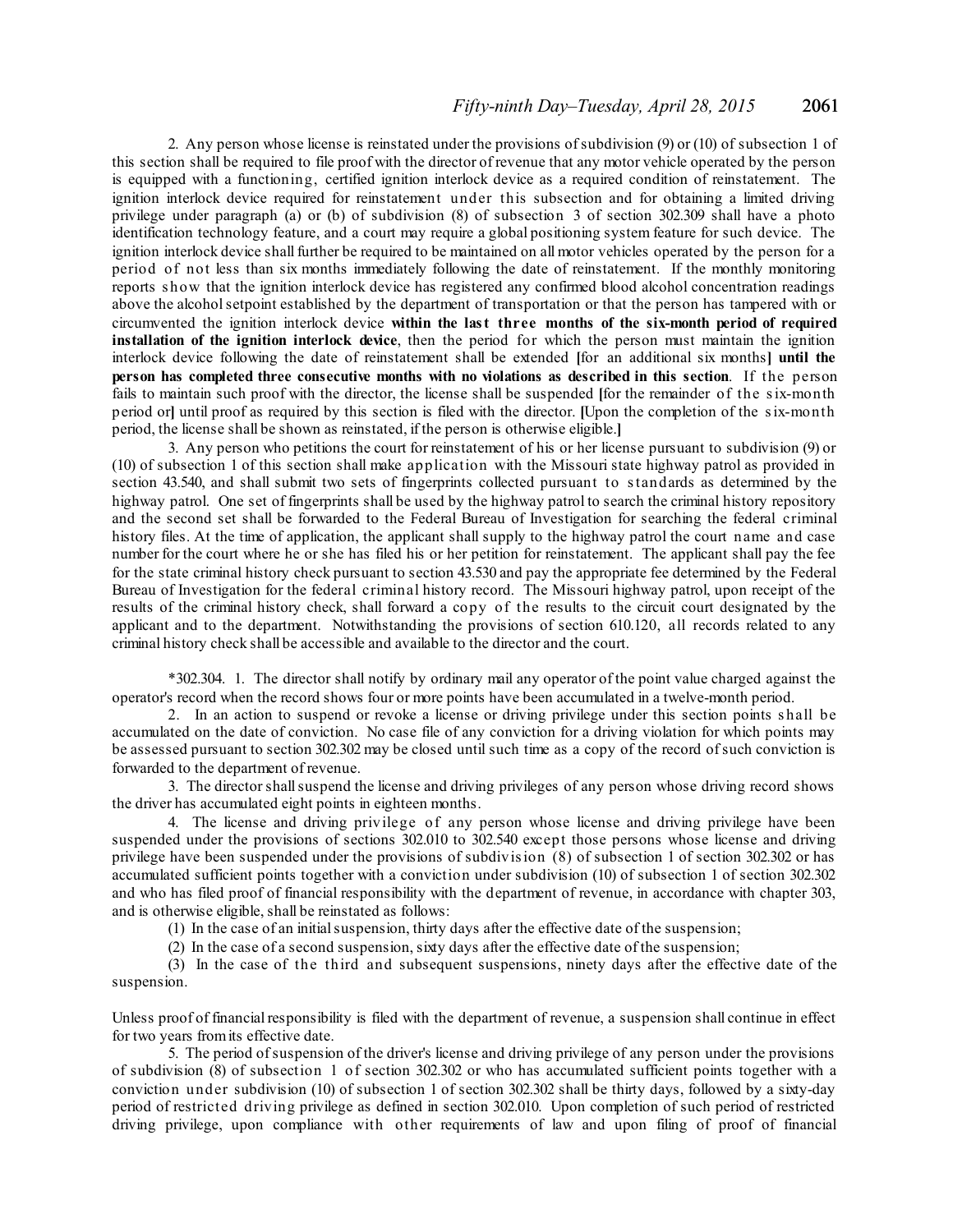responsibility with the department of revenue, in accordance with chapter 303, the license and driving privilege shall be reinstated. If a person, otherwise subject to the provisions of this subsection, files proof of installation with the department of revenue that any vehicle operated by such person is equipped with a functioning, certified ignition interlock device, there shall be no period of suspension. However, in lieu of a suspension the person shall instead complete a ninety-day period of restricted driving privilege. If the person fails to maintain such proof of the device with the director of revenue as required, the restricted driving privilege s hall be terminated. Upon completion of such ninety-day period of restricted driving privilege, upon compliance with other requirements of law, and upon filing of proof of financial responsibility with the department of revenue, in accordance with chapter 303, the license and driving privilege shall be reinstated. However, if the monthly monitoring reports during such ninety-day period indicate that the ignition interlock device has registered a confirmed blood alcohol concentration level above the alcohol setpoint established by the department of transportation or such reports indicate that the ignition interlock device has been tampered with or circumvented, then the license and driving privilege of such person shall not be reinstated until the person completes an additional thirty-day period of restricted driving privilege.

6. If the person fails to maintain proof of financial responsibility in accordance with chapter 303, or, if applicable, if the person fails to maintain proof that any vehicle operated is equipped with a functioning, certified ignition interlock device installed pursuant to subsection 5 of this section, the person's driving privilege and license shall be resuspended.

7. The director shall revoke the license and driving privilege of any pers on when the person's driving record shows such person has accumulated twelve points in twelve months or eighteen points in twenty-four months or twenty-four points in thirty-six months. The revocation period of any person whose license and driving privilege have been revoked under the provisions of sections 302.010 to 302.540 and who has filed proof of financial responsibility with the department of revenue in accordance with chapter 303 and is otherwise eligible, shall be terminated by a notice from the director of revenue after one year from the effective date of the revocation. Unless proof of financial responsibility is filed with the department of revenue, except as provided in subsection 2 of section 302.541, the revocation shall remain in effect for a period of two years from its effective date. If the person fails to maintain proof of financial responsibility in accordance with chapter 303, the person's license and driving privilege shall be rerevoked. Any person whose license and driving privilege have been revoked under the provisions of sections 302.010 to 302.540 shall, upon receipt of the notice of termination of the revocation from the director, pass the complete driver examination and apply for a new license before again operating a motor vehicle upon the highways of this state.

8. If, prior to conviction for an offense that would require suspension or revocation of a person's license under the provisions of this section, the person's total points accumulated are reduced, pursuant to the provisions of section 302.306, below the number of points required for suspension or revocation pursuant to the provisions of this section, then the person's license shall not be suspended orrevoked until the necessary points are again obtained and accumulated.

9. If any person shall neglect or refuse to surrender the person's license, as provided herein, the director shall direct the state highway patrol or any peace or police officer to secure possession thereof and return it to the director.

10. Upon the issuance of a reinstatement or termination notice after a suspension or revocation of any person's license and driving privilege under the provisions of sections 302.010 to 302.540, the accumulated point value shall be reduced to four points, except that the points of any person serving as a member of the Armed Forces of the United States outside the limits of the United States during a period of suspension or revocation shall be reduced to zero upon the date of the reinstatement or termination of notice. It shall be the responsibility of such member of the Armed Forces to submit copies of official orders to the director of revenue to substantiate such overseas service. Any other provision of sections 302.010 to 302.540 to the contrary notwithstanding, the effective date of the four points remaining on the record upon reinstatement or termination shall be the date of the reinstatement or termination notice.

11. No credit toward reduction of points shall be given during periods of suspension or revocation or any period of driving under a limited driving privilege granted by a court or the director of revenue.

12. Any person or nonresident whose license or privilege to operate a motor vehicle in this state has been suspended or revoked under this or any other law shall, before having the license or privilege to operate a motor vehicle reinstated, pay to the director a reinstatement fee of twenty dollars which shall be in addition to all other fees provided by law.

13. Notwithstanding any other provision of law to the contrary, if after two years from the effective date of any suspension or revocation issued under this chapter, except any suspension or revocation issued under section 302.410, 302.462, or 302.574, the person or nonresident has not paid the reinstatement fee of twenty dollars, the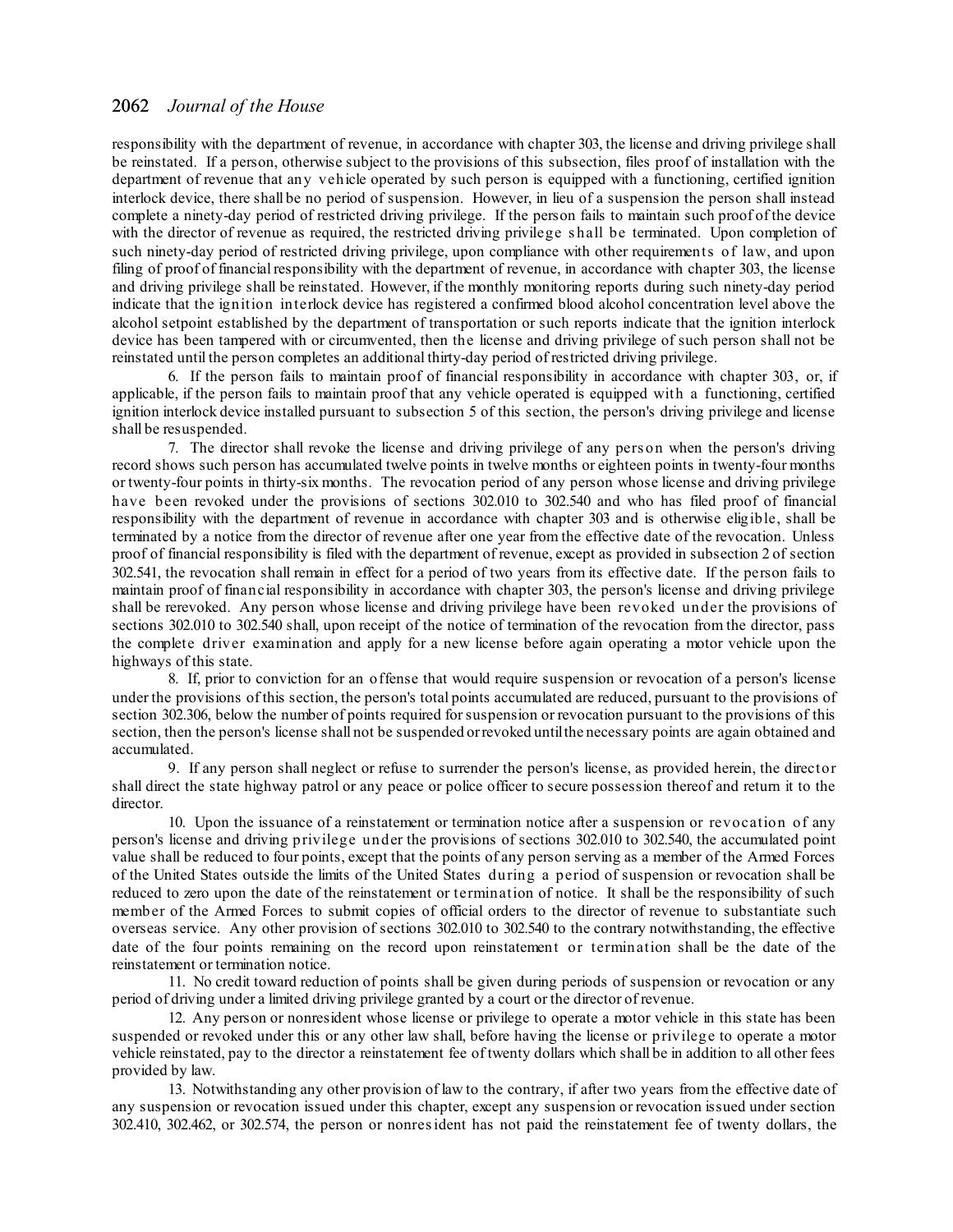director shall reinstate such license or privilege to operate a motor vehicle in this state. Any person who has had his or her license suspended or revoked under section 302.410, 302.462, or 302.574, shall be required to pay the reinstatement fee.

14. No person who has had a license to operate a motor vehicle sus pended or revoked as a result of an assessment of points for a violation under subdivision (8), (9) or (10) of subsection 1 of section 302.302 shall have that license reinstated until such person has participated in and successfully completed a substance abuse traffic offender program defined in section 302.010, or a program determined to be comparable by the department of mental health. Assignment recommendations, based upon the needs assessment as described in subdivision (24) of section 302.010, shall be delivered in writing to the person with written notice that the person is entitled to have such assignment recommendations reviewed by the court if the person objects to the recommendations. The person may file a motion in the associate division of the circuit court of the county in which such assignment was given, on a printed formprovided by the state courts administrator, to have the court hear and determine such motion pursuant to the provisions of chapter 517. The motion shall name the person or entity making the needs ass essment as the res pondent and a copy of the motion shall be served upon the respondent in any manner allowed by law. Upon hearing the motion, the court may modify or waive any assignment recommendation that the court determines to be unwarranted based upon a review of the needs assessment, the person's driving record, the circumstances surrounding the offens e, and the likelihood of the person committing a like offense in the future, except that the court may modify but may not waive the assignment to an education or rehabilitation program of a person determined to be a prior or persistent offender as defined in section 577.001 or of a person determined to have operated a motor vehicle with fifteen-hundredths of one percent or more by weight in such person's blood. Compliance with the court determination of the motion shall satisfy the provisions of this section for the purpose of reinstating such person's license to operate a motor vehicle. The respondent's personal appearance at any hearing conducted pursuant to this subsection shall not be necessary unless directed by the court.

15. The fees for the program authorized in subsection 14 of this section, or a portion thereof to be determined by the department of mental health, shall be paid by the person enrolled in the program. Any person who is enrolled in the program shall pay, in addition to any fee charged for the program, a supplemental fee in an amount to be determined by the department of mental health for the purposes of funding the substance abuse traffic offender program defined in section 302.010 or a program determined to be comparable by the department of mental health. The administrator of the program shall remit to the division of alcohol and drug abuse of the department of mental health on or before the fifteenth day of each month the supplemental fee for all persons enrolled in the program, less two percent for administrative costs. Interest shall be charged on any unpaid balance of the supplemental fees due the division of alcoholand drug abuse pursuant to this section and shall accrue at a rate not to exceed the annual rate established pursuant to the provisions of section 32.065, plus three percentage points. The supplemental fees and any interest received by the department of mental health pursuant to this section shall be deposited in the mental health earnings fund which is created in section 630.053.

16. Any administrator who fails to remit to the division of alcohol and drug abuse of the department of mental health the supplemental fees and interest for all persons enrolled in the programpursuant to this section shall be subject to a penalty equal to the amount of interest accrued on the supplemental fees due the division pursuant to this section. If the supplemental fees, interest, and penalties are not remitted to the division of alcohol and drug abuse of the department of mental health within six months of the due date, the attorney general of the state of Missouri shall initiate appropriate action of the collection of said fees and interest accrued. The court shall assess attorney fees and court costs against any delinquent program.

17. Any person who has had a license to operate a motor vehicle suspended or revoked as a result of an assessment of points for a conviction for an intoxication-related traffic offense as defined undersection 577.001, and who has a prior alcohol-related enforcement contact as defined under section 302.525, shall be required to file proof with the director of revenue that any motor vehicle operated by the person is equipped with a functioning, certified ignition interlock device as a required condition of reinstatement of the license. The ignition interlock device shall further be required to be maintained on all motor vehicles operated by the person for a period of not less than six months immediately following the date of reinstatement. If the monthly monitoring reports show that the ignition interlock device has registered any confirmed blood alcohol concentration readings above the alcohol s etpoint established by the department of transportation or that the person has tampered with or circumvented the ignition interlock device **within the last three months of the six-month period of required installation of the ignition interlock device**, then the period for which the person must maintain the ignition interlock device following the date of reinstatement shall be extended **[**for an additional six months**] until the person has completed three consecutive months with no violations as described in this section**. If the person fails to maintain such proof with the director, the license shall be resuspended or revoked and the person shall be guilty of a class A misdemeanor.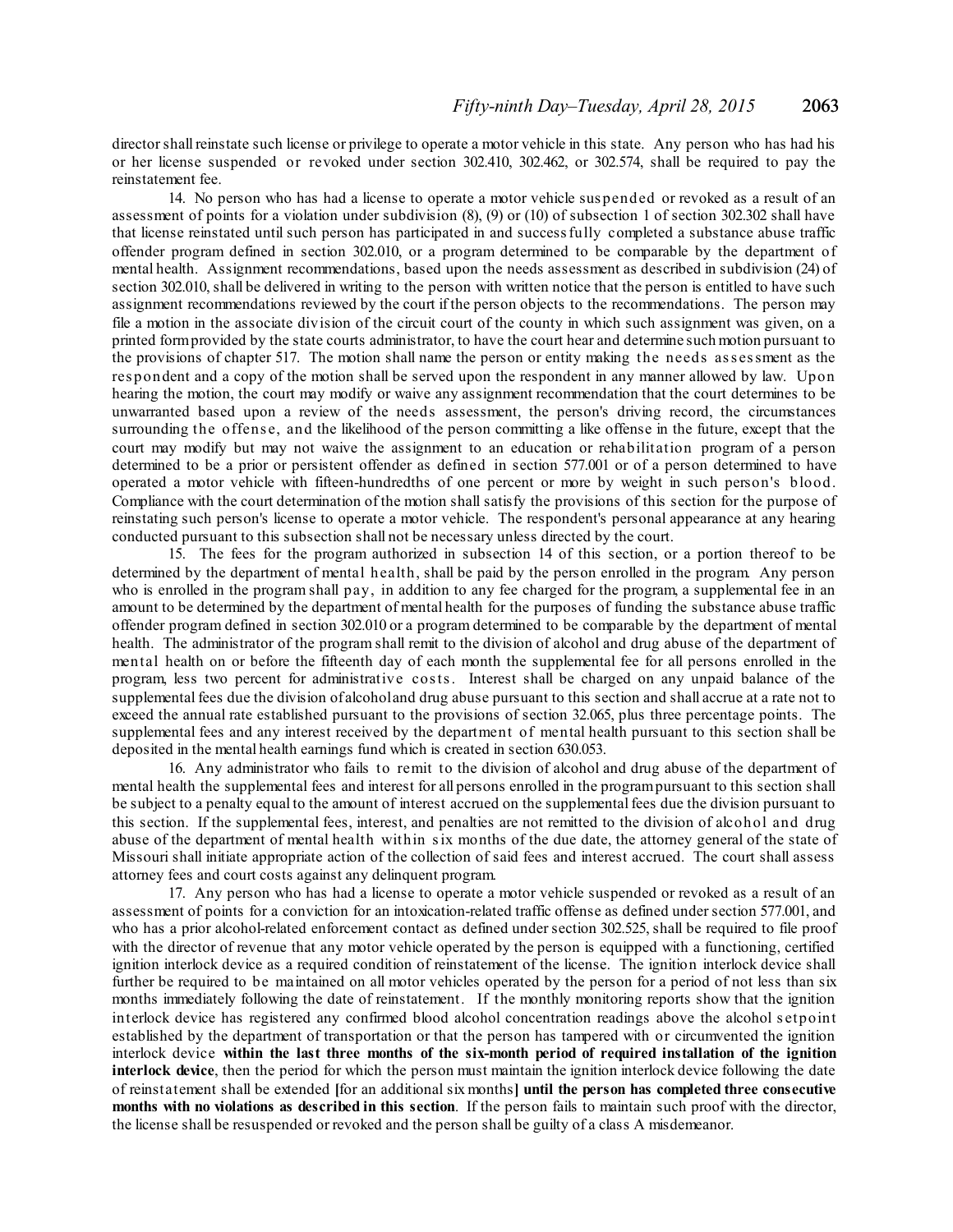\*302.309. 1. Whenever any license is suspended pursuant to sections 302.302 to 302.309, the director of revenue shall return the license to the operator immediately upon the termination of the period of suspension and upon compliance with the requirements of chapter 303.

2. Any operator whose license is revoked pursuant to these sections, upon the termination of the period of revocation, shall apply for a new license in the manner prescribed by law.

3. (1) All circuit courts, the director of revenue, or a commissioner operating under section 478.007 shall have jurisdiction to hear applications and make eligibility determinations granting limited driving privileges, except as provided under subdivision (8) of this subsection. Any application may be made in writing to the director of revenue and the person's reasons for requesting the limited driving privilege shall be made therein.

(2) When any court of record having jurisdiction or the director of revenue finds that an operator is required to operate a motor vehicle in connection with any of the following:

- (a) A business, occupation, or employment;
- (b) Seeking medical treatment for such operator;
- (c) Attending school or other institution of higher education;
- (d) Attending alcohol or drug treatment programs;
- (e) Seeking the required services of a certified ignition interlock device provider; or
- (f) Any other circumstance the court or director finds would create an undue hardship on the operator,

the court or director may grant such limited driving privilege as the circumstances of the case justify if the court or director finds undue hardship would result to the individual, and while so operating a motor vehicle within the restrictions and limitations of the limited driving privilege the driver shall not be guilty of operating a motor vehicle without a valid license.

(3) An operator may make application to the proper court in the county in which such operator resides or in the county in which is located the operator's principal place of business or employment. Any application for a limited driving privilege made to a circuit court shall name the director as a party defendant and shall be served upon the director prior to the grant of any limited privilege, and shall be accompanied by a copy of the applicant's driving record as certified by the director. Any applicant for a limited driving privilege shall have on file with the department of revenue proof of financial responsibility as required by chapter 303. Any application by a person who transports persons or property as classified in section 302.015 may be accompanied by proof of financial responsibility as required by chapter 303, but if proof of financial responsibility does not accompany the application, or if the applicant does not have on file with the department of revenue proof of financial responsibility, the court or the director has discretion to grant the limited driving privilege to the person solely for the purpose of operating a vehicle whose owner has complied with chapter 303 for that vehicle, and the limited driving privilege must state such restriction. When operating such vehicle under such restriction the person shall carry proof that the owner has complied with chapter 303 for that vehicle.

(4) No limited driving privilege shall be issued to any person otherwise eligible under the provisions of **[**paragraph (a) of**]** subdivision (6) of this subsection **[**on a license revocation resulting from a conviction under subdivision (9) of subsection 1 ofsection 302.302, or**] if such person has** a license denial under paragraph (a) or (b) of subdivision (8) of this subsection**[**, or a license revocation under paragraph (g) of subdivision (6) of this subsection,] or on a license revocation resulting from a conviction under subdivision (9) of subsection 1 of section 302.302, or a license revocation under subdivision (2) of subsection 2 of section 302.525, or sections **302.574 or 577.041,** until the applicant has filed proof with the department of revenue that any motor vehicle operated by the person is equipped with a functioning, certified ignition interlock device as a required condition of limited driving privilege. The ignition interlock device required for obtaining a limited driving privilege under paragraph (a) or (b) of subdivision (8) of this subsection shall have a photo identification technology feature, and a court may require a global positioning systemfeature forsuch device.

(5) The court order or the director's grant of the limited or restricted driving privilege shall indicate the termination date of the privilege, which shall be not later than the end of the period ofsuspension or revocation. The court order or the director's grant of the limited or restricted driving privilege shall also indicate whether a functioning, certified ignition interlock device is required as a condition of operating a motor vehicle with the limited driving privilege. A copy of any court order shall be sent by the clerk of the court to the director, and a copy shall be given to the driver which shall be carried by the driver wheneversuch driver operates a motor vehicle. The director of revenue upon granting a limited driving privilege shall give a copy of the limited driving privilege to the applicant. The applicant shall carry a copy of the limited driving privilege while operating a motor vehicle. A conviction which results in the assessment of points pursuant to section 302.302, other than a violation of a municipalstop sign ordinance where no accident is involved, against a driver who is operating a vehicle pursuant to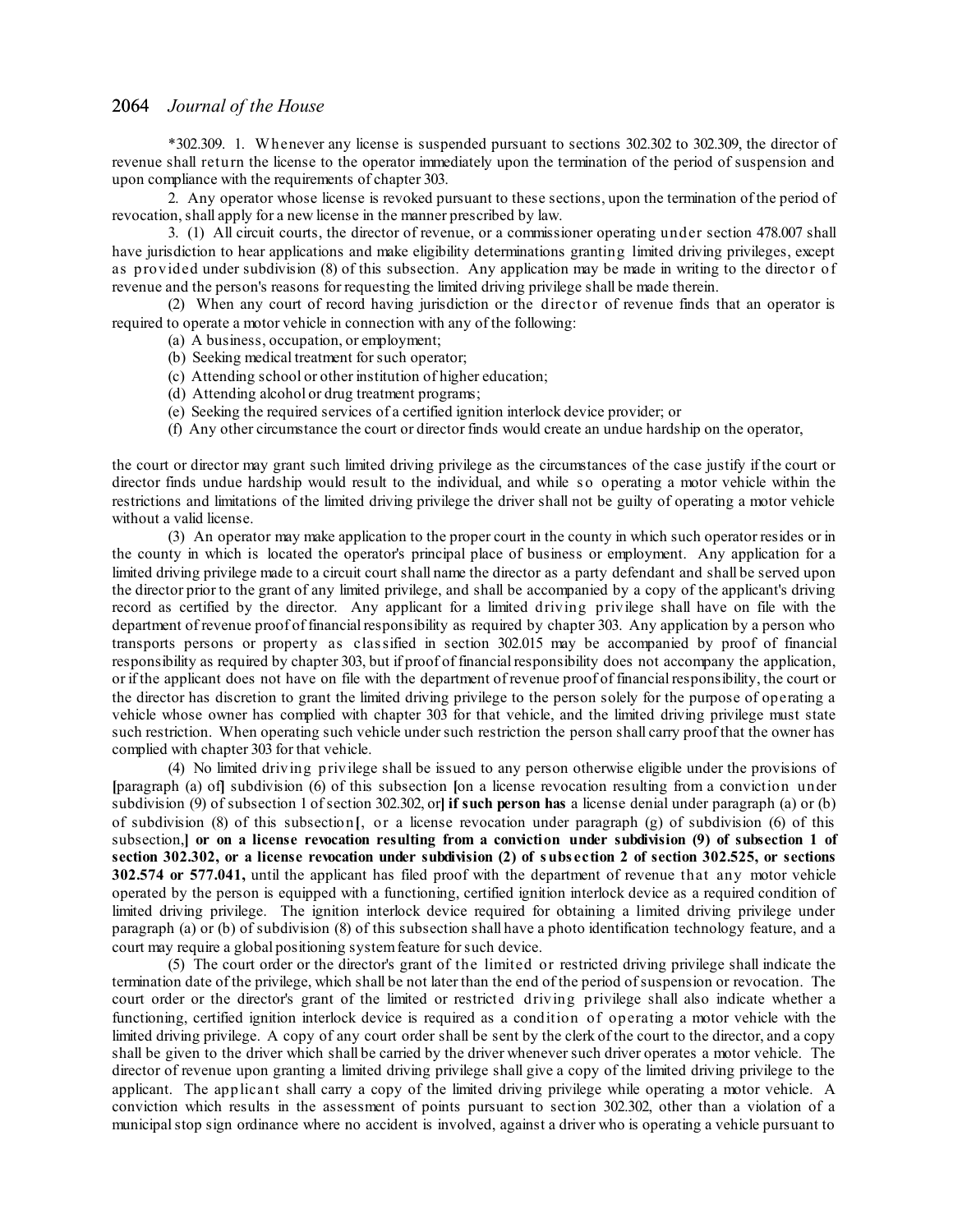a limited driving privilege terminates the privilege, as of the date the points are assessed to the person's driving record. If the date of arrest is prior to the issuance of the limited driving privilege, the privilege shall not be terminated. Failure of the driver to maintain proof of financial responsibility, as required by chapter 303, or to maintain proof of installation of a functioning, certified ignition interlock device, as applicable, shall terminate the privilege. The directorshall notify by ordinary mail the driver whose privilege is so terminated.

(6) Except as provided in subdivision (8) of this subsection, no person is eligible to receive a limited driving privilege whose license at the time of application has been suspended or revoked for the following reasons:

(a) **[**A conviction of violating the provisions of section 577.010 or 577.012, or any similar provision of any federal or state law, or a municipal or county law where the judge in such case was an attorney and the defendant was represented by or waived the right to an attorney in writing, until the person has completed the first thirty days of a suspension or revocation imposed pursuant to this chapter;

(b)**]** A conviction of any felony in the commission of which a motor vehicle was used **and such conviction occurred within the five year period prior to the date of application. However, any felony conviction for** leaving the scene of an accident under section 577.060 shall not render the applicant ineligible for a limited **driving privilege under this section**;

 $[{\rm (c)}]$  (b) Ineligibility for a license because of the provisions of subdivision  $(1)$ ,  $(2)$ ,  $(4)$ ,  $(5)$ ,  $(6)$ ,  $(7)$ ,  $(8)$ ,  $(9)$ , **or** (10) **[**or (11)**]** ofsubsection 1 ofsection 302.060; **or**

**[**(d) Because of operating a motor vehicle under the influence of narcotic drugs, a controlled substance as defined in chapter 195, or having left the scene of an accident as provided in section 577.060**]**;

**[**(e) Due to a revocation for failure to submit to a chemical test pursuant to section 302.574 or due to a refusal to submit to a chemical test in any other state, unless such person has completed the first ninety days of such revocation and files proof of installation with the department of revenue that any vehicle operated by such person is equipped with a functioning, certified ignition interlock device, provided the person is not otherwise ineligible for a limited driving privilege;

(f)**] (c)** Due to a suspension pursuant to **subdivision (8) or (10) of subsection 1 of section 302.302 or** subsection 2 of section 302.525 **[**and who has not completed the first thirty days of such suspension, provided the person is not otherwise ineligible for a limited driving privilege; or

(g) Due to a revocation pursuant to subsection 2 of section 302.525 if such person has not completed the first forty-five days of such revocation, provided the person is not otherwise ineligible for a limited driving privilege**]**.

(7) No person who possesses a commercial driver's license shall receive a limited driving privilege issued for the purpose of operating a commercial motor vehicle if such person's driving privilege is suspended, revoked, cancelled, denied, or disqualified. Nothing in this section shall prohibit the issuance of a limited driving privilege for the purpose of operating a noncommercial motor vehicle provided that pursuant to the provisions of this section, the applicant is not otherwise ineligible for a limited driving privilege.

(8) (a) Provided that pursuant to the provisions of this section, the applicant is not otherwise ineligible for a limited driving privilege, a circuit court or the director may, in the manner prescribed in this subsection, allow a person who has had such person's license to operate a motor vehicle revoked where that person cannot obtain a new license for a period of ten years, as prescribed in subdivision (9) of subsection 1 of section 302.060, to apply for a limited driving privilege pursuant to this subsection. Such person shall present evidence satisfactory to the court or the directorthatsuch person's habits and conduct show that the person no longer poses a threat to the public safety of this state. A circuit court shall grant a limited driving privilege to any individual who otherwise is eligible to receive a limited driving privilege, has filed proof of installation of a certified ignition interlock device, and has had no alcohol-related enforcement contacts since the alcohol-related enforcement contact that resulted in the person's license denial.

(b) Provided that pursuant to the provisions of this section, the applicant is not otherwise ineligible for a limited driving privilege or convicted of acting with criminal negligence while driving while intoxicated to cause the death of another person, a circuit court or the director may, in the manner prescribed in this subsection, allow a person who has had such person's license to operate a motor vehicle revoked where that person cannot obtain a new licens e for a period of five years because of two convictions of driving while intoxicated, as prescribed in subdivision (10) of subsection 1 of section 302.060, to apply for a limited driving privilege pursuant to this subsection. Such person shall present evidence satisfactory to the court or the directorthatsuch person's habits and conduct show that the person no longer poses a threat to the public safety of this state. Any person who is denied a license permanently in this state because of an alcohol-related conviction subsequent to a restoration ofsuch person's driving privileges pursuant to subdivision (9) of section 302.060 shall not be eligible for limited driving privilege pursuant to the provisions of this subdivision. A circuit court shall grant a limited driving privilege to any individual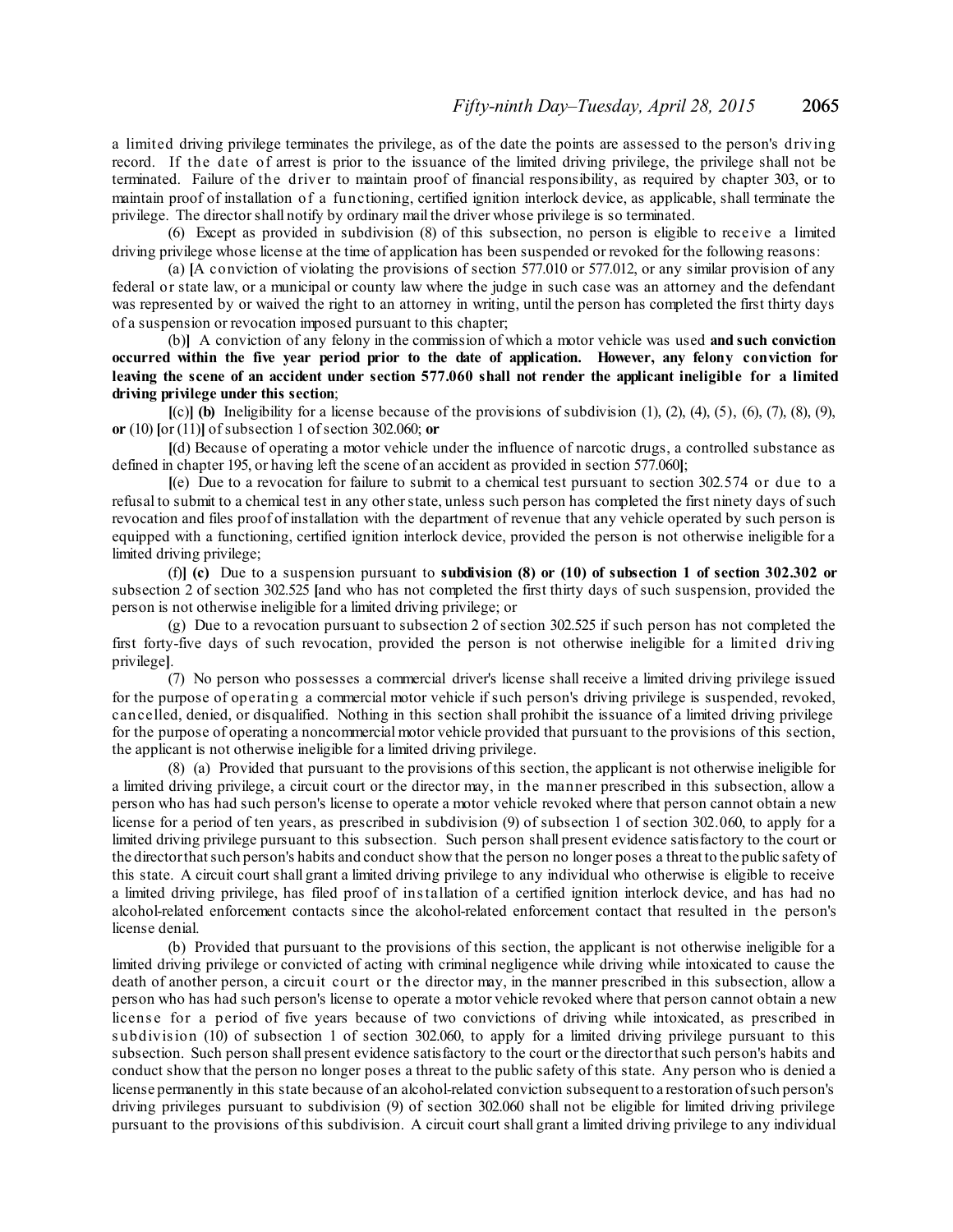who otherwise is eligible to receive a limited driving privilege, has filed proof of installation of a certified ignition interlock device, and has had no alcohol-related enforcement contacts since the alcohol-related enforcement contact that resulted in the person's license denial.

(9) A DWI docket or court established under section 478.007 may grant a limited driving privilege to a participant in or graduate of the program who would otherwise be ineligible for such privilege under another provision of law. **[**The DWI docket or court shall not grant a limited driving privilege to a participant during his or her initial forty-five days of participation.**]**

4. Any person who has received notice of denial of a request of limited driving privilege by the director of revenue may make a request for a review of the director's determination in the circuit court of the county in which the person resides or the county in which is located the person's principal place of business or employment within thirty days of the date of mailing of the notice of denial. Such review shall be based upon the records of the department of revenue and other competent evidence and shall be limited to a review of whether the applicant was statutorily entitled to the limited driving privilege.

5. The director of revenue shall promulgate rules and regulations necessary to carry out the provisions of this section. Any rule or portion of a rule, as that term is defined in section 536.010, that is created under the authority delegated in this section shall become effective only if it complies with and is subject to all of the provisions of chapter 536 and, if applicable, section 536.028. This section and chapter 536 are nonseverable and if any of the powers vested with the general assembly pursuant to chapter 536 to review, to delay the effective date or to disapprove and annul a rule are subsequently held unconstitutional,then the grant of rulemaking authority and any rule proposed or adopted after August 28, 2001, shall be invalid and void.

302.525. 1. The license suspension or revocation shall become effective fifteen days after the subject person has received the notice of suspension or revocation as provided in section 302.520, or is deemed to have received the notice ofsuspension or revocation by mail as provided in section 302.515. If a request for a hearing is received by or postmarked to the department within that fifteen-day period, the effective date of the suspension or revocation shall be stayed until a final order is issued following the hearing; provided, that any delay in the hearing which is caused or requested by the subject person or counsel representing that person without good cause shown shall not result in a stay of the suspension or revocation during the period of delay.

2. The period of license suspension or revocation under this section shall be as follows:

(1) If the person's driving record shows no prior alcohol-related enforcement contacts during the immediately preceding five years, the period ofsuspension shall be thirty days after the effective date ofsuspension, followed by a sixty-day period of restricted driving privilege as defined in section 302.010 and issued by the director of revenue. The restricted driving privilege shall not be iss ued until he or she has filed proof of financial responsibility with the department of revenue, in accordance with chapter 303, and is otherwise eligible. The restricted driving privilege s hall indicate whether a functioning, certified ignition interlock device is required as a condition of operating a motor vehicle. A copy of the restricted driving privilege shall be given to the person and such person shall carry a copy of the restricted driving privilege while operating a motor vehicle. In no case shall restricted driving privileges be issued pursuant to this section or section 302.535 until the person has completed the first thirty days of a suspension underthis section. If a person otherwise subject to the provisions of this subdivision files proof of installation with the department of revenue that any vehicle that he orshe operates is equipped with a functioning, certified ignition interlock device, there shall be no period of suspension. However, in lieu of a suspension the person shall instead complete a ninety-day period of restricted driving privilege. Upon completion of such ninety-day period of restricted driving privilege, compliance with other requirements of law, and filing of proof of financial responsibility with the department of revenue, in accordance with chapter 303, the license and driving privilege shall be reinstated. However, if the monthly monitoring reports during such ninety-day period indicate that the ignition interlock device has registered a confirmed blood alcohol concentration level above the alcohol setpoint established by the department of transportation or such reports indicate that the ignition interlock device has been tampered with or circumvented, then the license and driving privilege of such person shall not be reinstated until the person completes an additional thirty-day period of restricted driving privilege. If the person fails to maintain such proof of the device with the director of revenue as required, the restricted driving privilege shall be terminated;

(2) The period of revocation shall be one year if the person's driving record shows one or more prior alcohol-related enforcement contacts during the immediately preceding five years;

(3) In no case shall restricted driving privileges be issued under this section to any person whose driving record shows one or more prior alcohol-related enforcement contacts until the person has **[**completed the first thirty days of a suspension under this section and has**]** filed proof with the department of revenue that any motor vehicle operated by the person is equipped with a functioning, certified ignition interlock device as a required condition of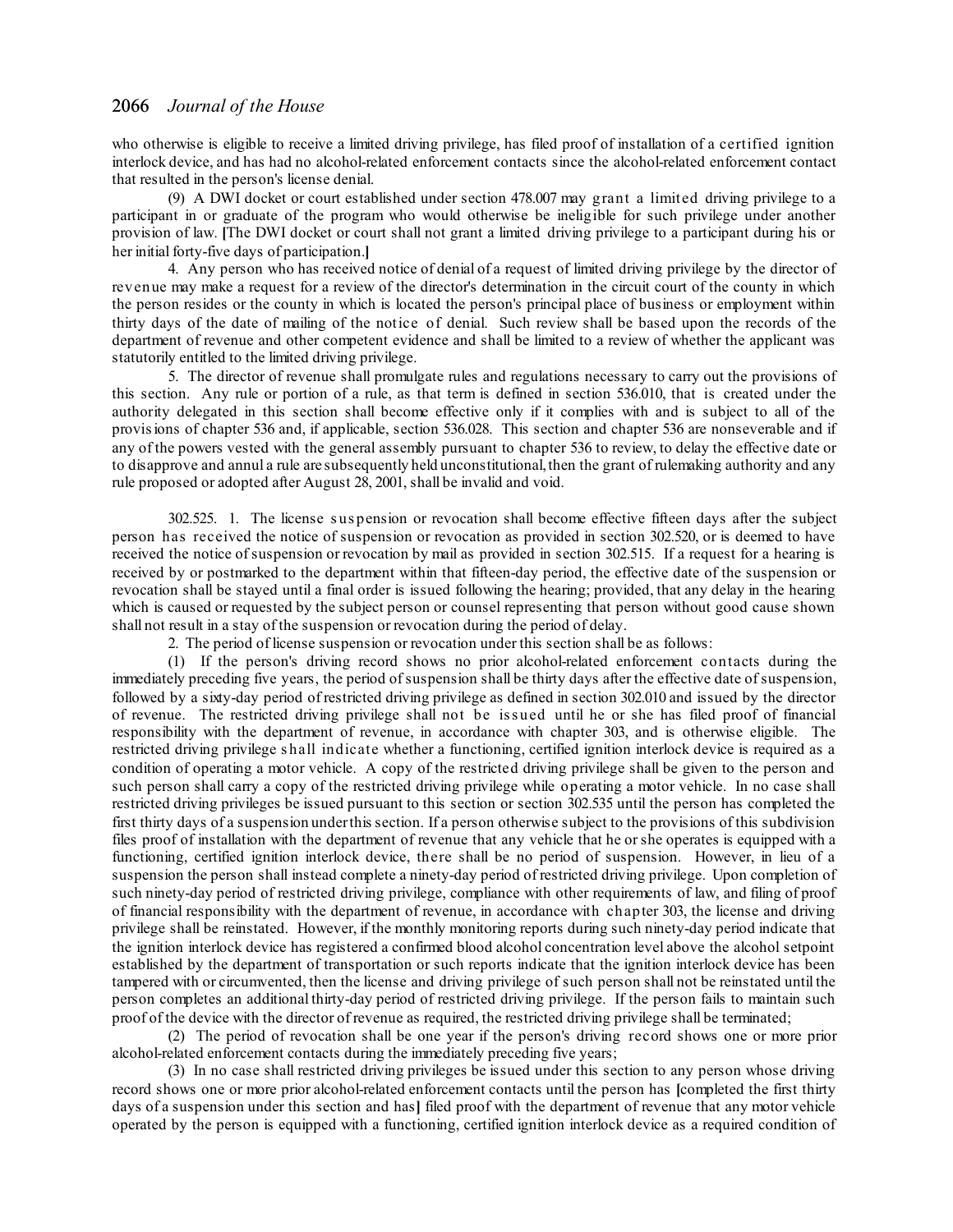the restricted driving privilege. If the person fails to maintain such proof the restricted driving privilege s hall be terminated.

3. For purposes of this section, "alcohol-related enforcement contacts" shall include any suspension or revocation under sections 302.500 to 302.540, any suspension or revocation entered in this or any other state for a refusal to submit to chemical testing under an implied consent law, and any conviction in this or any otherstate for a violation which involves driving while intoxicated, driving while under the influence of drugs or alcohol, or driving a vehicle while having an unlawful alcohol concentration.

4. Where a license is suspended or revoked under this section and the person is also convicted on charges arising out of the same occurrence for a violation of section 577.010 or 577.012 or for a violation of any county or municipal ordinance prohibiting driving while intoxicated or alcohol-related traffic offense, both the suspension or revocation under this section and any other suspension or revocation arising fromsuch convictions shall be imposed, but the period of suspension or revocation under sections 302.500 to 302.540 shall be credited against any other suspension or revocation arising from such convictions, and the total period of suspension or revocation shall not exceed the longer of the two suspension or revocation periods.

5. Any person who has had a license to operate a motor vehicle revoked under this section orsuspended under this section with one or more prior alcohol-related enforcement contacts showing on their driver record shall be required to file proof with the director of revenue that any motor vehicle operated by that person is equipped with a functioning, certified ignition interlock device as a required condition of reinstatement. The ignition interlock device shall further be required to be maintained on all motor vehicles operated by the person for a period of not less than six months immediately following the date of reinstatement. If the monthly monitoring reports show that the ignition interlock device has registered any confirmed blood alcohol concentration readings above the alcohol setpoint established by the department of transportation or that the person has tampered with or circumvented the ignition interlock device **within the last three months of the six-month period of required installation of the ignition interlock device**, then the period for which the person must maintain the ignition interlock device following the date of reinstatement shall be extended **[**for an additional six months**] until the person has completed three consecutive months with no violations as described in this section.** If the person fails to maintain such proof with the director, the license shall be suspended or revoked, **[**as applicable**] until proof as required by this section is filedwith the director, andthe person shall be guilty of a class A misdemeanor**.

302.574. 1. If a person who was operating a vehicle refuses upon the request of the officer to submit to any chemical test under section 577.041, the officer shall, on behalf of the director of revenue, serve the notice of license revocation personally upon the person and shall take possession of any license to operate a vehicle issued by this state which is held by that person. The officer shall issue a temporary permit, on behalf of the director of revenue, which is valid for fifteen days and shall also give the person notice of his or her right to file a petition for review to contest the license revocation.

2. Such officer shall make a certified report under penalties of perjury for making a false statement to a public official. The report shall be forwarded to the director of revenue and shall include the following:

(1) That the officer has:

(a) Reasonable grounds to believe that the arrested person was driving a motor vehicle while in an intoxicated condition; or

(b) Reasonable grounds to believe that the person stopped, being under the age of twenty-one years, was driving a motor vehicle with a blood alcohol content of two-hundredths of one percent or more by weight; or

(c) Reasonable grounds to believe that the person stopped, being under the age of twenty-one years, was committing a violation of the traffic laws of the state, or political s ubdivision of the state, and such officer has reasonable grounds to believe, after making such stop, that the person had a blood alcoholcontent oftwo-hundredths of one percent or greater;

(2) That the person refused to submit to a chemical test;

(3) Whether the officer secured the license to operate a motor vehicle of the person;

(4) Whether the officer issued a fifteen-day temporary permit;

(5) Copies of the notice of revocation, the fifteen-day temporary permit, and the notice of the right to file a petition for review. The notices and permit may be combined in one document; and

(6) Any license, which the officer has taken into possession, to operate a motor vehicle.

3. Upon receipt of the officer's report, the directorshallrevoke the license of the person refusing to take the test for a period of one year; or if the person is a nonresident, such person's operating permit or privilege shall be revoked for one year; or if the person is a resident without a license or permit to operate a motor vehicle in this state, an ordershall be issued denying the person the issuance of a license or permit for a period of one year.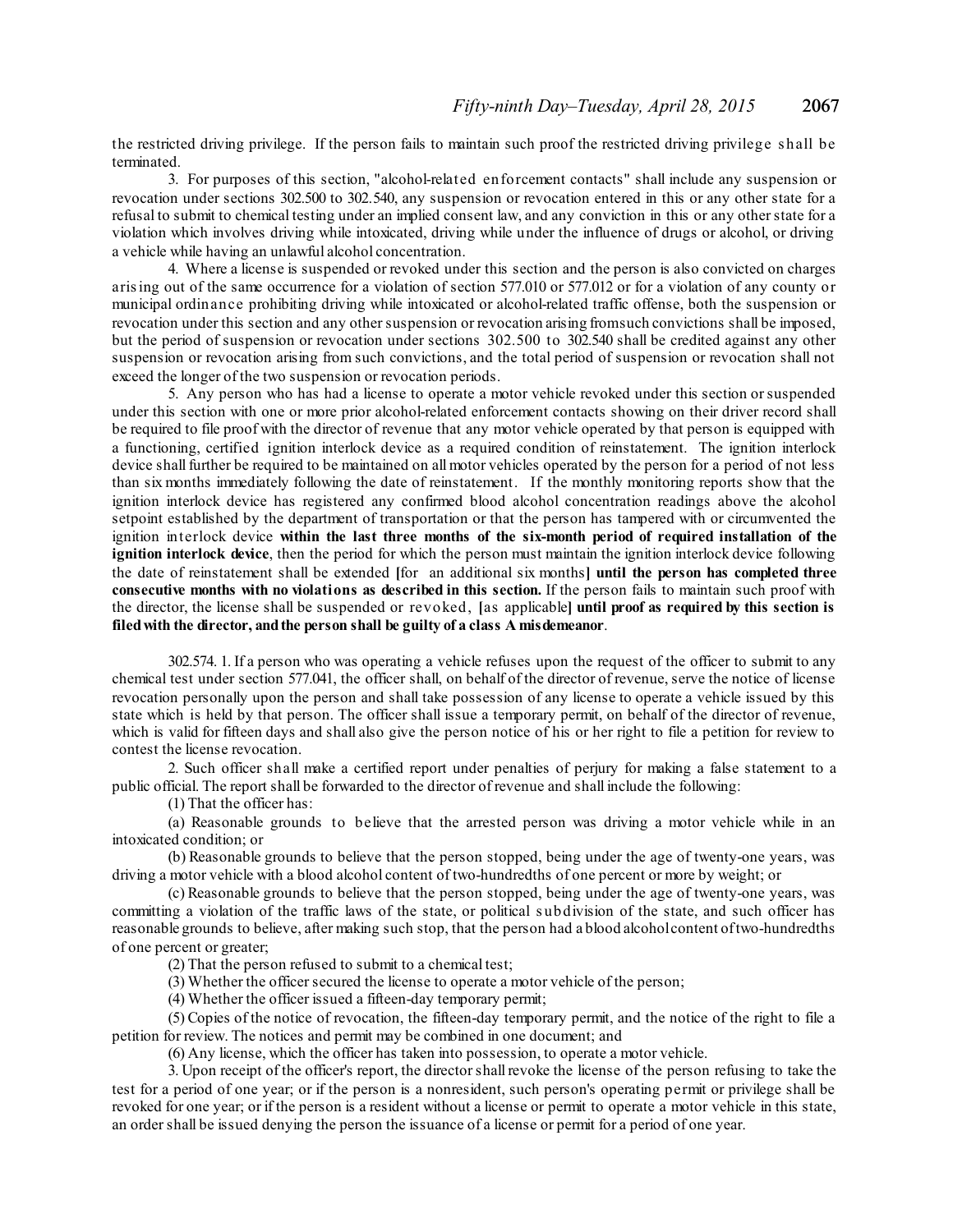4. If a person's license has been revoked because of the person's refusal to submit to a chemical test, such person may petition for a hearing before a circuit division or associate division of the court in the county in which the arrest or stop occurred. The person may request such court to issue an order staying the revocation until such time as the petition for review can be heard. If the court, in its discretion, grants such stay, it shall enter the order upon a form prescribed by the director of revenue and shall s end a copy of such order to the director. Such order shall serve as proof of the privilege to operate a motor vehicle in this state and the directorshall maintain possession of the person's license to operate a motor vehicle until termination of any revocation under this section. Upon the person's request, the clerk of the court shall notify the prosecuting attorney of the county and the prosecutor shall appear at the hearing on behalf of the director of revenue. At the hearing, the court shall determine only:

(1) Whether the person was arrested orstopped;

(2) Whether the officer had:

(a) Reasonable grounds to believe that the person was driving a motor vehicle while in an intoxicated or drugged condition; or

(b) Reasonable grounds to believe that the person stopped, being under the age of twenty-one years, was driving a motor vehicle with a blood alcohol content of two-hundredths of one percent or more by weight; or

(c) Reasonable grounds to believe that the person stopped, being under the age of twenty-one years, was committing a violation of the traffic laws of the state, or political subdivision of the state, and such officer had reasonable grounds to believe, after making such stop, that the person had a blood alcohol content of two-hundredths of one percent or greater; and

(3) Whether the person refused to submit to the test.

5. If the court determines any issue not to be in the affirmative, the court shall order the director to reinstate the license or permit to drive.

6. Requests for review as provided in this section shall go to the head of the docket of the court wherein filed.

7. No person who has had a license to operate a motor vehicle suspended or revoked under the provisions of this section shall have that license reinstated until such person has participated in and successfully completed a substance abuse traffic offender program defined in section 302.010, or a program determined to be comparable by the department of mental health. Assignment recommendations, based upon the needs assessment as described in subdivision (24) of section 302.010, shall be delivered in writing to the person with written notice that the person is entitled to have such assignment recommendations reviewed by the court if the person objects to the recommendations. The person may file a motion in the associate division of the circuit court of the county in which such assignment was given, on a printed formprovided by the state courts administrator, to have the court hear and determine such motion under the provisions of chapter 517. The motion shall name the person or entity making the needs assessment as the respondent and a copy of the motion shall be served upon the respondent in any manner allowed by law. Upon hearing the motion, the court may modify or waive any assignment recommendation that the court determines to be unwarranted based upon a review of the needs assessment, the person's driving record, the circumstances surrounding the offense, and the likelihood of the person committing a similar offense in the future, except that the court may modify but may not waive the assignment to an education or rehabilitation program of a person determined to be a prior or persistent offender as defined in section 577.001, or of a person determined to have operated a motor vehicle with a blood alcohol content of fifteen-hundredths of one percent or more by weight. Compliance with the court determination of the motion shall satisfy the provisions of this section for the purpose of reinstating such person's license to operate a motor vehicle. The respondent's personal appearance at any hearing conducted under this subsection shall not be necessary unless directed by the court.

8. The fees for the substance abuse traffic offender program, or a portion thereof, to be determined by the division of alcohol and drug abuse of the department of mental health, shall be paid by the person enrolled in the program. Any person who is enrolled in the program shall pay, in addition to any fee charged for the program, a supplemental fee to be determined by the department of mental health for the purposes of funding the substance abuse traffic offender program defined in section 302.010. The administrator of the program shall remit to the division of alcohol and drug abuse of the department of mental health on or before the fifteenth day of each month the supplemental fee for all persons enrolled in the program, less two percent for administrative costs. Interest shall be charged on any unpaid balance of the supplemental fees due to the division of alcohol and drug abuse under this section, and shall accrue at a rate not to exceed the annual rates established under the provisions of section 32.065, plus three percentage points. The supplemental fees and any interest received by the department of mental health under this section shall be deposited in the mental health earnings fund, which is created in section 630.053.

9. Any administrator who fails to remit to the division of alcohol and drug abuse of the department of mental health the supplemental fees and interest for all persons enrolled in the program under this section shall be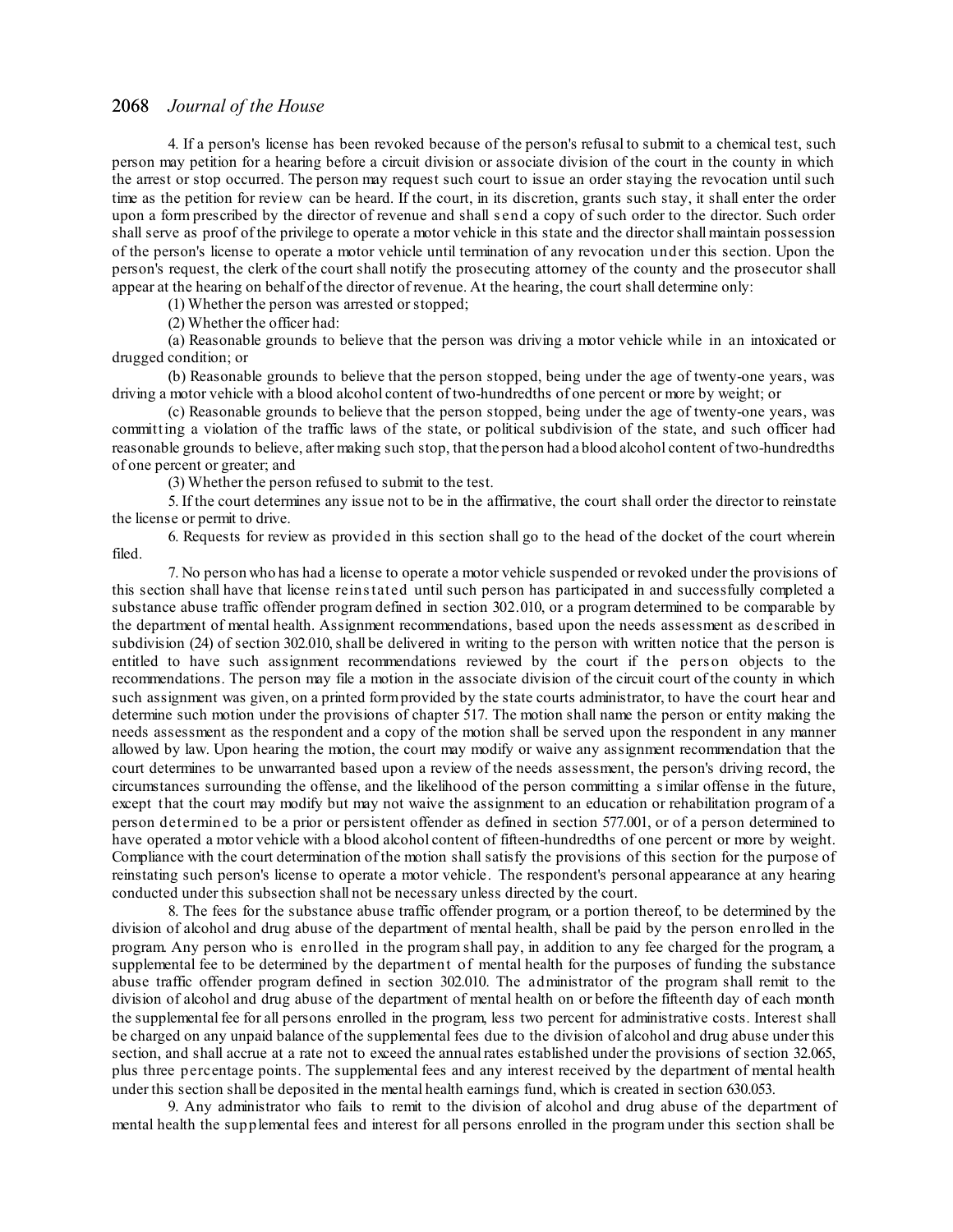subject to a penalty equal to the amount of interest accrued on the supplemental fees due to the division under this section. If the supplemental fees, interest, and penalties are not remitted to the division of alcohol and drug abuse of the department of mental health within sixmonths of the due date, the attorney general of the state of Missouri shall initiate appropriate action for the collection of said fees and accrued interest. The court shall assess attorneys' fees and court costs against any delinquent program.

10. Any person who has had a license to operate a motor vehicle revoked under this section and who has a prior alcohol-related enforcement contact, as defined in section 302.525, shall be required to file proof with the director of revenue that any motor vehicle operated by the person is equipped with a functioning, certified ignition interlock device as a required condition of license reinstatement. Such ignition interlock device shall further be required to be maintained on all motor vehicles operated by the person for a period of not less than six months immediately following the date of reinstatement. If the monthly monitoring reports show that the ignition interlock device has registered any confirmed blood alcohol concentration readings above the alcoholsetpoint established by the department of transportation or that the person has tampered with or circumvented the ignition interlock device within the last three months of the six-month period of required installation of the ignition interlock device, then the period for which the person must maintain the ignition interlock device following the date of reinstatement shall be extended **[**for an additional six months**] until the person has completed three consecutive months with no violations as described in this section**. If the person fails to maintain such proof with the director as required by this section, the licens e s hall be rerevoked **until proof as required by this section if filed with the director,** and the person shall be guilty of a class A misdemeanor.

11. The revocation period of any person whose license and driving privilege has been revoked under this section and who has filed proof of financial responsibility with the department of revenue in accordance with chapter 303 and is otherwise eligible shall be terminated by a notice from the director of revenue after one year from the effective date of the revocation. Unless proof of financial responsibility is filed with the department of revenue, the revocation shall remain in effect for a period of two years from its effective date. If the person fails to maintain proof of financial responsibility in accordance with chapter 303, the person's license and driving privilege shall be rerevoked.

12. A person commits the offense of failure to maintain proof with the Missouri department of revenue if, when required to do so, he or she fails to file proof with the director of revenue that any vehicle operated by the pers on is equipped with a functioning, certified ignition interlock device or fails to file proof of financial responsibility with the department of revenue in accordance with chapter 303. The offense of failure to maintain proof with the Missouri department of revenue is a class A misdemeanor.

478.007. 1. Any circuit court, or any county with a charter form of government and with more than six hundred thousand but fewer than seven hundred thousand inhabitants with a county municipal court established under section 66.010, may establish a docket or court to provide an alternative for the judicial system to dispose of cases in which a person has pleaded guilty to driving while intoxicated or driving with excessive blood alcohol content and:

(1) The person was operating a motor vehicle with at least fifteen-hundredths of one percent or more by weight of alcohol in such person's blood; or

(2) The person has previously pleaded guilty to or has been found guilty of one or more intoxication-related traffic offenses as defined by section 577.023; or

(3) The person has two or more previous alcohol-related enforcement contacts as defined in section 302.525.

2. This docket or court shall combine judicial supervision, drug testing, continuous alcohol monitoring, **as defined in section 577.001,** substance abus e traffic offender program compliance, and treatment of DWI court participants. The court may assess any and all necessary costs for participation in DWI court against the participant. Any money received from such assessed costs by a court from a defendant s hall not be considered court costs, charges, or fines. This docket or court may operate in conjunction with a drug court established pursuant to sections 478.001 to 478.006.

3. If the division of probation and parole is otherwise unavailable to assist in the judicialsupervision of any person who wis hes to enter a DWI court, a court-approved private probation service may be utilized by the DWI court to fill the division's role. In such case, any and all necessary additional costs may be assessed against the participant. No person shall be rejected fromparticipating in DWI court solely for the reason that the person does not reside in the city or county where the applicable DWI court is located but the DWI court can base acceptance into a treatment court programon its ability to adequately provide services for the person or handle the additional caseload.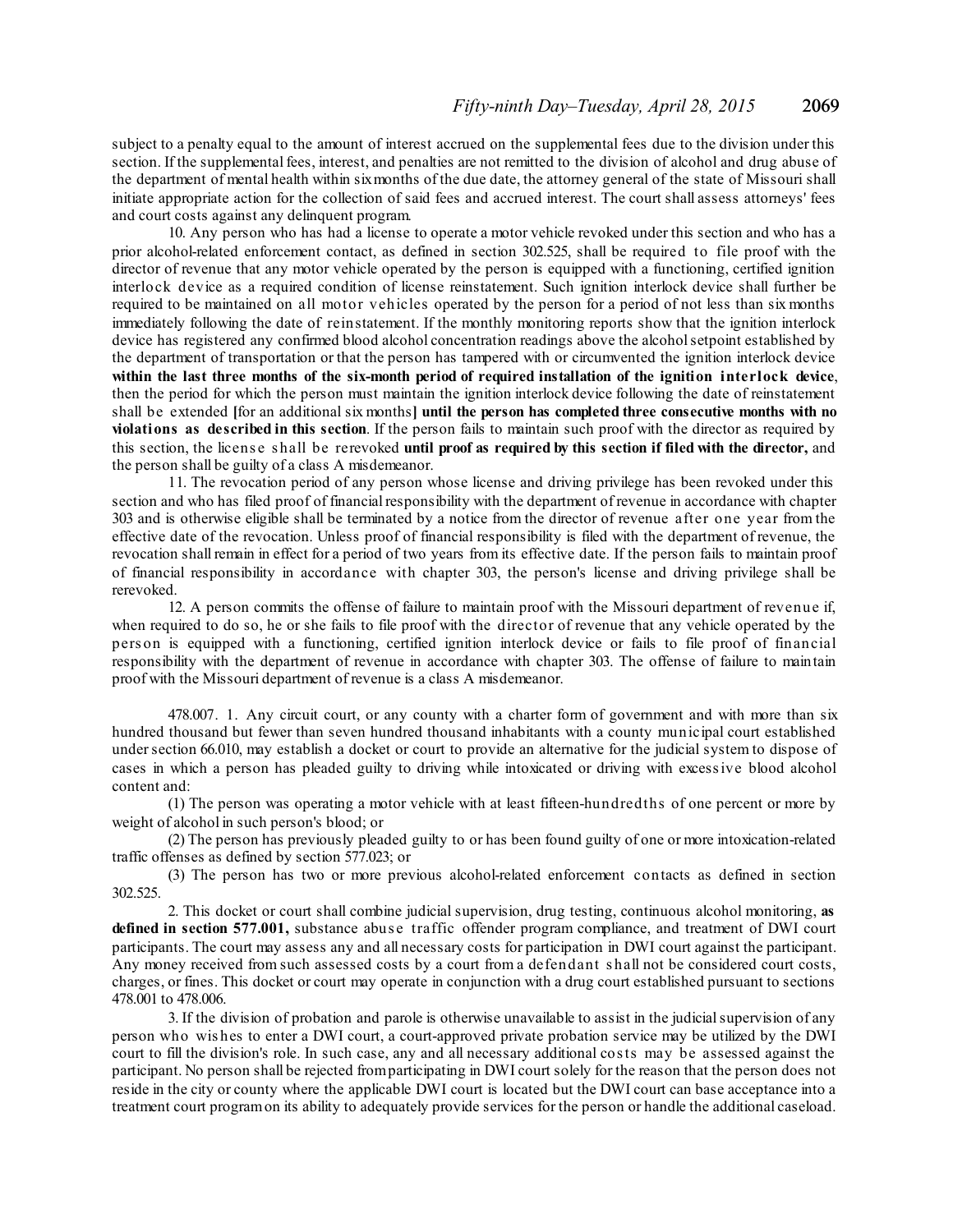\*577.001. As used in this chapter, the following terms mean:

(1) "Aggravated offender", a person who has been found guilty of:

(a) Three or more intoxication-related traffic offenses committed on separate occasions; or

(b) Two or more intoxication-related traffic offenses committed on separate occasions where at least one of the intoxication-related traffic offenses is an offens e committed in violation of any state law, county or municipal ordinance, any federal offense, or any military offense in which the defendant was operating a vehicle while intoxicated and another person was injured or killed;

(2) "Aggravated boating offender", a person who has been found guilty of:

(a) Three or more intoxication-related boating offenses; or

(b) Has been found guilty of one or more intoxication-related boating offenses committed on separate occasions where at least one of the intoxication-related traffic offenses is an offense committed in violation of any state law, county or municipal ordinance, any federal offens e, or any military offense in which the defendant was operating a vessel while intoxicated and another person was injured or killed;

(3) "All-terrain vehicle", any motorized vehicle manufactured and used exclusively for off-highway use which is fifty inches or less in width, with an unladen dry weight of one thousand pounds or less, traveling on three, four or more low pressure tires, with a seat designed to be straddled by the operator, or with a seat designed to carry more than one person, and handlebars for steering control;

(4) "Court", any circuit, associate circuit, or municipal court, including traffic court, but not any juvenile court or drug court;

(5) "Chronic offender", a person who has been found guilty of:

(a) Four or more intoxication-related traffic offenses committed on separate occasions; or

(b) Three or more intoxication-related traffic offenses committed on separate occasions where at least one of the intoxication-related traffic offenses is an offense committed in violation of any state law, county or municipal ordinance, any federal offense, or any military offense in which the defendant was operating a vehicle while intoxicated and another person was injured or killed; or

(c) Two or more intoxication-related traffic offenses committed on separate occasions where both intoxication-related traffic offenses were offenses committed in violation of any state law, county or municipal ordinance, any federal offense, or any military offense in which the defendant was operating a vehicle while intoxicated and another person was injured or killed;

(6) "Chronic boating offender", a person who has been found guilty of:

(a) Four or more intoxication-related boating offenses; or

(b) Three or more intoxication-related boating offenses committed on separate occasions where at least one of the intoxication-related boating offenses is an offense committed in violation of any state law, county or municipal ordinance, any federal offense, or any military offens e in which the defendant was operating a vessel while intoxicated and another person was injured or killed; or

(c) Two or more intoxication-related boating offenses committed on separate occasions where both intoxication-related boating offenses were offenses committed in violation of any state law, county or municipal ordinance, any federal offense, or any military offense in which the defendant was operating a vessel while intoxicated and another person was injured or killed;

(7) **"Continuous alcohol monitoring", automatically testing breath, blood, or transdermal alcohol** concentration levels and tampering attempts at least once every hour, regardless of the location of the person **who is being monitored, and regularly transmitting the data. Continuous alcohol monitoring shall be consideredan electronic monitoring service under subsection 3 ofsection 217.690;**

**(8)** "Controlled substance", a drug, substance, or immediate precursor in schedules I to V listed in section 195.017;

**[**(8)**] (9)** "Drive", "driving", "operates" or "operating", means physically driving or operating a vehicle or vessel;

**[**(9)**] (10)** "Flight crew member", the pilot in command, copilots, flight engineers, and flight navigators;

**[**(10)**] (11)** "Habitual offender", a person who has been found guilty of:

(a) Five or more intoxication-related traffic offenses committed on separate occasions; or

(b) Four or more intoxication-related traffic offenses committed on separate occasions where at least one of the intoxication-related traffic offenses is an offense committed in violation of any state law, county or municipal ordinance, any federal offense, or any military offense in which the defendant was operating a vehicle while intoxicated and another person was injured or killed; or

(c) Three or more intoxication-related traffic offenses committed on separate occasions where at least two of the intoxication-related traffic offenses were offenses committed in violation of any state law, county or municipal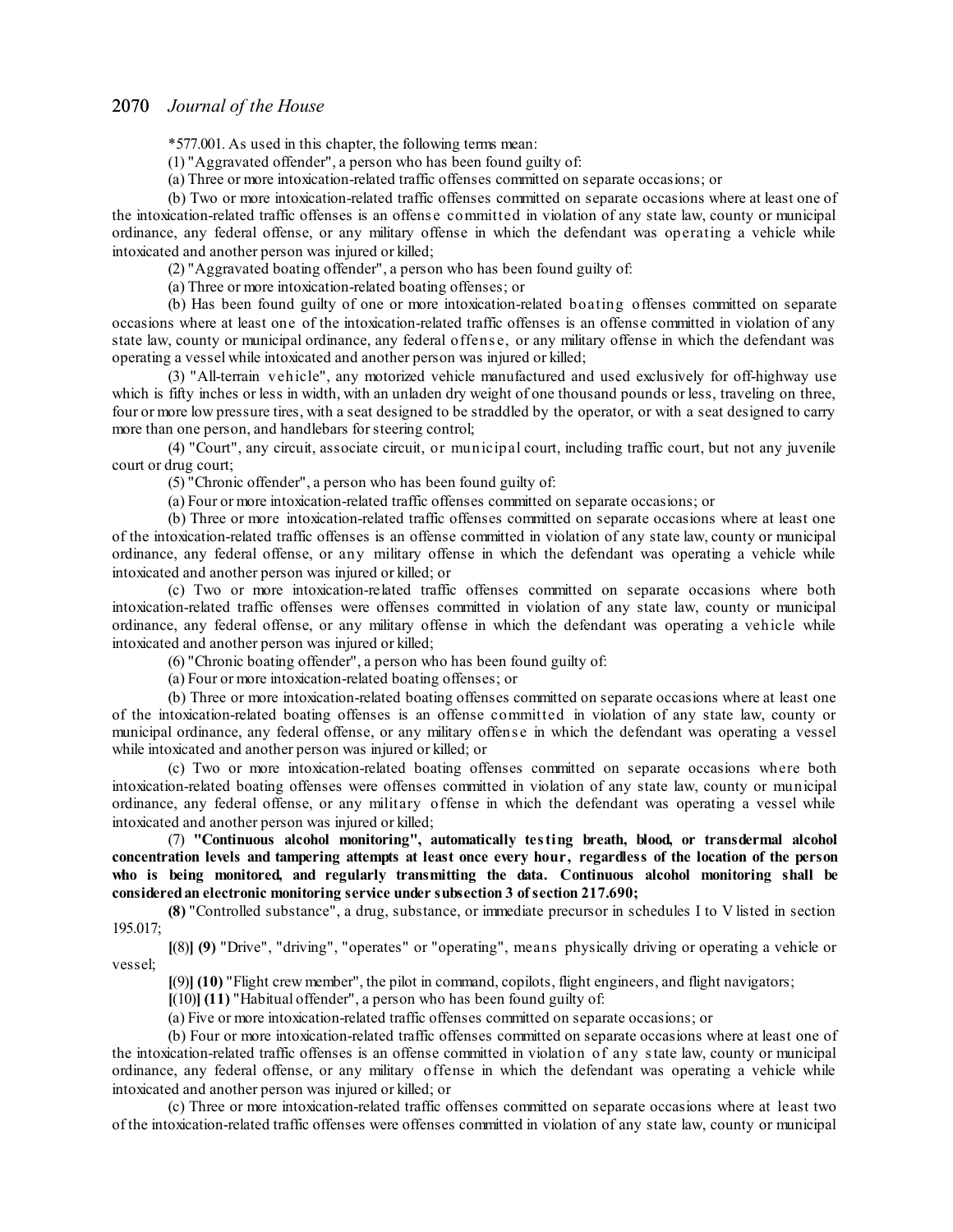ordinance, any federal offense, or any military offense in which the defendant was operating a vehicle while intoxicated and another person was injured or killed; or

(d) While driving while intoxicated, the defendant acted with criminal negligence to:

a. Cause the death of any person not a passenger in the vehicle operated by the defendant, including the death of an individual that results from the defendant's vehicle leaving a highway, as defined by section 301.010, or the highway's right-of-way; or

b. Cause the death of two or more persons; or

c. Cause the death of any person while he orshe has a blood alcohol content of at least eighteen-hundredths of one percent by weight of alcohol in such person's blood;

**[**(11)**] (12)** "Habitual boating offender", a person who has been found guilty of:

(a) Five or more intoxication-related boating offenses; or

(b) Four or more intoxication-related boating offenses committed on separate occasions where at least one of the intoxication-related boating offenses is an offense committed in violation of any state law, county or municipal ordinance, any federal offense, or any military offense in which the defendant was operating a vessel while intoxicated and another person was injured or killed; or

(c) Three or more intoxication-related boating offenses committed on separate occasions where at least two of the intoxication-related boating offenses were offenses committed in violation of any state law, county or municipal ordinance, any federal offense, or any military offense in which the defendant was operating a vessel while intoxicated and another person was injured or killed; or

(d) While boating while intoxicated, the defendant acted with criminal negligence to:

a. Cause the death of any person not a passenger in the vessel operated by the defendant, including the death of an individual that results fromthe defendant's vessel leaving the water; or

b. Cause the death of two or more persons; or

c. Cause the death of any person while he orshe has a blood alcohol content of at least eighteen-hundredths of one percent by weight of alcohol in such person's blood;

**[**(12)**] (13)** "Intoxicated" or "intoxicated condition", when a person is under the influence of alcohol, a controlled substance, or drug, or any combination thereof;

**[**(13)**] (14)** "Intoxication-related boating offense", operating a vessel while intoxicated; boating while intoxicated; operating a vessel with excessive blood alcohol content or an offense in which the defendant was operating a vessel while intoxicated and another person was injured or killed in violation of any state law, county or municipal ordinance, any federal offense, or any military offense;

**[**(14)**] (15)** "Intoxication-related traffic offense", driving while intoxicated, driving with excessive blood alcohol content or an offense in which the defendant was operating a vehicle while intoxicated and another person was injured or killed in violation of any state law, county or municipal ordinance, any federal offense, or any military offense;

**[**(15)**] (16)** "Law enforcement officer" or " arresting officer", includes the definition of law enforcement officer in section 556.061 and military policemen conducting traffic enforcement operations on a federal military installation under military jurisdiction in the state of Missouri;

**[**(16)**] (17)** "Operate a vessel", to physically control the movement of a vessel in motion under mechanical orsail power in water;

**[**(17)**] (18)** "Persistent offender", a person who has been found guilty of two or more intoxication-related traffic offenses committed on separate occasions;

**[**(18)**] (19)** "Persistent boating offender", a person who has been found guilty of two or more intoxicationrelated boating offenses committed on separate occasions;

**[**(19)**] (20)** "Prior offender", a person who has been found guilty of one intoxication-related traffic offense, where such prior offense occurred within five years of the occurrence of the intoxication-related traffic offense for which the person is charged;

**[**(20)**] (21)** "Prior boating offender", a person who has been found guilty of one intoxication-related boating offense, where such prior offense occurred within five years of the occurrence of the intoxication-related boating offense for which the person is charged.

\*577.010. 1. A person commits the offense of driving while intoxicated if he or she operates a vehicle while in an intoxicated condition.

2. The offense of driving while intoxicated is:

(1) A class B misdemeanor;

(2) A class A misdemeanor if: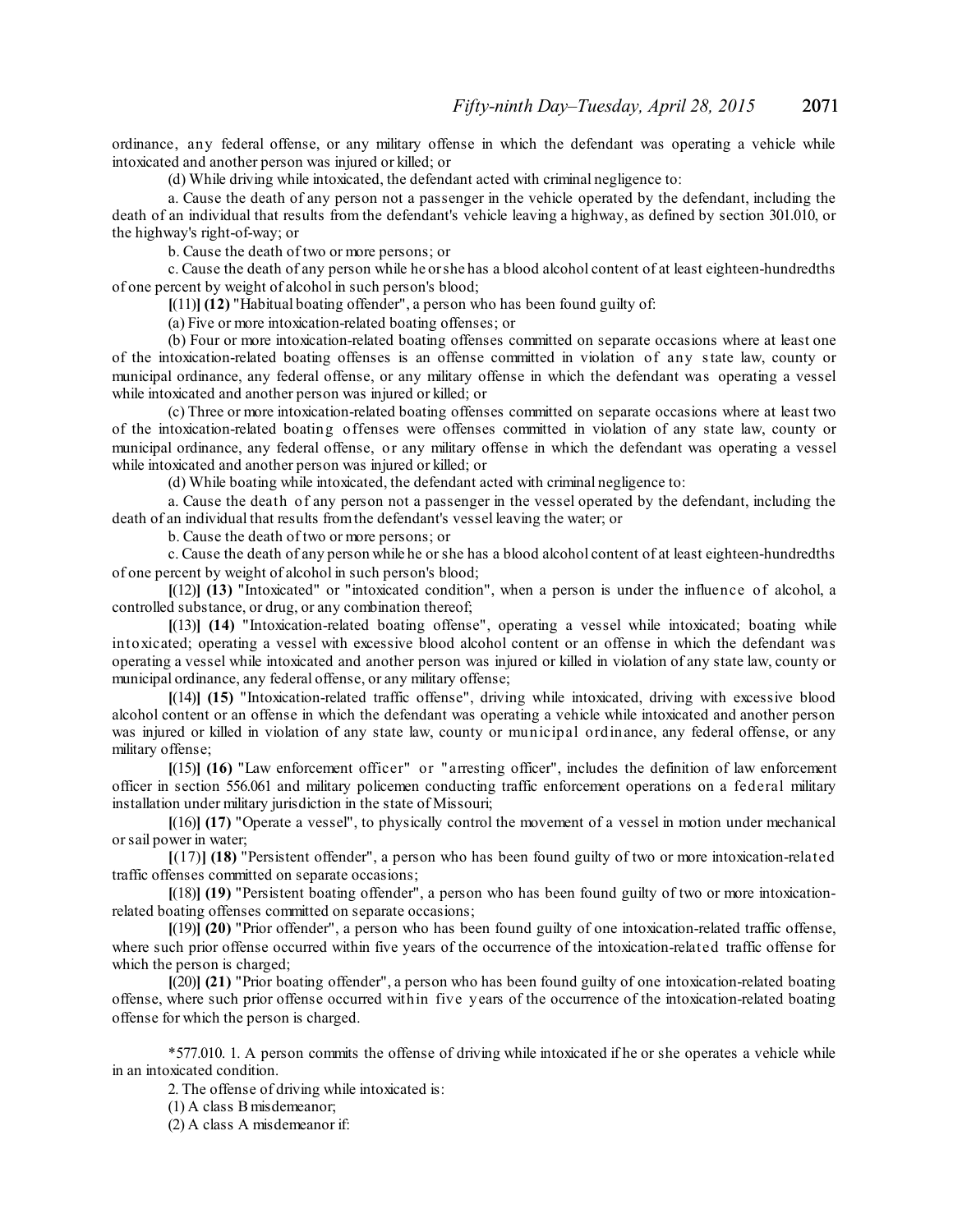(a) The defendant is a prior offender; or

(b) A person less than seventeen years of age is present in the vehicle;

(3) A class Efelony if:

(a) The defendant is a persistent offender; or

(b) While driving while intoxicated, the defendant acts with criminal negligence to cause physical injury to another person;

(4) A class D felony if:

(a) The defendant is an aggravated offender;

(b) While driving while intoxicated, the defendant acts with criminal negligence to cause physical injury to a law enforcement officer or emergency personnel; or

(c) While driving while intoxicated, the defendant acts with criminal negligence to cause serious physical injury to another person;

(5) A class Cfelony if:

(a) The defendant is a chronic offender;

(b) While driving while intoxicated, the defendant acts with criminal negligence to cause serious physical injury to a law enforcement officer or emergency personnel; or

(c) While driving while intoxicated, the defendant acts with criminal negligence to cause the death of another person;

 $(6)$  A class B felony if:

(a) The defendant is a habitual offender; or

(b) While driving while intoxicated, the defendant acts with criminal negligence to cause the death of a law enforcement officer or emergency personnel;

(7) A class A felony if the defendant is a habitual offender as a result of being found guilty of an act described under paragraph (d) of subdivision **[**(10)**] (11)** of section 577.001 and is found guilty of a subsequent violation of such paragraph.

3. Notwithstanding the provisions of subsection 2 of this section, a person found guilty of the offense of driving while intoxicated as a first offense shall not be granted a suspended imposition ofsentence:

(1) Unless such person shall be placed on probation for a minimumof two years; or

(2) In a circuit where a DWI court or docket created under section 478.007 or other court-ordered treatment program is available, and where the offense was committed with fifteen-hundredths of one percent or more by weight of alcohol in such person's blood, unless the individual participates and successfully completes a program under such DWI court or docket or other court-ordered treatment program.

4. **If a person is found guilty of a second or subsequent offense of driving while intoxicated, the court may order the person to submit to a periodof continuous alcohol monitoring as a condition of probation.**

**5.** If a person is not granted a suspended imposition of sentence for the reasons described in subsection 3 of this section:

(1) If the individual operated the vehicle with fifteen-hundredths to twenty-hundredths of one percent by weight of alcohol in such person's blood, the required term of imprisonment shall be not less than forty-eight hours;

(2) If the individual operated the vehicle with greater than twenty-hundredths of one percent by weight of alcohol in such person's blood, the required termof imprisonment shall be not less than five days.

**[**5.**] 6.** A person found guilty of the offense of driving while intoxicated:

(1) As a prior offender, persistent offender, aggravated offender, chronic offender, or habitual offender shall not be granted a suspended imposition of sentence or be sentenced to pay a fine in lieu of a term of imprisonment, section 557.011 to the contrary notwithstanding;

(2) As a prior offendershall not be granted parole or probation until he or she has served a minimum of ten days imprisonment:

(a) Unless as a condition ofsuch parole or probation such person performs at least thirty days of community service under the supervision of the court in those juris dictions which have a recognized program for community service; or

(b) The offender participates in and successfully completes a program established under section 478.007 or other court-ordered treatment program, if available, and as part of either program, the offender performs at least thirty days of community service under the supervision of the court;

(3) As a persistent offender shall not be eligible for parole or probation until he or she has s erved a minimumof thirty days imprisonment: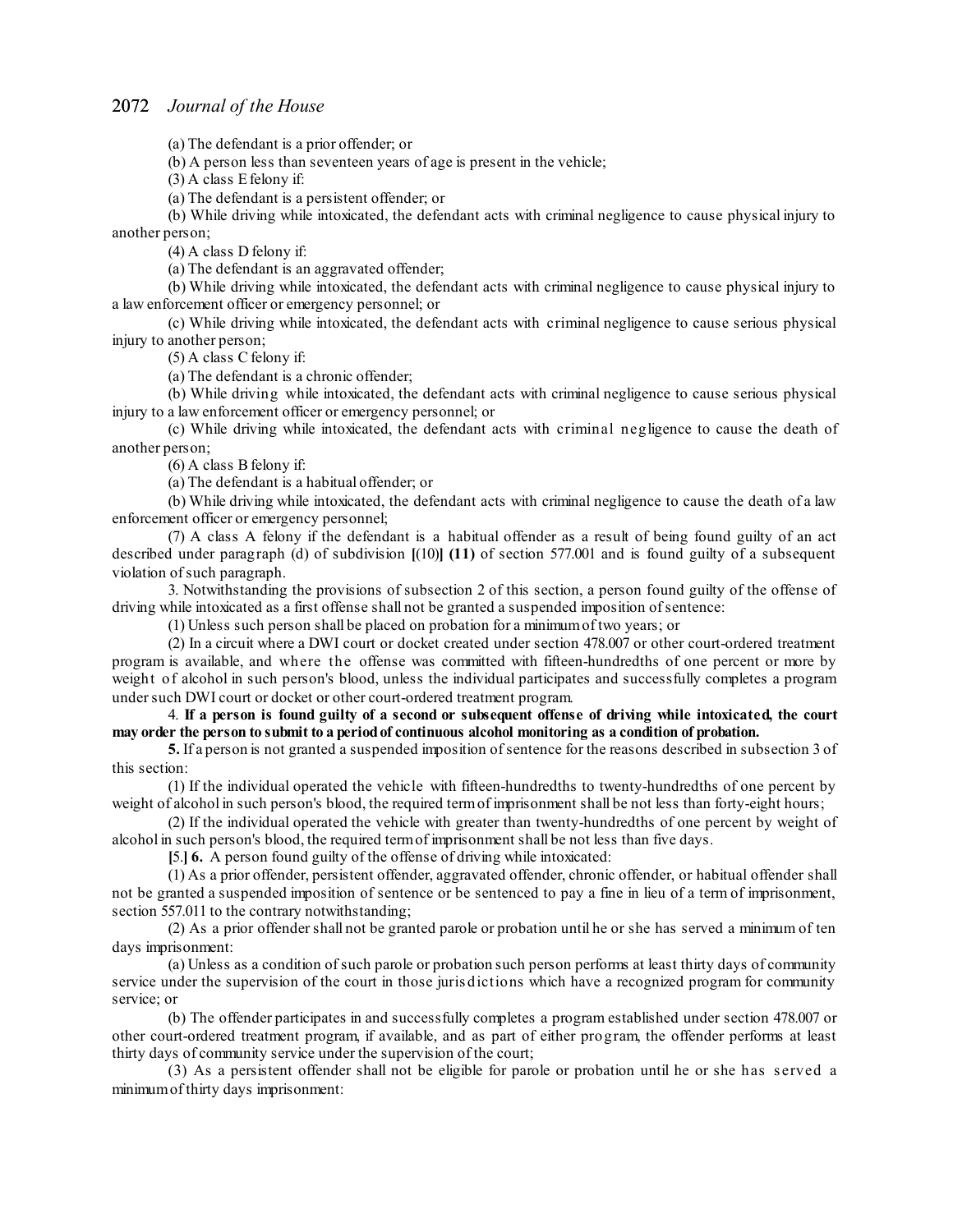(a) Unless as a condition ofsuch parole or probation such person performs at least sixty days of community service under the supervision of the court in those jurisdictions which have a recognized program for community service; or

(b) The offender participates in and successfully completes a program established under section 478.007 or other court-ordered treatment program, if available, and as part of either program, the offender performs at least sixty days of community service under the supervision of the court;

(4) As an aggravated offender shall not be eligible for parole or probation until he or she has served a minimumofsixty days imprisonment;

(5) As a chronic offendershall not be eligible for parole or probation until he or she has served a minimum of two years imprisonment**; and**

**(6) Any probation or parole granted under this subsection may include a period of continuous alcohol monitoring**.

\*577.012. 1. A person commits the offense of driving with excessive blood alcohol content if such person operates:

(1) A vehicle while having eight-hundredths of one percent or more by weight of alcohol in his or her blood; or

(2) A commercial motor vehicle while having four one-hundredths of one percent or more by weight of alcohol in his or her blood.

2. As used in this section, percent by weight of alcohol in the blood shall be based upon grams of alcohol per one hundred milliliters of blood or two hundred ten liters of breath and may be shown by chemical analysis of the person's blood, breath,saliva or urine. For the purposes of determining the alcoholic content of a person's blood under this section, the test shall be conducted in accordance with the provisions ofsections 577.020 to 577.041.

3. The offense of driving with excessive blood alcohol content is:

(1) A class B misdemeanor;

(2) A class A misdemeanor if the defendant is alleged and proved to be a prior offender;

(3) A class Efelony if the defendant is alleged and proved to be a persistent offender;

(4) A class D felony if the defendant is alleged and proved to be an aggravated offender;

(5) A class Cfelony if the defendant is alleged and proved to be a chronic offender;

(6) A class Bfelony if the defendant is alleged and proved to be a habitual offender.

4. A person found guilty of the offense of driving with an excessive blood alcohol content as a first offense shall not be granted a suspended imposition of sentence:

(1) Unless such person shall be placed on probation for a minimumof two years; or

(2) In a circuit where a DWI court or docket created undersection 478.007 or other court-ordered treatment program is available, and where the offense was committed with fifteen-hundredths of one percent or more by weight of alcohol in such person's blood, unless the individual participates in and successfully completes a program under such DWI court or docket or other court-ordered treatment program.

5. If a person is not granted a suspended imposition ofsentence for the reasons described in subsection 4 of this section:

(1) If the individual operated the vehicle with fifteen-hundredths to twenty-hundredths of one percent by weight of alcohol in such person's blood, the required term of imprisonment shall be not less than forty-eight hours;

(2) If the individual operated the vehicle with greater than twenty-hundredths of one percent by weight of alcohol in such person's blood, the required termof imprisonment shall be not less than five days.

6. If a person is found guilty of a second or subsequent offense of driving with an excessive blood alcohol content, the court may order the person to submit to a period of continuous alcohol monitoring as a **condition of probation.**

**7.** A person found guilty of driving with excessive blood alcohol content:

(1) As a prior offender, persistent offender, aggravated offender, chronic offender or habitual offendershall not be granted a suspended imposition of sentence or be sentenced to pay a fine in lieu of a term of imprisonment, section 557.011 to the contrary notwithstanding;

(2) As a prior offender shall not be granted parole or probation until he orshe has served a minimumof ten days imprisonment:

(a) Unless as a condition ofsuch parole or probation such person performs at least thirty days of community service under the supervision of the court in those jurisdictions which have a recognized program for community service; or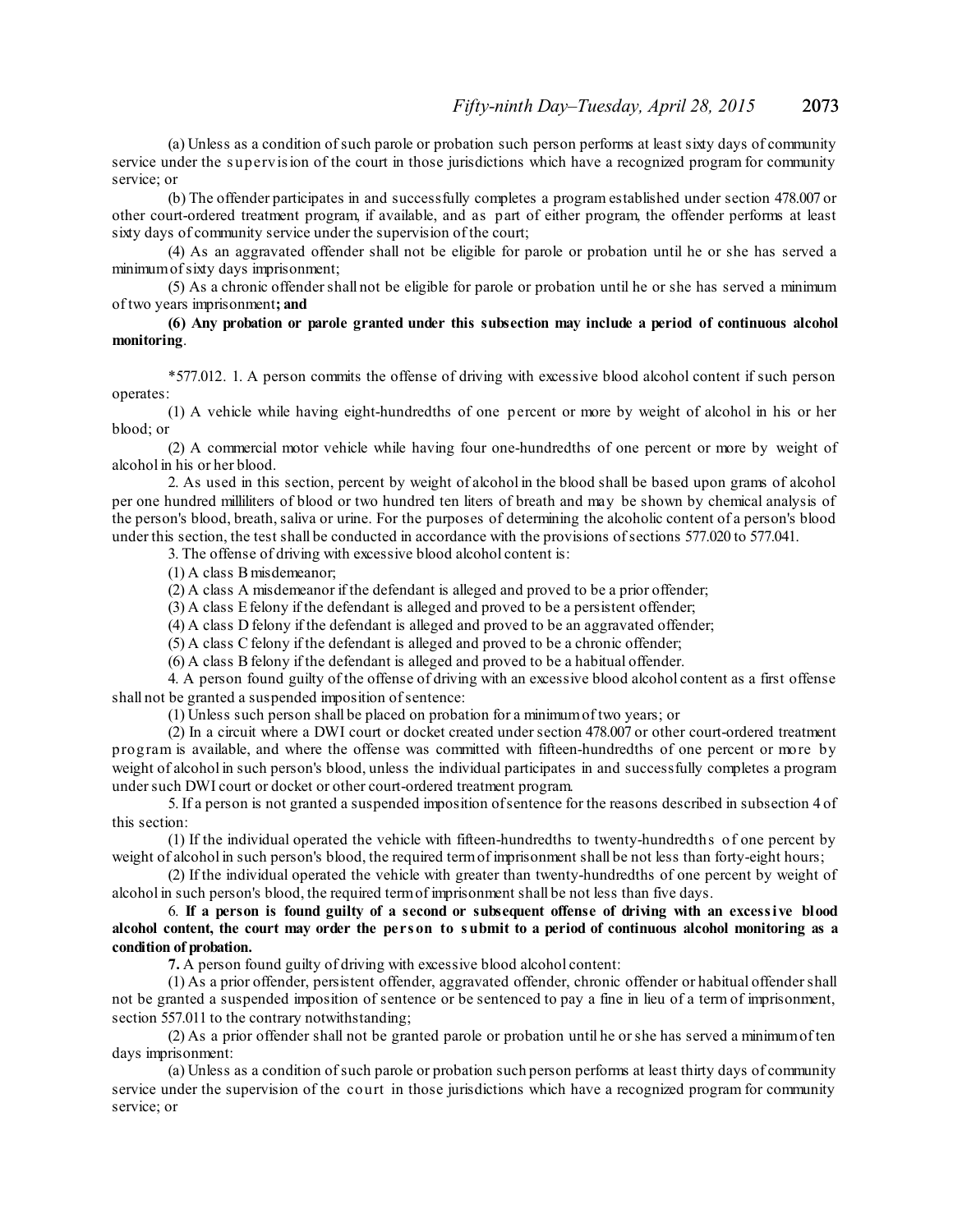(b) The offender participates in and successfully completes a programestablished undersection 478.007 or other court-ordered treatment program, if available, and as part of either program, the offender performs at least thirty days of community service under the supervision of the court;

(3) As a persistent offendershall not be granted parole or probation until he orshe has served a minimumof thirty days imprisonment:

(a) Unless as a condition ofsuch parole or probation such person performs at least sixty days of community service under the supervision of the court in those jurisdictions which have a recognized program for community service; or

(b) The offender participates in and successfully completes a programestablished under section 478.007 or other court-ordered treatment program, if available, and as part of either program, the offender performs at least sixty days of community service under the supervision of the court;

(4) As an aggravated offender shall not be eligible for parole or probation until he or she has served a minimumofsixty days imprisonment;

(5) As a chronic offender shall not be eligible for parole or probation until he or she has served a minimum of two years imprisonment**; and**

# **(6) Any probation or parole granted under this subsection may include a period of continuous alcohol monitoring**.

577.013. 1. A person commits the offense of boating while intoxicated if he or she operates a vessel while in an intoxicated condition.

2. The offense of boating while intoxicated is:

(1) A class B misdemeanor;

(2) A class A misdemeanor if:

(a) The defendant is a prior boating offender; or

(b) A person less than seventeen years of age is present in the vessel;

(3) A class Efelony if:

(a) The defendant is a persistent boating offender; or

(b) While boating while intoxicated, the defendant acts with criminal negligence to cause physical injury to another person;

(4) A class D felony if:

(a) The defendant is an aggravated boating offender;

(b) While boating while intoxicated, the defendant acts with criminal negligence to cause physical injury to a law enforcement officer or emergency personnel; or

(c) While boating while intoxicated, the defendant acts with criminal negligence to cause serious physical injury to another person;

 $(5)$  A class C felony if:

(a) The defendant is a chronic boating offender;

(b) While boating while intoxicated, the defendant acts with criminal negligence to cause serious physical injury to a law enforcement officer or emergency personnel; or

(c) While boating while intoxicated, the defendant acts with criminal negligence to cause the death of another person;

 $(6)$  A class B felony if:

(a) The defendant is a habitual boating offender; or

(b) While boating while intoxicated, the defendant acts with criminal negligence to cause the death of a law enforcement officer or emergency personnel;

(7) A class A felony if the defendant is a habitual offender as a result of being found guilty of an act described under paragraph (d) of subdivision **[**(11)**] (12)** of section 577.001 and is found guilty of a subsequent violation of such paragraph.

3. Notwithstanding the provisions of subsection 2 of this section, a person found guilty of the offense of boating while intoxicated as a first offense shall not be granted a suspended imposition ofsentence:

(1) Unless such person shall be placed on probation for a minimumof two years; or

(2) In a circuit where a DWI court or docket created under section 478.007 or other court-ordered treatment program is available, and where the offense was committed with fifteen-hundredths of one percent or more by weight of alcohol in such person's blood, unless the individual participates in and successfully completes a program under such DWI court or docket or other court-ordered treatment program.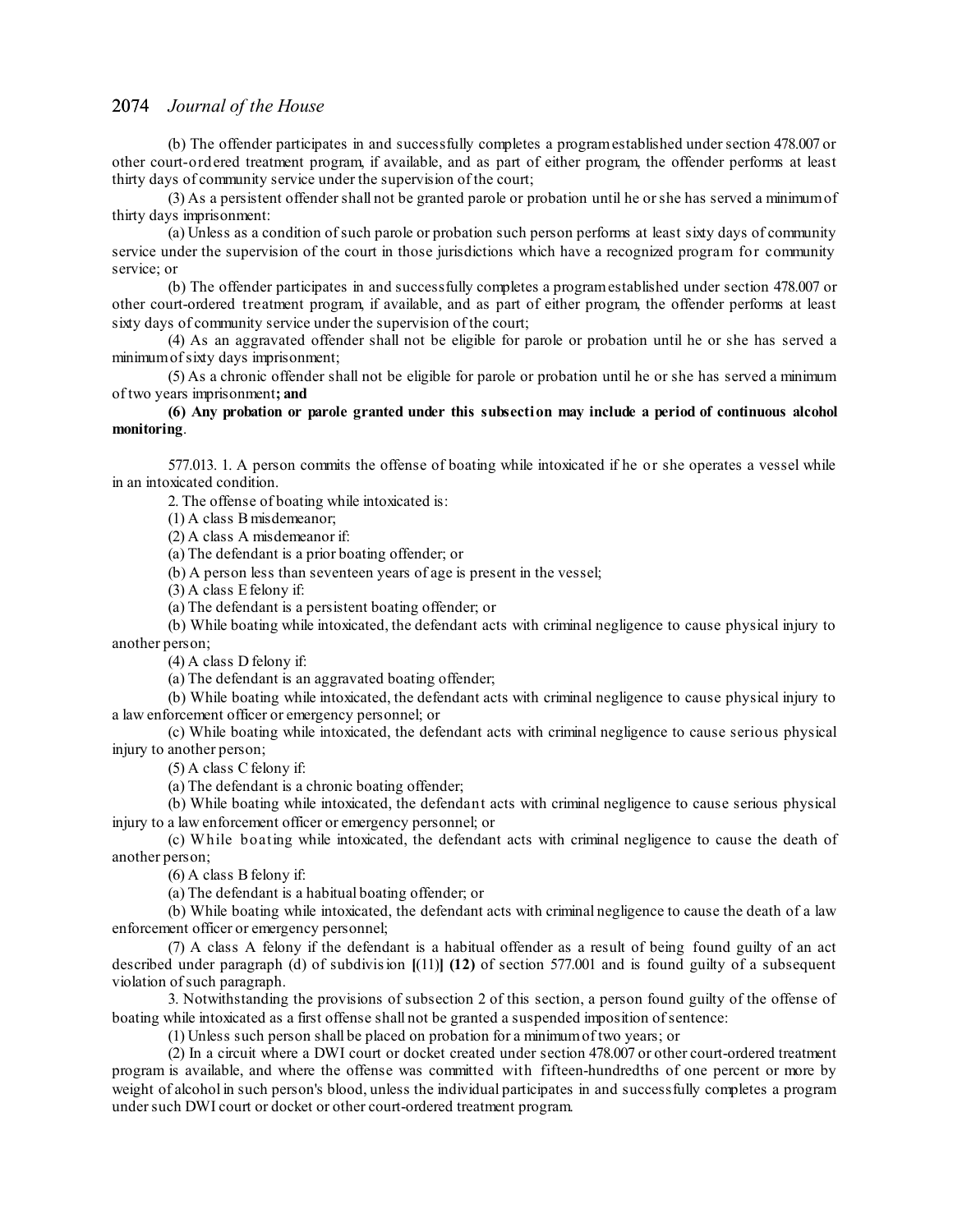4. **If a person is found guilty of a second or subsequent offense of boating while intoxicated, the court may order the person to submit to a periodof continuous alcohol monitoring as a condition of probation.**

**5.** If a person is not granted a suspended imposition of sentence for the reasons described in subsection 3 of this section:

(1) If the individual operated the vessel with fifteen-hundredths to twenty-hundredths of one percent by weight of alcohol in such person's blood, the required term of imprisonment shall be not less than forty-eight hours;

(2) If the individual operated the vessel with greater than twenty-hundredths of one percent by weight of alcohol in such person's blood, the required termof imprisonment shall be not less than five days.

**[**5.**] 6.** A person found guilty of the offense of boating while intoxicated:

(1) As a prior boating offender, persistent boating offender, aggravated boating offender, chronic boating offenderor habitual boating offendershall not be granted a suspended imposition ofsentence or be sentenced to pay a fine in lieu of a termof imprisonment, section 557.011 to the contrary notwithstanding;

(2) As a prior boating offender shall not be granted parole or probation until he or she has served a minimumof ten days imprisonment:

(a) Unless as a condition ofsuch parole or probation such person performs at least two hundred forty hours of community service under the supervision of the court in those jurisdictions which have a recognized program for community service; or

(b) The offender participates in and successfully completes a program established under section 478.007 or other court-ordered treatment program, if available;

(3) As a persistent offender shall not be eligible for parole or probation until he or she has served a minimumof thirty days imprisonment:

(a) Unless as a condition of such parole or probation such person performs at least four hundred eighty hours of community service under the supervision of the court in those jurisdictions which have a recognized programfor community service; or

(b) The offender participates in and successfully completes a program established under section 478.007 or other court-ordered treatment program, if available;

(4) As an aggravated boating offendershall not be eligible for parole or probation until he orshe has served a minimumofsixty days imprisonment;

(5) As a chronic boating offender shall not be eligible for parole or probation until he or she has served a minimumof two years imprisonment**; and**

**(6) Any probation or parole granted under this subsection may include a period of continuous alcohol monitoring**.

577.014. 1. A person commits the offense of boating with excessive blood alcohol content if he or she operates a vessel while having eight-hundredths of one percent or more by weight of alcohol in his or her blood.

2. As used in this section, percent by weight of alcohol in the blood shall be based upon grams of alcohol per one hundred milliliters of blood or two hundred ten liters of breath and may be shown by chemical analysis of the person's blood, breath, saliva or urine. For the purposes of determining the alcoholic content of a person's blood under this section, the test shall be conducted in accordance with the provisions ofsections 577.020 to 577.041.

3. The offense of boating with excessive blood alcohol content is:

(1) A class B misdemeanor;

(2) A class A misdemeanor if the defendant is alleged and proved to be a prior boating offender;

(3) A class Efelony if the defendant is alleged and proved to be a persistent boating offender;

(4) A class D felony if the defendant is alleged and proved to be an aggravated boating offender;

(5) A class Cfelony if the defendant is alleged and proved to be a chronic boating offender;

(6) A class Bfelony if the defendant is alleged and proved to be a habitual boating offender.

4. A person found guilty of the offense of boating with excessive blood alcohol content as a first offense shall not be granted a suspended imposition of sentence:

(1) Unless such person shall be placed on probation for a minimumof two years; or

(2) In a circuit where a DWI court or docket created under section 478.007 or other court-ordered treatment program is available, and where the offense was committed with fifteen-hundredths of one percent or more by weight of alcohol in such person's blood unless the individual participates in and successfully completes a program under such DWI court or docket or other court-ordered treatment program.

5. When a person is not granted a suspended imposition ofsentence for the reasons described in subsection 4 of this section: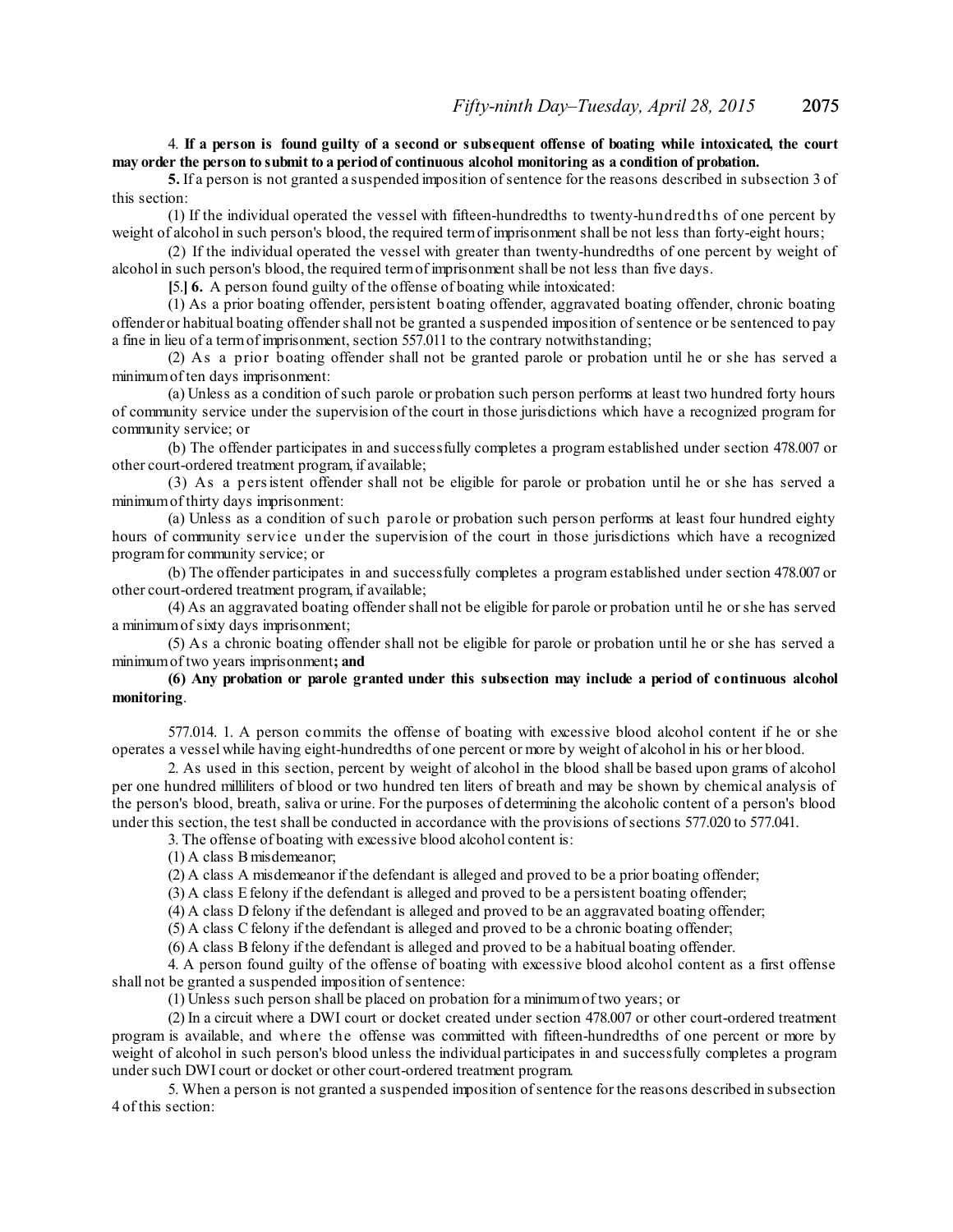(1) If the individual operated the vessel with fifteen-hundredths to twenty-hundredths of one percent by weight of alcohol in such person's blood, the required term of imprisonment shall be not less than forty-eight hours;

(2) If the individual operated the vessel with greater than twenty-hundredths of one percent by weight of alcohol in such person's blood, the required termof imprisonment shall be not less than five days.

6. If a person is found guilty of a second or subsequent offense of boating with an excessive blood alcohol content, the court may order the person to submit to a period of continuous alcohol monitoring as a **condition of probation.**

**7.** A person found guilty of the offense of boating with excessive blood alcohol content:

(1) As a prior boating offender, persistent boating offender, aggravated boating offender, chronic boating offender orhabitualboating offendershall not be granted a suspended imposition ofsentence or be sentenced to pay a fine in lieu of a termof imprisonment, section 557.011 to the contrary notwithstanding;

(2) As a prior boating offender, shall not be granted parole or probation until he or s he has s erved a minimumof ten days imprisonment:

(a) Unless as a condition ofsuch parole or probation such person performs at least two hundred forty hours of community service under the supervision of the court in those jurisdictions which have a recognized program for community service; or

(b) The offender participates in and successfully completes a program established under section 478.007 or other court-ordered treatment program, if available;

(3) As a persistent boating offender, shall not be granted parole or probation until he or she has served a minimumof thirty days imprisonment:

(a) Unless as a condition of such parole or probation such person performs at least four hundred eighty hours of community service under the supervision of the court in those jurisdictions which have a recognized programfor community service; or

(b) The offender participates in and successfully completes a program established undersection 478.007 or other court-ordered treatment program, if available;

(4) As an aggravated boating offender, shall not be eligible for parole or probation until he or she has served a minimum of sixty days imprisonment;

(5) As a chronic boating offender, shall not be eligible for parole or probation until he or she has served a minimumof two years imprisonment**; and**

**(6) Any probation or parole granted under this subsection may include a period of continuous alcohol monitoring**.

Section B. Sections 302.010, 302.060, 302.302, 302.304, 302.309, 302.525, 302.574, 478.007, 577.001, 577.010, 577.012, 577.013, and 577.014 of Section A of this act shall become effective on January 1, 2017."; and

Further amend said bill by amending the title, enacting clause, and intersectional references accordingly.

On motion of Representative Jones, **House Amendment No. 1** was adopted.

Representative McCaherty offered **House Amendment No. 2**.

#### *House Amendment No. 2*

AMEND Hous e Committee Substitute for Senate Bill No. 254, Page 7, Section 301.142, Line 217, by inserting after all ofsaid section and line the following:

"**301.474. 1. Any person who has been awarded the military service award known as the "Korea** Defense Service Medal" may apply for special motor vehicle license plates for any motor vehicle such person owns, either solely or jointly, other than an apportioned motor vehicle or a commercial motor vehicle licensed **in excess of eighteen thousandpounds gross weight.**

**2. Any such person shall make application for the special license plates on a form provided by the** director of revenue and furnish such proof as a recipient of the Korea Defense Service Medal as the director **may require.**

3. Upon presentation of such proof of eligibility, payment of a fifteen dollar fee in addition to the **regular registration fees, and presentation of any documents which may be required by law the director of**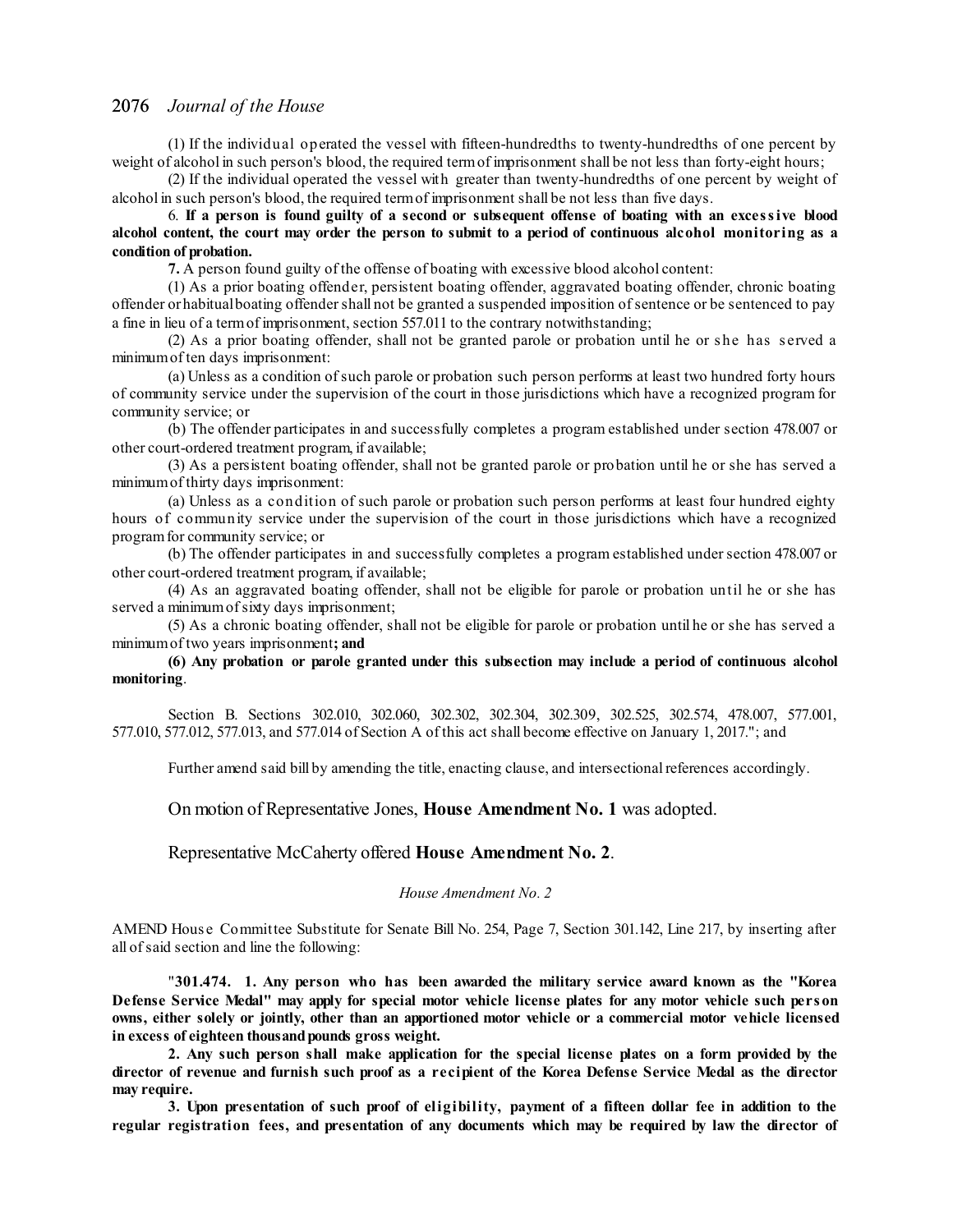**revenue shall issue to the vehicle owner a special personalized license plate which shall bear the words "KOREA DEFENSE SERVICE MEDAL" at the bottom of the plate in a manner prescribed by the director** of revenue. Such license plates shall be made with fully reflective material with a common color scheme and **design, shall be clearly visible at night, andshall be aesthetically attractive as prescribedby section 301.130.**

**4. Such plates shall also bear an image of the Korea Defense Service Medal.**

**5. Notwithstanding the provisions of section 301.144, no additional fee shall be charged for the personalization of license plates issuedunder this section.**

6. There shall be no limit on the number of license plates any person qualified under this section may obtain so long as each set of license plates issued under this section is issued for vehicles owned solely or **jointly by such person.**

**7. License plates issued under the provisions of this section shall not be transferable to any other** person except that any registered co-owner of the motor vehicle shall be entitled to operate the motor vehicle **with such plates for the duration of the year licensedin the event of the death of the qualifiedperson.**

**8. The director may consult with any organization which represents the interests of persons receiving the Korea Defense Service Medal when formulating the design for the special license plates described in this section.**

**9. The director shall make all necessary rules and regulations for the administration of this section** and shall design all necessary forms required by this section. Any rule or portion of a rule, as that term is defined in section 536.010, that is created under the authority delegated in this section shall become effective only if it complies with and is subject to all of the provisions of chapter 536 and, if applicable, section 536.028. This section and chapter 536 are nonseverable and if any of the powers vested with the general assembly under chapter 536 to review, to delay the effective date, or to disapprove and annul a rule are subsequently **held unconstitutional, then the grant of rulemaking authority and any rule proposed or adopted after August 28, 2015,shall be invalidandvoid.**"; and

Further amend said bill by amending the title, enacting clause, and intersectional references accordingly.

On motion of Representative McCaherty, **House Amendment No. 2** was adopted.

#### Representative Pietzman offered **House Amendment No. 3**.

#### *House Amendment No. 3*

AMEND House Committee Substitute for Senate Bill No. 254, Page 1, Section A, Line 2, by ins erting immediately after said line the following:

"301.130. 1. The director of revenue, upon receipt of a proper application for registration, required fees and any other information which may be required by law, shall issue to the applicant a certificate of registration in such manner and form as the director of revenue may pres cribe and a set of license plates, or other evidence of registration, as provided by this section. Each set of license plates shall bear the name or abbreviated name of this state, the words "SHOW-ME STATE", the month and year in which the registration shall expire, and an arrangement of numbers or letters, or both, as shall be assigned from year to year by the director of revenue. The plates shall also contain fully reflective material with a common color scheme and design for each type of license plate issued pursuant to this chapter. The plates shall be clearly visible at night, and shall be aesthetically attractive. Special plates for qualified disabled veterans will have the "DISABLED VETERAN" wording on the license plates in preference to the words "SHOW-MESTATE" and special plates for members of the National Guard will have the "NATIONALGUARD" wording in preference to the words "SHOW-MESTATE".

2. The arrangement of letters and numbers of license plates shall be uniformthroughout each classification of registration. The director may provide for the arrangement of the numbers in groups or otherwise, and for other distinguishing marks on the plates.

3. All property-carrying commercial motor vehicles to be registered at a gross weight in excess of twelve thousand pounds, all passenger-carrying commercial motor vehicles, local transit buses, school buses, trailers, semitrailers, motorcycles, motortricycles, motorscooters and driveaway vehicles shall be registered with the director of revenue as provided for in subsection 3 of section 301.030, or with the state highways and transportation commission as otherwise provided in this chapter, but only one license plate shall be issued for each such vehicle,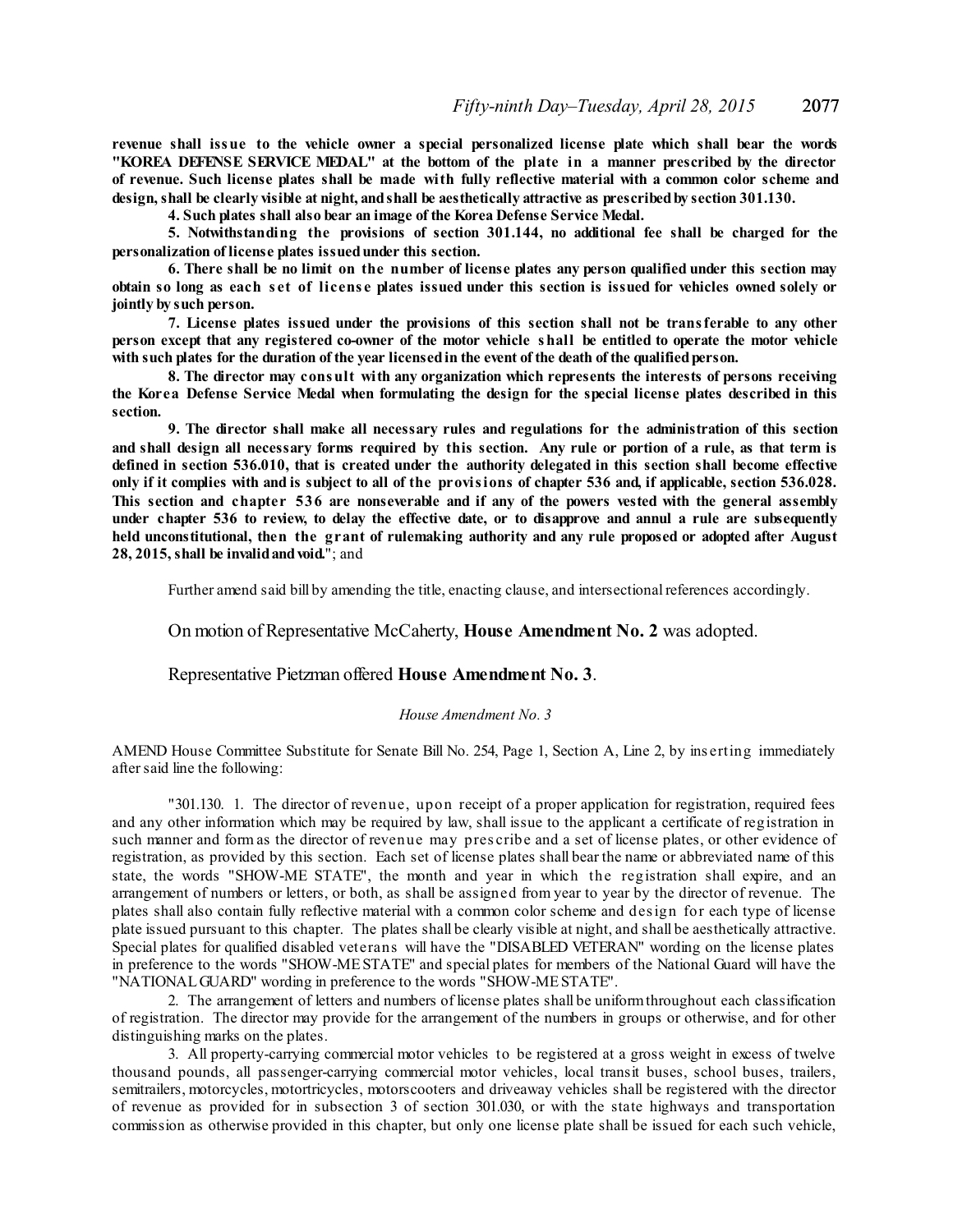except as provided in this subsection. The applicant for registration of any property-carrying commercial vehicle registered at a gross weight in excess of twelve thousand pounds may request and be issued two license plates for such vehicle, and if such plates are iss ued, the director of revenue shall provide for distinguishing marks on the plates indicating one plate is for the front and the other is for the rear ofsuch vehicle. The director may assess and collect an additional charge fromthe applicant in an amount not to exceed the fee prescribed for personalized license plates in subsection 1 ofsection 301.144.

4. The plates issued to manufacturers and dealers shall bear the letters and numbers as prescribed by section 301.560, and the director may place upon the plates other letters or marks to distinguish commercial motor vehicles and trailers and other types of motor vehicles.

5. No motor vehicle or trailer shall be operated on any highway of this state unless it shall have displayed thereon the license plate or set of license plates iss ued by the director of revenue or the state highways and transportation commission and authorized by section 301.140. Each s uch plate shall be securely fastened to the motor vehicle or trailer in a mannerso that all parts thereof shall be plainly visible and reasonably clean so that the reflective qualities thereof are not impaired. Each such plate may be encased in a transparent cover so long as the plate is plainly visible and its reflective qualities are not impaired. License plates shall be fastened to all motor vehicles except trucks, tractors, truck tractors or truck-tractors licensed in excess of twelve thousand pounds on the front and rear ofsuch vehicles not less than eight nor more than forty-eight inches above the ground, with the letters and numbers thereon right side up. The license plates on trailers, motorcycles, motortricycles and motorscooters shall be displayed on the rear of such vehicles **either horizontally or vertically**, with the letters and numbers **[**thereon right side up**] plainly visible**. The license plate on buses, other than school buses, and on trucks, tractors, truck tractors or truck-tractors licensed in excess of twelve thousand pounds shall be displayed on the front ofsuch vehicles not less than eight nor more than forty-eight inches above the ground, with the letters and numbers thereon right side up or if two plates are issued for the vehicle pursuant to subsection 3 of this section, displayed in the same manner on the front and rear of such vehicles. The license plate or plates authorized by section 301.140, when properly attached, shall be prima facie evidence that the required fees have been paid.

6. (1) The director of revenue shall issue annually or biennially a tab or set of tabs as provided by law as evidence of the annual payment of registration fees and the current registration of a vehicle in lieu of the set of plates. Beginning January 1, 2010, the director may prescribe any additional information recorded on the tab or tabs to ensure that the tab or tabs positively correlate with the license plate or plates issued by the department of revenue forsuch vehicle. Such tabs shall be produced in each license bureau office.

(2) The vehicle owner to whoma tab orset of tabs is issued shall affix and display such tab or tabs in the designated area of the license plate, no more than one per plate.

(3) A tab or set of tabs issued by the director of revenue when attached to a vehicle in the pres cribed manner shall be prima facie evidence that the registration fee for such vehicle has been paid.

(4) Except as otherwise provided in this section, the director of revenue shall issue plates for a period of at least sixyears.

(5) For those commercial motor vehicles and trailers registered pursuant to section 301.041, the plate issued by the highways and transportation commission shall be a permanent nonexpiring license plate for which no tabs shall be issued. Nothing in this section shall relieve the owner of any vehicle permanently registered pursuant to this section from the obligation to pay the annual registration fee due for the vehicle. The permanent nonexpiring license plate shall be returned to the highways and transportation commission upon the sale or disposal of the vehicle by the owner to whom the permanent nonexpiring license plate is issued, or the plate may be transferred to a replacement commercial motor vehicle when the owner files a supplemental application with the Missouri highways and transportation commission for the registration ofsuch replacement commercial motor vehicle. Upon payment of the annual registration fee, the highways and transportation commission shall issue a certificate of registration or other suitable evidence of payment of the annual fee, and such evidence of payment shall be carried at all times in the vehicle for which it is issued.

(6) Upon the sale or disposal of any vehicle permanently registered under this section, or upon the termination of a lease of any such vehicle, the permanent nonexpiring plate issued forsuch vehicle shall be returned to the highways and transportation commission and shall not be valid for operation ofsuch vehicle, or the plate may be transferred to a replacement vehicle when the owner files a supplemental application with the Missouri highways and transportation commission for the registration of such replacement vehicle. If a vehicle which is permanently registered under this section is sold, wrecked or otherwise disposed of, or the lease terminated, the registrant shall be given credit for any unused portion of the annual registration fee when the vehicle is replaced by the purchase or lease of another vehicle during the registration year.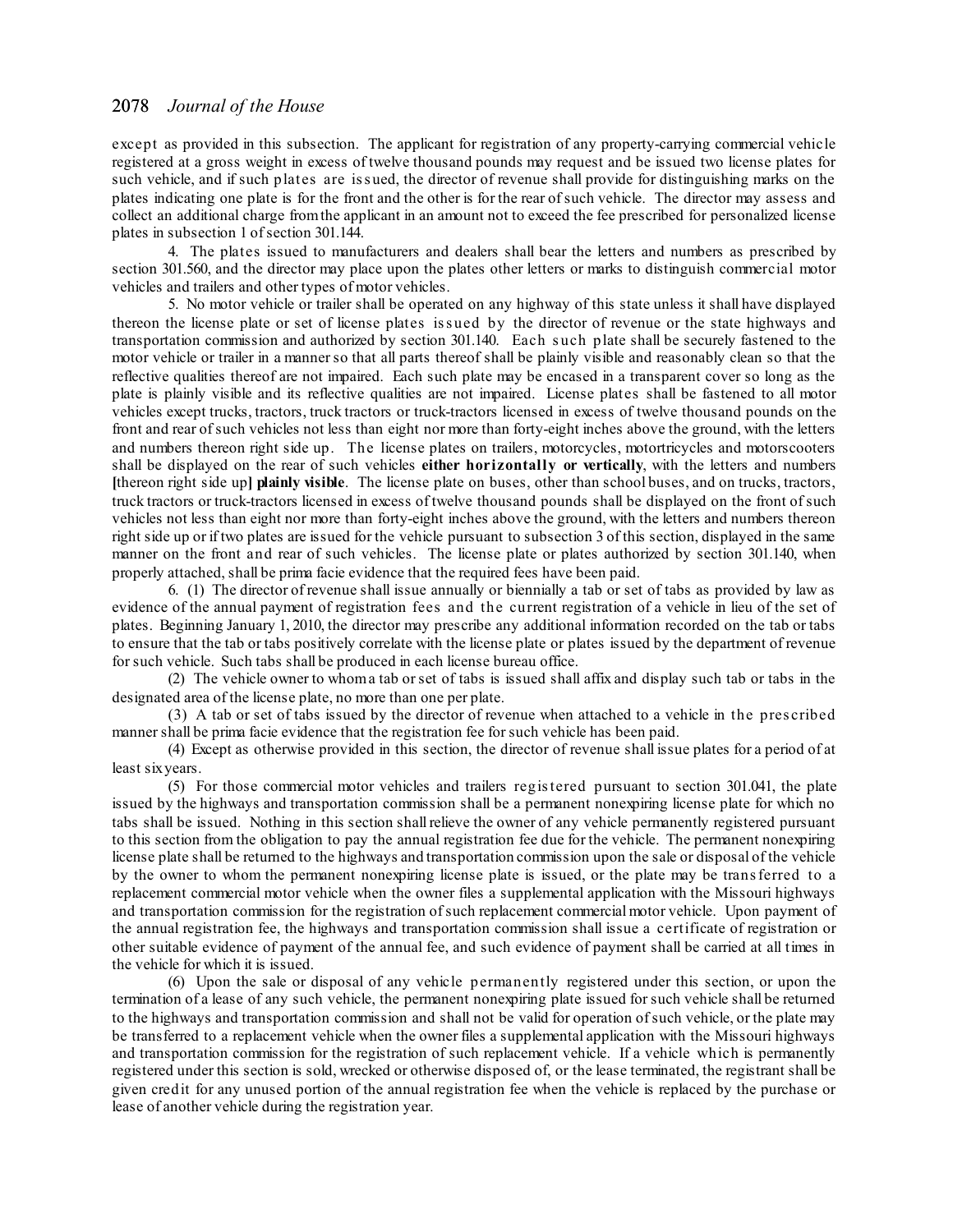7. The director of revenue and the highways and transportation commission may prescribe rules and regulations for the effective administration of this section. No rule or portion of a rule promulgated under the authority of this section shall become effective unless it has been promulgated pursuant to the provisions of section 536.024.

8. Notwithstanding the provisions of any other law to the contrary, owners of motor vehicles other than apportioned motor vehicles or commercial motor vehicles licensed in excess of eighteen thousand pounds gross weight may apply for special personalized license plates. Vehicles licensed for eighteen thousand pounds that dis play special personalized license plates shall be subject to the provisions of subsections 1 and 2 of section 301.030.

9. No later than January 1, 2009, the director of revenue s hall commence the reissuance of new license plates of such design as directed by the director consistent with the terms, conditions, and provisions of this section and this chapter. Except as otherwise provided in this section, in addition to all other fees required by law, applicants for registration of vehicles with licens e plates that expire during the period of reissuance, applicants for registration of trailers or semitrailers with license plates that expire during the period of reissuance and applicants for registration of vehicles that are to be issued new license plates during the period of reissuance shall pay the cost of the plates required by this subsection. The additional cost prescribed in this subsection shall not be charged to persons receiving s pecial license plates issued under section 301.073 or 301.443. Historic motor vehicle license plates registered pursuant to s ection 301.131 and specialized license plates are exempt from the provisions of this subsection. Except for new, replacement, and transfer applications, permanent nonexpiring license plates issued to commercial motor vehicles and trailers registered under section 301.041 are exempt from the provisions of this subsection."; and

Further amend said bill by amending the title, enacting clause, and intersectional references accordingly.

# On motion of Representative Pietzman, **House Amendment No. 3** was adopted.

### Representative Frederick offered **House Amendment No. 4**.

#### *House Amendment No. 4*

AMEND House Committee Substitute for Senate Bill No. 254, Page 1, Section 301.142, Line 6, by inserting immediately aftersaid line the following: "**assistant physicians,**"; and

Further amend said bill by amending the title, enacting clause, and intersectional references accordingly.

On motion of Representative Frederick, **House Amendment No. 4** was adopted.

On motion of Representative Davis, **HCS SB 254, as amended**, was adopted.

On motion of Representative Davis, **HCS SB 254, as amended**, was read the third time and passed by the following vote:

#### AYES: 145

| Adams          | Alferman            | Allen    | Anders       | Anderson     |
|----------------|---------------------|----------|--------------|--------------|
| Andrews        | Arthur              | Austin   | Bahr         | Basye        |
| Beard          | <b>Bernskoetter</b> | Berry    | <b>Black</b> | Bondon       |
| <b>Brattin</b> | Brown 57            | Brown 94 | Burlison     | <b>Burns</b> |
| Butler         | Carpenter           | Chipman  | Cierpiot     | Colona       |
| Conway 10      | Conway 104          | Cookson  | Corlew       | Comejo       |
| Crawford       | <b>Cross</b>        | Curtis   | Curtman      | Davis        |
| Dogan          | Dohrman             | Dugger   | Dunn         | Eggleston    |
| Ellington      | Engler              | English  | Entlicher    | Fitzpatrick  |
| Fitzwater 144  | Fitzwater 49        | Flanigan | Fraker       | Franklin     |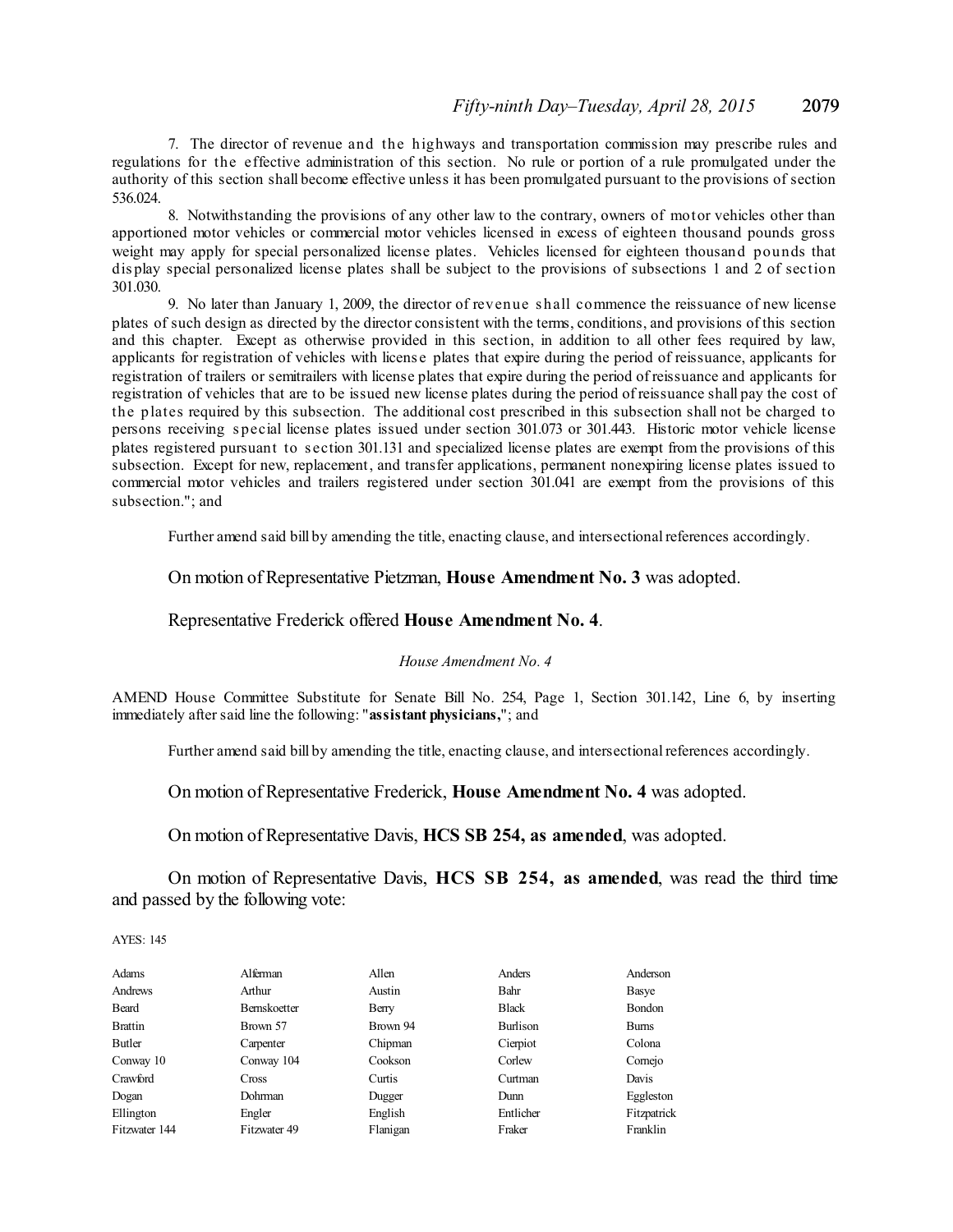| Frederick                     | Gannon          | Gosen       | Hansen         | Harris     |
|-------------------------------|-----------------|-------------|----------------|------------|
| Hill                          | Hinson          | Hoskins     | Hough          | Houghton   |
| Hubbard                       | Hubrecht        | Hummel      | Hurst          | Johnson    |
| Jones                         | Justus          | Keeney      | Kelley         | Kendrick   |
| Kidd                          | King            | Kirkton     | Koenig         | Kolkmeyer  |
| Korman                        | Kratky          | LaFaver     | Lair           | Lant       |
| Lauer                         | <b>Lavender</b> | Leara       | Lichtenegger   | Love       |
| Lynch                         | <b>Mathews</b>  | McCaherty   | McCann Beatty  | McCreery   |
| McDaniel                      | McDonald        | McGaugh     | <b>McManus</b> | McNeil     |
| Meredith                      | Messenger       | Miller      | Mims           | Morris     |
| Muntzel                       | Neely           | Newman      | Norr           | Otto       |
| Pace                          | Parkinson       | Peters      | Pfautsch       | Phillips   |
| Pierson                       | Pietzman        | Pike        | Redmon         | Rehder     |
| Reiboldt                      | Remole          | Rhoads      | Richardson     | Rizzo      |
| Roden                         | Roeber          | Rone        | Ross           | Rowland    |
| <b>Runions</b>                | Ruth            | Shaul       | Shull          | Shumake    |
| Smith                         | Solon           | Sommer      | Spencer        | Swan       |
| Taylor                        | Vescovo         | Walker      | Walton Gray    | Webber     |
| White                         | Wiemann         | Wilson      | Wood           | Zerr       |
| <b>NOES: 009</b>              |                 |             |                |            |
| Gardner                       | Marshall        | May         | Mitten         | Montecillo |
| Moon                          | Morgan          | Nichols     | Pogue          |            |
| PRESENT: 000                  |                 |             |                |            |
| <b>ABSENT WITH LEAVE: 008</b> |                 |             |                |            |
| <b>Barnes</b>                 | Green           | Haahr       | Haefner        | Hicks      |
| Higdon                        | Rowden          | Mr. Speaker |                |            |
|                               |                 |             |                |            |

VACANCIES: 001

Representative Keeney declared the bill passed.

**HCS SB 283**, relating to public employee retirement systems, was taken up by Representative Leara.

# Representative Dugger offered **House Amendment No. 1**.

### *House Amendment No. 1*

AMEND Hous e Committee Substitute for Senate Bill No. 283, Page 13, Section 86.320, Line 22, by inserting after all ofsaid line the following:

"105.669. 1. Any participant of a plan who is **[**found guilty**] convicted** of a felony offense listed in subsection 3 of this section, which is committed in direct connection with or directly related to the participant's duties as an employee on or after August 28, 2014, shall not be eligible to receive any retirement benefits from the respective plan based on service rendered on or after August 28, 2014, except a participant may still request from the respective retirement system a refund of the participant's plan contributions, including interest credited to the participant's account.

2. **[**Upon a finding of guilt, the court shall forward a notice of the court's finding to**] The employer of any** participant who is charged or convicted of a felony offense listed in subsection 3 of this section, which is committed in direct connection with or directly related to the participant's duties as an employee on or after **August 28, 2014, shall notify** the appropriate retirement systemin which the offender was a participant**[**. The court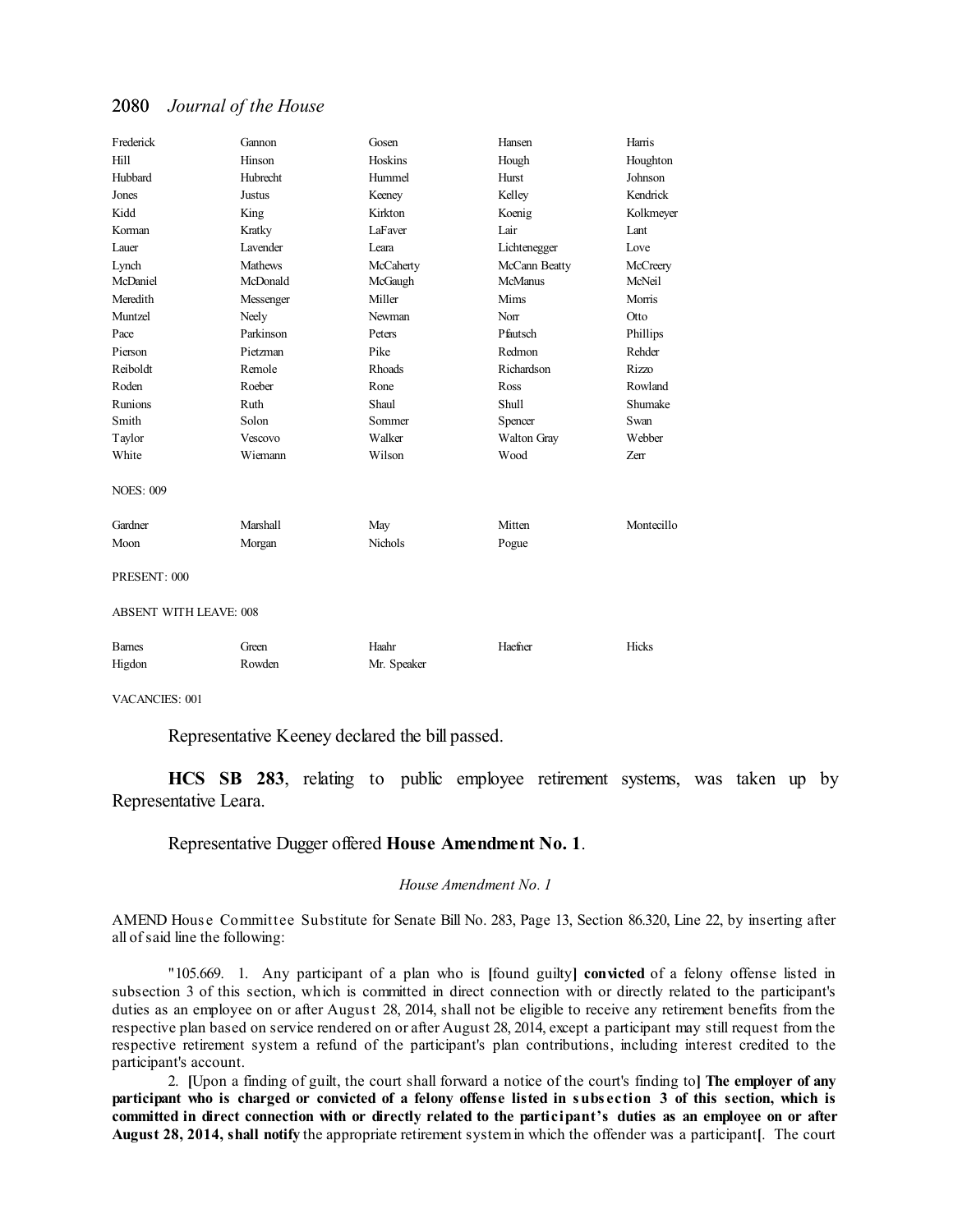shall also make a determination on the value of the money, property, or services involved in committing the offense**] and provide information in connection with such charge or conviction**. The plans shall take all actions necessary to implement the provisions of this section.

3. **[**The finding of guilt for**] A felony conviction based on** any of the following offenses or a substantially similar offense provided under federal law shall result in the ineligibility of retirement benefits as provided in subsection 1 of this section:

(1) The offense of felony stealing under section 570.030 when such offense involved money, property, or services valued at five thousand dollars or more as determined by the court **prior to January 1, 2017, or the offense of a class D felony for stealing under section 570.030 on or after January 1, 2017**;

(2) The offense of felony receiving stolen property under s ection 570.080 when such offense involved money, property, or services valued at five thousand dollars or more as determined by the court;

(3) The offense of forgery undersection 570.090;

- (4) The offense of felony counterfeiting under section 570.103;
- (5) The offense of bribery of a public servant under section 576.010; or
- (6) The offense of acceding to corruption undersection 576.020."; and

Further amend said bill by amending the title, enacting clause, and intersectional references accordingly.

Representative Richardson moved the previous question.

Which motion was adopted by the following vote:

AYES: 107

| Allen            | Anderson     | Andrews        | Austin             | Bahr           |
|------------------|--------------|----------------|--------------------|----------------|
| <b>Barnes</b>    | <b>Basye</b> | <b>Beard</b>   | <b>Bemskoetter</b> | Berry          |
| <b>Black</b>     | Bondon       | <b>Brattin</b> | Brown 57           | Brown 94       |
| <b>Burlison</b>  | Chipman      | Cierpiot       | Conway 104         | Cookson        |
| Corlew           | Cornejo      | Crawford       | Cross              | Curtman        |
| Davis            | Dogan        | Dohrman        | Dugger             | Eggleston      |
| Engler           | Fitzpatrick  | Fitzwater 144  | Fitzwater 49       | Fraker         |
| Franklin         | Frederick    | Gannon         | Gosen              | Haahr          |
| Hansen           | Hill         | Hinson         | Hoskins            | Hough          |
| Houghton         | Hubrecht     | Hurst          | Johnson            | Jones          |
| Justus           | Keeney       | Kidd           | King               | Koenig         |
| Kolkmeyer        | Korman       | Lair           | Lant               | Lauer          |
| Leara            | Lichtenegger | Love           | Lynch              | <b>Mathews</b> |
| McCaherty        | McDaniel     | McGaugh        | Messenger          | Miller         |
| Moon             | Morris       | Muntzel        | Neely              | Parkinson      |
| Pfautsch         | Phillips     | Pietzman       | Pike               | Pogue          |
| Redmon           | Rehder       | Remole         | <b>Rhoads</b>      | Richardson     |
| Roden            | Roeber       | Rone           | Ross               | Rowden         |
| Rowland          | Ruth         | Shaul          | Shull              | Shumake        |
| Solon            | Sommer       | Spencer        | Swan               | Taylor         |
| <b>Vescovo</b>   | Walker       | White          | Wiemann            | Wilson         |
| Wood             | Zerr         |                |                    |                |
| <b>NOES: 044</b> |              |                |                    |                |
| Adams            | Anders       | Arthur         | <b>Burns</b>       | <b>Butler</b>  |
| Carpenter        | Colona       | Conway 10      | Curtis             | Dunn           |
| Ellington        | Gardner      | Green          | Harris             | Hubbard        |
| Hummel           | Kendrick     | Kirkton        | Kratky             | Lavender       |
| Marshall         | May          | McCann Beatty  | McCreery           | McDonald       |
| McManus          | McNeil       | Meredith       | Mims               | Mitten         |
| Montecillo       | Morgan       | Newman         | <b>Nichols</b>     | Norr           |
|                  |              |                |                    |                |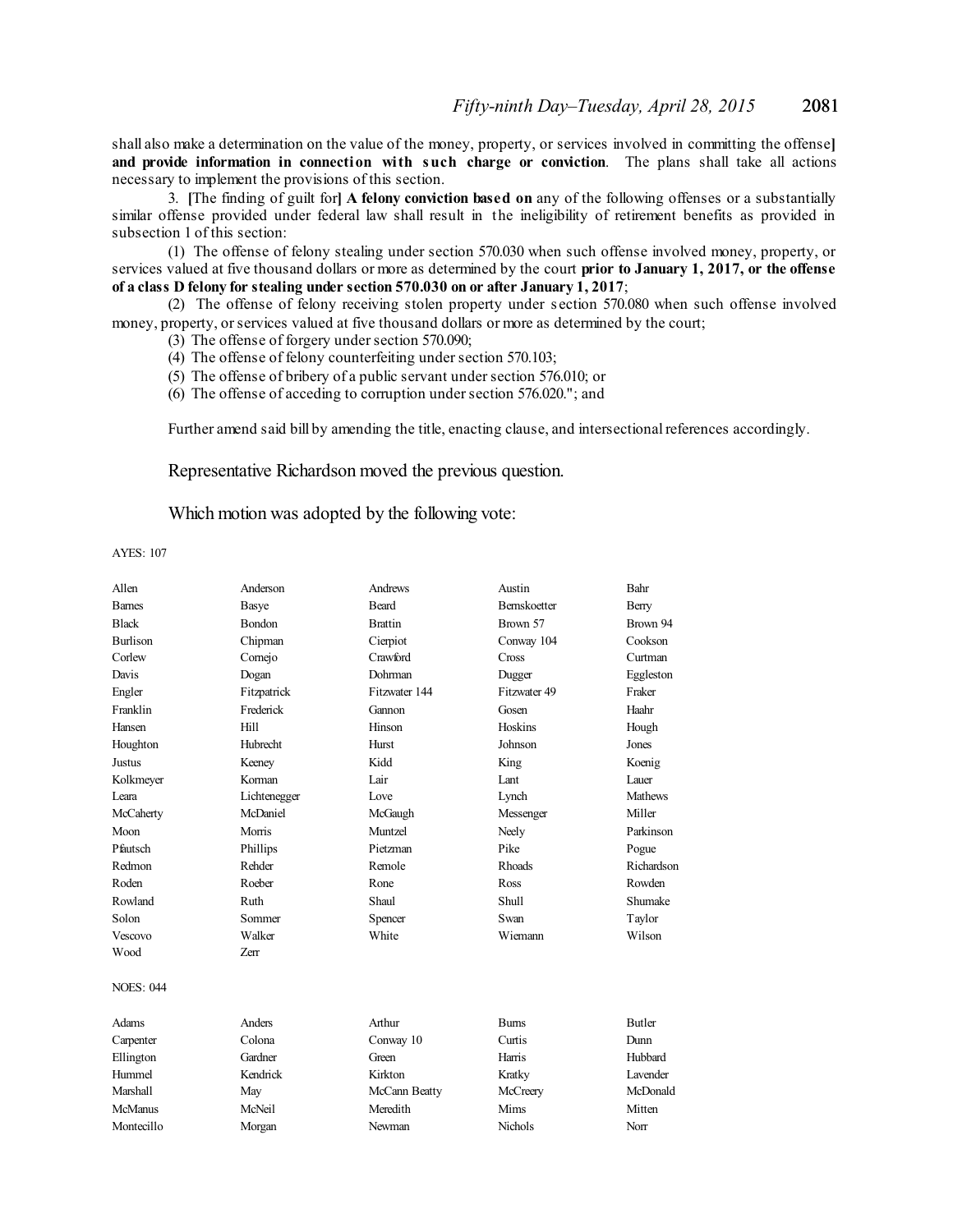| Otto                          | Pace    | Peters      | Pierson  | <b>Rizzo</b> |
|-------------------------------|---------|-------------|----------|--------------|
| Runions                       | Smith   | Walton Gray | Webber   |              |
|                               |         |             |          |              |
| PRESENT: 000                  |         |             |          |              |
|                               |         |             |          |              |
| <b>ABSENT WITH LEAVE: 011</b> |         |             |          |              |
| Alferman                      | English | Entlicher   | Flanigan | Haefner      |
| Hicks                         | Higdon  | Kelley      | LaFaver  | Reiboldt     |
| Mr. Speaker                   |         |             |          |              |

VACANCIES: 001

# On motion of Representative Dugger, **House Amendment No. 1** was adopted.

# Representative Hinson offered **House Amendment No. 2**.

#### *House Amendment No. 2*

AMEND House Committee Substitute for Senate Bill No. 283, Page 1, Section A, Line 4, by inserting after said line the following:

"70.600. The following words and phrases as used in sections 70.600 to 70.755**[**, unless a different meaning is plainly required by the context,**]** shall mean:

(1) "Accumulated contributions", the total of all amounts deducted from the compensations of a member and standing to the member's credit in his or her individual account in the members deposit fund, together with investment credits thereon;

(2) "Actuarial equivalent", a benefit of equal reserve value;

(3) "Allowance", the total of the annuity and the pension. All allowances shall be paid not later than the tenth day of each calendar month;

(4) "Annuity", a monthly amount derived from the accumulated contributions of a member and payable by the systemthroughout the life of a person or for a temporary period;

(5) "Beneficiary", any person who is receiving or designated to receive a systembenefit, except a retirant;

(6) "Benefit program", a schedule of benefits or benefit formulas from which the amounts of system benefits can be determined;

(7) "Board of trustees" or "board", the board of trustees of the system;

(8) "Compensation", the remuneration paid an employee by a political s ubdivision or by an elected fee official of the political subdivision for personalservices rendered by the employee for the politicalsubdivision or for the elected fee official in the employee's public capacity; provided, that for an elected fee official, " compensation" means that portion of his or her fees which is net after deduction of (a) compensation paid by such elected fee official to his or her office employees, if any, and (b) the ordinary and necessary expenses paid by such elected fee official and attributable to the operation of his or her office. In cases where an employee's compensation is not all paid in money, the political subdivision shall fix the reasonable value of the employee's compensation not paid in money. In determining compensation no consideration shall be given to:

(a) Any nonrecurring single sumpayment paid by an employer;

(b) Employer contributions to any employee benefit plan or trust;

(c) Any other unusual or nonrecurring remuneration; or

(d) Compensation in excess of the limitations set forth in Internal Revenue Code Section  $401(a)(17)$ . The limitation on compensation for eligible employees shall not be less than the amount which was allowed to be taken into account under the systemas in effect on July 1, 1993. For purposes of this paragraph, an "eligible employee" is an individual who was a member of the systembefore the first plan year beginning after December 31, 1995;

(9) "Credited service", the total of a member's prior service and members hip s ervice, to the extent such service is standing to the member's credit as provided in sections 70.600 to 70.755;

(10) "Employee", any person regularly employed by a political subdivision who receives compensation from the political subdivision for personal services rendered the political subdivision, including any elected official of the political subdivision whose position requires his or her regular personal services and who is compensated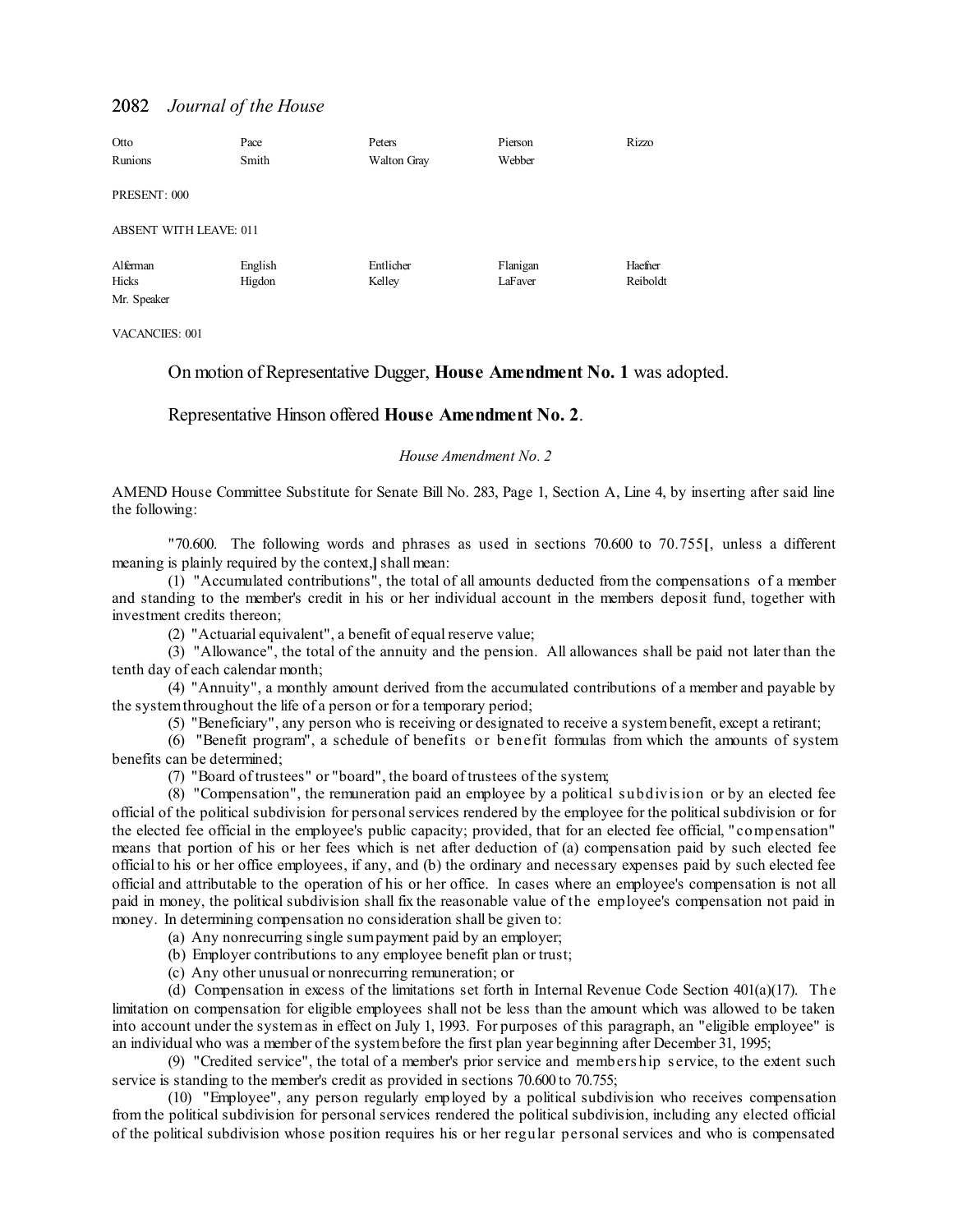wholly or in part on a fee basis, and including the employees of such elected fee officials who may be compensated by such elected fee officials. The term "employee" may include any elected county official. The term "employee" shall not include any person:

(a) Who is not an elected official of the political subdivision and who is included as an active member in any other plan similar in purpose to this system by reason of his or her employment with his or her political subdivision, except the federal Social Security Old Age, Survivors, and Disability Insurance Program, as amended; or

(b) Who acts for the political subdivision under contract; or

(c) Who is paid wholly on a fee basis, except elected officials and their employees; or

(d) Who holds the position of mayor, presiding judge, president or chairman of the politicalsubdivision or is a member of the governing body of the political subdivision; except that, such an official of a political subdivision having ten or more other employees may become a member if the official is covered under the federal Social Security Old Age, Survivors, and Disability Insurance Program, as amended, by reason of such official's employment with his or her political subdivision, by filing written application for membership with the board after the date the official qualifies for such position or within thirty days after the date his or her political subdivision becomes an employer, whichever date is later;

(11) "Employer", any political subdivision which has elected to have all its eligible employees covered by the system;

(12) "Final average salary", the monthly average of the compensations paid an employee during the period of sixty or, if an election has been made in accordance with section 70.656, thirty-six consecutive months of credited service producing the highest monthly average, which period is contained within the period of one hundred twenty consecutive months of credited service immediately preceding his or her termination of membership. Should a member have less than sixty or, if an election has been made in accordance with section 70.656, thirty-six months of credited service, "final average salary" means the monthly average of compensation paid the member during his or her total months of credited service;

(13) "Fireman", any regular or permanent employee of the fire department of a political subdivision, including a probationary fireman. The term"fireman" shall not include:

(a) Any volunteer fireman; or

(b) Any civilian employee of a fire department**, except as providedin section 70.631**; or

(c) Any person temporarily employed as a fireman for an emergency;

(14) "Member", any employee included in the membership of the system;

(15) "Membership service", employment as an employee with the political subdivision from and after the date such political subdivision becomes an employer, which employment is creditable as service hereunder;

(16) "Minimum service retirement age", age sixty for a member who is neither a policeman nor a fireman; "minimumservice retirement age", age fifty-five for a member who is a policeman or a fireman;

(17) "Pension", a monthly amount derived from contributions of an employer and payable by the system throughout the life of a person or for a temporary period;

(18) "Policeman", any regular or permanent employee of the police department of a political subdivision, including a probationary policeman. The term"policeman" shall not include:

(a) Any civilian employee of a police department**, except as providedin section 70.631**; or

(b) Any person temporarily employed as a policeman for an emergency;

(19) "Political subdivision", any governmental subdivision of this state created pursuant to the laws of this state, and having the power to tax, except public school districts; a board of utilities or a board of public works which is required by charter or ordinance to establish the compensation of employees of the utility separate from the compensation of other employees of the city may be considered a political subdivision for purposes of sections 70.600 to 70.755; a joint municipal utility commission may be considered a political subdivision for purposes of sections 70.600 to 70.755;

(20) "Prior service", employment as an employee with the political subdivision prior to the date such political subdivision becomes an employer, which employment is creditable as service hereunder;

(21) "Regular interest" or "investment credits", such reasonable rate or rates per annum, compounded annually, as the board shall adopt annually;

(22) "Reserve", the present value of all payments to be made on account of any system benefit based upon such tables of experience and regular interest as the board shall adopt fromtime to time;

(23) "Retirant", a former member receiving a systemallowance by reason of having been a member;

(24) "Retirement system" or "system", the Missouri local government employees' retirement system."; and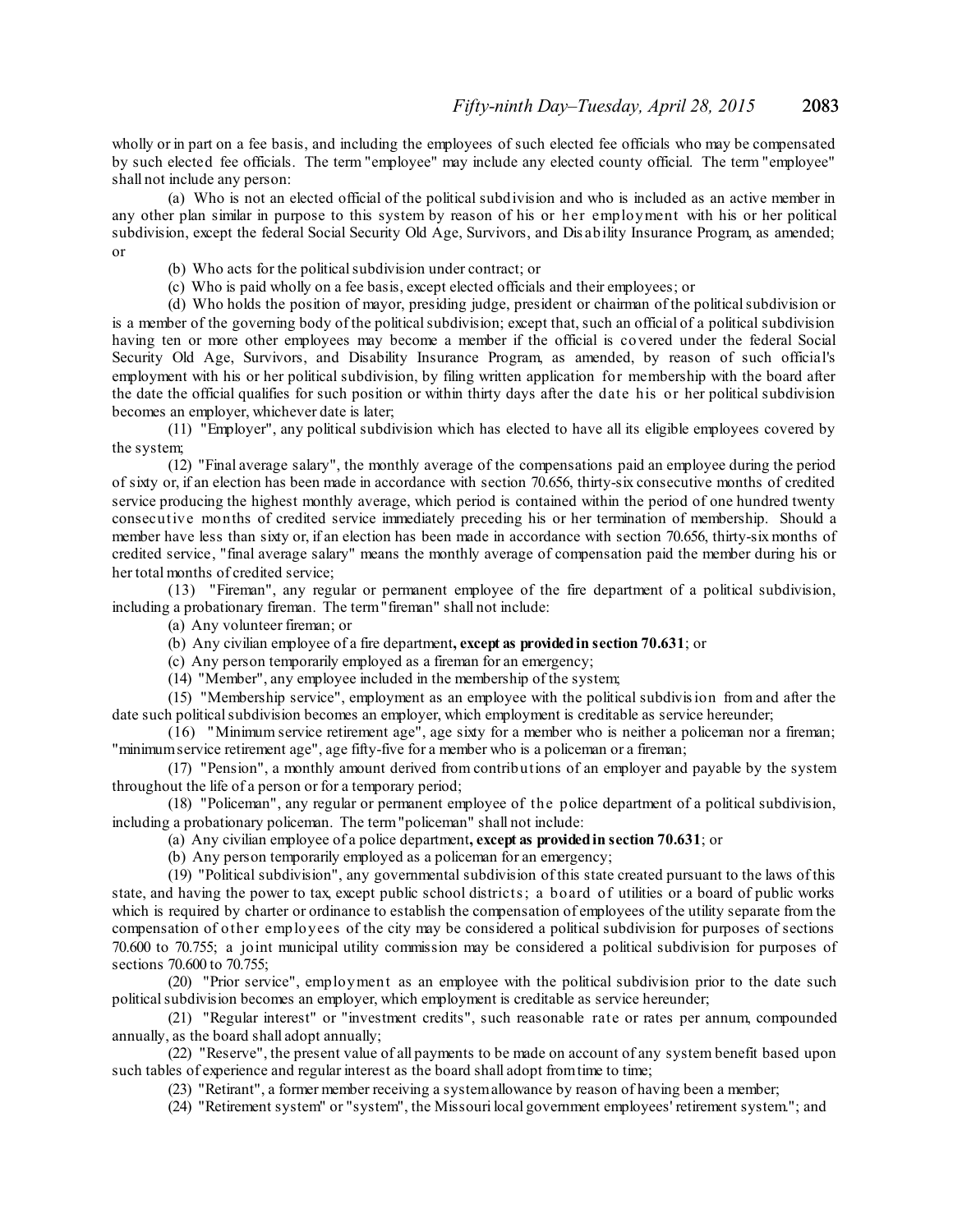Further amend said bill, Page 2, Section 70.621, Line 24, by inserting aftersaid line the following:

"**70.631. 1. Each political subdivision may, by majority vote of its governing body, elect to cover emergency police dispatchers and jailers as policemen members of the system and emergency fire dispatchers and emergency medical service personnel as firemen members of the system. The clerk or secretary of the political subdivision shall certify an election concerning the coverage of emergency police dispatchers and jailers as policemen members of the system and emergency fire dispatchers and emergency medical service** personnel as firemen members of the system to the board within ten days after such vote. The date on which the political subdivision's election becomes effective shall be the first day of the calendar month specified by **such governing body, the first day of the calendar month next following receipt by the board of the certification of the election, or the effective date of the political subdivision's becoming an employer,** whichever is the latest date. Such election shall not be changed after the effective date. If the election is **made, the coverage provisions shall be applicable to the past and future employment with the employer by present andfuture employees.**

**2. If an employer elects to cover emergency police dispatchers and jailers as policemen members of the system and emergency fire dispatchers and emergency medical service personnel as firemen members of the system, the employer contributions shall be correspondingly changed effective the same date as the effective date of the political subdivision's election.**

**3. The limitation on increases in an employer's contributions provided by subsection 6 of section** 70.730 shall not apply to any contribution increase resulting from an employer making an election under the **provisions of this section.**"; and

Further amend said bill, Page 5, Section 86.200, Line 114, by inserting aftersaid line the following:

"86.207. 1. **Except as provided herein,** all persons who become policemen **or policewomen** and all policemen **or policewomen** who enter or reenter the service of **[**the**] any** city **not within a county** after the first day of October, 1957, become members as a condition of their employment and shall receive no pensions or retirement allowance from any other pension or retirement system supported wholly or in part by the city **not within a county** or the state of Missouri, nor shall they be required to make contributions under any other pension or retirement system of the city **not within a county** or the state of Missouri **for the same period of service**, anything to the contrary notwithstanding. **Any employee of a city not within a county who is earning creditable service in a retirement plan established by said city under section 95.540 and subsequently becomes a policeman may elect** to remain a member of said retirement plan and shall not be required to become a member of a police retirement system established under section 86.200. However, an employee of a city not within a county who **is earning creditable service in a retirement plan established by said city under section 95.540 and who subsequently becomes a policeman may elect to transfer membership and creditable service to the police retirement system created under section 86.200. Such transfers are subject to the conditions and** requirements contained in section 105.691 and are also subject to any existing agreements between the said **retirement plans, provided however, transfers completed prior to January 1, 2016 shall occur without regard** to the vesting requirements of the receiving plan, contained in section 105.691. As part of the transfer process **described herein, the respective retirement plans may require the employee to acknowledge and agree as a** condition of transfer that any election made under this section is irrevocable, constitutes a waiver of any right to receive retirement and disability benefits except as provided by the police retirement system, and that plan **terms may be modifiedin the future.**

2. If any member ceases to be in service for more than one year unless the member has attained the age of fifty-five or has twenty years or more of creditable service, or if the member withdraws the member's accumulated contributions or if the member receives benefits under the retirement system or dies, the member thereupon ceases to be a member; except in the case of a member who has served in the Armed Forces of the United States and has subsequently been reinstated as a policeman. A member who has terminated employment as a police officer, has actually retired and is receiving retirement benefits under the systemshall be considered a retired member.

3. A reserve officer shall not be considered a member of the system for the purpose of determining creditable service, norshall any contributions be due. A reserve officershall not be entitled to any benefits fromthe system other than those awarded when the reserve officer originally retired undersection 86.250, norshall service as a reserve officer prohibit distribution of those benefits."; and

Further amend said bill by amending the title, enacting clause, and intersectional references accordingly.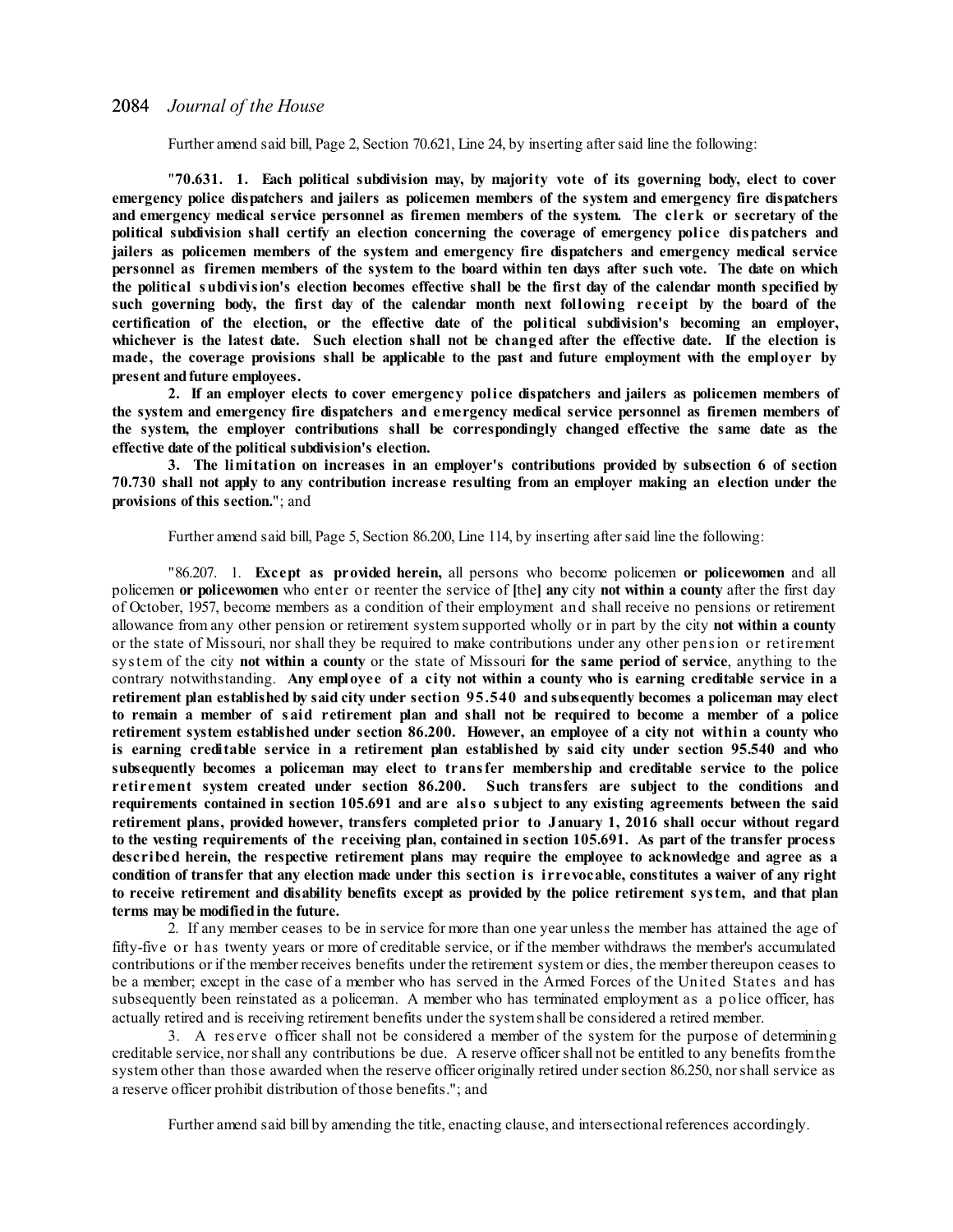# On motion of Representative Hinson, **House Amendment No. 2** was adopted.

Representative Richardson moved the previous question.

# Which motion was adopted by the following vote:

#### AYES: 102

| Allen            | Anderson      | Andrews        | Austin               | Bahr            |
|------------------|---------------|----------------|----------------------|-----------------|
| <b>Barnes</b>    | <b>Basye</b>  | <b>Beard</b>   | Bernskoetter         | Berry           |
| <b>Black</b>     | Bondon        | <b>Brattin</b> | Brown 57             | Brown 94        |
| <b>Burlison</b>  | Chipman       | Cierpiot       | Conway 104           | Cookson         |
| Corlew           | Cornejo       | Crawford       | Cross                | Curtman         |
| Davis            | Dogan         | Dohrman        | Eggleston            | Engler          |
| Entlicher        | Fitzpatrick   | Fitzwater 144  | Fitzwater 49         | Flanigan        |
| Franklin         | Frederick     | Gannon         | Gosen                | Haahr           |
| Hansen           | Hinson        | Hoskins        | Hough                | Houghton        |
| <b>Hubrecht</b>  | Hurst         | Johnson        | <b>Justus</b>        | Keeney          |
| Kelley           | Kidd          | King           | Koenig               | Kolkmeyer       |
| Korman           | Lair          | Lant           | Lauer                | Leara           |
| Lichtenegger     | Love          | Lynch          | <b>Mathews</b>       | McCaherty       |
| McDaniel         | McGaugh       | Messenger      | Miller               | Moon            |
| Morris           | Muntzel       | Neely          | Parkinson            | Pfautsch        |
| Phillips         | Pike          | Pogue          | Redmon               | Rehder          |
| Remole           | Rhoads        | Richardson     | Roden                | Roeber          |
| Rone             | Ross          | Rowden         | Ruth                 | Shaul           |
| Shull            | Shumake       | Solon          | Sommer               | Spencer         |
| Swan             | Taylor        | Vescovo        | Walker               | White           |
| Wiemann          | Wilson        |                |                      |                 |
| <b>NOES: 043</b> |               |                |                      |                 |
| Anders           | Arthur        | <b>Burns</b>   | <b>Butler</b>        | Carpenter       |
| Conway 10        | Curtis        | Dunn           | Ellington            | Gardner         |
| Green            | Harris        | Hubbard        | Hummel               | Kendrick        |
| Kirkton          | Kratky        | LaFaver        | L <sub>avender</sub> | <b>Marshall</b> |
| May              | McCann Beatty | McCreery       | McDonald             | <b>McManus</b>  |
| McNeil           | Meredith      | Mims           | Mitten               | Montecillo      |
| Morgan           | Newman        | <b>Nichols</b> | Norr                 | Otto            |
| Pace             | Peters        | Pierson        | Rizzo                | Runions         |
| Smith            | Walton Gray   | Webber         |                      |                 |
| PRESENT: 000     |               |                |                      |                 |

# ABSENT WITH LEAVE: 017

| Adams  | Alferman    | Colona   | Dugger  | English |
|--------|-------------|----------|---------|---------|
| Fraker | Haefner     | Hicks    | Higdon  | Hill    |
| Jones  | Pietzman    | Reiboldt | Rowland | Wood    |
| Zerr   | Mr. Speaker |          |         |         |

### VACANCIES: 001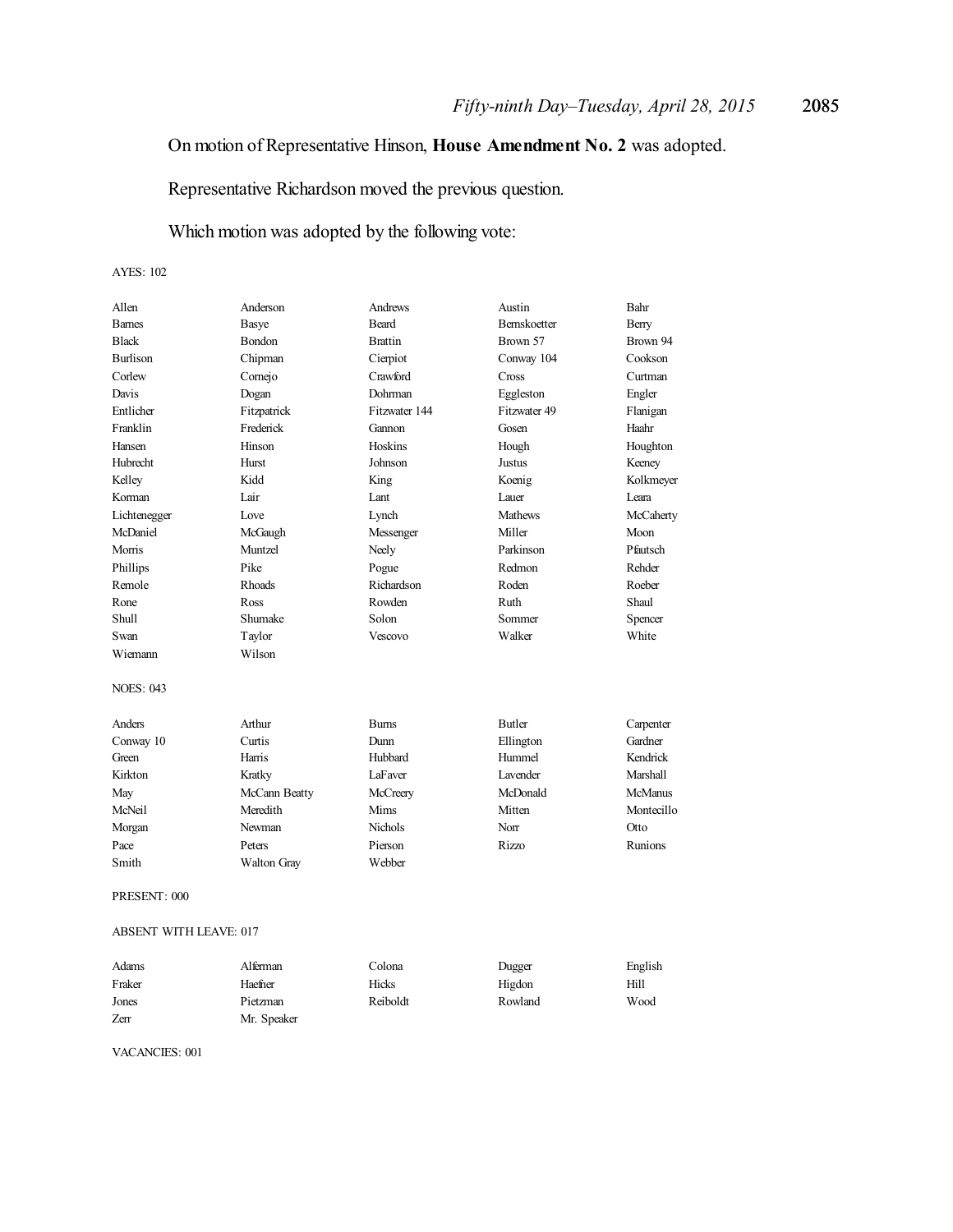On motion of Representative Leara, **HCS SB 283, as amended**, was adopted.

On motion of Representative Leara, **HCS SB 283, as amended**, was read the third time and passed by the following vote:

# AYES: 122

| Alferman         | Allen                         | Anders             | Anderson      | Andrews        |  |
|------------------|-------------------------------|--------------------|---------------|----------------|--|
| Arthur           | Austin                        | Bahr               | <b>Bames</b>  | Basye          |  |
| Beard            | Berry                         | <b>Black</b>       | Bondon        | <b>Brattin</b> |  |
| Brown 57         | Brown 94                      | <b>Burlison</b>    | <b>Bums</b>   | Chipman        |  |
| Cierpiot         | Colona                        | Conway 10          | Conway 104    | Cookson        |  |
| Corlew           | Cornejo                       | Crawford           | Cross         | Curtman        |  |
| Davis            | Dogan                         | Dohrman            | Dugger        | Eggleston      |  |
| Engler           | English                       | Entlicher          | Fitzwater 144 | Fitzwater 49   |  |
| Flanigan         | Fraker                        | Franklin           | Frederick     | Gannon         |  |
| Gosen            | Haahr                         | Hansen             | Harris        | Hill           |  |
| Hinson           | Hoskins                       | Hough              | Houghton      | Hubbard        |  |
| Hubrecht         | Hummel                        | Hurst              | Johnson       | Justus         |  |
| Keeney           | Kelley                        | Kidd               | King          | Koenig         |  |
| Kolkmeyer        | Korman                        | Kratky             | LaFaver       | Lair           |  |
| Lant             | Lauer                         | Lavender           | Leara         | Lichtenegger   |  |
| Love             | Lynch                         | <b>Mathews</b>     | May           | McCaherty      |  |
| McCann Beatty    | McDaniel                      | McGaugh            | Messenger     | Miller         |  |
| Mims             | Morris                        | Muntzel            | Neely         | Parkinson      |  |
| Phillips         | Pierson                       | Pike               | Redmon        | Rehder         |  |
| Reiboldt         | Remole                        | Rhoads             | Rizzo         | Roden          |  |
| Roeber           | Rone                          | Ross               | Rowden        | Rowland        |  |
| Runions          | Ruth                          | Shaul              | Shull         | Shumake        |  |
| Solon            | Sommer                        | Spencer            | Swan          | Taylor         |  |
| Vescovo          | Walker                        | White              | Wiemann       | Wilson         |  |
| Zerr             | Mr. Speaker                   |                    |               |                |  |
| <b>NOES: 029</b> |                               |                    |               |                |  |
| <b>Butler</b>    | Carpenter                     | Curtis             | Dunn          | Ellington      |  |
| Gardner          | Green                         | Kendrick           | Kirkton       | Marshall       |  |
| McCreery         | McDonald                      | <b>McManus</b>     | McNeil        | Meredith       |  |
| Mitten           | Montecillo                    | Moon               | Morgan        | Newman         |  |
| Nichols          | Norr                          | Otto               | Pace          | Peters         |  |
| Pogue            | Smith                         | <b>Walton Gray</b> | Webber        |                |  |
| PRESENT: 000     |                               |                    |               |                |  |
|                  | <b>ABSENT WITH LEAVE: 011</b> |                    |               |                |  |
|                  |                               |                    |               |                |  |

| Adams  | <b>Bernskoetter</b> | Fitzpatrick | Haefner  | Hicks      |
|--------|---------------------|-------------|----------|------------|
| Higdon | Jones               | Pfautsch    | Pietzman | Richardson |
| Wood   |                     |             |          |            |

VACANCIES: 001

Representative Keeney declared the bill passed.

**HCS SCS SB 473**, relating to school directors for urban school districts, was taken up by Representative Rowland.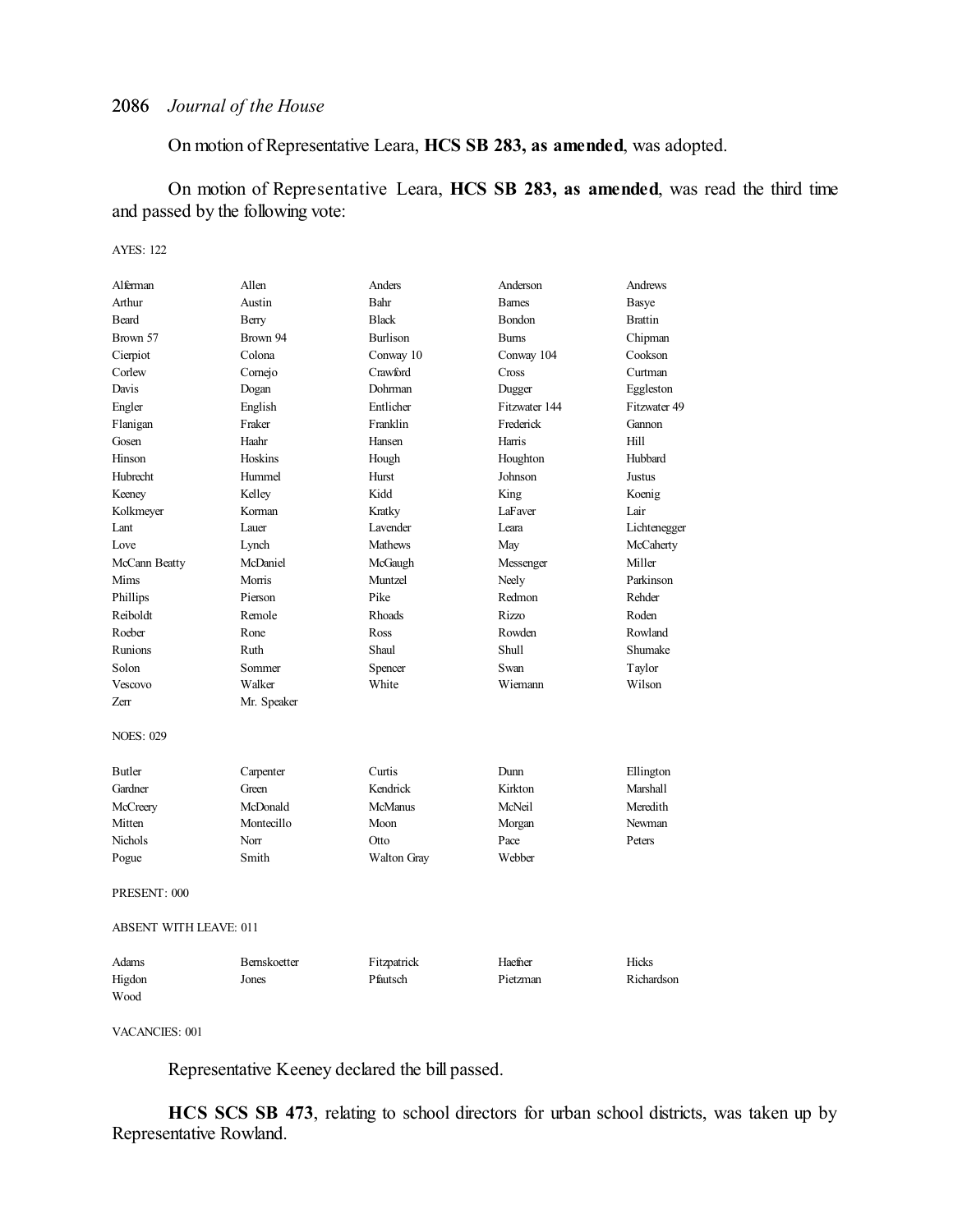# Representative Conway (10) offered **House Amendment No. 1**.

#### *House Amendment No. 1*

AMEND House Committee Substitute for Senate Committee Substitute for Senate Bill No. 473, Page 3, Section 160.671, Line 50, by deleting the words "**three hundred**" and inserting in lieu thereof the words "**seven hundred** and fifty"; and

Further amend said bill, page, and section, Line 67, by deleting the words "**three hundred**" and inserting in lieu thereof the words "**seven hundredandfifty**"; and

Further amend said bill by amending the title, enacting clause, and intersectional references accordingly.

On motion of Representative Conway (10), **House Amendment No. 1** was adopted.

Representative Allen offered **House Amendment No. 2**.

### *House Amendment No. 2*

AMEND House Committee Substitute for Senate Committee Substitute for Senate Bill No. 473, Page 1, In the Title, Lines 5 and 6, by deleting the phrase "school directors for urban school districts" and inserting in lieu thereof the phrase "elementary and secondary education"; and

Further amend said bill, Page 4, Section 160.671, Line 86, by inserting immediately after all of said line the following:

"160.775. 1. Every district shall adopt an antibullying policy by September 1, 2007.

2. "Bullying" means intimidation or harassment that causes a reasonable student to fear for his or her physical safety or property**; substantially interferes with the educational performance, opportunities, or benefits of any student without exception; or substantially dis rupts the orderly operation of the school**. Bullying may consist of **but is not limited to** physical actions, including gestures, or oral, cyberbullying, electronic, or written communication, and any threat of retaliation for reporting of such acts. **Bullying is prohibited by students on school property, at any school function, or on a school bus. "Cyberbullying" is bullying as defined in this subsection through the transmission of a communication including, but not limited to, a** message, text, sound, or image by means of an electronic device including, but not limited to, a telephone, **wireless telephone, or other wireless communication device, computer, or pager**.

3. Each district's antibullying policy shall be founded on the assumption that all students need a safe learning environment. Policies shall treat **all** students equally and shall not contain specific lists of protected classes ofstudents who are to receive special treatment. Policies may include age-appropriate differences for schools based on the grade levels at the school. Each such policy shall contain a statement of the consequences of bullying.

4. Each district's antibullying policy shall **be included in the student handbook and shall** require**, at a minimum, the following components:**

**(1) A statement prohibiting bullying, definedno less inclusively than in subsection 2 of this section;**

**(2) A statement requiring** district employees to report any instance of bullying of which the employee has firsthand knowledge**[**. The district policy shall address training of employees in the requirements of the district policy.], has reasonable cause to suspect that a student has been subject to bullying, or has received a report of bullying from a student. The policy shall require a district employee who witnesses an incident of bullying or has received reliable information that an incident of bullying has occurred to verbally report the incident to **the district's designated individual at the school on the same day the employee witnessed or received the reliable information regarding the incident unless extenuating circumstances prohibit the employee from** reporting until the next school day. The policy shall require such a district employee to report an incident of bullying in writing to the district's designated individual at the school within two school days. The policy shall require that the district maintain records of all incidents of bullying and their resolution. The policy shall also contain a description of the format that shall be used for a written report, which shall require, at a **minimum, a listing of the offense andthe outcome of any investigation;**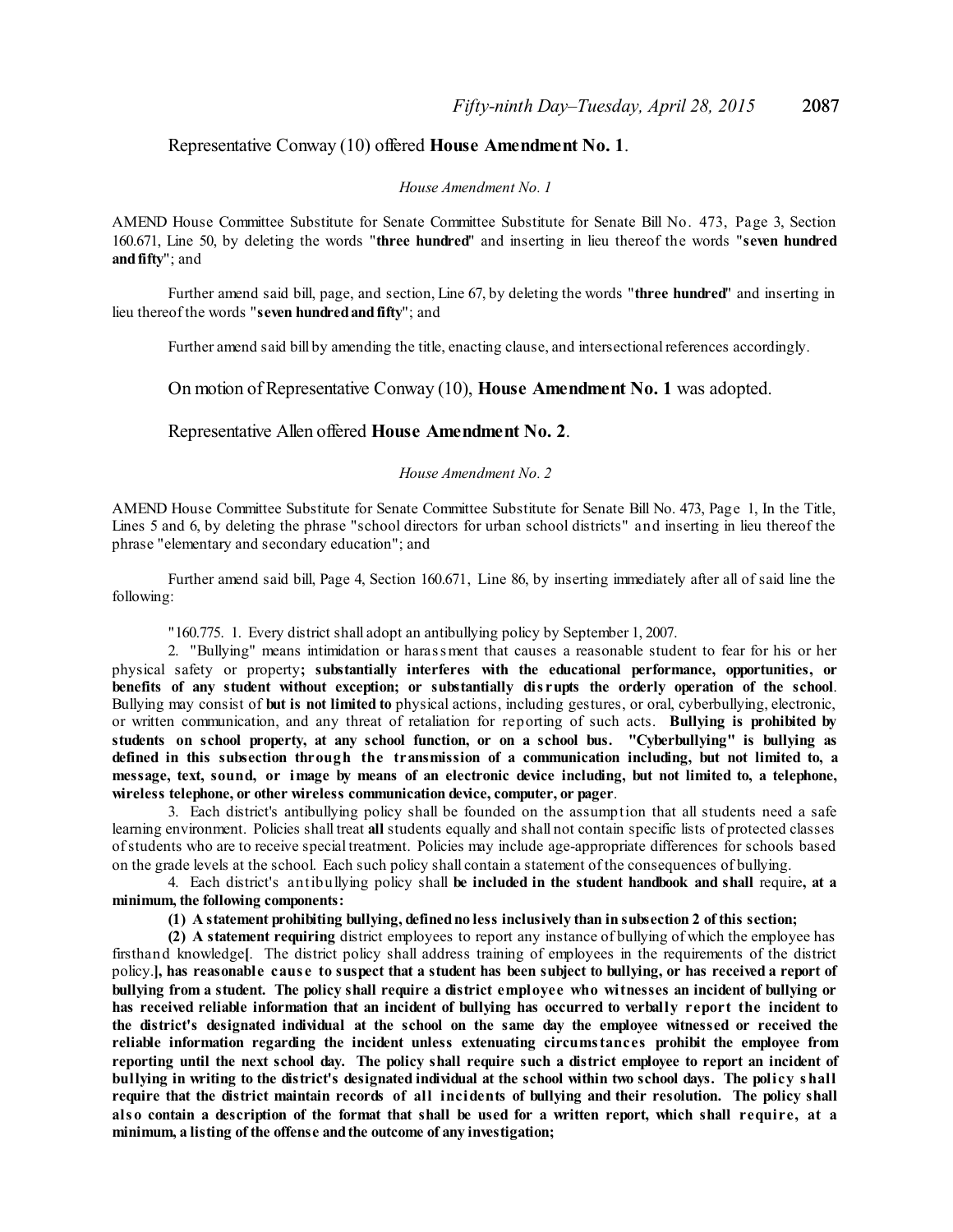**(3) A procedure for reporting an act of bullying. The policy shall also include a statement requiring** that the district designate an individual at each school in the district to receive verbal reports and written reports of incidents of bullying. Such individual shall be a district employee who is a school principal, school **administrator, or school supervisor;**

**(4) A procedure for prompt investigation of reports of violations and complaints, identifying one or more employees responsible for the investigation including, at a minimum, the following requirements:**

(a) Within one school day of a written report of an incident of bullying being received, the school **principal, or his or her designee, shall initiate an investigation of the incident;**

**(b) The school principal may appoint other school staff to assist with the investigation;**

**(c) The investigation shall be completedwithin ten school days from the date of the written report;**

**(5) The range of ways in which a school will respondonce an incident of bullying is confirmed;**

**(6) A statement that prohibits reprisal or retaliation against any person who reports an act of bullying and the consequence and appropriate remedial action for a person who engages in reprisal or retaliation;**

**(7) A statement of howthe policy is to be publicized; and**

**(8) A process for discussing the district's antibullying policy with students and training school employees and volunteers who have significant contact with students in the requirements of the policy, including at a minimum the following statements:**

**(a) The school district shall provide information and appropriate training to the s chool district staff who have significant contact with students regarding the policy;**

**(b) The school district shall give annual notice of the policy to students, parents or guardians, and staff;**

**(c) The school district shall provide education and information to students regarding bullying, including information regarding the school district policy prohibiting bullying, the harmful effects of bullying, and other applicable initiatives to prevent bullying, including student peer-to-peer initiatives to provide accountability and policy enforcement for those found to have engaged in bullying, reprisal, or retaliation against any person who reports an act of bullying;**

**(d) The administration of the school district shall instruct its school couns elors and school psychologists to educate students who are victims of bullying on techniques for students to overcome** bullying's negative effects. Such techniques shall include but not be limited to cultivating the student's self**worth and self-esteem; teaching the student to defend himself or herself assertively and effectively; helping** the student develop social skills; and encouraging the student to develop an internal locus of control. The provisions of this paragraph shall not be construed to contradict or limit any other provision of this section; **and**

**(e) The administration of the school district shall implement programs and other initiatives to** prevent bullying, to respond to such conduct in a manner that does not stigmatize the victim, and to make **resources or referrals available to victims of bullying.**

**5. Notwithstanding any other provision of law, any school district may subject any student to discipline for cyberbullying. The district shall have jurisdiction to prohibit cyberbullying that originates on a school's campus if the electronic communication was made using the school's technological resources or the electronic communication was made on the school's campus using the student's own personal technological res ources. The district shall have jurisdiction to prohibit cyberbullying that originates off the school's campus if:**

**(1) It was reasonably foreseeable that the electronic communication would reach the school's campus; or**

**(2) There is a sufficient nexus between the electronic communication and the school which includes,** but is not limited to, speech that is directed at a school-specific audience, or the speech was brought onto or **accessedon the school campus, even if it was not the student in question who didso.**

**6. In determining the appropriate disciplinary action for a cyberbullying offense under subsection 5** of this section, the district shall take into consideration the nature of the offense, the age of the student, and **the following:**

**(1) For a first-time or minor cyberbullying offense, the district may mandate that the student attend counseling andeducation sessions;**

**(2) For a second or more serious cyberbullying offense, the district may prohibit the student from participating in school activities or events;**

**(3) For a serious incident of cyberbullying, the school may suspendor expel the student.**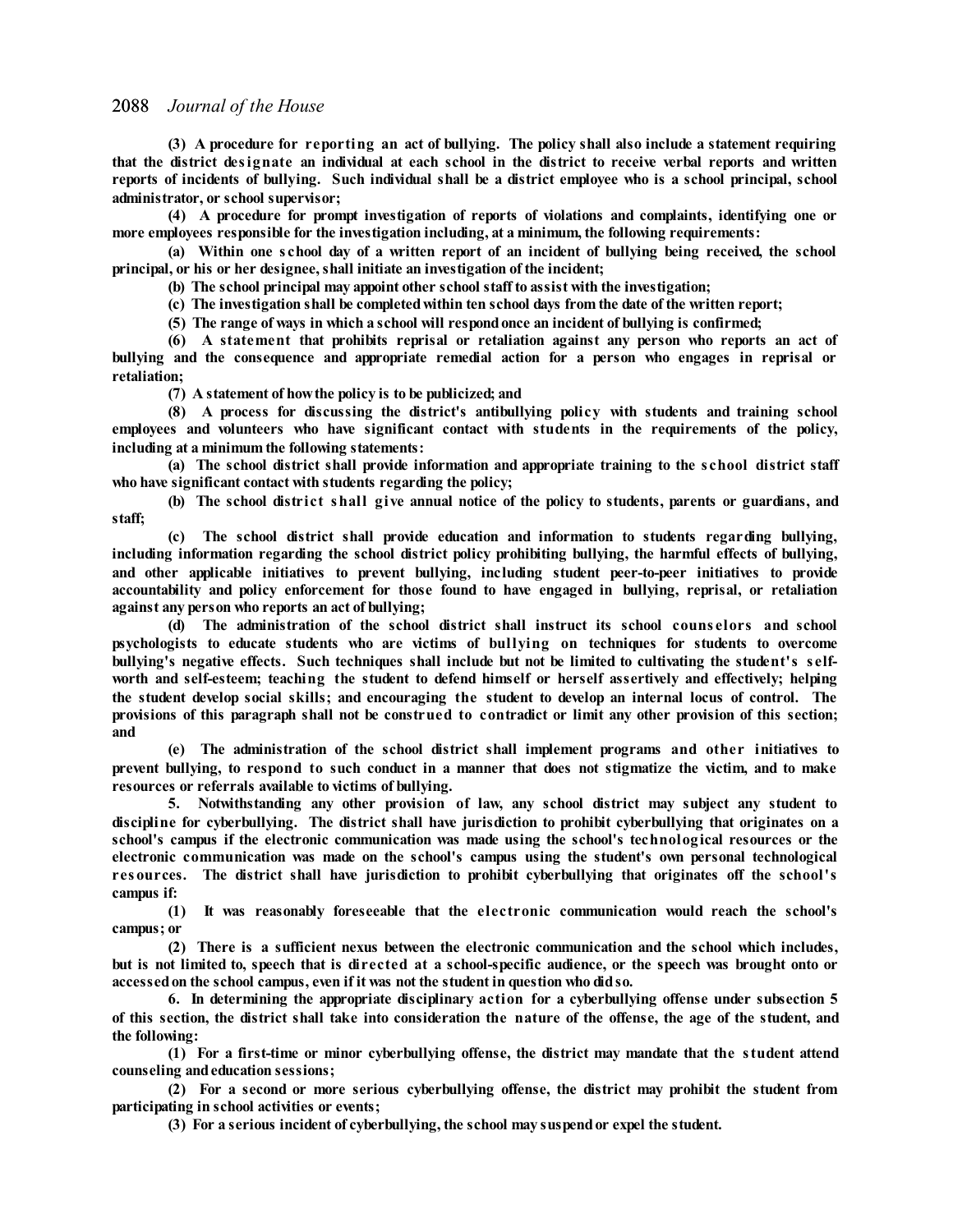**7. Each district shall annually review its antibullying policy and revise it as needed. The district's school board shall receive input from school personnel and administrators when reviewing and revising the policy.**

**8. Each district shall develop a method to keep track of any correspondence between individuals and** the district, or any school in the district, regarding an incident of bullying. Such correspondence shall be a **closedrecordunder chapter 610.**

**9. Each district shall annually report to the department of elementary and secondary education the** number of confirmed reported bullying incidents in the district at the school level and the district level, and **any action taken in response to an incident of bullying, including but not limited to expulsions and suspensions, for each school in the district. No district shall release any confidential information not authorized by state or federal law for public release. The department of elementary and secondary education** shall post this information on its internet website within thirty days of receiving it but shall ensure that no **personally identifiable information is posted.**"; and

Further amend said bill by amending the title, enacting clause, and intersectional references accordingly.

# **HCS SCS SB 473, as amended, with House Amendment No. 2, pending**, was laid over.

Speaker Diehl resumed the Chair.

# **APPOINTMENT OF CONFERENCE COMMITTEE**

The Speaker appointed the following Conference Committee to act with a like committee from the Senate on the following bill:

**HCS SS SCS SB 5**: Representatives Curtman, Cornejo, Austin, Pierson and McCann Beatty

Representative Keeney resumed the Chair.

# **THIRD READING OF SENATE BILLS**

**HCS SCS SB 473, as amended, with House Amendment No. 2, pending**, was again taken up by Representative Rowland.

**House Amendment No. 2** was withdrawn.

Representative Fitzwater (144) offered **House Amendment No. 3**.

#### *House Amendment No. 3*

AMEND House Committee Substitute for Senate Committee Substitute for Senate Bill No. 473, Page 1, In the title, Lines 5-6, by deleting the words, "school directors for urban school districts" and inserting in lieu thereof the words, "elementary and secondary education"; and

Further amend s aid bill, Page 6, Section 162.491, Line 18, by inserting after all of said line the following:

"**163.045. Notwithstanding the provisions of subsection 2 of section 163.031 to the contrary, in any** school year in which a school district's average daily attendance increases from three hundred fifty or less to more than three hundred fifty or decreases from more than three hundred fifty to three hundred fifty or less, such school district shall receive state aid as calculated under section 163.031 based on the school district's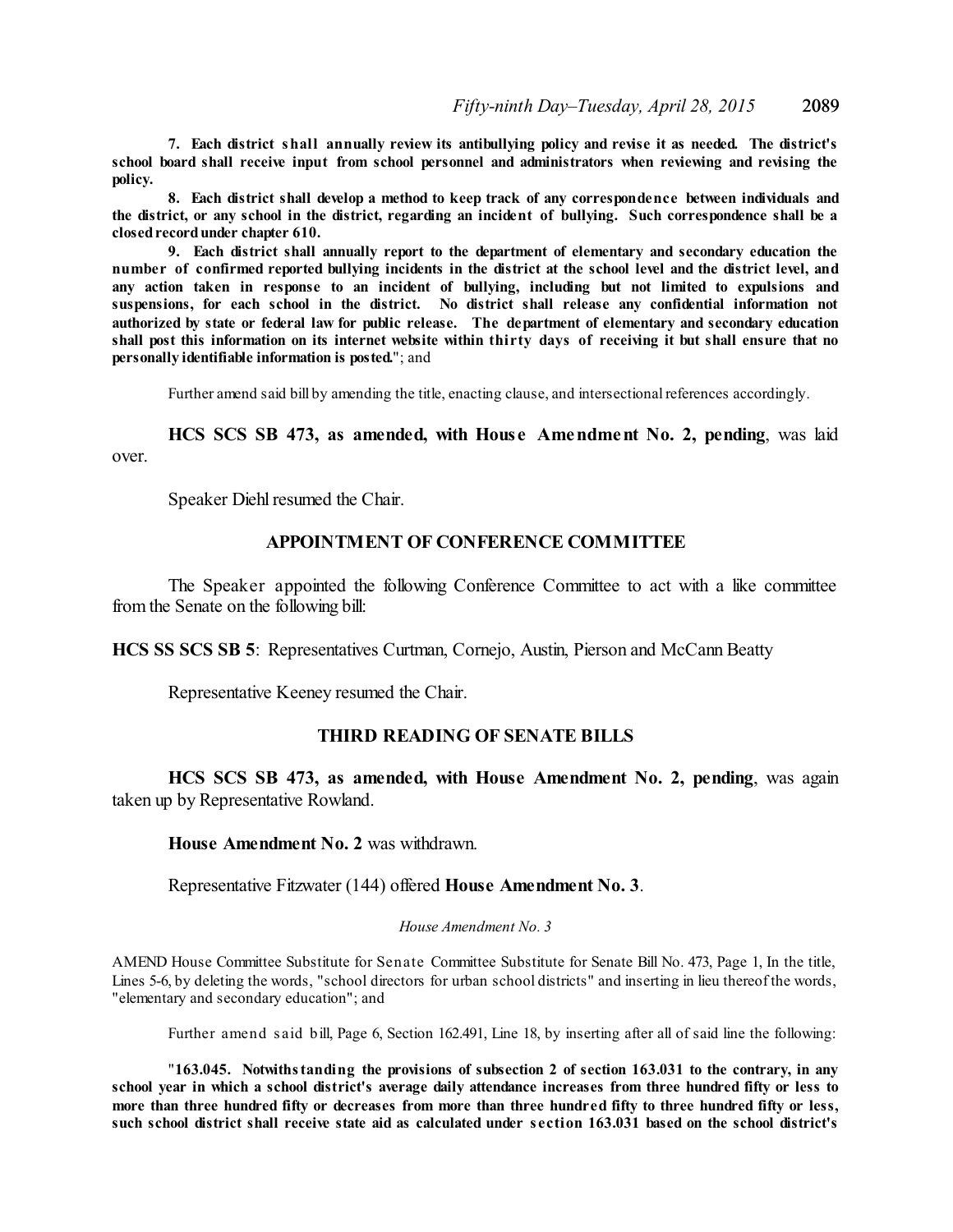**average daily attendance in the school year immediately preceding such increase or decrease. Such school district shall continue to receive state aid based on the school district's immediately preceding average daily attendance in the previous school year until any such increase or decrease in average daily attendance is** maintained by the school district for two consecutive school years. If an increase or decrease in average daily **attendance is maintained for two consecutive school years by the school district, the school district shall** receive state aid as calculated under section 163.031 based on the average daily attendance maintained for the **previous two school years.**"; and

Further amend said bill by amending the title, enacting clause, and intersectional references accordingly.

On motion of Representative Fitzwater (144), **House Amendment No. 3** was adopted.

On motion of Representative Rowland, **HCS SCS SB 473, as amended**, was adopted.

On motion of Representative Rowland, **HCS SCS SB 473, as amended**, was read the third time and passed by the following vote:

AYES: 144

| Allen             | Anders          | Anderson       | Andrews       | Arthur          |
|-------------------|-----------------|----------------|---------------|-----------------|
| Austin            | Bahr            | <b>Barnes</b>  | <b>Basye</b>  | <b>Beard</b>    |
| Bernskoetter      | Berry           | <b>Black</b>   | Bondon        | <b>Brattin</b>  |
| Brown 94          | <b>Burlison</b> | <b>Bums</b>    | <b>Butler</b> | Carpenter       |
| Chipman           | Cierpiot        | Colona         | Conway 10     | Conway 104      |
| Cookson           | Corlew          | Comejo         | Crawford      | Cross           |
| Curtis            | Curtman         | Davis          | Dogan         | <b>Dohrman</b>  |
| Dugger            | Dunn            | Eggleston      | Engler        | English         |
| Entlicher         | Fitzwater 144   | Fitzwater 49   | Flanigan      | Franklin        |
| Frederick         | Gannon          | Gardner        | Gosen         | Green           |
| Haahr             | Hansen          | Harris         | Higdon        | Hill            |
| Hinson            | Hoskins         | Hough          | Houghton      | Hubbard         |
| <b>Hubrecht</b>   | Hummel          | Hurst          | Johnson       | Jones           |
| Justus            | Keeney          | Kelley         | Kendrick      | Kidd            |
| King              | Kirkton         | Koenig         | Kolkmeyer     | Kratky          |
| LaFaver           | Lair            | Lant           | Lauer         | <b>Lavender</b> |
| Leara             | Lichtenegger    | Love           | Lynch         | <b>Mathews</b>  |
| May               | McCann Beatty   | McCreery       | McDaniel      | McDonald        |
| McGaugh           | McNeil          | Meredith       | Messenger     | Miller          |
| Mims              | Montecillo      | Morgan         | Morris        | Muntzel         |
| Neely             | Newman          | <b>Nichols</b> | Norr          | Otto            |
| Pace              | Peters          | Pfautsch       | Phillips      | Pierson         |
| Pietzman          | Pike            | Redmon         | Rehder        | Reiboldt        |
| Remole            | <b>Rhoads</b>   | Richardson     | Rizzo         | Roden           |
| Roeber            | Rone            | Rowden         | Rowland       | <b>Runions</b>  |
| Ruth              | Shaul           | Shull          | Shumake       | Solon           |
| Sommer            | Spencer         | Swan           | Taylor        | Vescovo         |
| Walker            | Walton Gray     | Webber         | White         | Wiemann         |
| Wilson            | Wood            | Zerr           | Mr. Speaker   |                 |
| <b>NOES: 006</b>  |                 |                |               |                 |
| Alferman<br>Smith | Ellington       | Marshall       | Moon          | Pogue           |

PRESENT: 000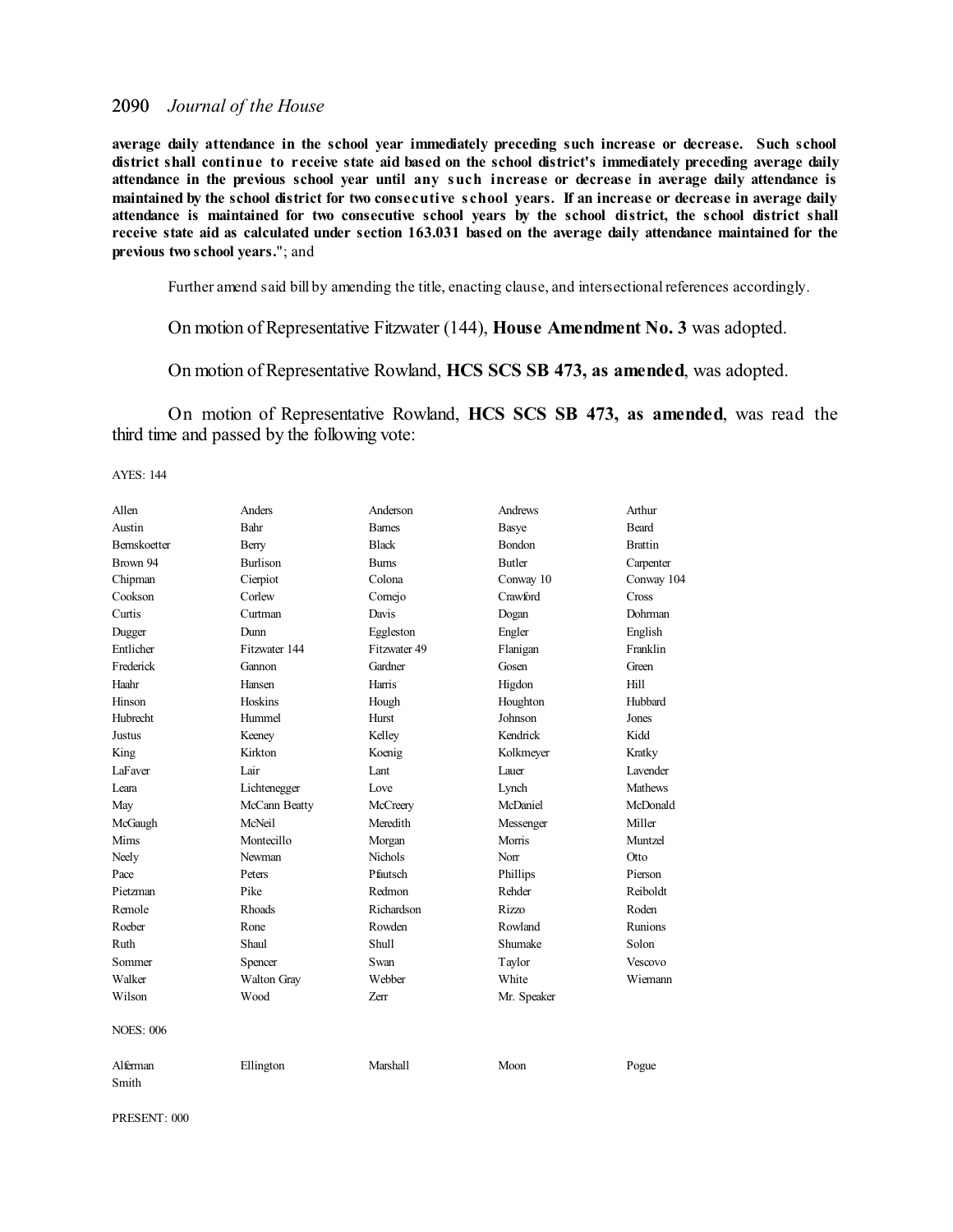#### ABSENT WITH LEAVE: 012

| Adams     | Brown 57 | Fitzpatrick | Fraker  | Haefner |
|-----------|----------|-------------|---------|---------|
| Hicks     | Korman   | McCaherty   | McManus | Mitten  |
| Parkinson | Ross     |             |         |         |

VACANCIES: 001

Representative Keeney declared the bill passed.

# The emergency clause was adopted by the following vote:

AYES: 132

| Allen                  | Anderson      | Andrews         | Arthur       | Austin          |
|------------------------|---------------|-----------------|--------------|-----------------|
| Bahr                   | <b>Barnes</b> | Basye           | <b>Beard</b> | Bernskoetter    |
| <b>Black</b>           | Brown 94      | <b>Burlison</b> | <b>Burns</b> | <b>Butler</b>   |
| Carpenter              | Chipman       | Cierpiot        | Conway 10    | Conway 104      |
| Cookson                | Corlew        | Cornejo         | Crawford     | Cross           |
| Curtman                | Davis         | Dogan           | Dohrman      | Dugger          |
| Dunn                   | Eggleston     | Engler          | English      | Entlicher       |
| Fitzpatrick            | Fitzwater 49  | Flanigan        | Fraker       | Franklin        |
| Frederick              | Gannon        | Gosen           | Haahr        | Hansen          |
| Harris                 | Higdon        | Hinson          | Hoskins      | Houghton        |
| Hubbard                | Hubrecht      | Hummel          | Hurst        | Johnson         |
| Jones                  | Justus        | Keeney          | Kelley       | Kendrick        |
| Kidd                   | King          | Koenig          | Kolkmeyer    | Korman          |
| Kratky                 | Lair          | Lant            | Lauer        | <b>Lavender</b> |
| Leara                  | Lichtenegger  | Love            | Lynch        | <b>Mathews</b>  |
| May                    | McCann Beatty | McDaniel        | McDonald     | McGaugh         |
| <b>McManus</b>         | McNeil        | Meredith        | Messenger    | Miller          |
| Mims                   | Montecillo    | Morris          | Muntzel      | Neely           |
| Newman                 | Nichols       | Norr            | Otto         | Peters          |
| Pfautsch               | Phillips      | Pierson         | Pietzman     | Pike            |
| Redmon                 | Rehder        | Reiboldt        | Remole       | Rhoads          |
| Richardson             | Rizzo         | Roden           | Roeber       | Rone            |
| Ross                   | Rowden        | Rowland         | Runions      | Ruth            |
| Shaul                  | <b>Shull</b>  | Shumake         | Solon        | Sommer          |
| Spencer                | Swan          | Taylor          | Vescovo      | Walker          |
| Webber                 | White         | Wiemann         | Wilson       | Wood            |
| Zerr                   | Mr. Speaker   |                 |              |                 |
| <b>NOES: 018</b>       |               |                 |              |                 |
| Berry                  | Bondon        | <b>Brattin</b>  | Colona       | Curtis          |
| Ellington              | Gardner       | Kirkton         | LaFaver      | <b>Marshall</b> |
| McCreery               | Mitten        | Moon            | Morgan       | Pace            |
| Pogue                  | Smith         | Walton Gray     |              |                 |
| PRESENT: 000           |               |                 |              |                 |
| ABSENT WITH LEAVE: 012 |               |                 |              |                 |
| Adams                  | Alferman      | Anders          | Brown 57     | Fitzwater 144   |

Green Haefner Hicks Hill Hough

McCaherty Parkinson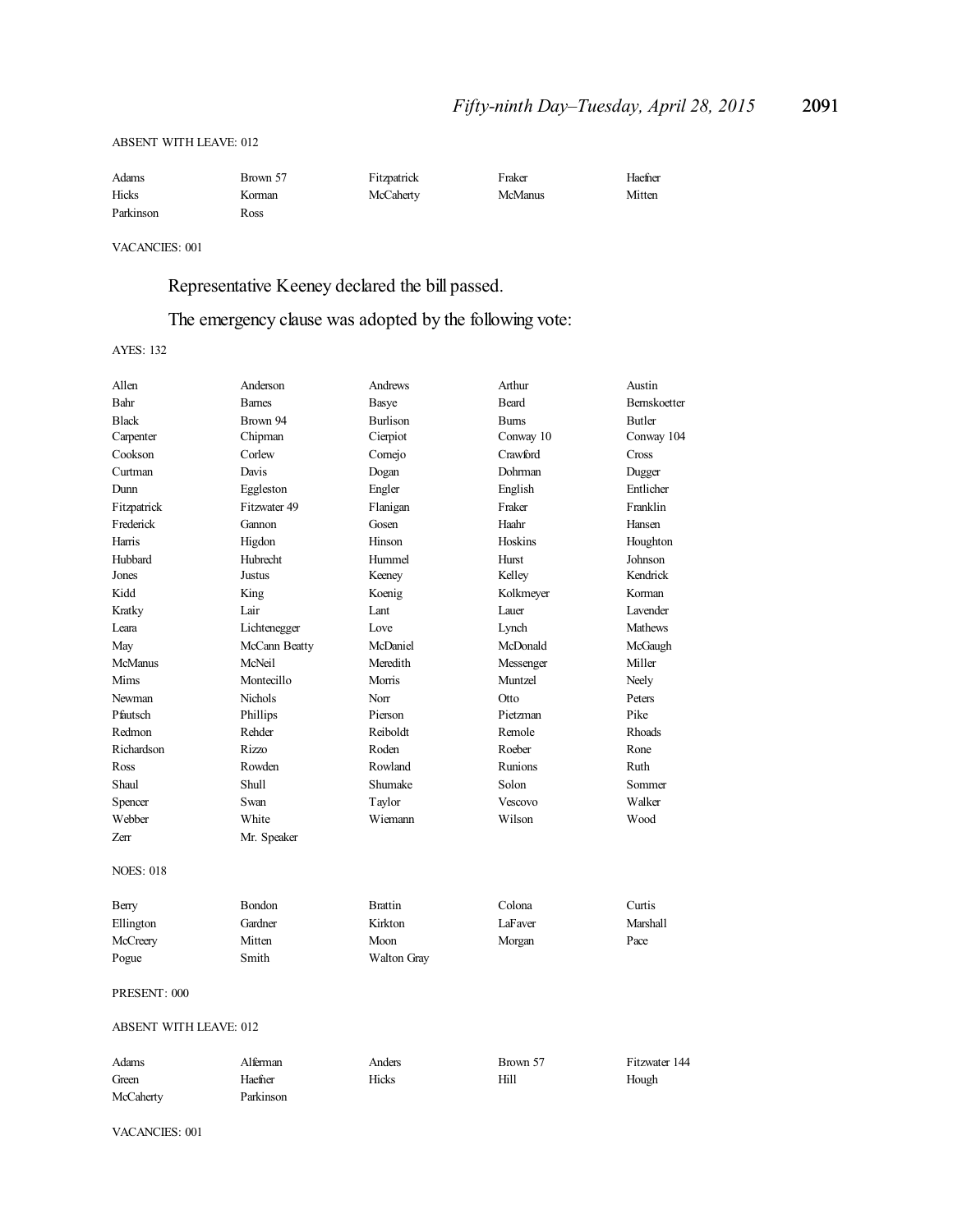# **HOUSE BILLS WITH SENATE AMENDMENTS**

# **SCS HCR 38**, relating to human trafficking, was taken up by Representative Haahr.

# On motion of Representative Haahr, **SCS HCR 38** was adopted by the following vote:

AYES: 150

| Alferman       | Allen               | Anders          | Anderson        | Andrews       |
|----------------|---------------------|-----------------|-----------------|---------------|
| Arthur         | Austin              | Bahr            | <b>Barnes</b>   | Basye         |
| Beard          | <b>Bernskoetter</b> | Berry           | <b>Black</b>    | <b>Bondon</b> |
| <b>Brattin</b> | Brown 94            | <b>Burlison</b> | <b>Burns</b>    | <b>Butler</b> |
| Carpenter      | Chipman             | Cierpiot        | Colona          | Conway 10     |
| Conway 104     | Cookson             | Corlew          | Comejo          | Crawford      |
| Cross          | Curtis              | Curtman         | Davis           | Dogan         |
| Dohrman        | Dugger              | Dunn            | Eggleston       | Ellington     |
| Engler         | English             | Entlicher       | Fitzpatrick     | Fitzwater 144 |
| Fitzwater 49   | Flanigan            | Fraker          | Franklin        | Frederick     |
| Gannon         | Gardner             | Gosen           | Green           | Haahr         |
| Hansen         | Harris              | Higdon          | Hinson          | Hoskins       |
| Hough          | Houghton            | Hubbard         | Hubrecht        | Hummel        |
| Hurst          | Johnson             | Jones           | Justus          | Keeney        |
| Kelley         | Kendrick            | Kidd            | King            | Kirkton       |
| Koenig         | Kolkmeyer           | Korman          | Kratky          | LaFaver       |
| Lair           | Lant                | Lauer           | <b>Lavender</b> | I eara        |
| Lichtenegger   | Love                | Lynch           | Marshall        | Mathews       |
| May            | McCann Beatty       | McCreery        | McDaniel        | McDonald      |
| McGaugh        | McNeil              | Messenger       | Miller          | Mims          |
| Mitten         | Montecillo          | Moon            | Morgan          | Morris        |
| Muntzel        | Neely               | <b>Nichols</b>  | Norr            | Otto          |
| Pace           | Parkinson           | Peters          | Pfautsch        | Phillips      |
| Pierson        | Pietzman            | Pike            | Pogue           | Rehder        |
| Reiboldt       | Remole              | Rhoads          | Richardson      | Rizzo         |
| Roden          | Roeber              | Rone            | Ross            | Rowden        |
| Rowland        | Runions             | Ruth            | Shaul           | <b>Shull</b>  |
| Shumake        | Smith               | Solon           | Sommer          | Spencer       |
| Swan           | Taylor              | Vescovo         | Walker          | Walton Gray   |
| White          | Wiemann             | Wilson          | Wood            | Zerr          |

NOES: 000

PRESENT: 000

#### ABSENT WITH LEAVE: 012

| Adams     | Brown 57    | Haefner  | Hicks  | Hill   |
|-----------|-------------|----------|--------|--------|
| McCaherty | McManus     | Meredith | Newman | Redmon |
| Webber    | Mr. Speaker |          |        |        |

VACANCIES: 001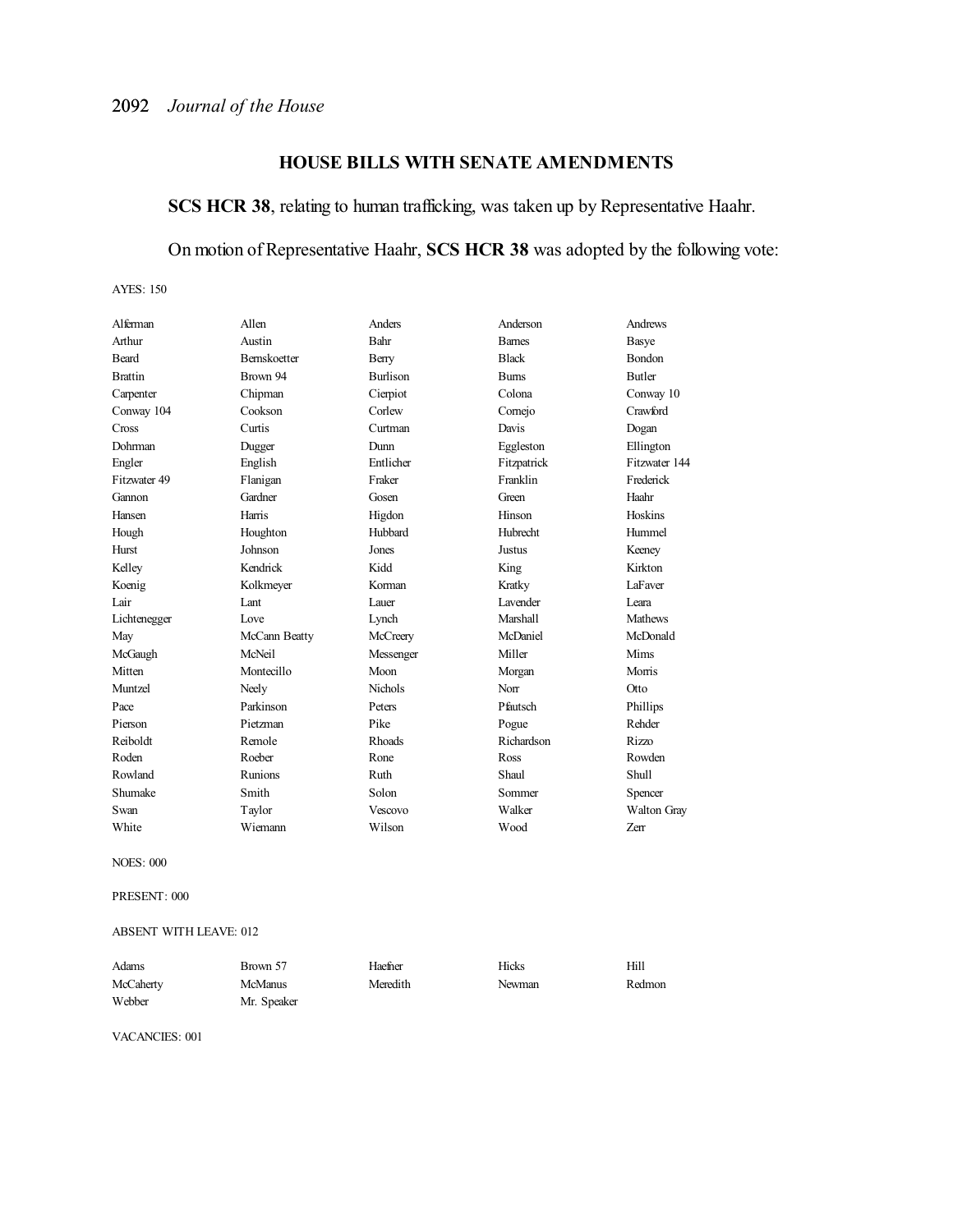On motion of Representative Haahr, **SCS HCR 38** was truly agreed to and finally passed by the following vote:

AYES: 151

| Alferman         | Allen        | Anders          | Anderson       | <b>Andrews</b> |
|------------------|--------------|-----------------|----------------|----------------|
| Arthur           | Austin       | Bahr            | <b>Barnes</b>  | Basye          |
| Beard            | Bernskoetter | Berry           | <b>Black</b>   | Bondon         |
| <b>Brattin</b>   | Brown 94     | <b>Burlison</b> | <b>Burns</b>   | <b>Butler</b>  |
| Carpenter        | Chipman      | Cierpiot        | Colona         | Conway 10      |
| Conway 104       | Cookson      | Corlew          | Comejo         | Crawford       |
| Cross            | Curtis       | Curtman         | Davis          | Dogan          |
| Dohrman          | Dunn         | Eggleston       | Ellington      | Engler         |
| English          | Entlicher    | Fitzpatrick     | Fitzwater 144  | Fitzwater 49   |
| Flanigan         | Fraker       | Franklin        | Frederick      | Gannon         |
| Gardner          | Gosen        | Green           | Haahr          | Hansen         |
| Harris           | Higdon       | Hill            | Hinson         | Hoskins        |
| Hough            | Houghton     | Hubbard         | Hubrecht       | Hummel         |
| Hurst            | Johnson      | Jones           | <b>Justus</b>  | Keeney         |
| Kelley           | Kendrick     | Kidd            | King           | Kirkton        |
| Koenig           | Kolkmeyer    | Korman          | Kratky         | LaFaver        |
| Lair             | Lant         | Lauer           | Lavender       | Leara          |
| Lichtenegger     | Love         | Lynch           | Marshall       | <b>Mathews</b> |
| McCann Beatty    | McCreery     | McDaniel        | McDonald       | McGaugh        |
| McNeil           | Meredith     | Messenger       | Miller         | Mims           |
| Mitten           | Montecillo   | Moon            | Morgan         | Morris         |
| Muntzel          | Neely        | Newman          | <b>Nichols</b> | Norr           |
| Otto             | Pace         | Parkinson       | Peters         | Pfautsch       |
| Phillips         | Pierson      | Pietzman        | Pike           | Pogue          |
| Rehder           | Reiboldt     | Remole          | <b>Rhoads</b>  | Richardson     |
| Rizzo            | Roden        | Roeber          | Rone           | Ross           |
| Rowden           | Rowland      | <b>Runions</b>  | Ruth           | Shaul          |
| Shull            | Shumake      | Smith           | Solon          | Sommer         |
| Spencer          | Swan         | Taylor          | Vescovo        | Walker         |
| Walton Gray      | White        | Wiemann         | Wilson         | Wood           |
| Zerr             |              |                 |                |                |
|                  |              |                 |                |                |
| <b>NOES: 000</b> |              |                 |                |                |

PRESENT: 000

#### ABSENT WITH LEAVE: 011

| Adams       | Brown 57  | Dugger  | Haefner | Hicks  |
|-------------|-----------|---------|---------|--------|
| May         | McCaherty | McManus | Redmon  | Webber |
| Mr. Speaker |           |         |         |        |

VACANCIES: 001

Representative Keeney declared the bill passed.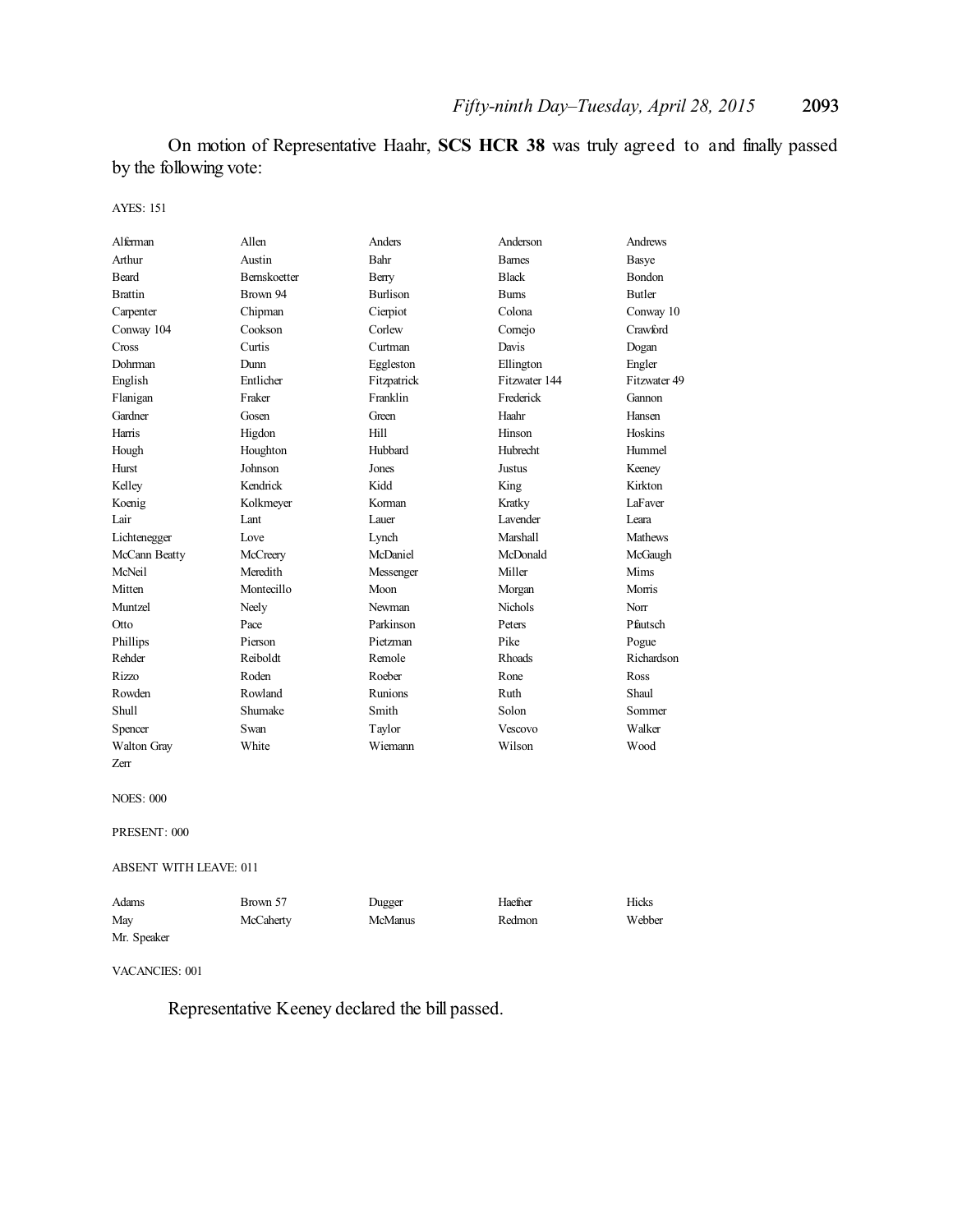**SS SCS HB 458, as amended**, relating to school safety, was taken up by Representative Allen.

Representative Allen moved that the House refuse to adopt **SS SCS HB 458, as** amended, and request the Senate to recede from its position and, failing to do so, grant the House a conference.

Which motion was adopted.

# **PERFECTION OF HOUSE BILLS**

**HCS HB 1047**, relating to state debt owed by noncustodial parents, was taken up by Representative Zerr.

Representative Richardson moved the previous question.

Which motion was adopted by the following vote:

AYES: 098

| Alferman         | Allen          | Anderson           | <b>Andrews</b>      | Austin          |
|------------------|----------------|--------------------|---------------------|-----------------|
| <b>Barnes</b>    | Basye          | <b>Beard</b>       | <b>Bernskoetter</b> | Berry           |
| <b>Black</b>     | <b>Brattin</b> | Brown 57           | Brown 94            | <b>Burlison</b> |
| Cierpiot         | Cookson        | Corlew             | Cornejo             | Crawford        |
| Cross            | Curtman        | Davis              | Dogan               | Dohrman         |
| Dugger           | Eggleston      | Engler             | English             | Entlicher       |
| Fitzpatrick      | Fitzwater 144  | Fitzwater 49       | Flanigan            | Fraker          |
| Franklin         | Frederick      | Gannon             | Gosen               | Haahr           |
| Hansen           | Hoskins        | Houghton           | Hubrecht            | Hurst           |
| Johnson          | Justus         | Keeney             | Kidd                | King            |
| Koenig           | Kolkmeyer      | Lair               | Lant                | Lauer           |
| Leara            | Lichtenegger   | Love               | Lynch               | Mathews         |
| McGaugh          | Messenger      | Moon               | Morris              | Muntzel         |
| Neely            | Parkinson      | Pfautsch           | Phillips            | Pietzman        |
| Pike             | Pogue          | Redmon             | Rehder              | Reiboldt        |
| Remole           | Richardson     | Roden              | Roeber              | Ross            |
| Rowden           | Rowland        | Ruth               | Shaul               | Shull           |
| Shumake          | Solon          | Sommer             | Spencer             | Swan            |
| Taylor           | <b>Vescovo</b> | Walker             | White               | Wiemann         |
| Wilson           | Wood           | Zerr               |                     |                 |
| <b>NOES: 039</b> |                |                    |                     |                 |
| Anders           | Arthur         | <b>Bums</b>        | <b>Butler</b>       | Carpenter       |
| Conway 10        | Curtis         | Dunn               | Ellington           | Gardner         |
| Green            | Harris         | Hubbard            | Hummel              | Kendrick        |
| Kirkton          | Kratky         | LaFaver            | Lavender            | May             |
| McCann Beatty    | McCreery       | McDonald           | McNeil              | Meredith        |
| Mims             | Montecillo     | Morgan             | Newman              | <b>Nichols</b>  |
| Norr             | Otto           | Pace               | Peters              | Rizzo           |
| Runions          | Smith          | <b>Walton Gray</b> | Webber              |                 |

PRESENT: 000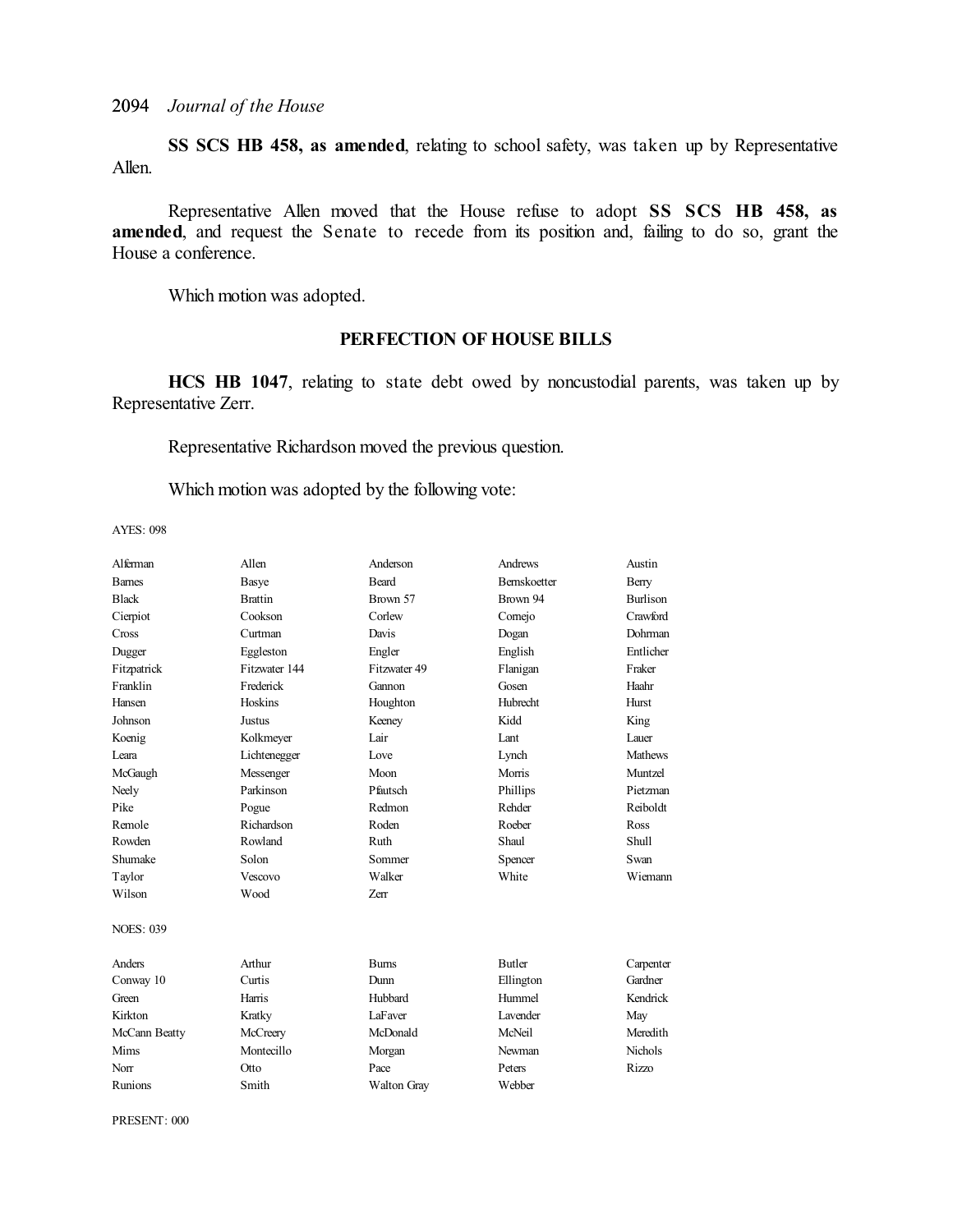### ABSENT WITH LEAVE: 025

| Adams      | Bahr      | Bondon   | Chipman        | Colona      |
|------------|-----------|----------|----------------|-------------|
| Conway 104 | Haefner   | Hicks    | Higdon         | Hill        |
| Hinson     | Hough     | Jones    | Kelley         | Korman      |
| Marshall   | McCaherty | McDaniel | <b>McManus</b> | Miller      |
| Mitten     | Pierson   | Rhoads   | Rone           | Mr. Speaker |

VACANCIES: 001

On motion of Representative Zerr, **HCS HB 1047** was adopted.

On motion of Representative Zerr, **HCS HB 1047** was ordered perfected and printed.

**HCS HB 479**, relating to agricultural data collection, was taken up by Representative Houghton.

Representative Cierpiot moved the previous question.

Which motion was adopted by the following vote:

AYES: 095

| Allen            | Anderson     | Andrews         | Austin             | Bahr          |
|------------------|--------------|-----------------|--------------------|---------------|
| <b>Barnes</b>    | Basye        | Beard           | <b>Bemskoetter</b> | Berry         |
| <b>Black</b>     | Bondon       | <b>Burlison</b> | Cierpiot           | Cookson       |
| Corlew           |              | Crawford        | Cross              | Curtman       |
|                  | Cornejo      |                 |                    |               |
| Davis            | Dogan        | Dohrman         | Dugger             | Eggleston     |
| Engler           | English      | Entlicher       | Fitzpatrick        | Fitzwater 144 |
| Fitzwater 49     | Flanigan     | Franklin        | Frederick          | Gannon        |
| Haahr            | Hansen       | Hinson          | Hoskins            | Houghton      |
| Hubrecht         | <b>Hurst</b> | Johnson         | <b>Justus</b>      | Keeney        |
| Kidd             | King         | Koenig          | Kolkmeyer          | Korman        |
| Lair             | Lant         | Lauer           | Leara              | Lichtenegger  |
| Love             | Lynch        | McDaniel        | McGaugh            | Messenger     |
| Moon             | Morris       | Muntzel         | Neely              | Parkinson     |
| Pfautsch         | Phillips     | Pietzman        | Pike               | Pogue         |
| Rehder           | Reiboldt     | Remole          | Richardson         | Roden         |
| Roeber           | Rone         | Ross            | Rowland            | Ruth          |
| Shaul            | Shull        | Shumake         | Solon              | Sommer        |
| Spencer          | Swan         | Taylor          | <b>Vescovo</b>     | Walker        |
| White            | Wiemann      | Wilson          | Wood               | <b>Zerr</b>   |
| <b>NOES: 041</b> |              |                 |                    |               |
| Anders           | Arthur       | <b>Burns</b>    | <b>Butler</b>      | Carpenter     |
| Colona           | Conway 10    | Curtis          | Dunn               | Ellington     |
| Gardner          | Green        | Harris          | Hubbard            | Hummel        |
| Kendrick         | Kirkton      | Kratky          | Lavender           | May           |
| McCann Beatty    | McCreery     | McDonald        | McNeil             | Meredith      |
| Mims             | Mitten       | Montecillo      | Morgan             | Newman        |
| <b>Nichols</b>   | Norr         | Otto            | Pace               | Peters        |
| Pierson          | Rizzo        | Runions         | Smith              | Walton Gray   |
| Webber           |              |                 |                    |               |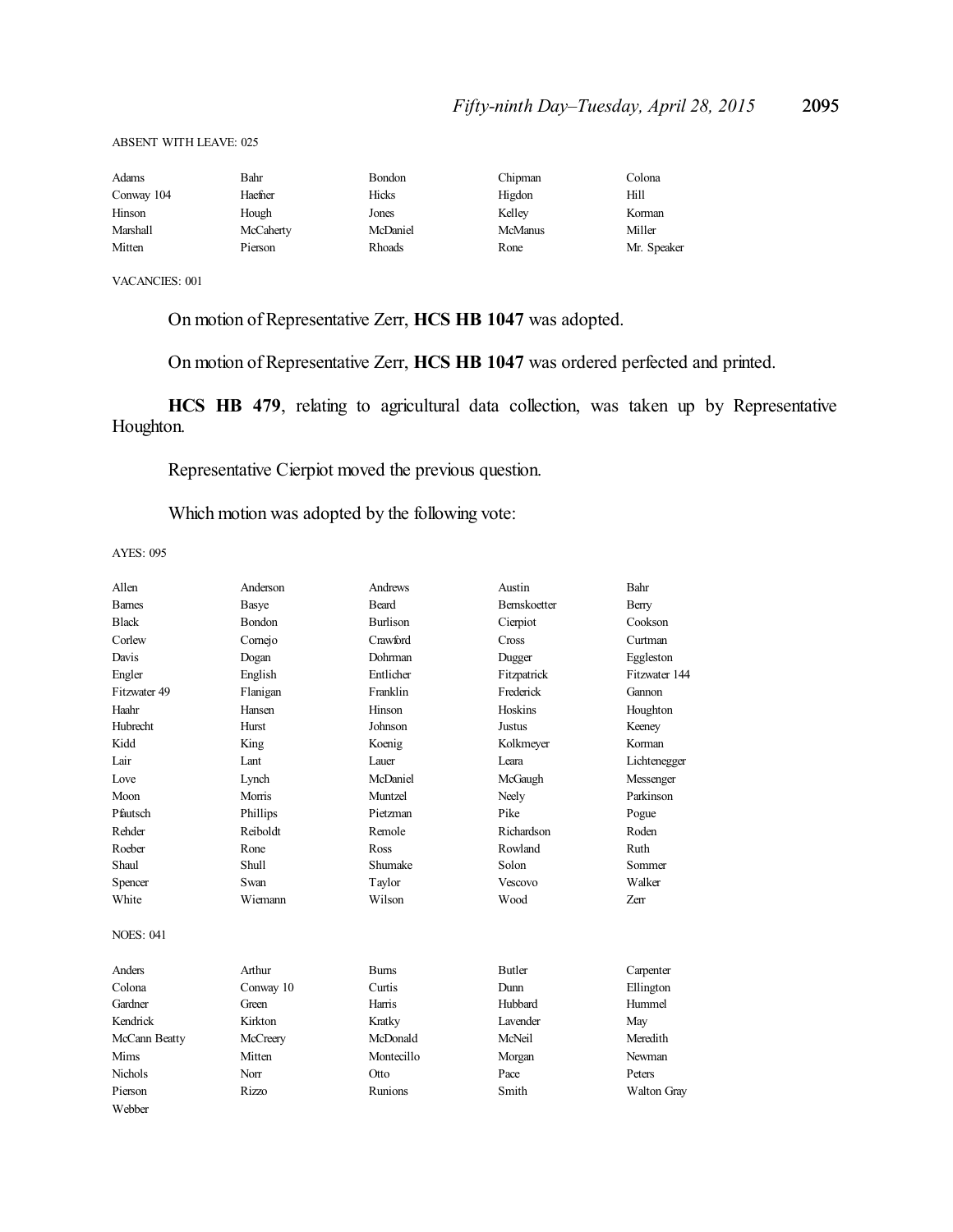PRESENT: 000

ABSENT WITH LEAVE: 026

| Adams          | Alferman   | <b>Brattin</b> | Brown 57       | Brown 94  |
|----------------|------------|----------------|----------------|-----------|
| Chipman        | Conway 104 | Fraker         | Gosen          | Haefner   |
| Hicks          | Higdon     | Hill           | Hough          | Jones     |
| Kelley         | LaFaver    | Marshall       | <b>Mathews</b> | McCaherty |
| <b>McManus</b> | Miller     | Redmon         | <b>Rhoads</b>  | Rowden    |
| Mr. Speaker    |            |                |                |           |

VACANCIES: 001

On motion of Representative Houghton, **HCS HB 479** was adopted.

On motion of Representative Houghton, **HCS HB 479** was ordered perfected and printed.

**HB 612**, relating to a prohibition on certain telecommunications items being possessed in correctional facilities, was taken up by Representative Fitzwater (144).

# Representative Eggleston offered **House Amendment No. 1**.

#### *House Amendment No. 1*

AMEND House Bill No. 612, page, section, line, Page 1, In the Title, Lines 4-5, by deleting the words "a prohibition on certain telecommunications items being possessed in"; and

Further amend said bill, Page 3, Section 221.111, Line 42, by inserting after all of said section and line the following:

" 221.407. 1. The commission of any regional jail district may impose, by order, a sales tax in the amount of one-eighth of one percent, one-fourth of one percent, three-eighths of one percent, or one-half of one percent on all retail sales made in such region which are subject to taxation pursuant to the provisions of sections 144.010 to 144.525 for the purpose of providing jail services and court facilities and equipment for s uch region. The tax authorized by this section shall be in addition to any and all other sales taxes allowed by law, except that no order imposing a sales tax pursuant to this section shall be effective unless the commission submits to the voters of the district, on any election date authorized in chapter 115, a proposal to authorize the commission to impose a tax.

2. The ballot of submission shall contain, but need not be limited to, the following language:

Shall the regional jail district of .................... (counties' names) impos e a region-wide sales tax of .................. (insert amount) for the purpose of providing jail services and court facilities and equipment for the region?

[ ] YES [ ] NO

If you are in favor of the question, place an "X" in the boxopposite "Yes". If you are opposed to the question, place an "X" in the boxopposite "No".

If a majority of the votes cast on the proposal by the qualified voters of the district voting thereon are in favor of the proposal, then the order and any amendment to such order shall be in effect on the first day of the second quarter immediately following the election approving the proposal. If the proposal receives less than the required majority, the commission shall have no power to impose the sales tax authorized pursuant to this section unless and until the commission shall again have submitted another proposal to authorize the commission to impose the sales tax authorized by this s ection and s uch proposal is approved by the required majority of the qualified voters of the district voting on such proposal; however, in no event shall a proposal pursuant to this section be submitted to the voters sooner than twelve months fromthe date of the last submission of a proposal pursuant to this section.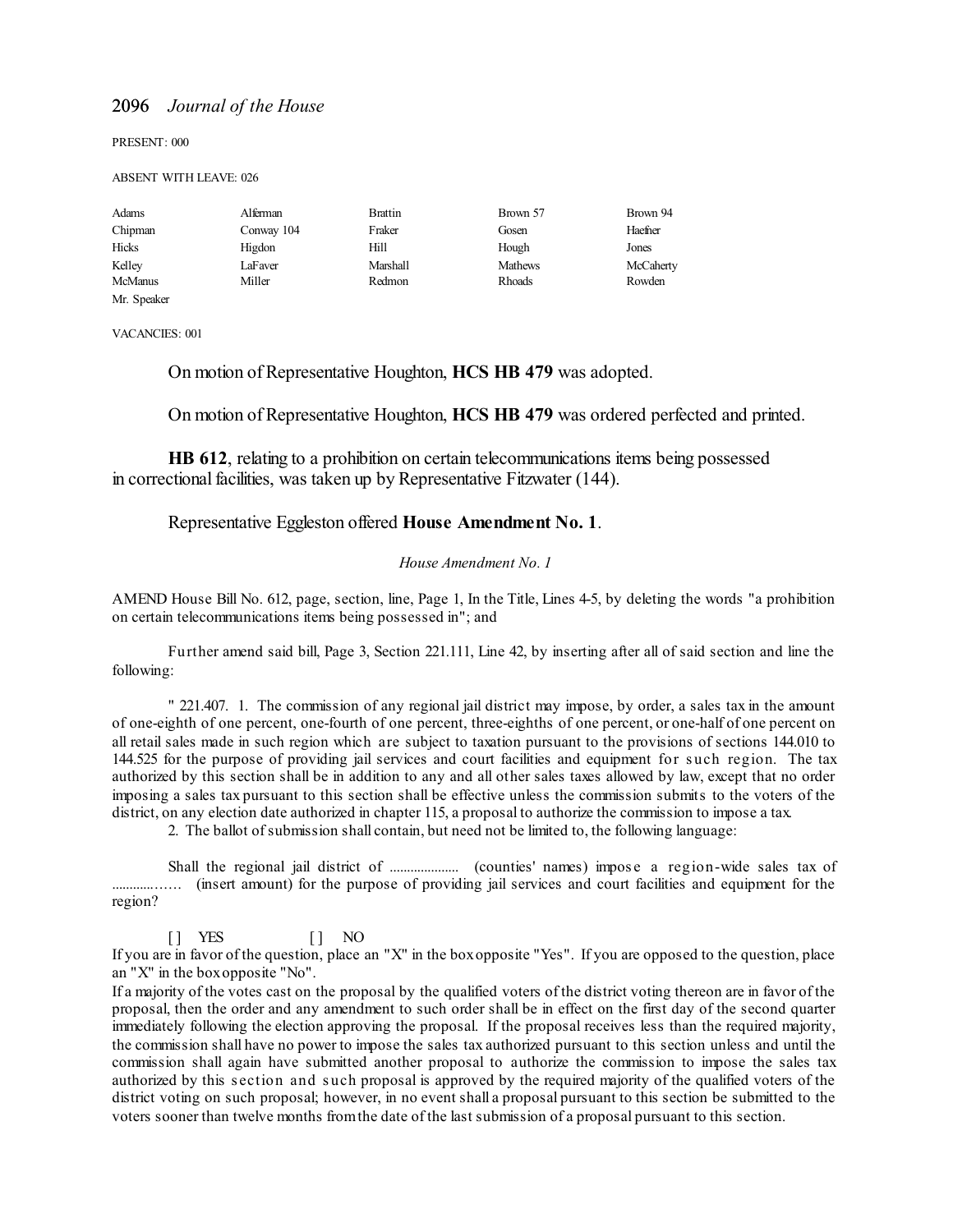3. All revenue received by a district from the tax authorized pursuant to this section shall be deposited in a special trust fund and shall be used solely for providing jail services and court facilities and equipment for such district forso long as the taxshall remain in effect.

4. Once the tax authorized by this section is abolished or terminated by any means, all funds remaining in the special trust fund shall be used solely for providing jail s ervices and court facilities and equipment for the district. Any funds in such special trust fund which are not needed for current expenditures may be invested by the commission in accordance with applicable laws relating to the investment of other county funds.

5. Allsales taxes collected by the director of revenue pursuant to this section on behalf of any district, less one percent for cost of collection which shall be deposited in the state's general revenue fund after payment of premiums for surety bonds as provided in section 32.087, shall be deposited in a special trust fund, which is hereby created, to be known as the "Regional Jail District Sales Tax Trust Fund". The moneys in the regional jail district sales tax trust fund shall not be deemed to be state funds and shall not be commingled with any funds of the state. The director of revenue shall keep accurate records of the amount of money in the trust fund which was collected in each district imposing a sales tax pursuant to this section, and the records shall be open to the inspection of officers of each member county and the public. Not later than the tenth day of each month the director of revenue s hall distribute all moneys deposited in the trust fund during the preceding month to the district which levied the tax. Such funds shall be deposited with the treasurer of each such district, and all expenditures of funds arising from the regional jail district sales tax trust fund shall be paid pursuant to an appropriation adopted by the commission and shall be approved by the commission. Expenditures may be made from the fund for any function authorized in the order adopted by the commission submitting the regional jail district taxto the voters.

6. The director of revenue may **[**authorize the state treasurer to**]** make refunds fromthe amounts in the trust fund and credited to any district for erroneous payments and overpayments made, and may redeem dishonored checks and drafts deposited to the credit of such districts. If any district abolishes the tax, the commission shall notify the director of revenue of the action at least ninety days prior to the effective date of the repeal, and the director of revenue may order retention in the trust fund, for a period of one year, of two percent of the amount collected after receipt of such notice to cover possible refunds or overpayment of the tax and to redeem dishonored checks and drafts deposited to the credit of such accounts. After one year has elapsed after the effective date of abolition of the tax in such district, the director of revenue shall remit the balance in the account to the district and close the account of that district. The director of revenue shall notify each district in each instance of any amount refunded or any check redeemed fromreceipts due the district.

7. Except as provided in this section, all provisions of sections 32.085 and 32.087 shall apply to the tax imposed pursuant to this section.

8. The provisions of this section shall expire September 30, **[**2015**] 2027**."; and

Further amend said bill by amending the title, enacting clause, and intersectional references accordingly.

On motion of Representative Eggleston, **House Amendment No. 1** was adopted.

On motion of Representative Fitzwater (144), **HB 612, as amended**, was ordered perfected and printed.

**HCS HB 530**, relating to emergency services board of directors, was taken up by Representative Roden.

Representative Hinson offered **House Amendment No. 1**.

#### *House Amendment No. 1*

AMEND House Committee Substitute for House Bill No. 530, Page 1, In the Title, Line 3, by deleting the words "board of directors"; and

Further amend said bill and page, Section A, Line 3, by inserting the following after all of said line: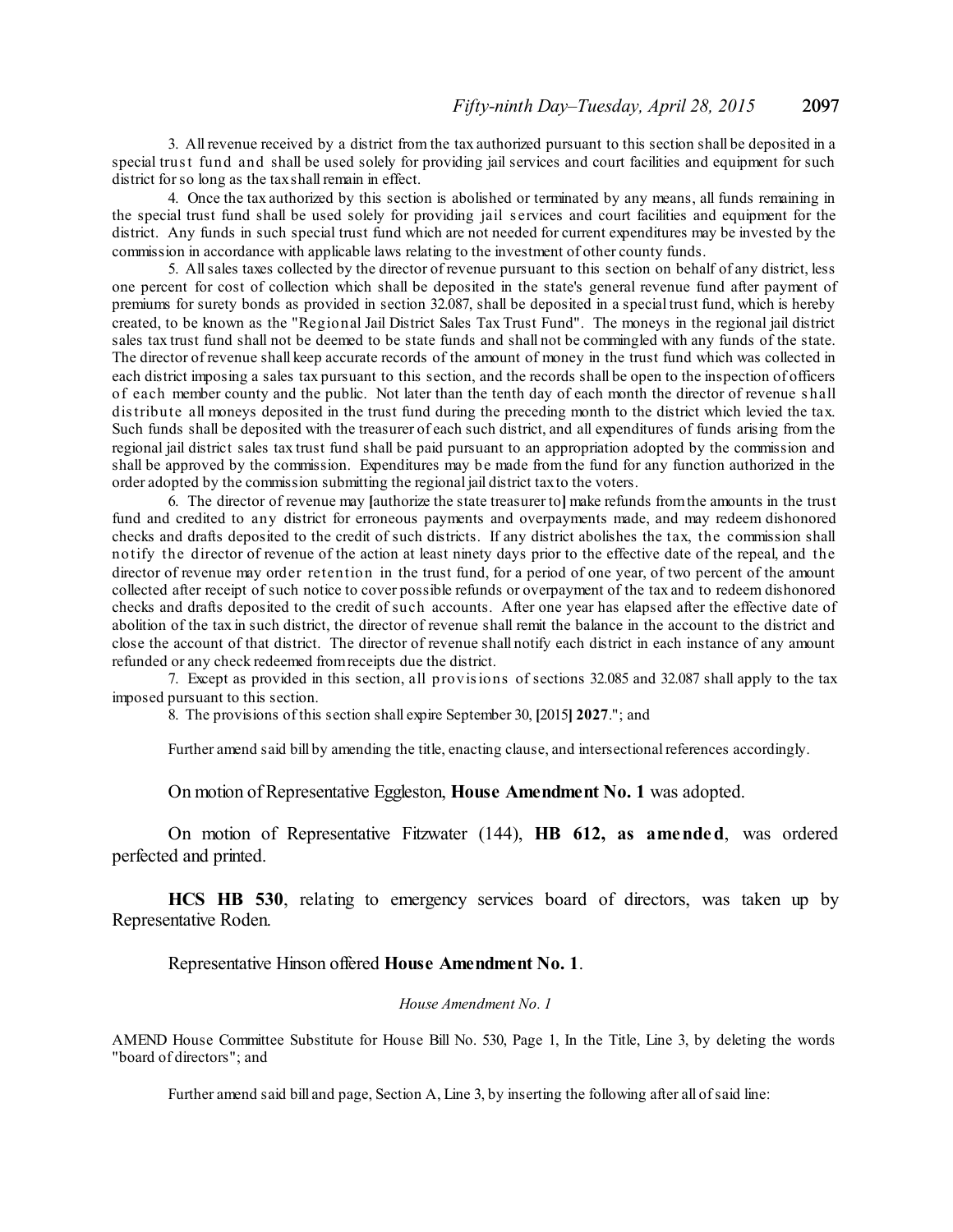"72.418. 1. Notwithstanding any other provision of law to the contrary, no new city created pursuant to sections 72.400 to 72.423 shall establish a municipal fire department to provide fire protection services, including emergency medical services, if such city formerly consisted of unincorporated areas in the county or municipalities in the county, or both, which are provided fire protection services and emergency medical services by one or more fire protection districts. Such fire protection districts shall continue to provide services to the area comprising the new city and may levy and collect taxes the same as such districts had prior to the creation ofsuch new city.

2. Fire protection districts serving the area included within any annexation by a city having a fire department, including simplified boundary changes, shall continue to provide fire protection services, including emergency medical services to such area.

**3. Notwithstanding any other provision of law to the contrary, beginning January 1, 2016, any fire protection districts serving the area included within any annexation by a city having a fire department, including simplified boundary changes, which annexation is not completed by August 28, 2015, shall continue** to levy and collect taxes the same as such districts had prior to the annexation. The annexing city shall not **levy or collect any property taxes on the annexedproperty.**

**4. Notwithstanding any other provision of law to the contrary, for any fire protection districts serving the area included within any annexation by a city having a fire department, including simplified boundary changes, which annexation has been completedby August 28, 2015:**

**(1) Beginning January 1, 2016:**

**(a)** The annexing city shall pay annually to the fire protection district an amount equal to **eighty percent of** that which the fire protection district would have levied on all taxable property within the annexed area. **[**Such annexed area shall not be subject to taxation for any purpose thereafter by the fire protection district except for bonded indebtedness by the fire protection district which existed prior to the annexation.**]** The amount to be paid annually by the municipality to the fire protection district pursuant hereto shall be **eighty percent of [**a**] the** s um equal to the annual assessed value multiplied by the annual tax rate as certified by the fire protection district to the municipality, including any portion of the taxcreated for emergency medicalservice provided by the district, per one hundred dollars of assessed value in such area. The tax rate so computed shall include any tax on bonded indebtedness incurred subsequent to such annexation, but shall not include any portion of the tax rate for bonded indebtedness incurred prior to such annexation. **The annexing city shall not levy or collect any property taxes on the annexedproperty.**

(b) The annexed area shall be subject to taxation by the fire protection district for twenty percent of the sum equal to the annual assessed value multiplied by the annual tax rate as certified by the fire protection **district to the municipality, including any portion of the tax created for emergency medical service provided** by the district, per one hundred dollars of assessed value in such area. The tax rate so computed shall include **any tax on bonded indebtedness incurred subsequent to such annexation. Additionally, the annexed area shall be subject to taxation by the fire protection district for bonded indebtedness by the fire protection district which existedprior to the annexation.**

**(2) Beginning January 1, 2017:**

**(a) The annexing city shall pay annually to the fire protection district an amount equal to sixty** percent of that which the fire protection district would have levied on all taxable property within the annexed area. The amount to be paid annually by the municipality to the fire protection district pursuant hereto shall be eighty percent of [a] the sum equal to the annual assessed value multiplied by the annual tax rate as certified by the fire protection district to the municipality, including any portion of the tax created for emergency medical service provided by the district, per one hundred dollars of assessed value in such area. **The tax rate so computed shall include any tax on bonded indebtedness incurred subsequent to such** annexation, but shall not include any portion of the tax rate for bonded indebtedness incurred prior to such **annexation. The annexing city shall not levy or collect any property taxes on the annexedproperty.**

(b) The annexed area shall be subject to taxation by the fire protection district for forty percent of the sum equal to the annual assessed value multiplied by the annual tax rate as certified by the fire protection **district to the municipality, including any portion of the tax created for emergency medical service provided** by the district, per one hundred dollars of assessed value in such area. The tax rate so computed shall include **any tax on bonded indebtedness incurred subsequent to such annexation. Additionally, the annexed area shall be subject to taxation by the fire protection district for bonded indebtedness by the fire protection district which existedprior to the annexation.**

**(3) Beginning January 1, 2018:**

**(a) The annexing city shall pay annually to the fire protection district an amount equal to forty** percent of that which the fire protection district would have levied on all taxable property within the annexed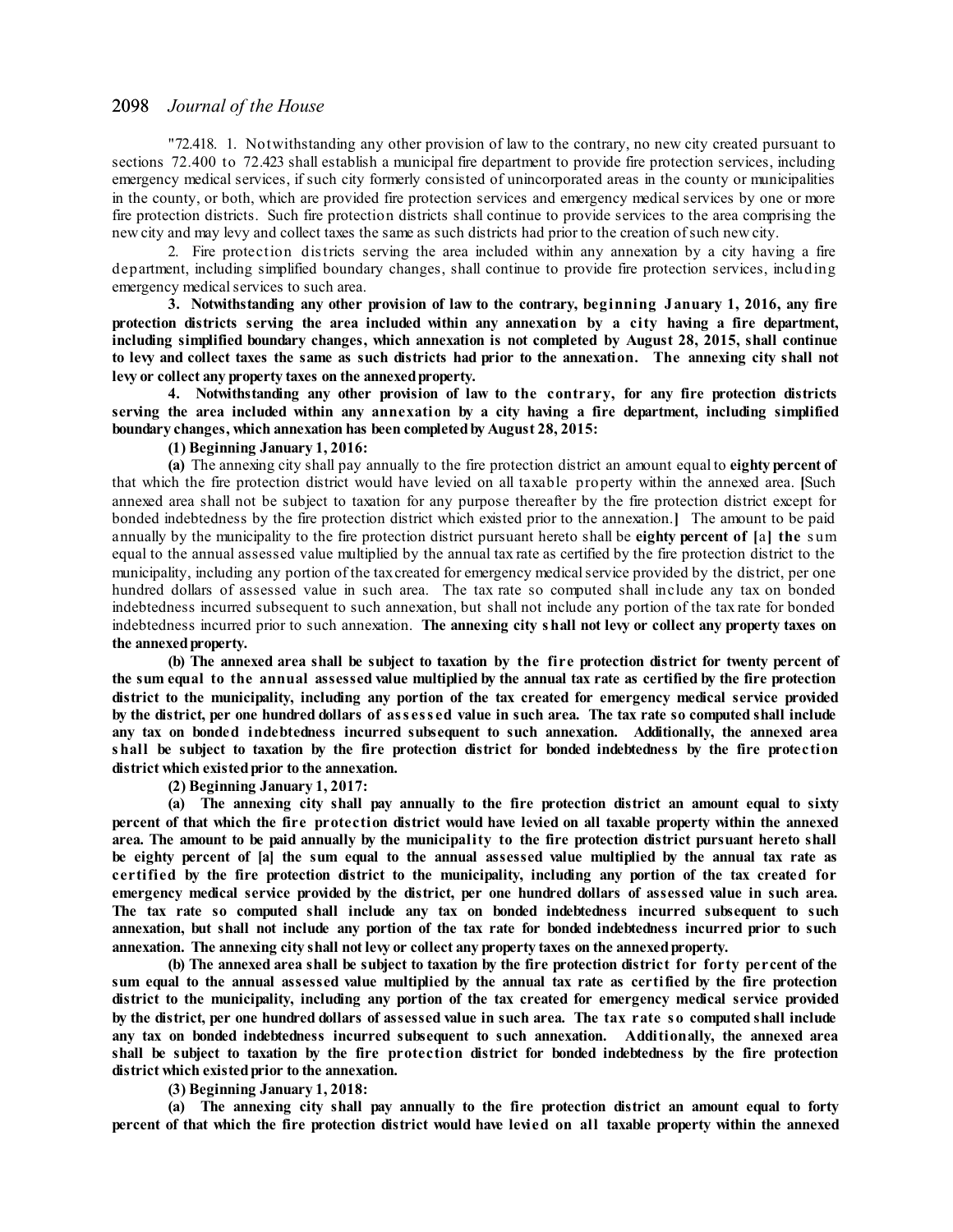area. The amount to be paid annually by the municipality to the fire protection district pursuant hereto shall be eighty percent of [a] the sum equal to the annual assessed value multiplied by the annual tax rate as certified by the fire protection district to the municipality, including any portion of the tax created for emergency medical service provided by the district, per one hundred dollars of assessed value in such area. **The tax rate so computed shall include any tax on bonded indebtedness incurred subsequent to such** annexation, but shall not include any portion of the tax rate for bonded indebtedness incurred prior to such **annexation. The annexing city shall not levy or collect any property taxes on the annexedproperty.**

(b) The annexed area shall be subject to taxation by the fire protection district for sixty percent of the sum equal to the annual assessed value multiplied by the annual tax rate as certified by the fire protection **district to the municipality, including any portion of the tax created for emergency medical service provided** by the district, per one hundred dollars of assessed value in such area. The tax rate so computed shall include **any tax on bonded indebtedness incurred subsequent to such annexation. Additionally, the annexed area** shall be subject to taxation by the fire protection district for bonded indebtedness by the fire protection **district which existedprior to the annexation.**

**(4) Beginning January 1, 2019:**

**(a) The annexing city shall pay annually to the fire protection district an amount equal to twenty** percent of that which the fire protection district would have levied on all taxable property within the annexed area. The amount to be paid annually by the municipality to the fire protection district pursuant hereto shall be eighty percent of [a] the sum equal to the annual assessed value multiplied by the annual tax rate as certified by the fire protection district to the municipality, including any portion of the tax created for emergency medical service provided by the district, per one hundred dollars of assessed value in such area. **The tax rate so computed shall include any tax on bonded indebtedness incurred subsequent to such** annexation, but shall not include any portion of the tax rate for bonded indebtedness incurred prior to such **annexation. The annexing city shall not levy or collect any property taxes on the annexedproperty.**

**(b) The annexed area shall be subject to taxation by the fire protection district for eighty percent of** the sum equal to the annual assessed value multiplied by the annual tax rate as certified by the fire protection **district to the municipality, including any portion of the tax created for emergency medical service provided** by the district, per one hundred dollars of assessed value in such area. The tax rate so computed shall include **any tax on bonded indebtedness incurred subs equent to such annexation. Additionally, the annexed area** shall be subject to taxation by the fire protection district for bonded indebtedness by the fire protection **district which existedprior to the annexation.**

**(5) Beginning January 1, 2020, and thereafter, the annexed area shall be subject to taxation by the fire protection district for all taxes levied, including bonded indebtedness prior to and after annexation. The annexing city shall not levy or collect any property taxes on the annexedproperty.**

**5.** Notwithstanding any other provision of law to the contrary, the residents of an area annexed on or after May 26, 1994, may vote in all fire protection district elections and may be elected to the fire protection district board of directors.

**[**3.**] 6.** The fire protection district may approve or reject any proposal for the provision of fire protection and emergency medicalservices by a city."; and

Further amend said bill, Section 321.210, Page 3, Line 9, by inserting the following after all of said section and line:

"321.322. 1. If any property located within the boundaries of a fire protection district shall be included within a city having a population of at least two thousand five hundred but not more than sixty-five thousand which is not wholly within the fire protection district and which maintains a city fire department, then upon the date of actual inclusion of the property within the city, as determined by the annexation process, the city shall within sixty days assume by contract with the fire protection district all responsibility for payment in a lump sum or in installments an amount mutually agreed upon by the fire protection district and the city for the city to cover all obligations of the fire protection district to the area included within the city, and thereupon the fire protection district shall convey to the city the title, free and clear of all liens or encumbrances of any kind or nature, any such tangible real and personal property of the fire protection district as may be agreed upon, which is located within the part of the fire protection district located within the corporate limits of the city with full power in the city to use and dispose of such tangible real and personal property as the city deems best in the public interest, and the fire protection district shall no longer levy and collect any tax upon the property included within the corporate limits of the city; except that, if the city and the fire protection district cannot mutually agree to such an arrangement, then the city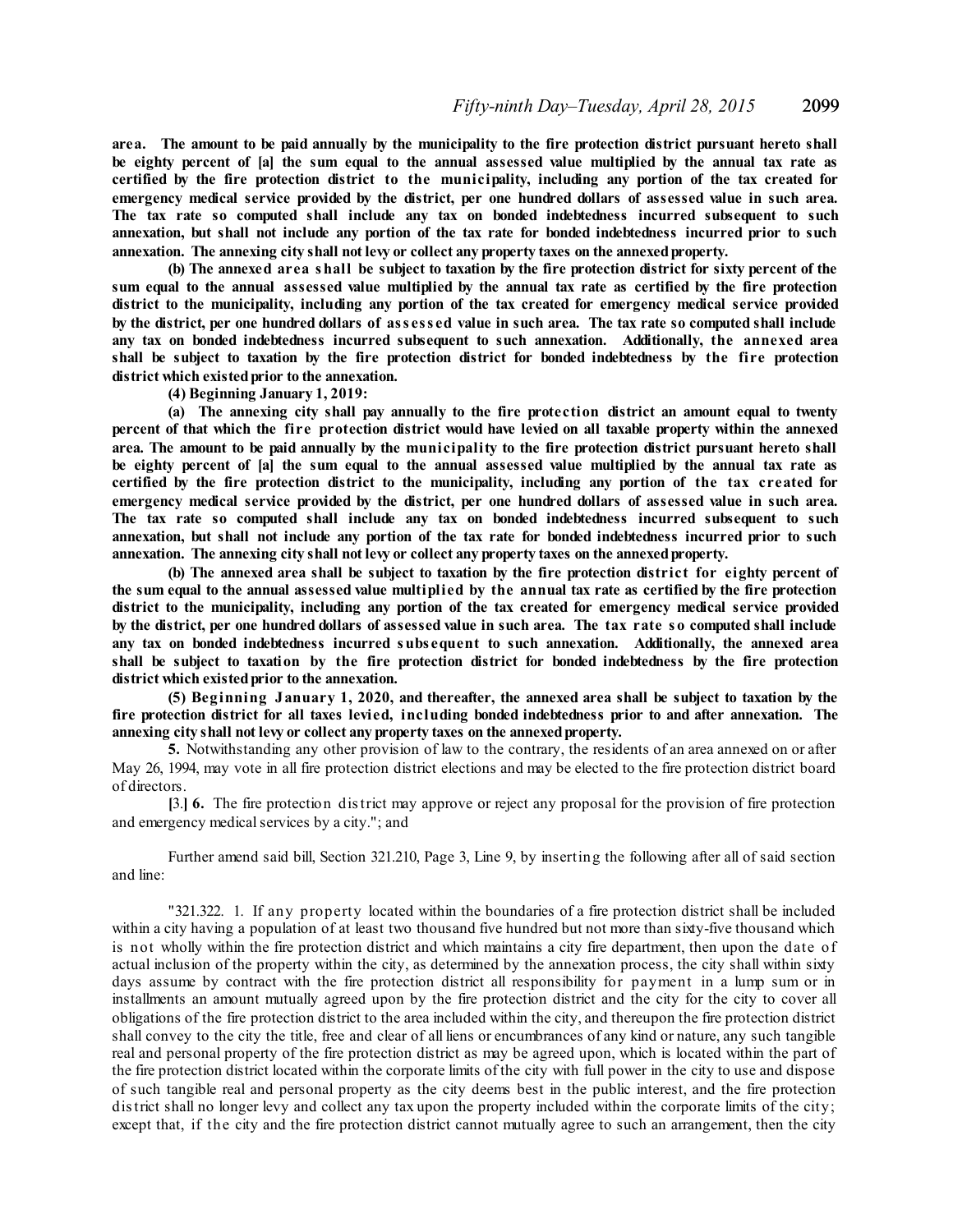shall assume responsibility for fire protection in the annexed area on or before January first of the third calendar year following the actual inclusion of the property within the city, as determined by the annexation process, and furthermore the fire protection district shall not levy and collect any tax upon that property included within the corporate limits of the city after the date of inclusion of that property:

(1) On or before January first of the second calendar year occurring after the date on which the property was included within the city, the city shall pay to the fire protection district a fee equal to the amount of revenue which would have been generated during the previous calendar year by the fire protection district taxon the property in the area annexed which was formerly a part of the fire protection district;

(2) On or before January first of the third calendar year occurring after the date on which the property was included within the city, the city shall pay to the fire protection district a fee equal to four-fifths of the amount of revenue which would have been generated during the previous calendar year by the fire protection district taxon the property in the area annexed which was formerly a part of the fire protection district;

(3) On or before January first of the fourth calendar year occurring after the date on which the property was included within the city, the city shall pay to the fire protection district a fee equal to three-fifths of the amount of revenue which would have been generated during the previous calendar year by the fire protection district taxon the property in the area annexed which was formerly a part of the fire protection district;

(4) On or before January first of the fifth calendar year occurring after the date on which the property was included within the city, the city shall pay to the fire protection district a fee equal to two-fifths of the amount of revenue which would have been generated during the previous calendar year by the fire protection district tax on the property in the area annexed which was formerly a part of the fire protection district; and

(5) On or before January first of the sixth calendar year occurring after the date on which the property was included within the city, the city shall pay to the fire protection district a fee equal to one-fifth of the amount of revenue which would have been generated during the previous calendar year by the fire protection district taxon the property in the area annexed which was formerly a part of the fire protection district.

Nothing contained in this s ection shall prohibit the ability of a city to negotiate contracts with a fire protection district for mutually agreeable services. This section shall also apply to those fire protection districts and cities which have not reached agreement on overlapping boundaries previous to August 28, 1990. Such fire protection districts and cities shall be treated as though inclusion of the annexed area took place on December thirty-first immediately following August 28, 1990.

2. Any property excluded from a fire protection district by reason of subsection 1 of this section shall be subject to the provisions of section 321.330.

3. The provisions of this section shall not apply in any county of the first class having a charter form of government and having a population of over nine hundred thousand inhabitants.

4. The provisions of this s ection shall not apply where the annexing city or town operates a city fire department, is any city of the third classification with more than six thousand but fewer than seven thous and inhabitants and located in any county with a charter formof government and with more than two hundred thousand but fewer than three hundred fifty thousand inhabitants, and is entirely surrounded by a single fire protection district. In such cases, the provision of fire and emergency medical services following annexation shall be governed by subsections 2**, 4 and6 [**and 3**]** ofsection 72.418."; and

Further amend said bill by amending the title, enacting clause, and intersectional references accordingly.

Representative Richardson moved the previous question.

Which motion was adopted by the following vote:

#### AYES: 093

| Alferman    | Allen         | Anderson   | Andrews        | Austin       |
|-------------|---------------|------------|----------------|--------------|
| Bahr        | <b>Barnes</b> | Basye      | Beard          | Bernskoetter |
| Berry       | <b>Black</b>  | Bondon     | <b>Brattin</b> | Brown 94     |
| Burlison    | Cierpiot      | Conway 104 | Cookson        | Corlew       |
| Comejo      | Crawford      | Cross      | Curtman        | Davis        |
| Dogan       | Dohrman       | Eggleston  | English        | Entlicher    |
| Fitzpatrick | Fitzwater 49  | Fraker     | Franklin       | Frederick    |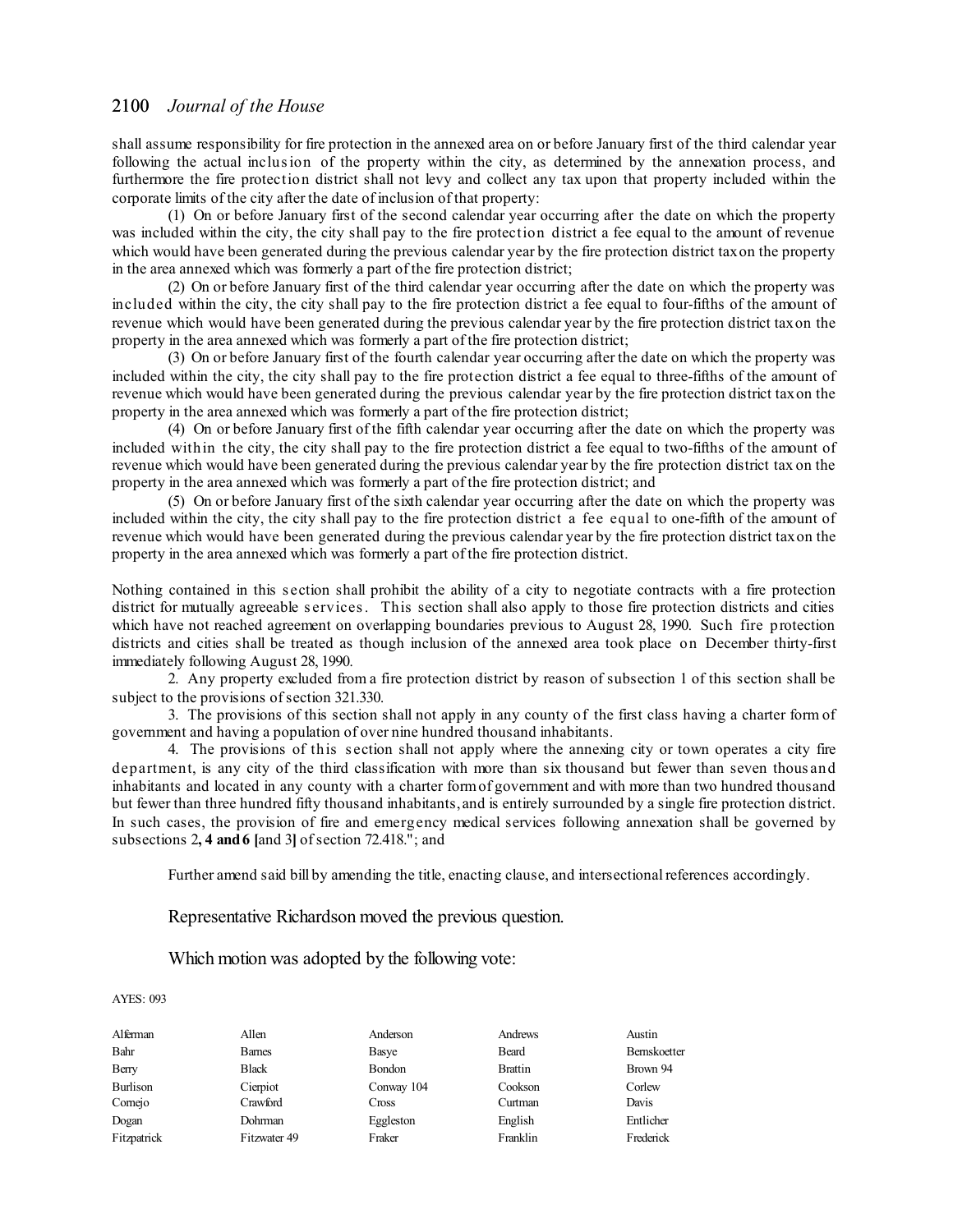# *Fifty-ninth Day–Tuesday, April 28, 2015* 2101

| Hubrecht<br>Johnson<br>Houghton<br>Hurst<br><b>Justus</b><br>Kidd<br>King<br>Koenig<br>Keeney<br>Kolkmeyer<br>Lair<br>Korman<br>Lant<br>Lauer<br>Lichtenegger<br>McDaniel<br>Lynch<br>McGaugh<br>Messenger<br>Love<br>Morris<br>Parkinson<br>Pfautsch<br>Moon<br>Neely<br>Phillips<br>Pike<br>Redmon<br>Reiboldt<br>Pogue<br>Roeber<br>Remole<br>Richardson<br>Roden<br>Rone<br>Rowden<br>Rowland<br>Ruth<br>Shaul<br>Ross<br>Shumake<br>Solon<br>Sommer<br>Swan<br>Spencer<br>Walker<br>White<br>Wiemann<br>Taylor<br><b>Vescovo</b><br>Wilson<br>Zerr<br>Mr. Speaker<br><b>NOES: 038</b><br>Arthur<br><b>Butler</b><br>Anders<br><b>Burns</b><br>Carpenter<br>Curtis<br>Ellington<br>Gardner<br>Green<br>Dunn<br>Hubbard<br>Hummel<br>Harris<br>Kirkton<br>Kratky<br>LaFaver<br><b>Lavender</b><br>May<br>McCann Beatty<br>McCreery<br>Meredith<br>Mitten<br>McDonald<br>McNeil<br>Mims<br>Nichols<br>Morgan<br>Newman<br>Norr<br>Otto<br>Pace<br>Peters<br>Pierson<br>Rizzo<br>Runions<br>Webber<br>Smith<br><b>Walton Gray</b><br>PRESENT: 000<br><b>ABSENT WITH LEAVE: 031</b><br>Brown 57<br>Chipman<br>Colona<br>Conway 10<br>Adams<br>Fitzwater 144<br>Dugger<br>Engler<br>Flanigan<br>Gosen<br>Haefner<br>Hill<br><b>Hicks</b><br>Higdon<br>Hough<br>Kelley<br>Kendrick<br><b>Marshall</b><br>Jones<br>Leara<br>Mathews<br>McCaherty<br><b>McManus</b><br>Miller<br>Montecillo | Gannon  | Haahr    | Hansen | Hinson | Hoskins |
|-----------------------------------------------------------------------------------------------------------------------------------------------------------------------------------------------------------------------------------------------------------------------------------------------------------------------------------------------------------------------------------------------------------------------------------------------------------------------------------------------------------------------------------------------------------------------------------------------------------------------------------------------------------------------------------------------------------------------------------------------------------------------------------------------------------------------------------------------------------------------------------------------------------------------------------------------------------------------------------------------------------------------------------------------------------------------------------------------------------------------------------------------------------------------------------------------------------------------------------------------------------------------------------------------------------------------------------------------------------------------------------------|---------|----------|--------|--------|---------|
|                                                                                                                                                                                                                                                                                                                                                                                                                                                                                                                                                                                                                                                                                                                                                                                                                                                                                                                                                                                                                                                                                                                                                                                                                                                                                                                                                                                         |         |          |        |        |         |
|                                                                                                                                                                                                                                                                                                                                                                                                                                                                                                                                                                                                                                                                                                                                                                                                                                                                                                                                                                                                                                                                                                                                                                                                                                                                                                                                                                                         |         |          |        |        |         |
|                                                                                                                                                                                                                                                                                                                                                                                                                                                                                                                                                                                                                                                                                                                                                                                                                                                                                                                                                                                                                                                                                                                                                                                                                                                                                                                                                                                         |         |          |        |        |         |
|                                                                                                                                                                                                                                                                                                                                                                                                                                                                                                                                                                                                                                                                                                                                                                                                                                                                                                                                                                                                                                                                                                                                                                                                                                                                                                                                                                                         |         |          |        |        |         |
|                                                                                                                                                                                                                                                                                                                                                                                                                                                                                                                                                                                                                                                                                                                                                                                                                                                                                                                                                                                                                                                                                                                                                                                                                                                                                                                                                                                         |         |          |        |        |         |
|                                                                                                                                                                                                                                                                                                                                                                                                                                                                                                                                                                                                                                                                                                                                                                                                                                                                                                                                                                                                                                                                                                                                                                                                                                                                                                                                                                                         |         |          |        |        |         |
|                                                                                                                                                                                                                                                                                                                                                                                                                                                                                                                                                                                                                                                                                                                                                                                                                                                                                                                                                                                                                                                                                                                                                                                                                                                                                                                                                                                         |         |          |        |        |         |
|                                                                                                                                                                                                                                                                                                                                                                                                                                                                                                                                                                                                                                                                                                                                                                                                                                                                                                                                                                                                                                                                                                                                                                                                                                                                                                                                                                                         |         |          |        |        |         |
|                                                                                                                                                                                                                                                                                                                                                                                                                                                                                                                                                                                                                                                                                                                                                                                                                                                                                                                                                                                                                                                                                                                                                                                                                                                                                                                                                                                         |         |          |        |        |         |
|                                                                                                                                                                                                                                                                                                                                                                                                                                                                                                                                                                                                                                                                                                                                                                                                                                                                                                                                                                                                                                                                                                                                                                                                                                                                                                                                                                                         |         |          |        |        |         |
|                                                                                                                                                                                                                                                                                                                                                                                                                                                                                                                                                                                                                                                                                                                                                                                                                                                                                                                                                                                                                                                                                                                                                                                                                                                                                                                                                                                         |         |          |        |        |         |
|                                                                                                                                                                                                                                                                                                                                                                                                                                                                                                                                                                                                                                                                                                                                                                                                                                                                                                                                                                                                                                                                                                                                                                                                                                                                                                                                                                                         |         |          |        |        |         |
|                                                                                                                                                                                                                                                                                                                                                                                                                                                                                                                                                                                                                                                                                                                                                                                                                                                                                                                                                                                                                                                                                                                                                                                                                                                                                                                                                                                         |         |          |        |        |         |
|                                                                                                                                                                                                                                                                                                                                                                                                                                                                                                                                                                                                                                                                                                                                                                                                                                                                                                                                                                                                                                                                                                                                                                                                                                                                                                                                                                                         |         |          |        |        |         |
|                                                                                                                                                                                                                                                                                                                                                                                                                                                                                                                                                                                                                                                                                                                                                                                                                                                                                                                                                                                                                                                                                                                                                                                                                                                                                                                                                                                         |         |          |        |        |         |
|                                                                                                                                                                                                                                                                                                                                                                                                                                                                                                                                                                                                                                                                                                                                                                                                                                                                                                                                                                                                                                                                                                                                                                                                                                                                                                                                                                                         |         |          |        |        |         |
|                                                                                                                                                                                                                                                                                                                                                                                                                                                                                                                                                                                                                                                                                                                                                                                                                                                                                                                                                                                                                                                                                                                                                                                                                                                                                                                                                                                         |         |          |        |        |         |
|                                                                                                                                                                                                                                                                                                                                                                                                                                                                                                                                                                                                                                                                                                                                                                                                                                                                                                                                                                                                                                                                                                                                                                                                                                                                                                                                                                                         |         |          |        |        |         |
|                                                                                                                                                                                                                                                                                                                                                                                                                                                                                                                                                                                                                                                                                                                                                                                                                                                                                                                                                                                                                                                                                                                                                                                                                                                                                                                                                                                         |         |          |        |        |         |
|                                                                                                                                                                                                                                                                                                                                                                                                                                                                                                                                                                                                                                                                                                                                                                                                                                                                                                                                                                                                                                                                                                                                                                                                                                                                                                                                                                                         |         |          |        |        |         |
|                                                                                                                                                                                                                                                                                                                                                                                                                                                                                                                                                                                                                                                                                                                                                                                                                                                                                                                                                                                                                                                                                                                                                                                                                                                                                                                                                                                         |         |          |        |        |         |
|                                                                                                                                                                                                                                                                                                                                                                                                                                                                                                                                                                                                                                                                                                                                                                                                                                                                                                                                                                                                                                                                                                                                                                                                                                                                                                                                                                                         |         |          |        |        |         |
|                                                                                                                                                                                                                                                                                                                                                                                                                                                                                                                                                                                                                                                                                                                                                                                                                                                                                                                                                                                                                                                                                                                                                                                                                                                                                                                                                                                         |         |          |        |        |         |
|                                                                                                                                                                                                                                                                                                                                                                                                                                                                                                                                                                                                                                                                                                                                                                                                                                                                                                                                                                                                                                                                                                                                                                                                                                                                                                                                                                                         |         |          |        |        |         |
|                                                                                                                                                                                                                                                                                                                                                                                                                                                                                                                                                                                                                                                                                                                                                                                                                                                                                                                                                                                                                                                                                                                                                                                                                                                                                                                                                                                         |         |          |        |        |         |
|                                                                                                                                                                                                                                                                                                                                                                                                                                                                                                                                                                                                                                                                                                                                                                                                                                                                                                                                                                                                                                                                                                                                                                                                                                                                                                                                                                                         |         |          |        |        |         |
|                                                                                                                                                                                                                                                                                                                                                                                                                                                                                                                                                                                                                                                                                                                                                                                                                                                                                                                                                                                                                                                                                                                                                                                                                                                                                                                                                                                         |         |          |        |        |         |
|                                                                                                                                                                                                                                                                                                                                                                                                                                                                                                                                                                                                                                                                                                                                                                                                                                                                                                                                                                                                                                                                                                                                                                                                                                                                                                                                                                                         |         |          |        |        |         |
|                                                                                                                                                                                                                                                                                                                                                                                                                                                                                                                                                                                                                                                                                                                                                                                                                                                                                                                                                                                                                                                                                                                                                                                                                                                                                                                                                                                         |         |          |        |        |         |
|                                                                                                                                                                                                                                                                                                                                                                                                                                                                                                                                                                                                                                                                                                                                                                                                                                                                                                                                                                                                                                                                                                                                                                                                                                                                                                                                                                                         | Muntzel | Pietzman | Rehder | Rhoads | Shull   |
| Wood                                                                                                                                                                                                                                                                                                                                                                                                                                                                                                                                                                                                                                                                                                                                                                                                                                                                                                                                                                                                                                                                                                                                                                                                                                                                                                                                                                                    |         |          |        |        |         |

VACANCIES: 001

On motion of Representative Hinson, **House Amendment No. 1** was adopted.

On motion of Representative Roden, **HCS HB 530, as amended**, was adopted.

On motion of Representative Roden, **HCS HB 530, as amended**, was ordered perfected and printed.

Speaker Diehl resumed the Chair.

**HCS HB 180**, relating to penalties for allowing minors to possess intoxicating liquor, was taken up by Representative Cookson.

Representative Pike offered **House Amendment No. 1**.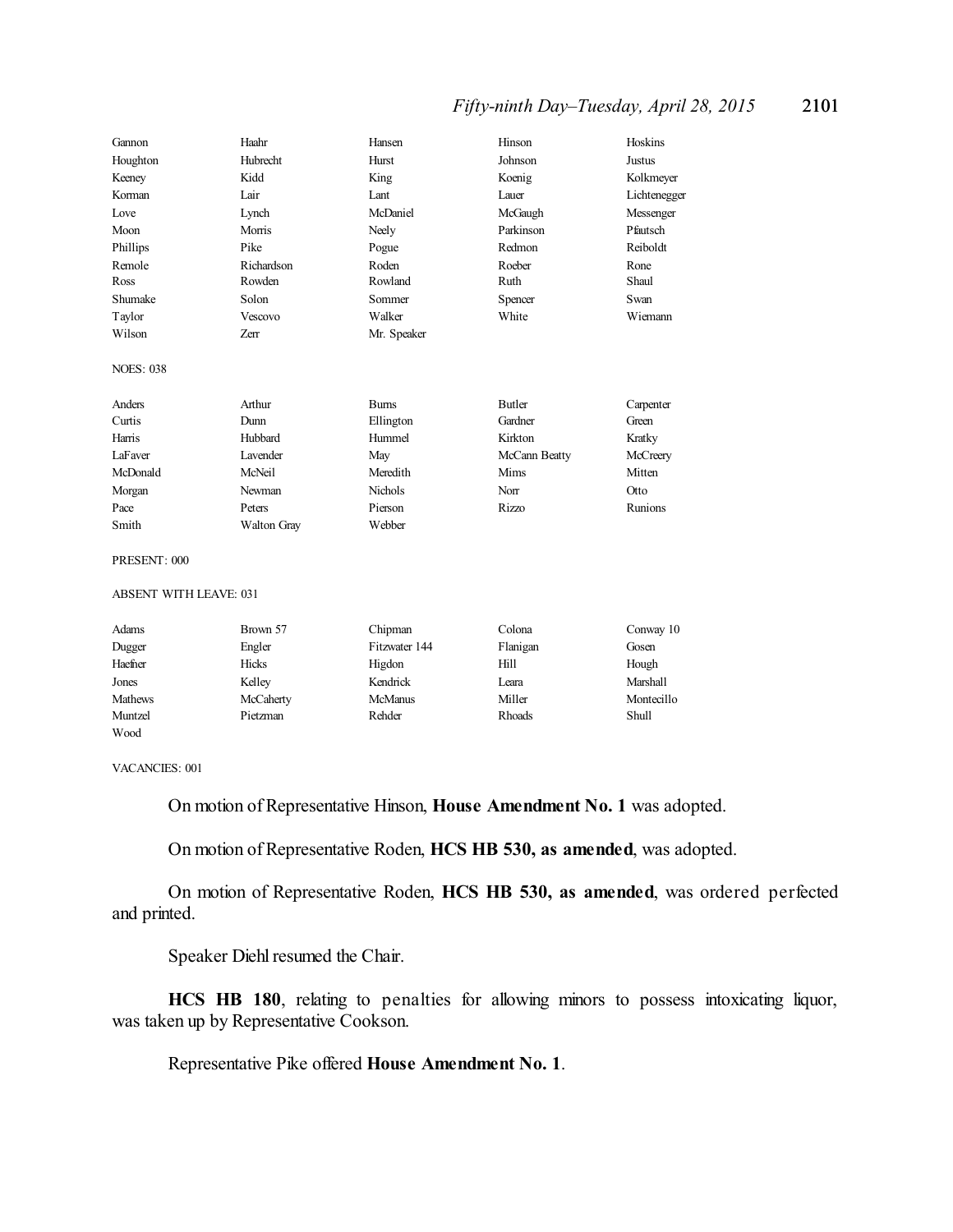### *House Amendment No. 1*

AMEND House Committee Substitute for House Bill No. 180, Page 1, In the Title, Line 3, by deleting the words "penalties for allowing minors to poss ess intoxicating liquor, with penalty provisions" and inserting in lieu thereof the words "alcohol, with penalty provisions and an emergency clause"; and

Further amend said bill, Page 1, Section A, Line 2, by inserting after all ofsaid line the following:

"**311.057. 1. No person, firm, partnership, or corporation licensed under this chapter; public venue;** or any person acting as an employee or agent thereof shall sell, offer to sell, or serve free of charge any form **of powderedalcohol.**

**2. For the purposes of this section, "powdered alcohol" shall mean alcohol that is prepared in a** powdered, crystalline, or capsule form either for direct use or for reconstitution in a nonalcoholic liquid."; and

Further amend said bill, Page 2, Section 311.310, Line 36, by inserting after all ofsaid line the following:

"**577.180. 1. A person commits the offense of illegal possession of powdered alcohol if he or she** purchases, possesses, offers for sale or use, uses, or sells powdered alcohol or ships any package or container **that contains powderedalcohol into this state.**

**2. Any person who violates the provisions of this section shall be guilty of a class C misdemeanor.**

**3. For the purposes of this section, "powdered alcohol" shall mean alcohol that is prepared in a powdered, crystalline, or capsule form either for direct use or for reconstitution in a nonalcoholic liquid.**

**4. The provisions of this section shall not apply to the following:**

- **(1) Any hospital that operates primarily for the purpose ofscientific research;**
- **(2) Any state institution conducting scientific research;**
- **(3) Any college or university conducting scientific research; or**
- **(4) Any pharmaceutical company or biotechnology company conducting research.**

Section B. Because of the need to protect minors from accidental intoxication and alcohol poisoning, the provisions of sections 311.057 and 577.180 are deemed necessary for the immediate preservation of public health, welfare, peace, and safety, and is hereby declared to be an emergency act within the meaning of the constitution, and sections 311.057 and 577.180 shall be in full force and effect upon its passage and approval."; and

Further amend said title, enacting clause and intersectional references accordingly.

On motion of Representative Pike, **House Amendment No. 1** was adopted.

On motion of Representative Cookson, **HCS HB 180, as amended**, was adopted.

On motion of Representative Cookson, **HCS HB 180, as amended**, was ordered perfected and printed.

**HB 1054**, relating to school funding, was taken up by Representative Spencer.

Representative Haahr offered **House Amendment No. 1**.

#### *House Amendment No. 1*

AMEND House Bill No. 1054, Page 1, Section 163.410, Line 1, by inserting at the beginning of said line the following "**[**"; and

Further amend said page and section, Line 12, by deleting the "brackets" on said line; and

Further amend said page and section, Line 14, by inserting at the end ofsaid line the following "**]**"; and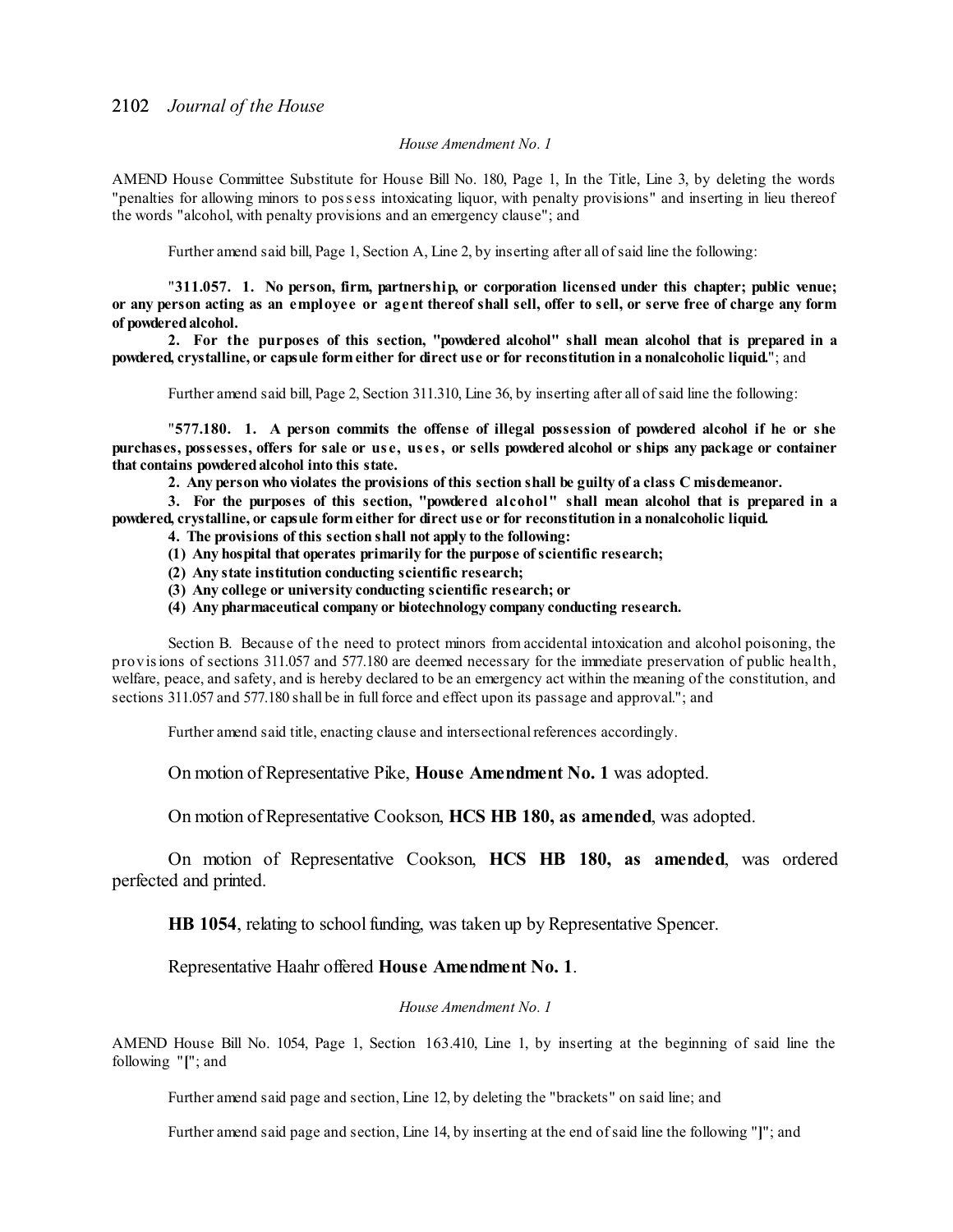Further amend said bill by amending the title, enacting clause, and intersectional references accordingly.

**House Amendment No. 1** was withdrawn.

On motion of Representative Spencer, **HB 1054** was ordered perfected and printed.

**HCS HB 879**, relating to o property taxation of short term rental merchandise, was taken up by Representative Korman.

#### Representative Korman offered **House Amendment No. 1**.

#### *House Amendment No. 1*

AMEND House Committee Substitute for House Bill No. 879, Page 1, Section 137.018, Line 5, by inserting immediately after the word, "**Budget**" the following words, "**, which will subsequently or ultimately sell such merchandise or equipment**"; and

Further amend said bill by amending the title, enacting clause, and intersectional references accordingly.

On motion of Representative Korman, **House Amendment No. 1** was adopted.

### Representative Dohrman offered **House Amendment No. 2**.

#### *House Amendment No. 2*

AMEND House Committee Substitute for House Bill No. 879, Page 1, Section 137.018, Line 11, by inserting immediately after said line the following:

"**137.081. For purposes of assessment under this chapter, any new political subdivision that is created** by approval of the voters before July first of any assessment year shall be considered effective for assessment purposes upon certification of such vote. If the new political subdivision is created by approval of the voters on or after July first of the current assessment year, the new political subdivision shall be considered effective **for assessment purposes in the following assessment year.**"; and

Further amend said bill by amending the title, enacting clause, and intersectional references accordingly.

On motion of Representative Dohrman, **House Amendment No. 2** was adopted.

On motion of Representative Korman, **HCS HB 879, as amended**, was adopted.

On motion of Representative Korman, **HCS HB 879, as amended**, was ordered perfected and printed.

**HCS HB 1044**, relating to an armed offender docket in the circuit court of Jackson County, was taken up by Representative Corlew.

On motion of Representative Corlew, **HCS HB 1044** was adopted.

On motion of Representative Corlew, **HCS HB 1044** was ordered perfected and printed.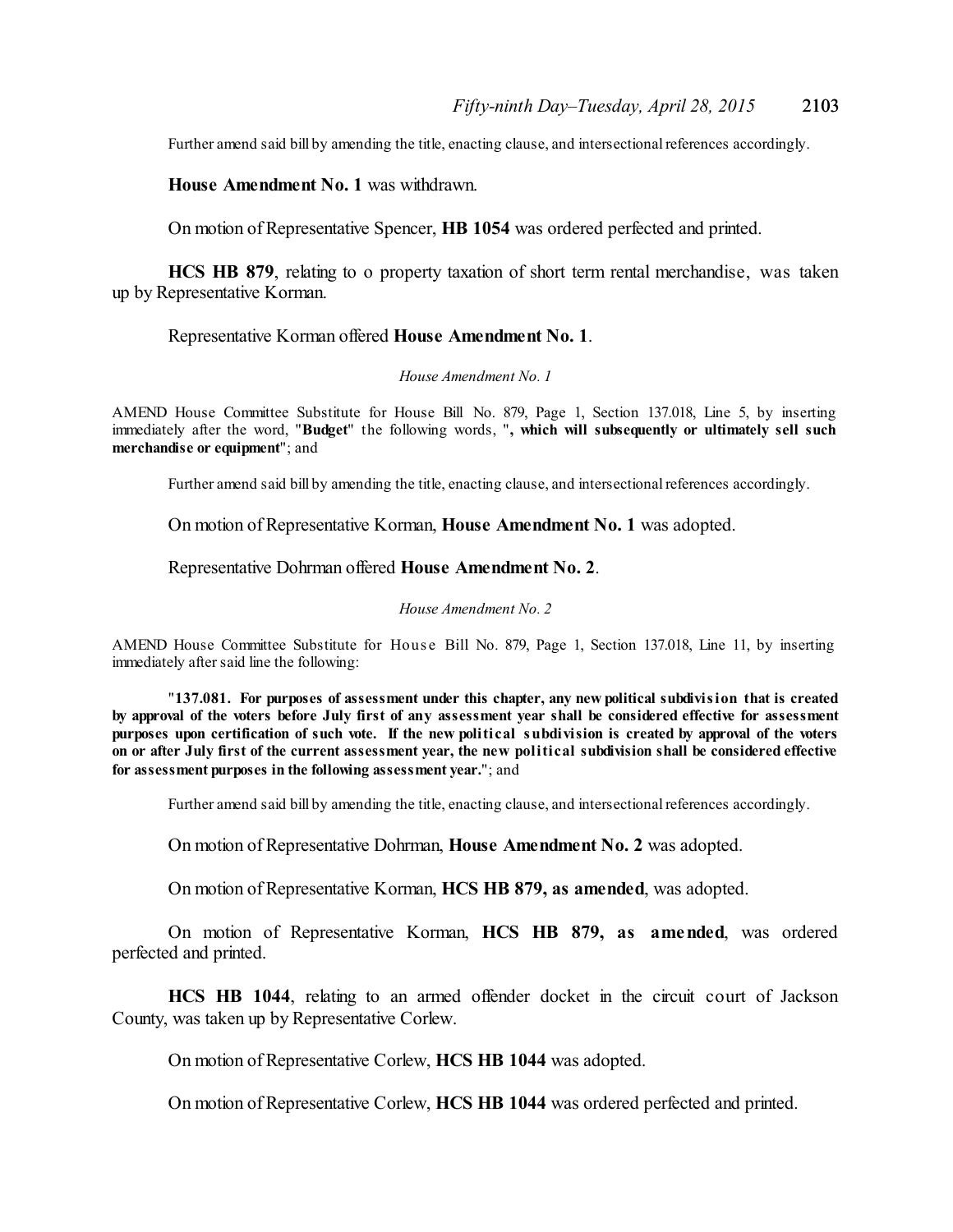## **REFERRAL OF HOUSE RESOLUTIONS**

The following House Resolutions were referred to the Committee indicated:

- **HR 2527** Select Committee on Rules
- **HR 2591** Select Committee on Rules

### **REFERRAL OF HOUSE BILLS**

The following House Bill was referred to the Committee indicated:

**HCS HB 565** - Fiscal Review

## **REFERRAL OF SENATE CONCURRENT RESOLUTION**

The following Senate Concurrent Resolution was referred to the Committee indicated:

**SCS SCRs 21, 19 & 23** - Government Efficiency

### **REFERRAL OF SENATE BILLS**

The following Senate Bills were referred to the Committee indicated:

**HCS SB 164** - Fiscal Review **HCS SS SCS SB 174** - Fiscal Review **HCS SCS SB 322** - Fiscal Review **SS#2 SB 386** - Emerging Issues **SB 433** - Government Efficiency

### **COMMITTEE REPORTS**

### **Committee on Agriculture Policy**, Chairman Houghton reporting:

Mr. Speaker: Your Committee on Agriculture Policy, to which was referred **HCR 47**, begs leave to report it has examined the same and recommends that it **Do Pass**, and pursuant to Rule 27(2) be referred to the Select Committee on Agriculture.

Mr. Speaker: Your Committee on Agriculture Policy, to which was referred **SCR 10**, begs leave to report it has examined the same and recommends that it **Do Pass**, and pursuant to Rule 27(2) be referred to the Select Committee on Agriculture.

Mr. Speaker: Your Committee on Agriculture Policy, to which was referred **SCS SCR 30**, begs leave to report it has examined the same and recommends that it **Do Pass**, and pursuant to Rule 27(2) be referred to the Select Committee on Agriculture.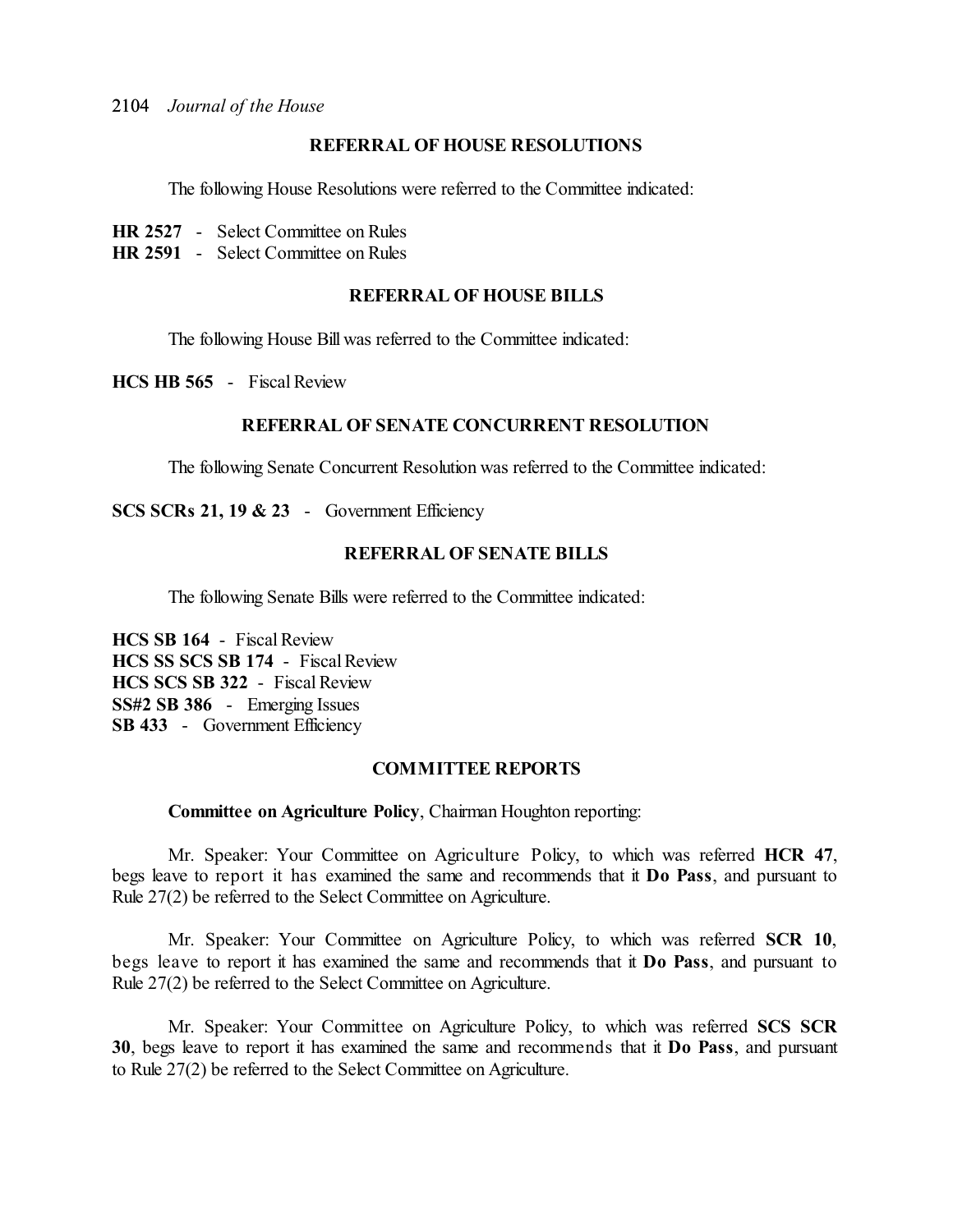Mr. Speaker: Your Committee on Agriculture Policy, to which was referred **SCR 31**, begs leave to report it has examined the same and recommends that it **Do Pass**, and pursuant to Rule 27(2) be referred to the Select Committee on Agriculture.

Mr. Speaker: Your Committee on Agriculture Policy, to which was referred **SB 500**, begs leave to report it has examined the same and recommends that it **Do Pass**, and pursuant to Rule 27(2) be referred to the Select Committee on Agriculture.

### **Committee on Conservation and Natural Resources**, Chairman Anderson reporting:

Mr. Speaker: Your Committee on Conservation and Natural Resources, to which was referred **HB 763**, begs leave to report it has examined the same and recommends that it **Do Pass with House Committee Amendment No. 1**, and pursuant to Rule 27(2) be referred to the Select Committee on Agriculture.

#### *House Committee Amendment No. 1*

AMEND House Bill No. 763, Page 1, Section 252.350, Lines 4-9, by deleting all of s aid lines and inserting in lieu thereof the following:

"**(1) "Connected not-for-profit corporation", any Missouri not-for-profit corporation that has** obtained an exemption from paying federal income taxes as provided in section  $501(c)(3)$  of the United States Internal Revenue Code of 1954, as amended, that has or had a major purpose of benefiting the commission or the department of conservation either on the date that the prohibited conduct first occurred or at any time within the five years preceding that date, and that establishes, operates, or maintains one or more mitigation **banks or in-lieu fee programs or projects, or sells credits or receives payments for compensatory mitigation,** pursuant to any program or law requiring the issuance of a permit by the United States Army Corps of **Engineers or pursuant to any instrument approvedby the Corps;**"; and

Further amend said bill, page and section, Lines 11-12, by deleting all of said lines and inserting in lieu thereof the following:

"**providing or receiving anything of value with or without compensation, including but not limited to professional, design, construction, administrative, or clerical services, work product, money, personal or real**"; and

Further amend said bill by amending the title, enacting clause, and intersectional references accordingly.

Mr. Speaker: Your Committee on Conservation and Natural Resources, to which was referred **SS SCR 25**, begs leave to report it has examined the same and recommends that it **Do Pass with House Committee Amendment No. 1**, and pursuant to Rule 27(2) be referred to the Select Committee on Agriculture.

#### *House Committee Amendment No. 1*

AMEND Senate Substitute for Senate Concurrent Resolution No. 25, Page 1, Line 1, by deleting the words "chronic wasting disease" and inserting in lieu thereof the words "the decline in Missouri wildlife"; and

Further amend said resolution and page, Lines 22-23, by deleting the words "chronic wasting disease" and inserting in lieu thereof the words "the effects of a declining wildlife population"; and

Further amend said bill by amending the title, enacting clause, and intersectional references accordingly.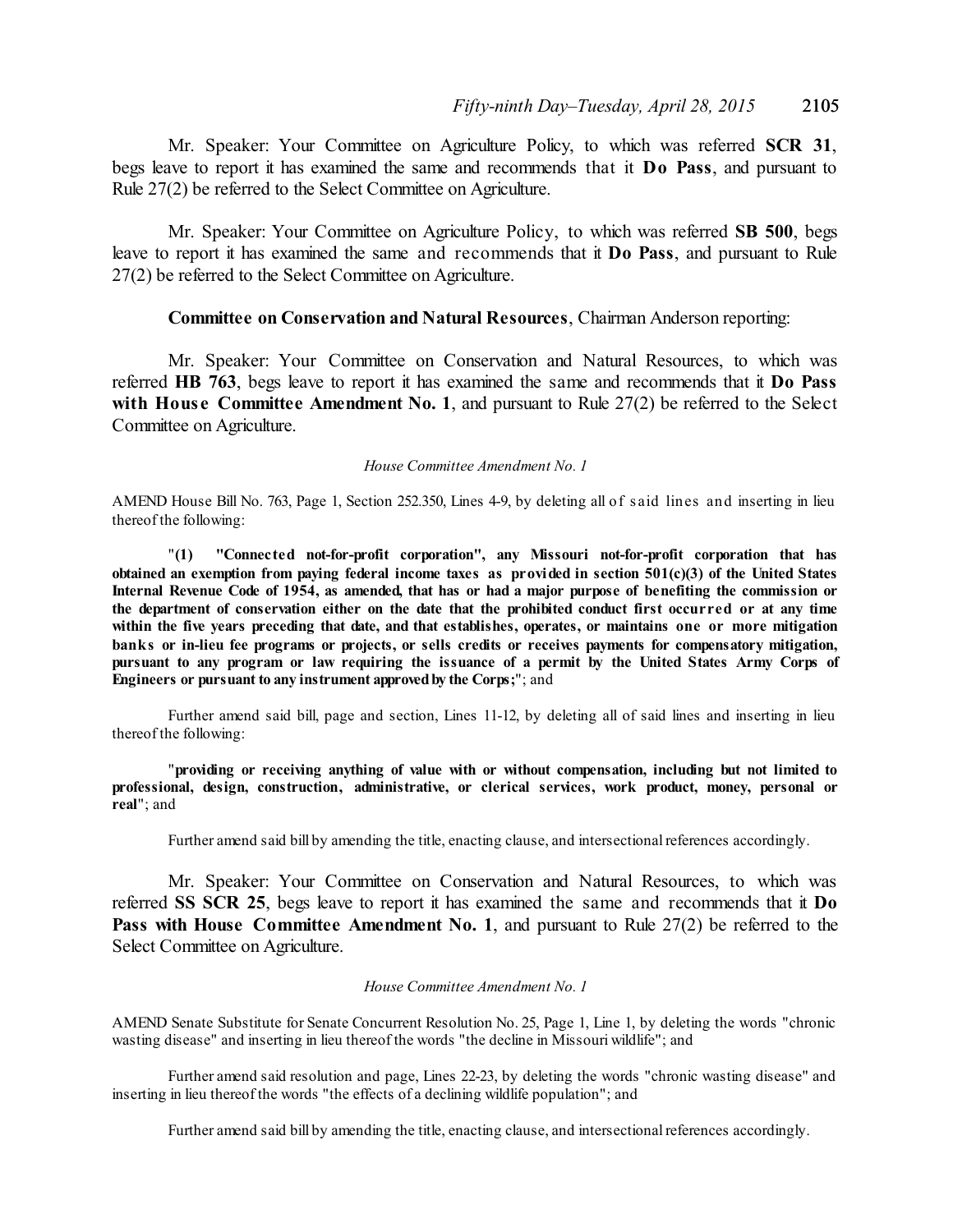# **Committee on Economic Development and Business Attraction and Retention**, Chairman Rowden reporting:

Mr. Speaker: Your Committee on Economic Development and Business Attraction and Retention, to which was referred **SB 401**, begs leave to report it has examined the same and recommends that it **Do Pass**, and pursuant to Rule 27(4) be referred to the Select Committee on Commerce.

### **Committee on Elections**, Chairman Entlicher reporting:

Mr. Speaker: Your Committee on Elections, to which was referred **HB 1016**, begs leave to report it has examined the same and recommends that it **Do Pass**, and pursuant to Rule 27(13) be referred to the Select Committee on State and Local Governments.

### **Committee on Health Insurance**, Chairman Hansen reporting:

Mr. Speaker: Your Committee on Health Insurance, to which was referred **SS SCS SBs 63 & 111**, begs leave to report it has examined the same and recommends that it **Do Pass with House Committee Amendment No. 1**, and pursuant to Rule 27(8) be referred to the Select Committee on Insurance.

#### *House Committee Amendment No. 1*

AMEND Senate Substitute for Senate Committee Substitute for Senate Bill Nos. 63 & 111, Page 14, Section 195.465, Lines 19 through 30, by deleting all ofsaid lines and inserting in lieu thereof the following:

"**3. Neither the sovereign nor the official immunity doctrine shall apply to a pers on or a department authorized to have private prescription-related medical information under sections 195.450 to 195.468 in instances when such information is disclosed to an unauthorized party. If a person unlawfully and knowingly accesses or discloses, or if a person authorized to have prescription or dispensation monitoring information under s ections 195.450 to 195.468 knowingly discloses such information in violation of sections 195.450 to** 195.468 or knowingly uses such information in a manner and for a purpose in violation of sections 195.450 to **195.468, the person whose information was disclosed shall have a cause of action to recover liquidated damages in the amount of twenty-five thousand dollars in addition to compensatory economic and** noneconomic damages, attorney fees, and court costs. If it is determined by a court of competent jurisdiction that such disclosure was done intentionally and maliciously, the person shall be entitled to punitive damages **in addition to any other damages.**"; and

Further amend said bill by amending the title, enacting clause, and intersectional references accordingly.

### **Committee on Higher Education**, Chairman Cookson reporting:

Mr. Speaker: Your Committee on Higher Education, to which was referred **SB 334**, begs leave to report it has examined the same and recommends that it **Do Pass**, and pursuant to Rule 27(5) be referred to the Select Committee on Education.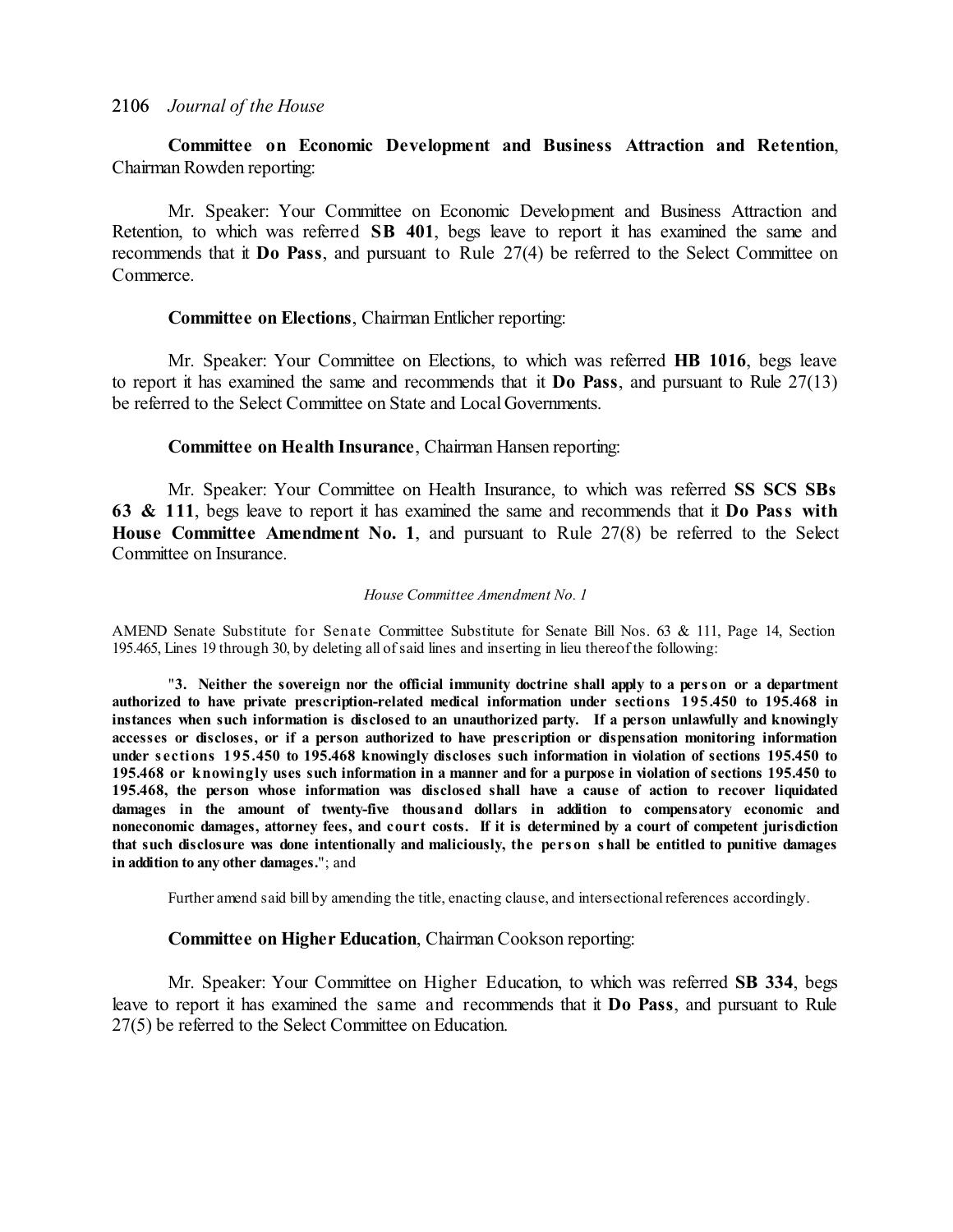## **Committee on Local Government**, Chairman Hinson reporting:

Mr. Speaker: Your Committee on Local Government, to which was referred **SCS SB 190**, begs leave to report it has examined the same and recommends that it **Do Pass**, and pursuant to Rule 27(13) be referred to the Select Committee on State and Local Governments.

Mr. Speaker: Your Committee on Local Government, to which was referred **SCS SB 326**, begs leave to report it has examined the same and recommends that it **Do Pass with House Committee Amendment No. 1, House Committee Amendment No. 2,** and **Hous e Committee** Amendment No. 3, and pursuant to Rule 27(13) be referred to the Select Committee on State and Local Governments.

#### *House Committee Amendment No. 1*

AMEND Senate Committee Substitute for Senate Bill No. 326, Page 1, In the Title, Line 3, by deleting all of said line and inserting in lieu thereof "to political subdivisions."; and

Further amend said bill and page, Section A, Line 2, by inserting the following after all of said line:

"29.230. 1. In every county which does not elect a county auditor, the state auditor shall audit, without cost to the county, at least once during the termfor which any county officer is chosen, the accounts of the various county officers supported in whole or in part by public moneys.

2. The state auditor shall audit any political subdivision of the state, including counties having a county auditor, if requested to do so by a petition **submitted by a pers on who resides or owns real property within the** boundaries or area of service of the political subdivision and such petition is submitted to the state auditor **within one year from requesting the petition from the state auditor and is** signed by the requisite percent of the qualified voters of the political subdivision. The requisite percent of qualified voters to cause such an audit to be conducted shall be determined as follows:

(1) If the number of qualified voters of the political subdivision determined on the basis of the votes cast in the last gubernatorial election held prior to the filing of the petition is less than one thousand, twenty-five percent of the qualified voters of the politicalsubdivision determined on the basis of the registered voters eligible to vote at the last gubernatorial election held prior to the filing of the petition;

(2) If the number of qualified voters of the political subdivision determined on the basis of the votes cast in the last gubernatorial election held prior to the filing of the petition is one thousand or more but less than five thousand, fifteen percent of the qualified voters of the political subdivision determined on the basis of the votes cast in the last gubernatorial election held prior to the filing of the petition, provided that the number of qualified voters signing such petition is not less than two hundred;

(3) If the number of qualified voters of the political subdivision determined on the basis of the votes cast in the last gubernatorial election held prior to the filing of the petition is five thousand or more but less than fifty thousand, ten percent of the qualified voters of the politicalsubdivision determined on the basis of the votes cast in the last gubernatorial election held prior to the filing of the petition, provided that the number of qualified voters signing such petition is not less than seven hundred fifty;

(4) If the number of qualified voters of the politicalsubdivision determined on the basis of the votes cast in the last gubernatorial election held prior to the filing of the petition is fifty thous and or more, five percent of the qualified voters of the political subdivision determined on the basis of the votes cast in the last gubernatorial election held prior to the filing of the petition, provided that the number of qualified voters signing such petition is not less than five thousand.

**3.** The political subdivision shall pay the actual cost of audit. The petition that requests an audit of a political subdivision shall state on its face the estimated cost of the audit and that it will be paid by the political subdivision being audited. The estimated cost of the audit shall be provided by the state auditor within sixty days of such request. The costs of the audit may be billed and paid on an interim basis with individual billing periods to be s et at the state auditor's discretion. Moneys held by the state on behalf of a political subdivision may be used to offset unpaid billings for audit costs of the politicalsubdivision. All moneys received by the state in payment of the costs of petition audits shall be deposited in the state treasury and credited to the "Petition Audit Revolving Trust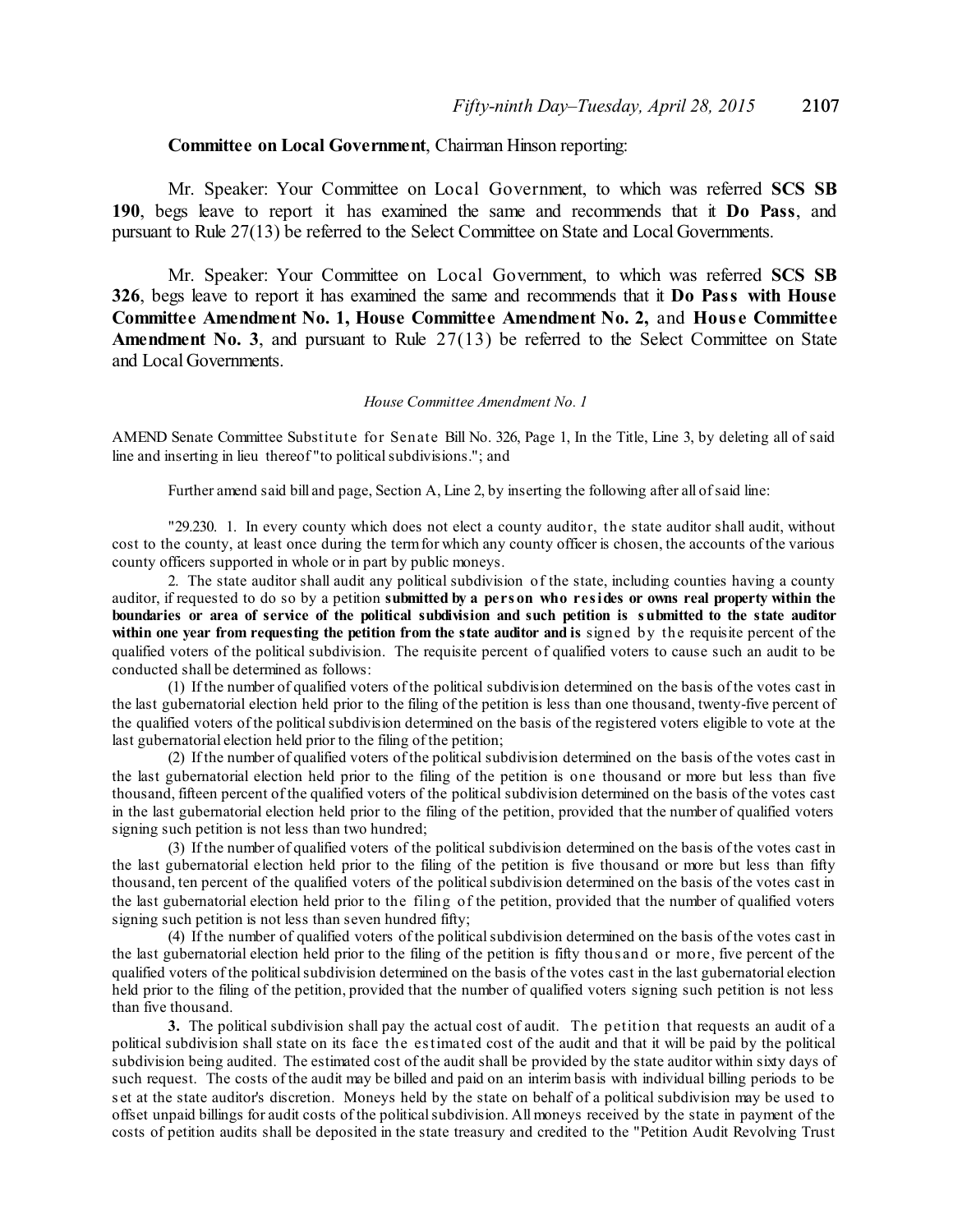Fund" which is hereby created with the state treasurer as custodian. The general assembly may appropriate additional moneys to the fund as it deems necessary. The state auditor shall administer the fund and approve all disbursements, upon appropriation, fromthe fund to apply to the costs of performing petition audits. The provisions ofsection 33.080 to the contrary notwithstanding, money in the fund shall not be transferred and placed to the credit of general revenue until the amount in the fund at the end of any biennium exceeds one million dollars. The amount in the fund which shall lapse is the amount which exceeds one million dollars. No political subdivision shall be audited by petition more than once in any three calendar or fiscal years.

**4. Any person who allegedly signed or has signed the original petition may submit a sworn statement** to the state auditor that the person did not sign such petition or that the person wishes to rescind such signature. Such statement shall be required to be made within ten days from submission of the petition to the state auditor. If such statement is timely filed, such signature shall be withdrawn and shall not count in the determination of the number of qualified wters necessary to compel an audit under subsection 2 of this **section.**"; and

Further amend said bill by amending the title, enacting clause, and intersectional references accordingly.

#### *House Committee Amendment No. 2*

AMEND Senate Committee Substitute for Senate Bill No. 326, Page 1, In the Title, Line 3, by deleting all of said line and inserting in lieu thereof "to political subdivisions."; and

Further amend said bill, Section 50.622, Page 2, Line 28, by inserting the following after all of said section and line:

"72.418. 1. Notwithstanding any other provision of law to the contrary, no new city created pursuant to sections 72.400 to 72.423 shall establish a municipal fire department to provide fire protection services, including emergency medical services, if such city formerly consisted of unincorporated areas in the county or municipalities in the county, or both, which are provided fire protection services and emergency medical services by one or more fire protection districts. Such fire protection districts shall continue to provide services to the area comprising the new city and may levy and collect taxes the same as such districts had prior to the creation ofsuch new city.

2. Fire protection districts serving the area included within any annexation by a city having a fire department, including simplified boundary changes, shall continue to provide fire protection services, including emergency medical services to such area.

**3. Notwithstanding any other provision of law to the contrary, beginning January 1, 2016, any fire protection districts s erving the area included within any annexation by a city having a fire department, including simplified boundary changes, which annexation is not completed by August 28, 2015, shall continue** to levy and collect taxes the same as such districts had prior to the annexation. The annexing city shall not **levy or collect any property taxes on the annexedproperty.**

**4. Notwithstanding any other provision of law to the contrary, for any fire protection districts s erving the area included within any annexation by a city having a fire department, including simplified boundary changes, which annexation has been completedby August 28, 2015:**

#### **(1) Beginning January 1, 2016:**

**(a)** The annexing city shall pay annually to the fire protection district an amount equal to **eighty percent of** that which the fire protection district would have levied on all taxable property within the annexed area. **[**Such annexed area shall not be subject to taxation for any purpose thereafter by the fire protection district except for bonded indebtedness by the fire protection district which existed prior to the annexation.**]** The amount to be paid annually by the municipality to the fire protection district pursuant hereto shall be **eighty percent of [**a**] the** sum equal to the annual assessed value multiplied by the annual tax rate as certified by the fire protection district to the municipality, including any portion of the taxcreated for emergency medical service provided by the district, per one hundred dollars of assessed value in such area. The tax rate so computed shall include any tax on bonded indebtedness incurred subsequent to such annexation, but shall not include any portion of the tax rate for bonded indebtedness incurred prior to such annexation. **The annexing city shall not levy or collect any property taxes on the annexedproperty.**

(b) The annexed area shall be subject to taxation by the fire protection district for twenty percent of the sum equal to the annual assessed value multiplied by the annual tax rate as certified by the fire protection **district to the municipality, including any portion of the tax created for emergency medical service provided**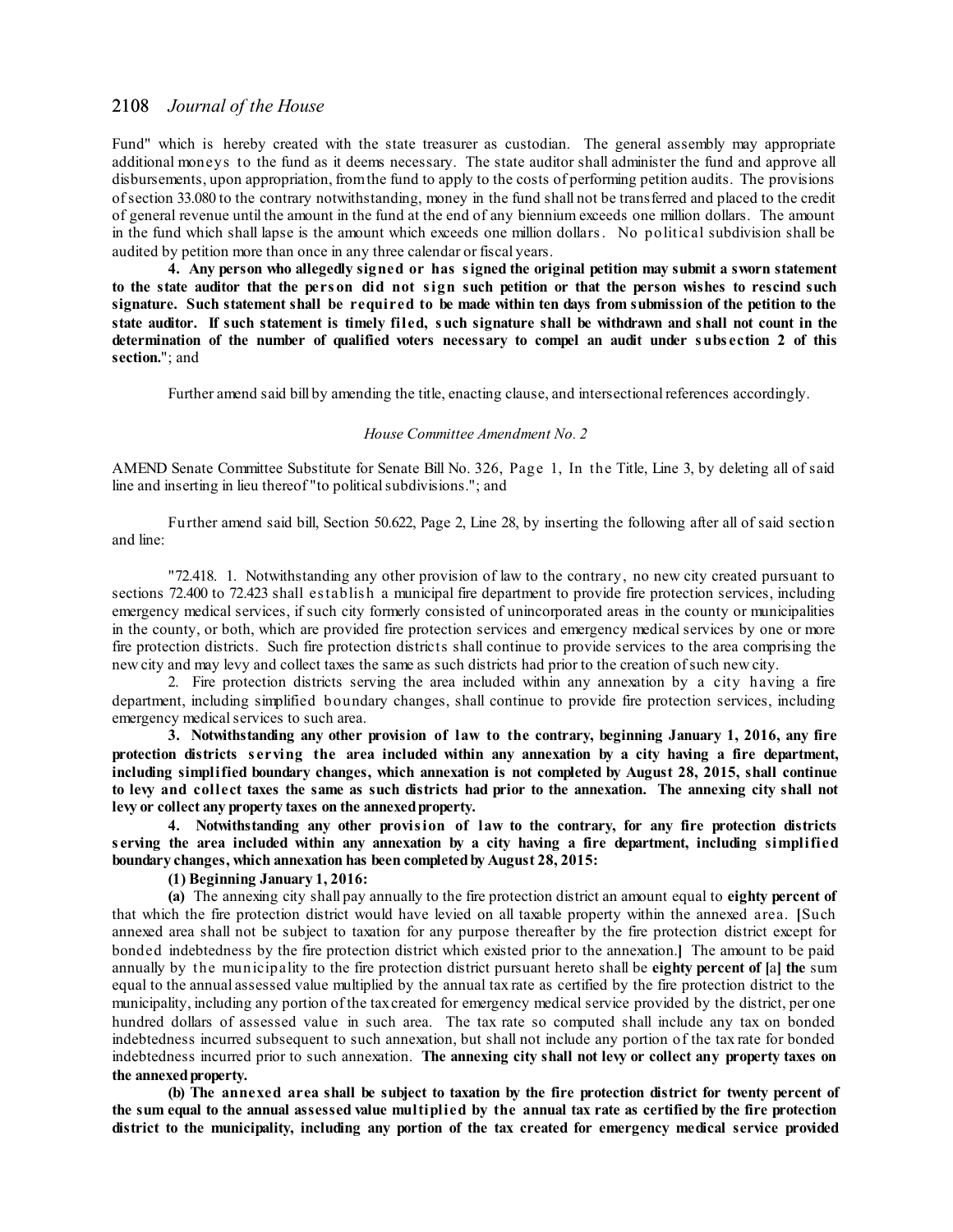by the district, per one hundred dollars of assessed value in such area. The tax rate so computed shall include **any tax on bonded indebtedness incurred subs equent to such annexation. Additionally, the annexed area shall be subject to taxation by the fire protection district for bonded indebtedness by the fire protection district which existedprior to the annexation.**

**(2) Beginning January 1, 2017:**

**(a) The annexing city shall pay annually to the fire protection district an amount equal to sixty** percent of that which the fire protection district would have levied on all taxable property within the annexed area. The amount to be paid annually by the municipality to the fire protection district pursuant hereto shall be eighty percent of [a] the sum equal to the annual assessed value multiplied by the annual tax rate as certified by the fire protection district to the municipality, including any portion of the tax created for emergency medical service provided by the district, per one hundred dollars of assessed value in such area. **The tax rate so computed shall include any tax on bonded indebtedness incurred subsequent to such** annexation, but shall not include any portion of the tax rate for bonded indebtedness incurred prior to such **annexation. The annexing city shall not levy or collect any property taxes on the annexedproperty.**

(b) The annexed area shall be subject to taxation by the fire protection district for forty percent of the sum equal to the annual assessed value multiplied by the annual tax rate as certified by the fire protection **district to the municipality, including any portion of the tax created for emergency medical service provided** by the district, per one hundred dollars of assessed value in such area. The tax rate so computed shall include **any tax on bonded indebtedness incurred subsequent to such annexation. Additionally, the annexed area** shall be subject to taxation by the fire protection district for bonded indebtedness by the fire protection **district which existedprior to the annexation.**

**(3) Beginning January 1, 2018:**

**(a) The annexing city shall pay annually to the fire protection district an amount equal to forty** percent of that which the fire protection district would have levied on all taxable property within the annexed area. The amount to be paid annually by the municipality to the fire protection district pursuant hereto shall be eighty percent of [a] the sum equal to the annual assessed value multiplied by the annual tax rate as certified by the fire protection district to the municipality, including any portion of the tax created for emergency medical service provided by the district, per one hundred dollars of assessed value in such area. **The tax rate so computed shall include any tax on bonded indebtedness incurred subsequent to such** annexation, but shall not include any portion of the tax rate for bonded indebtedness incurred prior to such **annexation. The annexing city shall not levy or collect any property taxes on the annexedproperty.**

(b) The annexed area shall be subject to taxation by the fire protection district for sixty percent of the sum equal to the annual assessed value multiplied by the annual tax rate as certified by the fire protection **district to the municipality, including any portion of the tax created for emergency medical service provided** by the district, per one hundred dollars of assessed value in such area. The tax rate so computed shall include **any tax on bonded indebtedness incurred subsequent to such annexation. Additionally, the annexed area** shall be subject to taxation by the fire protection district for bonded indebtedness by the fire protection **district which existedprior to the annexation.**

**(4) Beginning January 1, 2019:**

**(a) The annexing city shall pay annually to the fire protection district an amount equal to twenty** percent of that which the fire protection district would have levied on all taxable property within the annexed area. The amount to be paid annually by the municipality to the fire protection district pursuant hereto shall be eighty percent of [a] the sum equal to the annual assessed value multiplied by the annual tax rate as certified by the fire protection district to the municipality, including any portion of the tax created for emergency medical service provided by the district, per one hundred dollars of assessed value in such area. **The tax rate so computed shall include any tax on bonded indebtedness incurred subsequent to such** annexation, but shall not include any portion of the tax rate for bonded indebtedness incurred prior to such **annexation. The annexing city shall not levy or collect any property taxes on the annexedproperty.**

**(b) The annexed area shall be subject to taxation by the fire protection district for eighty percent of** the sum equal to the annual assessed value multiplied by the annual tax rate as certified by the fire protection **district to the municipality, including any portion of the tax created for emergency medical service provided** by the district, per one hundred dollars of assessed value in such area. The tax rate so computed shall include **any tax on bonded indebtedness incurred subsequent to such annexation. Additionally, the annexed area** shall be subject to taxation by the fire protection district for bonded indebtedness by the fire protection **district which existedprior to the annexation.**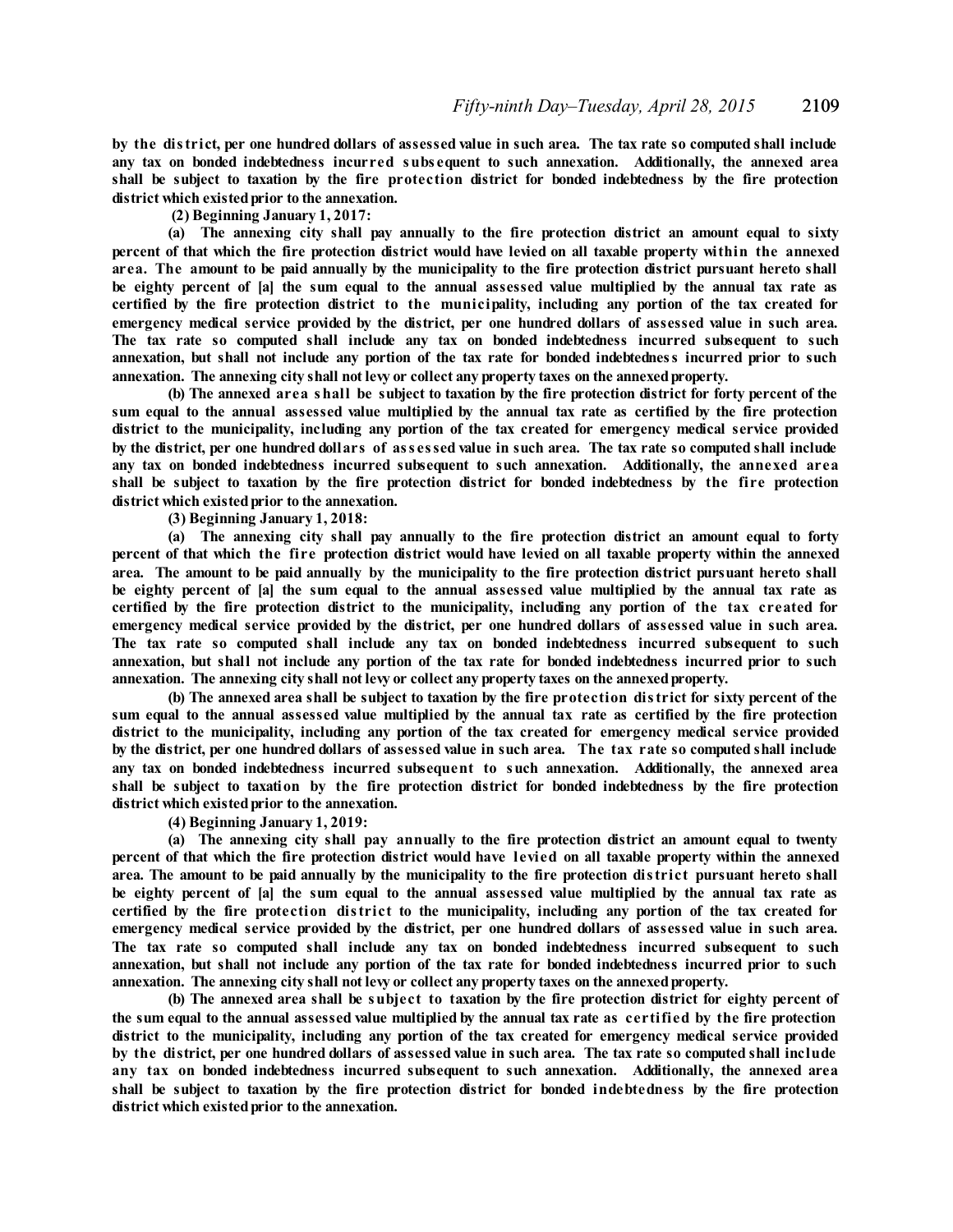**(5) Beginning January 1, 2020, and thereafter, the annexed area shall be subject to taxation by the fire protection district for all taxes levied, including bonded indebtedness prior to and after annexation. The annexing city shall not levy or collect any property taxes on the annexedproperty.**

**5.** Notwithstanding any other provision of law to the contrary, the residents of an area annexed on or after May 26, 1994, may vote in all fire protection district elections and may be elected to the fire protection district board of directors.

**[**3.**] 6.** The fire protection district may approve or reject any proposal for the provision of fire protection and emergency medicalservices by a city.

321.322. 1. If any property located within the boundaries of a fire protection district shall be included within a city having a population of at least two thousand five hundred but not more than sixty-five thousand which is not wholly within the fire protection district and which maintains a city fire department, then upon the date of actual inclusion of the property within the city, as determined by the annexation process, the city shall within sixty days assume by contract with the fire protection district all responsibility for payment in a lump sum or in installments an amount mutually agreed upon by the fire protection district and the city for the city to cover all obligations of the fire protection district to the area included within the city, and thereupon the fire protection district shall convey to the city the title, free and clear of all liens or encumbrances of any kind or nature, any such tangible real and personal property of the fire protection district as may be agreed upon, which is located within the part of the fire protection district located within the corporate limits of the city with full power in the city to use and dispose of such tangible real and personal property as the city deems best in the public interest, and the fire protection district shall no longer levy and collect any tax upon the property included within the corporate limits of the city; except that, if the city and the fire protection district cannot mutually agree to such an arrangement, then the city shall assume responsibility for fire protection in the annexed area on or before January first of the third calendar year following the actual inclusion of the property within the city, as determined by the annexation process, and furthermore the fire protection district shall not levy and collect any tax upon that property included within the corporate limits of the city after the date of inclusion of that property:

(1) On or before January first of the second calendar year occurring after the date on which the property was included within the city, the city shall pay to the fire protection district a fee equal to the amount of revenue which would have been generated during the previous calendar year by the fire protection district taxon the property in the area annexed which was formerly a part of the fire protection district;

(2) On or before January first of the third calendar year occurring after the date on which the property was included within the city, the city shall pay to the fire protection district a fee equal to four-fifths of the amount of revenue which would have been generated during the previous calendar year by the fire protection district taxon the property in the area annexed which was formerly a part of the fire protection district;

(3) On or before January first of the fourth calendar year occurring after the date on which the property was included within the city, the city shall pay to the fire protection district a fee equal to three-fifths of the amount of revenue which would have been generated during the previous calendar year by the fire protection district taxon the property in the area annexed which was formerly a part of the fire protection district;

(4) On or before January first of the fifth calendar year occurring after the date on which the property was included within the city, the city shall pay to the fire protection district a fee equal to two-fifths of the amount of revenue which would have been generated during the previous calendar year by the fire protection district taxon the property in the area annexed which was formerly a part of the fire protection district; and

(5) On or before January first of the sixth calendar year occurring after the date on which the property was included within the city, the city shall pay to the fire protection district a fee equal to one-fifth of the amount of revenue which would have been generated during the previous calendar year by the fire protection district tax on the property in the area annexed which was formerly a part of the fire protection district.

Nothing contained in this section shall prohibit the ability of a city to negotiate contracts with a fire protection district for mutually agreeable services. This section shall also apply to those fire protection districts and cities which have not reached agreement on overlapping boundaries previous to August 28, 1990. Such fire protection districts and cities shall be treated as though inclusion of the annexed area took place on December thirty-first immediately following August 28, 1990.

2. Any property excluded from a fire protection district by reason of subsection 1 of this section shall be subject to the provisions of section 321.330.

3. The provisions of this section shall not apply in any county of the first class having a charter form of government and having a population of over nine hundred thousand inhabitants.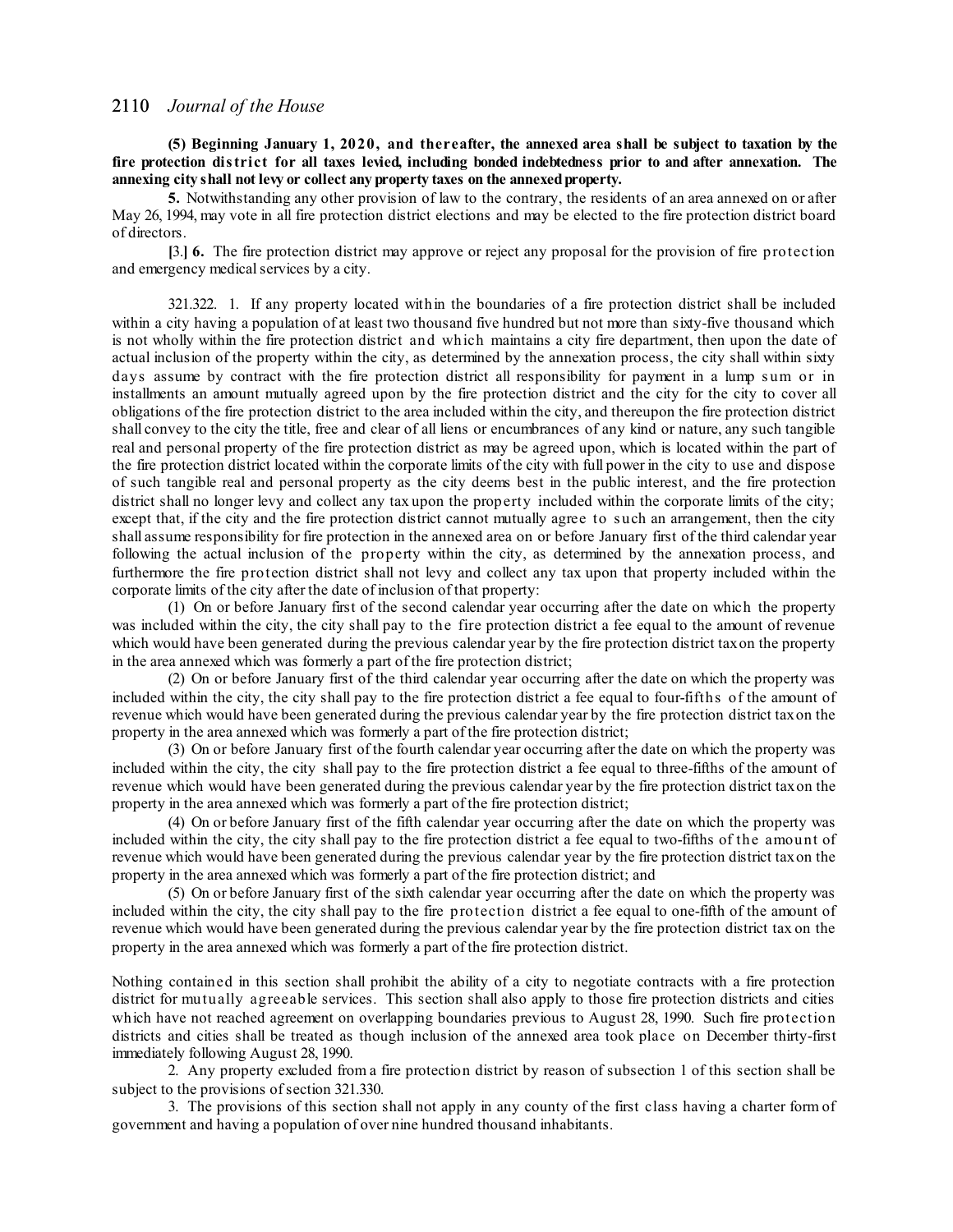4. The provisions of this section shall not apply where the annexing city or town operates a city fire department, is any city of the third classification with more than six thousand but fewer than seven thousand inhabitants and located in any county with a charter form of government and with more than two hundred thousand but fewer than three hundred fifty thousand inhabitants, and is entirely surrounded by a single fire protection district. In such cases, the provision of fire and emergency medical services following annexation shall be governed by subsections 2**, 4 and6 [**and 3**]** ofsection 72.418."; and

Further amend said bill by amending the title, enacting clause, and intersectional references accordingly.

#### *House Committee Amendment No. 3*

AMEND Senate Committee Substitute for Senate Bill No. 326, Page 1, In the Title, Line 3, by deleting "the authority for counties to decrease their budgets" and inserting in lieu thereof "politicalsubdivisions"; and

Further amend said bill, Section 50.622, Page 2, Line 28, by inserting the following after all of said line:

"67.950. **[**Any special purpose district formed under the provisions of a statute of this state requiring approval by the voters of the district, and for which no specific procedure is provided to terminate or dissolve such a district, may be dissolved in the following manner:

(1) Upon the filing with the governing body of the district of a petition containing the signatures of eight percent or more of the voters of the district or upon the motion of a majority of the members of the governing body it shall submit the question to the voters in the district using the same procedure and in the same manner so far as practicable as is provided for the submission of the question for forming the district.

(2) The question shall be submitted in substantially the following form:

Shall the ....... district be dissolved?

(3) If the question receives a majority of the votes cast the district shall be dissolved for all purposes except the payment of outstanding bonded indebtedness, if any.**] 1. A petition describing the boundaries of the district** sought to be dissolved shall be filed with the clerk of the circuit court of the county wherein the subject district is situate or with the clerk of the circuit court of the county having the largest acreage within the boundaries of the subject district in the event that the subject district embraces lands in more than one **county. Such petition, in addition to such boundary description, shall allege that further operation of the** subject district is inimicable to the best interests of the inhabitants of the district; that the district should, in the interest of the public welfare and safety, be dissolved; and such other information as may be useful to the **court in determining whether the petition should be granted and a decree of dissolution entered. Such** petition shall also include a detailed plan for payment of all debt and obligations of the district at the time of dissolution. Such petition shall be accompanied by a cash deposit of fifty dollars as an advancement of the costs of the proceeding, and the petition shall be signed by eight percent or more of the voters of the district. The petition shall be verified by at least one of the signers thereof and shall be served upon the governing board of the district. The district shall be a party, and if the governing board in its discretion determines that such dissolution is not in the public interest, the district shall oppose such petition and pay all cost and **expense thereof.**

2. Upon the filing of the petition, the same shall be presented to the circuit court, and such court shall fix a date for a hearing on such petition. Thereupon, the clerk of the court shall give notice of the filing of the petition in a newspaper of general circulation in the county in which the proceedings are pending, and if the district extends into any other county or counties, such notice shall also be published in a newspaper of general circulation in such other county or counties. The notice shall contain a description of the subject boundary lines of the district and the general purposes of the petition, and shall set forth the date fixed for the hearing on the petition, which shall not be less than seven nor more than twenty-one days after the date of the last publication of the notice and shall be on some regular judicial day of the court wherein the petition is pending. Such notice shall be signed by the clerk of the circuit court and shall be published in three **successive issues of a weekly newspaper or in twenty successive issues of a daily newspaper.**

3. The court, for good cause shown, may continue the case of the hearing thereon from time to time **until final disposition thereof.**

4. Exceptions to the dissolution of a district may be made by any voter or landowner of the district and by the district as herein provided. Such exceptions shall be filed not less than five days prior to the date set for the hearing on the petition. Such exceptions shall specify the grounds upon which the exceptions are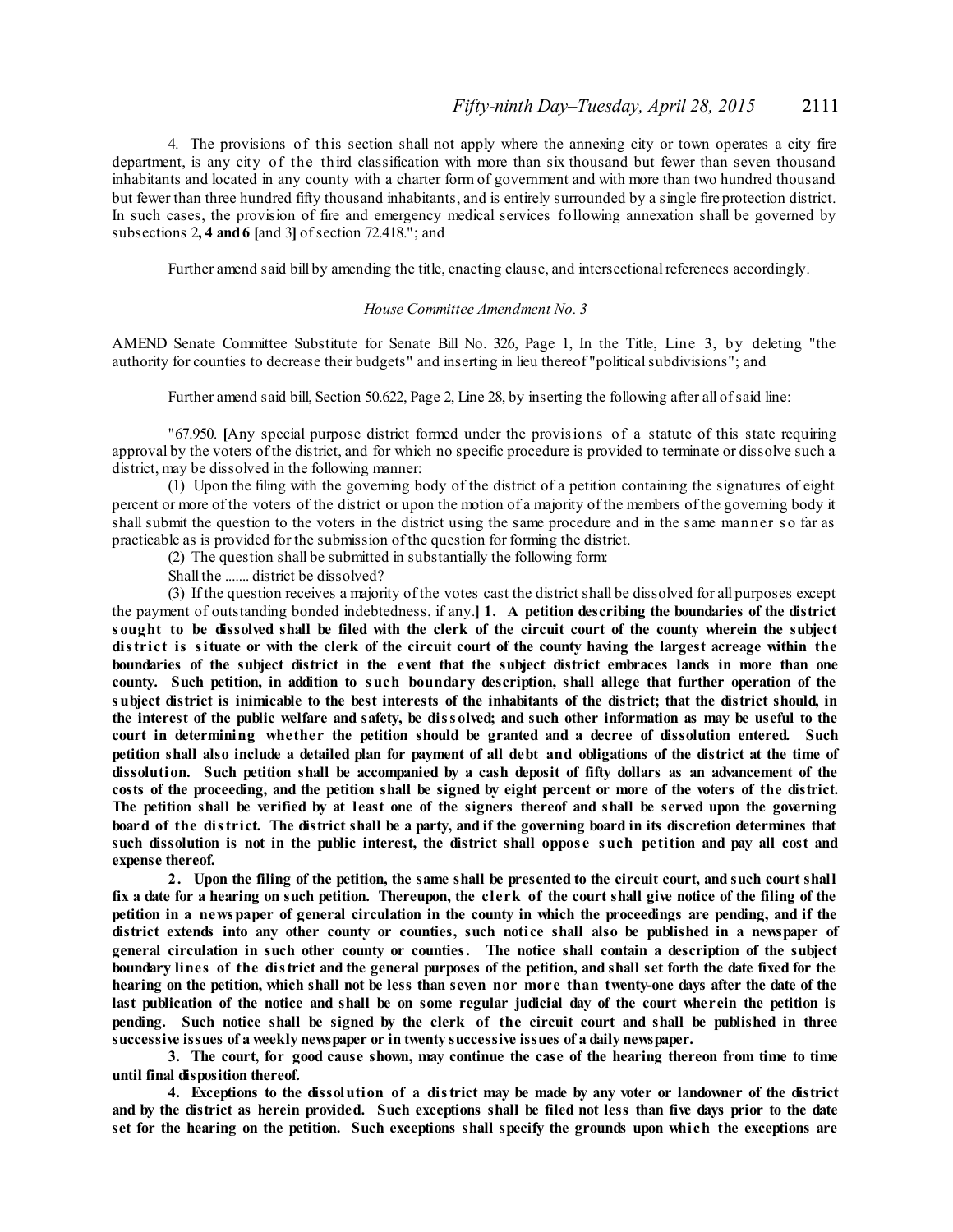filed and the court shall take them into consideration in passing upon the petition and shall also consider the evidence in support of the petition and in support of the exceptions made. Unless petitioners prove that all debts and financial obligations of the district can be paid in full upon dissolution, the petition shall be **dismissedat the costs of the petitioners.**

5. Should the court find that it would not be in the public's best interest to dissolve a district, the petition shall be dismissed at the costs of the petitioners. If, however, the court should find in favor of the **petitioners, the court shall enter its interlocutory decree of dissolution. Such decree shall provide for the submission of the question to the voters of the district in substantially the following form:**

**Shall the ............ District be dissolved?**

**6. The decree of dissolution shall not become final and conclusive until it shall have been submitted** to the voters residing within the boundaries described in such decree and until it shall have been assented to by a majority of the votes cast. The decree shall provide for the submission of the question and shall fix the date thereof. The returns shall be certified by the election authority to the circuit court having jurisdiction in the case, and the court shall thereupon enter its order canvassing the returns and declaring the result of such **election.**

**7. If, upon canvass and declaration, it is found and determined that the question shall have been** assented to by a majority of the votes cast on such proposition, then the court shall, in such order declaring the result of the election, enter a further order declaring the decree of dissolution to be final and conclusive. In the event, however, that the court should find that the question has not been assented to by a majority of the votes cast, the court shall enter a further order declaring such decree of dissolution to be void and of no effect. No appeal shall lie from any of the aforesaid orders. In the event that the court declares the decree of dissolution to be final, as provided in this section, the clerk of the circuit court shall file certified copies of such decree of dissolution and of such final order with the secretary of the state of the State of Missouri, with the recorder of deeds of the county or counties in which the district is situate, and with the clerk of the county **commission of the county or counties in which the district is situate.**

**8. Notwithstanding anything in this section to the contrary, no district shall be dissolved until all of** its debts shall have been paid, and the court, in its decree of dissolution, shall provide for the disposition of the **remaining property of the district.**

**204.475. 1. In any common sewer district organized under sections 204.250 to 204.472, territory** included in the district that is not being served by the district may be detached from the district provided that **there are no outstanding general obligation or special obligation bonds and no contractual obligations of greater than twenty-five thousand dollars for debt that pertains to infrastructure, fixed assets, or obligations** for the purchase of water. If any such bonds or debt is outstanding, and the written consent of the holders of such bonds or the creditors to such debt is obtained, then such territory may be detached in spite of the existence of such bonds or debt, except such consent shall not be required for special obligation bonds if the **district has no water or sewer lines or other facilities located within any of the territory detached.** Detachment may be made by the filing of a petition with the circuit court in which the district was incorporated. The petition shall contain a description of the tract to be detached and a statement that the detachment is in the best interest of the district or the inhabitants and property owners of the territory to be **detached, together with the facts supporting such allegation. The petition may be submitted by the district** acting through its board of directors, in which case the petition shall be signed by a majority of the board of directors of the district. The petition may also be submitted by voters residing in or by landowners owning land in the territory sought to be detached. If there are more than ten voters and landowners in such territory, the petition shall be signed by five or more voters or landowners within the territory; if there are less than ten voters and landowners within such territory, the petition shall be signed by fifty percent or more of the voters and landowners within the territory. In the event there are no voters living within such territory proposed to be detached, then the petition may be submitted by owners of more than fifty percent of the land in the territory proposed to be detached, in which case said petition shall be signed by the owners submitting the petition. In the event the petition is not submitted by the district acting through its board of directors, the petitioner shall name the district as a defendant and serve a copy of the petition upon the district by certified or registered mail with a return receipt requested at least thirty-five days before the date of the hearing of the **petition.**

2. Such petition shall be filed in the circuit court having juris diction and the court shall set a date for hearing on the proposed detachment and the clerk of the circuit court shall give notice of the filing of the petition and the hearing to the district by certified or registered mail with a return receipt requested if the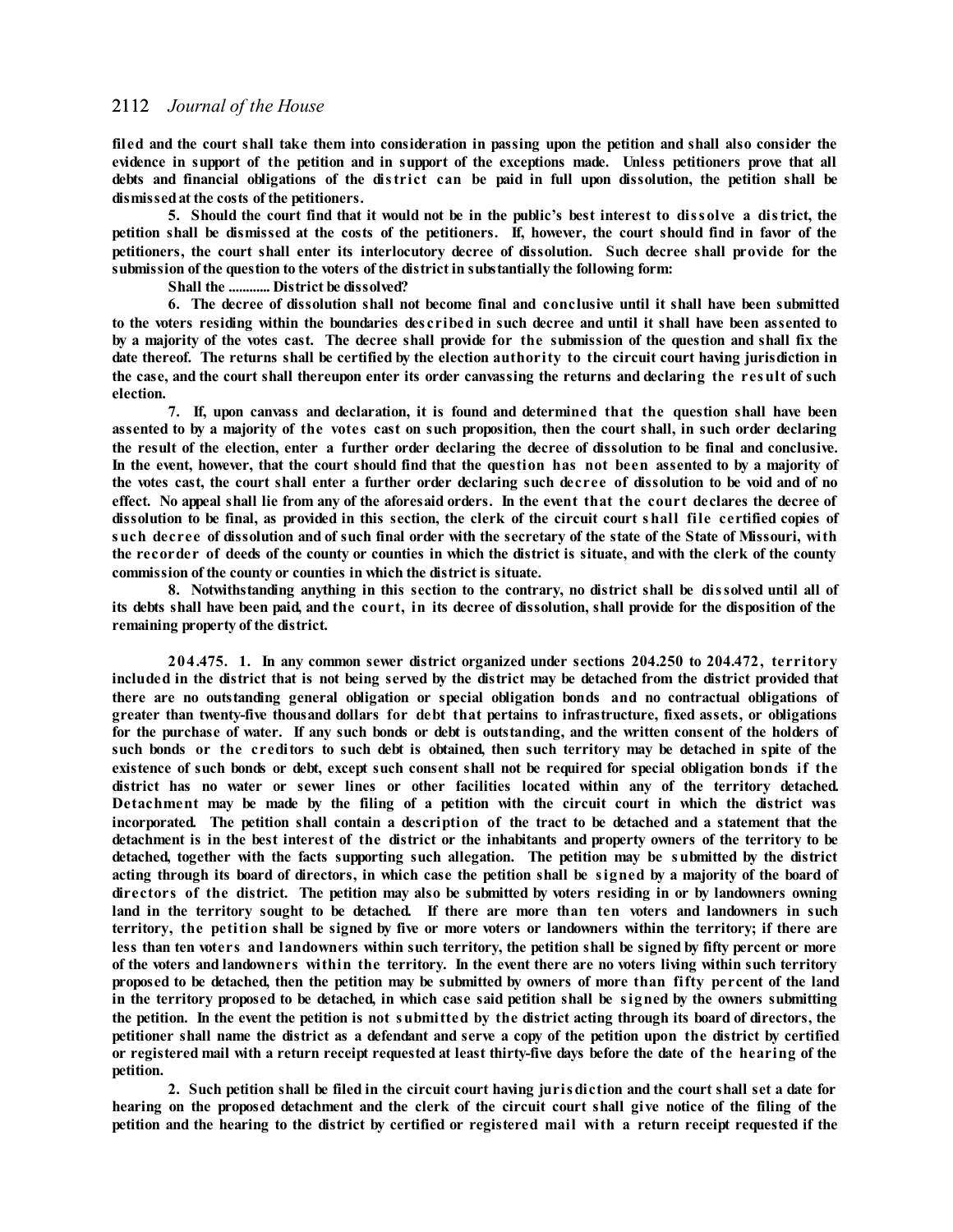district is not the petitioner, and in a newspaper of general circulation in the county in which the proceedings are pending and in a newspaper of general circulation in the territory proposed to be detached. Such notice shall be published in three consecutive issues of a weekly newspaper, or in lieu thereof, in twenty consecutive issues of a daily newspaper. The last insertion of the notice shall be made not less than seven nor more than **twenty-one days before the hearing date. Such notice shall be substantially as follows:**

#### **IN THECIRCUIT COURT OF....................COUNTY, MISSOURI**

**NOTICE OF THE FILING OF A PETITION FOR TERRITORIAL DETACHMENT FROM COMMON SEWER DISTRICT........ OF.................... COUNTY, MISSOURI.**

**To all voters andlandowners of landwithin the boundaries of the above-describeddistrict:**

**You are hereby notified:**

1. That a petition has been filed in this court for the detachment of the following tracts of land from **the above-namedcommon sewer district, as providedby law: (Describe tracts of land).**

2. That a hearing on said petition will be held before this court in ..... on the ..... day of ........, 20 ..., at **...., ....m.**

**3. Exceptions or objections to the detachment of said tracts from said common sewer district may be** made by the district or any wter or landowner of land within the district from which territory is sought to be detached, provided such exceptions or objections are in writing, specify the grounds on which they are made, **andare filedwith the court not later than five days prior to the date of the hearing of the petition.**

**4. The names andaddresses of the attorneys for the petitioner are:**

**............................ ....................**

**Clerk of the Circuit Court of**

**.................. County, Missouri**

3. The court, for good cause shown, may continue the case or the hearing thereon from time to time **until final disposition thereof.**

**4. Exceptions or objections to the detachment of such territory may be made by any voter or landowner within the boundaries of the district, including the territory to be detached. In the event the** petition is not submitted by the district acting through its board of directors, the district may file exceptions **or objections. Exceptions or objections shall be in writing, shall specify the grounds upon which they are** made, and shall be filed not later than five days before the date set for hearing the petition. In considering the **petition for detachment, the court shall take into consideration the evidence in support of and opposition to** the petition, including such exceptions and objections. If the court finds that the detachment will be in the best interest of the district and the inhabitants and landowners of the area to be detached will not be adversely affected or if the court finds that the detachment will be in the best interest of the inhabitants and landowners of the territory to be detached and will not adversely affect the remainder of the district, it shall **approve the detachment andgrant the petition.**

**5. If the court approves the detachment, it shall make its order detaching the territory described in** the petition from the remainder of the district, or in the event it shall find that only a portion of said territory should be detached, the court shall order such portion detached from the district. The court shall also make any changes in subdistrict boundary lines it deems necessary to meet the requirements of sections 204.250 to 204.472. Any subdistrict line changes shall not become effective until the next annual election of a member of **the boardof directors.**

6. A certified copy of the court's order shall be filed in the office of the recorder of deeds and in the office of the county clerk in each county in which any of the territory of the district prior to detachment is located, and in the office of the secretary of state. Costs of the proceeding shall be borne by the petitioner or **petitioners.**

**204.641. 1. In any reorganized common sewer district organized under sections 204.600 to 204.640,** territory included in the district that is not being served by the district may be detached from the district **provided that there are no outstanding general obligation or special obligation bonds and no contractual obligations of greater than twenty-five thousand dollars for debt that pertains to infrastructure, fixed assets,** or obligations for the purchase of water. If any such bonds or debt is outstanding, and the written consent of the holders of such bonds or the creditors to such debt is obtained, then such territory may be detached in spite of the existence of such bonds or debt, except such consent shall not be required for special obligation bonds if the district has no water or sewer lines or other facilities located within any of the territory detached. Detachment may be made by the filing of a petition with the circuit court in which the district was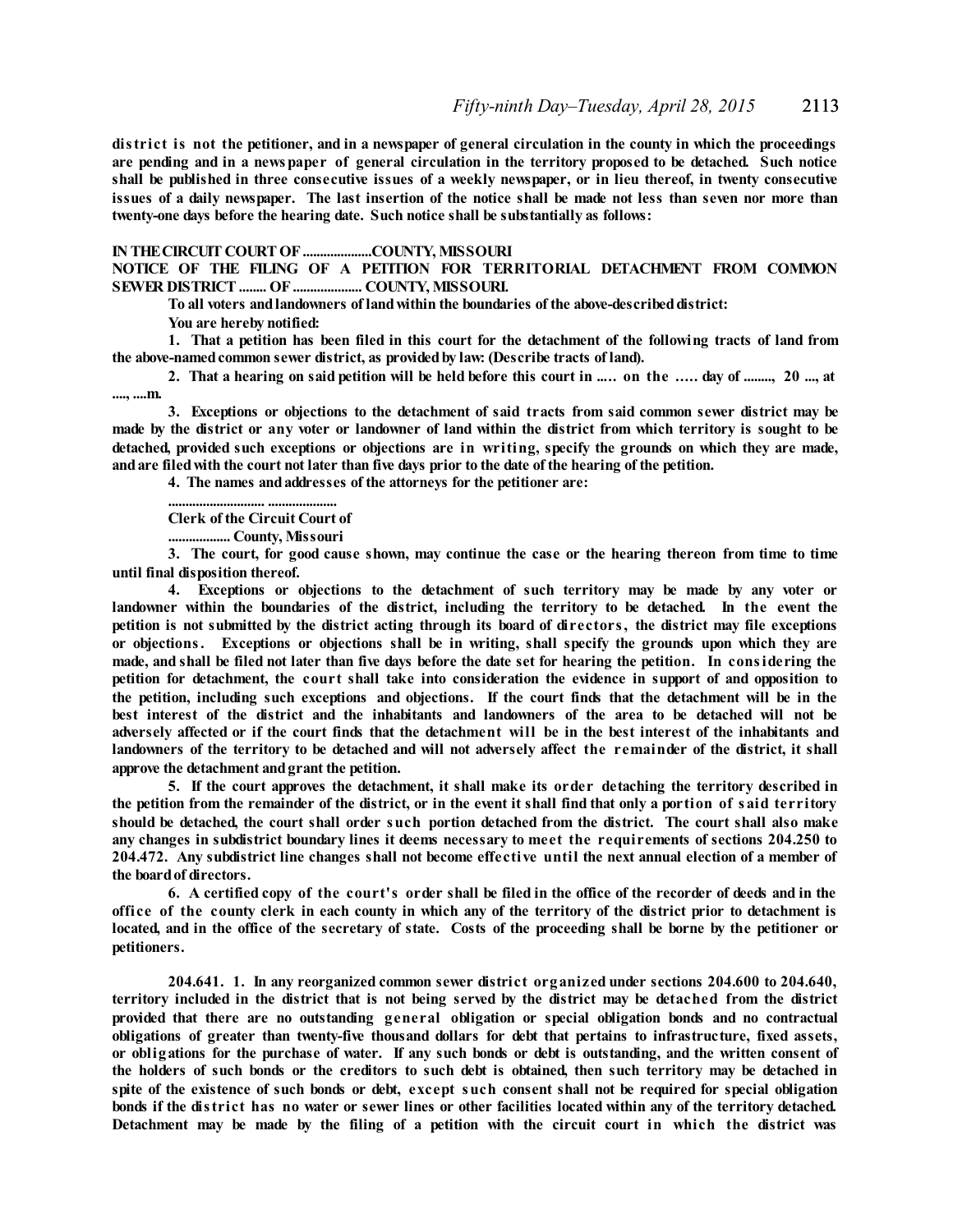incorporated. The petition shall contain a description of the tract to be detached and a statement that the detachment is in the best interest of the district or the inhabitants and property owners of the territory to be **detached, together with the facts supporting such allegation. The petition may be submitted by the district** acting through its board of directors, in which case the petition shall be signed by a majority of the board of directors of the district. The petition may also be submitted by voters residing in or by landowners owning land in the territory sought to be detached. If there are more than ten voters and landowners in such territory, the petition shall be signed by five or more voters or landowners within the territory; if there are less than ten voters and landowners within such territory, the petition shall be signed by fifty percent or more of the voters and landowners within the territory. In the event there are no voters living within such territory proposed to be detached, then the petition may be submitted by owners of more than fifty percent of the land in the territory proposed to be detached, in which case said petition shall be signed by the owners submitting the petition. In the event the petition is not submitted by the district acting through its board of directors, the petitioner shall name the district as a defendant and serve a copy of the petition upon the district by certified or registered mail with a return receipt requested at least thirty-five days before the date of the hearing of the **petition.**

2. Such petition shall be filed in the circuit court having jurisdiction and the court shall set a date for hearing on the proposed detachment and the clerk of the circuit court shall give notice of the filing of the petition and the hearing to the district by certified or registered mail with a return receipt requested if the district is not the petitioner, and in a newspaper of general circulation in the county in which the proceedings are pending and in a newspaper of general circulation in the territory proposed to be detached. Such notice shall be published in three consecutive issues of a weekly newspaper, or in lieu thereof, in twenty consecutive issues of a daily newspaper. The last insertion of the notice shall be made not less than seven nor more than **twenty-one days before the hearing date. Such notice shall be substantially as follows:**

**IN THECIRCUIT COURT OF....................COUNTY, MISSOURI**

**NOTICE OF THE FILING OF A PETITION FOR TERRITORIAL DETACHMENT FROM REORGANIZED COMMON SEWER DISTRICT........ OF.................... COUNTY, MISSOURI.**

**To all voters andlandowners of landwithin the boundaries of the above-describeddistrict:**

**You are hereby notified:**

1. That a petition has been filed in this court for the detachment of the following tracts of land from **the above-namedreorganizedcommon sewer district, as providedby law: (Describe tracts of land).**

2. That a hearing on said petition will be held before this court in ..... on the ..... day of ........, 20 ..., at **...., ....m.**

**3. Exceptions or objections to the detachment of said tracts from said reorganized common sewer** district may be made by the district or any voter or landowner of land within the district from which territory is sought to be detached, provided such exceptions or objections are in writing, specify the grounds on which they are made, and are filed with the court not later than five days prior to the date of the hearing of the **petition.**

**4. The names andaddresses of the attorneys for the petitioner are:**

#### **............................ .................... Clerk of the Circuit Court of**

**.................. County, Missouri**

3. The court, for good cause shown, may continue the case or the hearing thereon from time to time **until final disposition thereof.**

**4. Exceptions or objections to the detachment of such territory may be made by any voter or landowner within the boundaries of the district, including the territory to be detached. In the event the** petition is not submitted by the district acting through its board of directors, the district may file exceptions or objections. Exceptions or objections shall be in writing, shall specify the grounds upon which they are made, and shall be filed not later than five days before the date set for hearing the petition. In considering the petition for detachment, the court shall take into consideration the evidence in support of and opposition to the petition, including such exceptions and objections. If the court finds that the detachment will be in the **best interest of the district and the inhabitants and landowners of the area to be detached will not be** adversely affected or if the court finds that the detachment will be in the best interest of the inhabitants and landowners of the territory to be detached and will not adversely affect the remainder of the district, it shall **approve the detachment andgrant the petition.**

**5. If the court approves the detachment, it shall make its order detaching the territory described in** the petition from the remainder of the district, or in the event it shall find that only a portion of said territory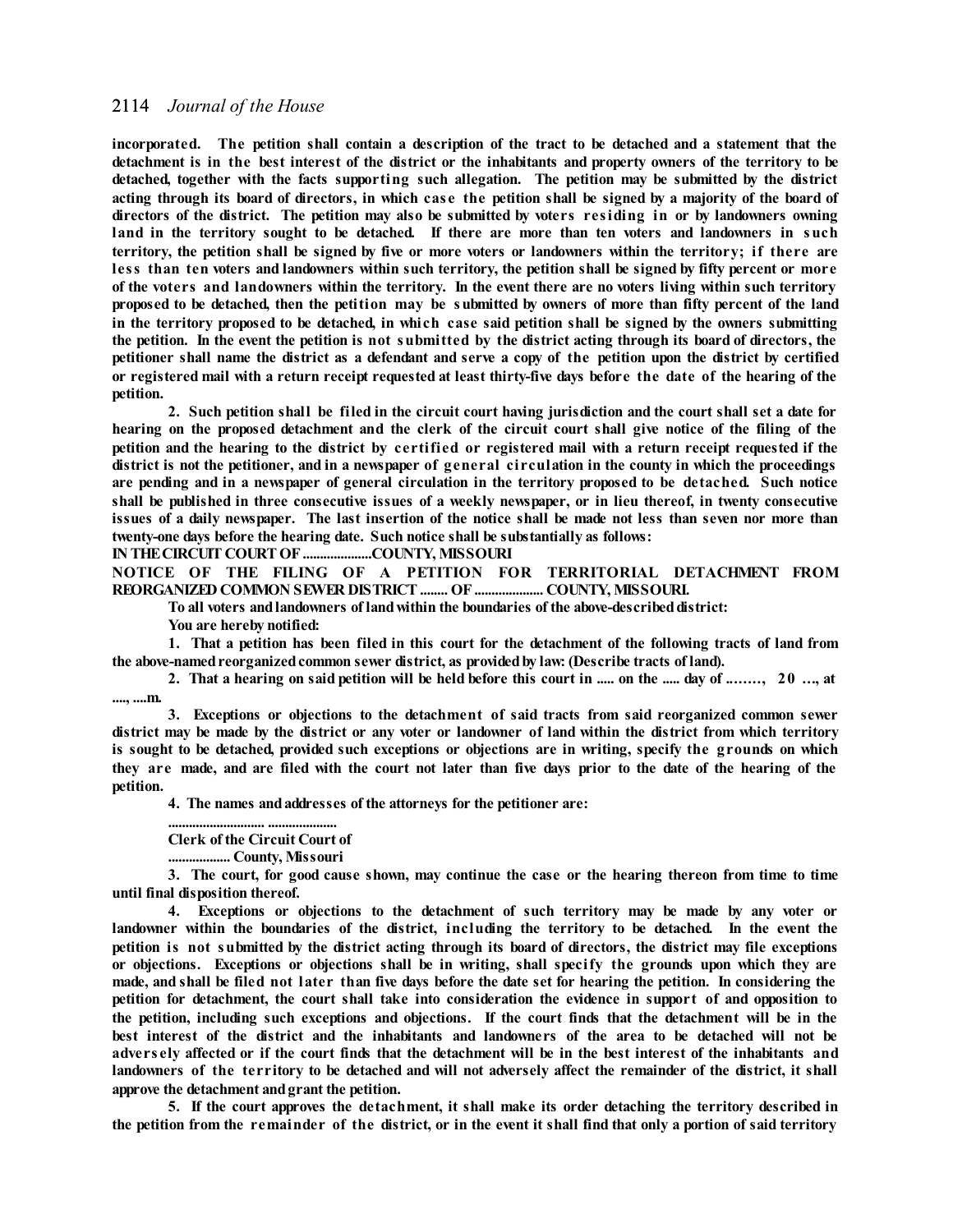should be detached, the court shall order such portion detached from the district. The court shall also make any changes in subdistrict boundary lines it deems necessary to meet the requirements of sections 204.600 to 204.640. Any subdistrict line changes shall not become effective until the next annual election of a member of **the boardof directors.**

6. A certified copy of the court's order shall be filed in the office of the recorder of deeds and in the office of the county clerk in each county in which any of the territory of the district prior to detachment is located, and in the office of the secretary of state. Costs of the proceeding shall be borne by the petitioner or **petitioners.**

**249.495. 1. In any sewer district organized under sections 249.430 to 249.663, territory included in** the district that is not being served by the district may be detached from the district provided that there are **no outstanding general obligation or special obligation bonds and no contractual obligations of greater than twenty-five thousand dollars for debt that pertains to infrastructure, fixed assets, or obligations for the** purchase of water. If any such bonds or debt is outstanding, and the written consent of the holders of such bonds or the creditors to such debt is obtained, then such territory may be detached in spite of the existence of such bonds or debt, except such consent shall not be required for special obligation bonds if the district has no water or sewer lines or other facilities located within any of the territory detached. Detachment may be made by the filing of a petition with the circuit court in which the district was incorporated. The petition shall contain a description of the tract to be detached and a statement that the detachment is in the best interest of **the district or the inhabitants and property owners of the territory to be detached, together with the facts supporting such allegation. The petition may be submitted by the district acting through its board of** directors, in which case the petition shall be signed by a majority of the board of directors of the district. The petition may also be submitted by voters residing in or by landowners owning land in the territory sought to be detached. If there are more than ten voters and landowners in such territory, the petition shall be signed by five or more voters or landowners within the territory; if there are less than ten voters and landowners within such territory, the petition shall be signed by fifty percent or more of the voters and landowners within the territory. In the event there are no voters living within such territory proposed to be detached, then the petition may be submitted by owners of more than fifty percent of the land in the territory proposed to be detached, in which case said petition shall be signed by the owners submitting the petition. In the event the petition is not submitted by the district acting through its board of directors, the petitioner shall name the district as a defendant and serve a copy of the petition upon the district by certified or registered mail with a **return receipt requestedat least thirty-five days before the date of the hearing of the petition.**

2. Such petition shall be filed in the circuit court having juris diction and the court shall set a date for hearing on the proposed detachment and the clerk of the circuit court shall give notice of the filing of the petition and the hearing to the district by certified or registered mail with a return receipt requested if the district is not the petitioner, and in a newspaper of general circulation in the county in which the proceedings are pending and in a newspaper of general circulation in the territory proposed to be detached. Such notice shall be published in three consecutive issues of a weekly newspaper, or in lieu thereof, in twenty consecutive issues of a daily newspaper. The last insertion of the notice shall be made not less than seven nor more than **twenty-one days before the hearing date. Such notice shall be substantially as follows:**

**IN THECIRCUIT COURT OF....................COUNTY, MISSOURI**

**NOTICE OF THE FILING OF A PETITION FOR TERRITORIAL DETACHMENT FROM SEWER DISTRICT........ OF.................... COUNTY, MISSOURI.**

**To all voters andlandowners of landwithin the boundaries of the above-describeddistrict:**

**You are hereby notified:**

1. That a petition has been filed in this court for the detachment of the following tracts of land from **the above-namedsewer district, as providedby law: (Describe tracts of land).**

2. That a hearing on said petition will be held before this court in ..... on the ..... day of ........., 20 ..., at **...., ....m.**

3. Exceptions or objections to the detachment of said tracts from said sewer district may be made by the district or any voter or landowner of land within the district from which territory is sought to be detached, provided such exceptions or objections are in writing, specify the grounds on which they are made, **andare filedwith the court not later than five days prior to the date of the hearing of the petition.**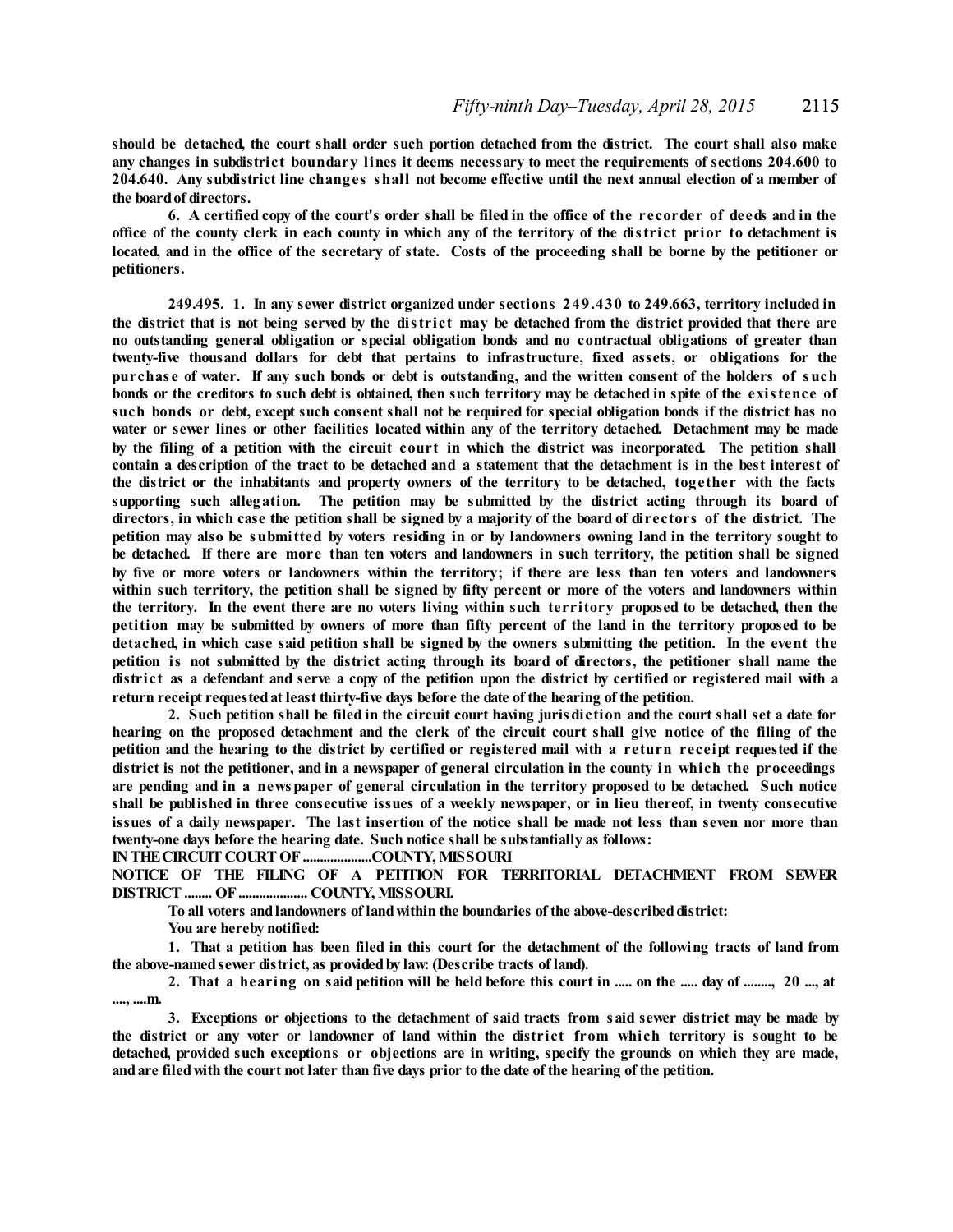**4. The names andaddresses of the attorneys for the petitioner are:**

**............................ .................... Clerk of the Circuit Court of**

**.................. County, Missouri**

3. The court, for good cause shown, may continue the case or the hearing thereon from time to time **until final disposition thereof.**

**4. Exceptions or objections to the detachment of such territory may be made by any voter or landowner within the boundaries of the district, including the territory to be detached. In the event the** petition is not submitted by the district acting through its board of directors, the district may file exceptions or objections. Exceptions or objections shall be in writing, shall specify the grounds upon which they are made, and shall be filed not later than five days before the date set for hearing the petition. In considering the petition for detachment, the court shall take into consideration the evidence in support of and opposition to the petition, including such exceptions and objections. If the court finds that the detachment will be in the best interest of the district and the inhabitants and landowners of the area to be detached will not be adversely affected or if the court finds that the detachment will be in the best interest of the inhabitants and landowners of the territory to be detached and will not adversely affect the remainder of the district, it shall **approve the detachment andgrant the petition.**

**5. If the court approves the detachment, it shall make its order detaching the territory described in** the petition from the remainder of the district, or in the event it shall find that only a portion of said territory should be detached, the court shall order such portion detached from the district. The court shall also make any changes in subdistrict boundary lines it deems necessary to meet the requirements of sections 249.430 to 249.663. Any subdistrict line changes shall not become effective until the next annual election of a member of **the boardof directors.**

6. A certified copy of the court's order shall be filed in the office of the recorder of deeds and in the office of the county clerk in each county in which any of the territory of the district prior to detachment is located, and in the office of the secretary of state. Costs of the proceeding shall be borne by the petitioner or **petitioners.**

**249.809. 1. In any sewer district organized under s ections 249.761 to 249.810, territory included in** the district that is not being served by the district may be detached from the district provided that there are **no outstanding general obligation or special obligation bonds and no contractual obligations of greater than twenty-five thousand dollars for debt that pertains to infrastructure, fixed assets, or obligations for the** purchase of water. If any such bonds or debt is outstanding, and the written consent of the holders of such bonds or the creditors to such debt is obtained, then such territory may be detached in spite of the existence of such bonds or debt, except such consent shall not be required for special obligation bonds if the district has no water or sewer lines or other facilities located within any of the territory detached. Detachment may be made by the filing of a petition with the circuit court in which the district was incorporated. The petition shall contain a description of the tract to be detached and a statement that the detachment is in the best interest of the district or the inhabitants and property owners of the territory to be detached, together with the facts **supporting such allegation. The petition may be submitted by the district acting through its board of** directors, in which case the petition shall be signed by a majority of the board of directors of the district. The petition may also be submitted by voters residing in or by landowners owning land in the territory sought to be detached. If there are more than ten voters and landowners in such territory, the petition shall be signed by five or more voters or landowners within the territory; if there are less than ten voters and landowners within such territory, the petition shall be signed by fifty percent or more of the voters and landowners within the territory. In the event there are no voters living within such territory proposed to be detached, then the petition may be submitted by owners of more than fifty percent of the land in the territory proposed to be detached, in which case said petition shall be signed by the owners submitting the petition. In the event the petition is not submitted by the district acting through its board of directors, the petitioner shall name the district as a defendant and serve a copy of the petition upon the district by certified or registered mail with a **return receipt requestedat least thirty-five days before the date of the hearing of the petition.**

2. Such petition shall be filed in the circuit court having jurisdiction and the court shall set a date for hearing on the proposed detachment and the clerk of the circuit court shall give notice of the filing of the petition and the hearing to the district by certified or registered mail with a return receipt requested if the district is not the petitioner, and in a newspaper of general circulation in the county in which the proceedings are pending and in a newspaper of general circulation in the territory proposed to be detached. Such notice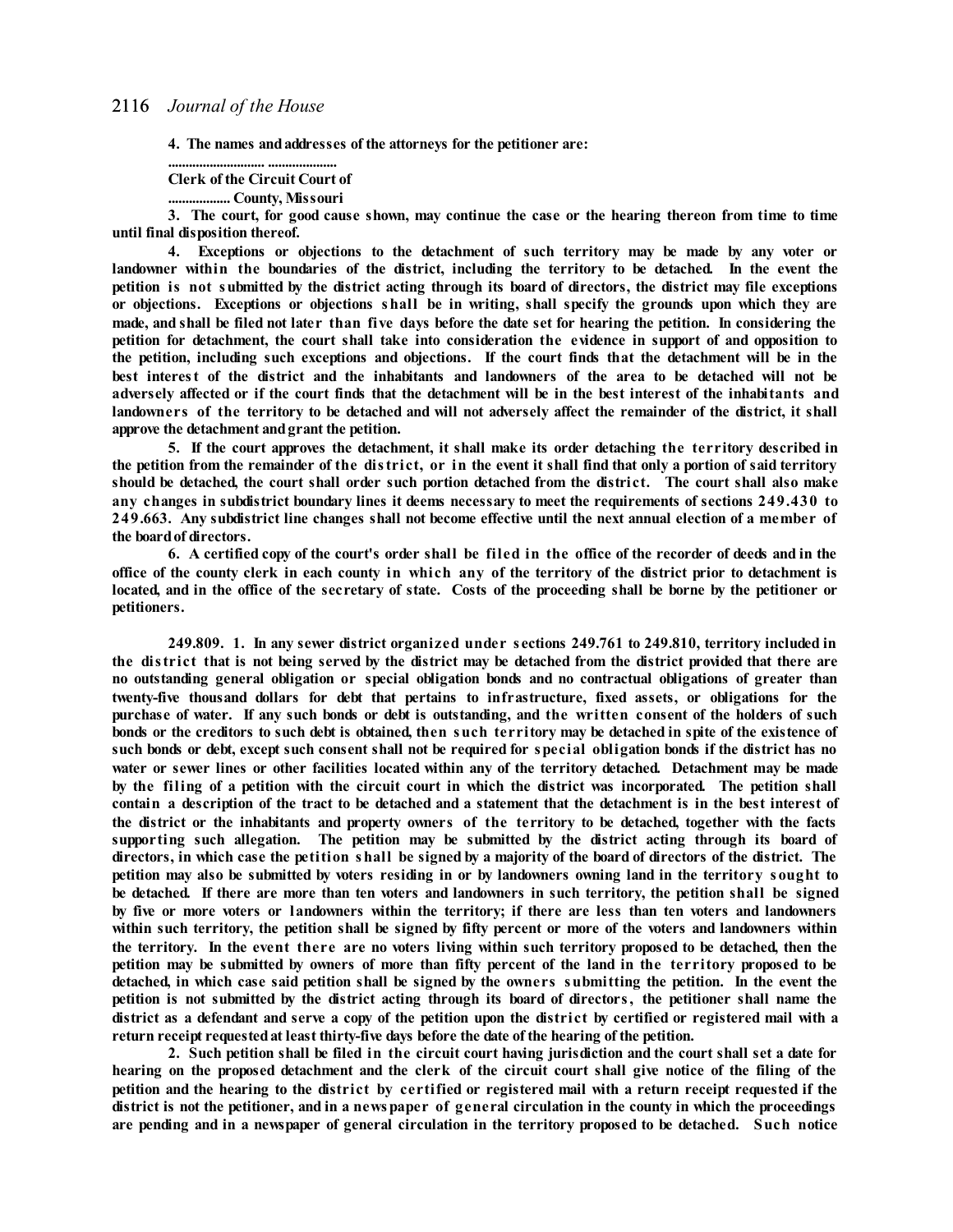shall be published in three consecutive issues of a weekly newspaper, or in lieu thereof, in twenty consecutive issues of a daily newspaper. The last insertion of the notice shall be made not less than seven nor more than **twenty-one days before the hearing date. Such notice shall be substantially as follows:**

**IN THECIRCUIT COURT OF....................COUNTY, MISSOURI**

**NOTICE OF THE FILING OF A PETITION FOR TERRITORIAL DETACHMENT FROM SEWER DISTRICT........ OF.................... COUNTY, MISSOURI.**

**To all voters andlandowners of landwithin the boundaries of the above-describeddistrict: You are hereby notified:**

1. That a petition has been filed in this court for the detachment of the following tracts of land from **the above-namedsewer district, as providedby law: (Describe tracts of land).**

2. That a hearing on said petition will be held before this court in ..... on the ..... day of ........, 20 ..., at **...., ....m.**

3. Exceptions or objections to the detachment of said tracts from said sewer district may be made by the district or any voter or landowner of land within the district from which territory is sought to be **detached, provided such exceptions or objections are in writing, specify the grounds on which they are made, andare filedwith the court not later than five days prior to the date of the hearing of the petition.**

**4. The names andaddresses of the attorneys for the petitioner are:**

**............................ .................... Clerk of the Circuit Court of**

**.................. County, Missouri**

3. The court, for good cause shown, may continue the case or the hearing thereon from time to time **until final disposition thereof.**

**4. Exceptions or objections to the detachment of such territory may be made by any voter or landowner within the boundaries of the district, including the territory to be detached. In the event the** petition is not submitted by the district acting through its board of directors, the district may file exceptions or objections. Exceptions or objections shall be in writing, shall specify the grounds upon which they are made, and shall be filed not later than five days before the date set for hearing the petition. In considering the petition for detachment, the court shall take into consideration the evidence in support of and opposition to the petition, including such exceptions and objections. If the court finds that the detachment will be in the **best interest of the district and the inhabitants and landowners of the area to be detached will not be** adversely affected or if the court finds that the detachment will be in the best interest of the inhabitants and landowners of the territory to be detached and will not adversely affect the remainder of the district, it shall **approve the detachment andgrant the petition.**

**5. If the court approves the detachment, it shall make its order detaching the territory described in** the petition from the remainder of the district, or in the event it shall find that only a portion of said territory should be detached, the court shall order such portion detached from the district. The court shall also make any changes in subdistrict boundary lines it deems necessary to meet the requirements of sections 249.761 to 249.810. Any subdistrict line changes shall not become effective until the next annual election of a member of **the boardof directors.**

6. A certified copy of the court's order shall be filed in the office of the recorder of deeds and in the office of the county clerk in each county in which any of the territory of the district prior to detachment is located, and in the office of the secretary of state. Costs of the proceeding shall be borne by the petitioner or **petitioners.**

**249.1120. 1. In any consolidated s ewer district organized under sections 249.1100 to 249.1118,** territory included in the district that is not being served by the district may be detached from the district **provided that there are no outstanding general obligation or special obligation bonds and no contractual obligations of greater than twenty-five thousand dollars for debt that pertains to infrastructure, fixed assets,** or obligations for the purchase of water. If any such bonds or debt is outstanding, and the written consent of the holders of such bonds or the creditors to such debt is obtained, then such territory may be detached in spite of the existence of such bonds or debt, except such consent shall not be required for special obligation bonds if the district has no water or sewer lines or other facilities located within any of the territory detached. Detachment may be made by the filing of a petition with the circuit court in which the district was incorporated. The petition shall contain a description of the tract to be detached and a statement that the detachment is in the best interest of the district or the inhabitants and property owners of the territory to be **detached, together with the facts supporting such allegation. The petition may be submitted by the district**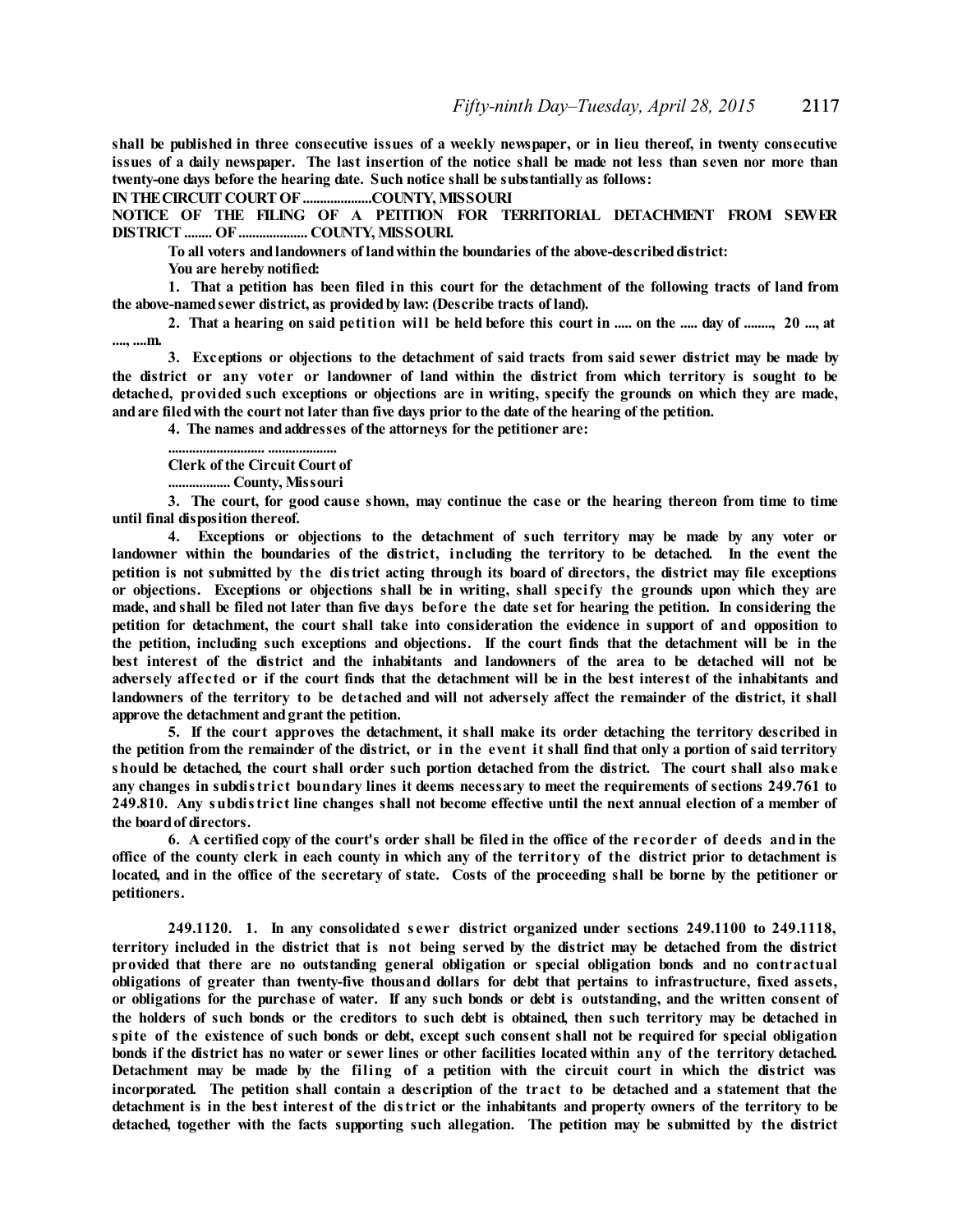acting through its board of directors, in which case the petition shall be signed by a majority of the board of directors of the district. The petition may also be submitted by voters residing in or by landowners owning land in the territory sought to be detached. If there are more than ten voters and landowners in such territory, the petition shall be signed by five or more voters or landowners within the territory; if there are less than ten voters and landowners within such territory, the petition shall be signed by fifty percent or more of the voters and landowners within the territory. In the event there are no voters living within such territory proposed to be detached, then the petition may be submitted by owners of more than fifty percent of the land in the territory proposed to be detached, in which case said petition shall be signed by the owners submitting the petition. In the event the petition is not submitted by the district acting through its board of directors, the petitioner shall name the district as a defendant and serve a copy of the petition upon the district by certified or registered mail with a return receipt requested at least thirty-five days before the date of the hearing of the **petition.**

2. Such petition shall be filed in the circuit court having jurisdiction and the court shall set a date for hearing on the proposed detachment and the clerk of the circuit court shall give notice of the filing of the petition and the hearing to the district by certified or registered mail with a return receipt requested if the district is not the petitioner, and in a newspaper of general circulation in the county in which the proceedings are pending and in a newspaper of general circulation in the territory proposed to be detached. Such notice shall be published in three consecutive issues of a weekly newspaper, or in lieu thereof, in twenty consecutive issues of a daily newspaper. The last insertion of the notice shall be made not less than seven nor more than **twenty-one days before the hearing date. Such notice shall be substantially as follows:**

**IN THECIRCUIT COURT OF....................COUNTY, MISSOURI**

**NOTICE OF THE FILING OF A PETITION FOR TERRITORIAL DETACHMENT FROM CONSOLIDATED SEWER DISTRICT........ OF.................... COUNTY, MISSOURI.**

**To all voters andlandowners of landwithin the boundaries of the above-describeddistrict:**

**You are hereby notified:**

1. That a petition has been filed in this court for the detachment of the following tracts of land from **the above-namedconsolidatedsewer district, as providedby law: (Describe tracts of land).**

2. That a hearing on said petition will be held before this court in ..... on the ..... day of ........, 20 ..., at **...., ....m.**

**3. Exceptions or objections to the detachment of said tracts from said cons olidated sewer district** may be made by the district or any voter or landowner of land within the district from which territory is **sought to be detached, provided such exceptions or objections are in writing, specify the grounds on which** they are made, and are filed with the court not later than five days prior to the date of the hearing of the **petition.**

**4. The names andaddresses of the attorneys for the petitioner are:**

**............................ .................... Clerk of the Circuit Court of**

**.................. County, Missouri**

3. The court, for good cause shown, may continue the case or the hearing thereon from time to time **until final disposition thereof.**

**4. Exceptions or objections to the detachment of such territory may be made by any voter or landowner within the boundaries of the district, including the territory to be detached. In the event the** petition is not submitted by the district acting through its board of directors, the district may file exceptions or objections. Exceptions or objections shall be in writing, shall specify the grounds upon which they are made, and shall be filed not later than five days before the date set for hearing the petition. In considering the **petition for detachment, the court shall take into consideration the evidence in support of and opposition to** the petition, including such exceptions and objections. If the court finds that the detachment will be in the best interest of the district and the inhabitants and landowners of the area to be detached will not be adversely affected or if the court finds that the detachment will be in the best interest of the inhabitants and landowners of the territory to be detached and will not adversely affect the remainder of the district, it shall **approve the detachment andgrant the petition.**

5. If the court approves the detachment, it shall make its order detaching the territory described in the petition from the remainder of the district, or in the event it shall find that only a portion of said territory should be detached, the court shall order such portion detached from the district. The court shall also make any changes in subdistrict boundary lines it deems necessary to meet the requirements of sections 249.1100 to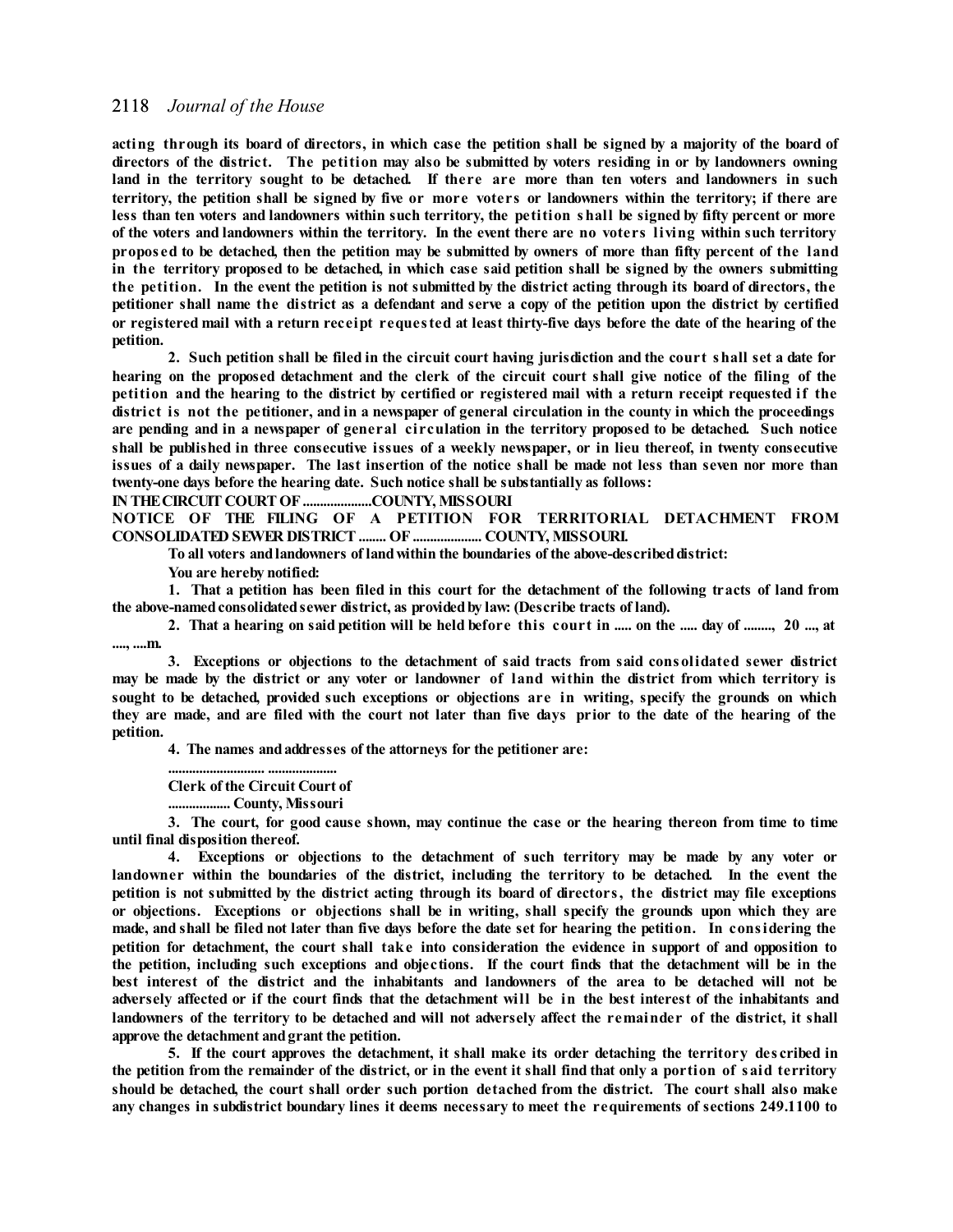249.1118. Any subdistrict line changes shall not become effective until the next annual election of a member **of the boardof directors.**

6. A certified copy of the court's order shall be filed in the office of the recorder of deeds and in the office of the county clerk in each county in which any of the territory of the district prior to detachment is located, and in the office of the secretary of state. Costs of the proceeding shall be borne by the petitioner or **petitioners.**"; and

Further amend said bill by amending the title, enacting clause, and intersectional references accordingly.

Mr. Speaker: Your Committee on Local Government, to which was referred **SCS SB 539**, begs leave to report it has examined the same and recommends that it **Do Pass with House Committee Amendment No. 1**, and pursuant to Rule 27(13) be referred to the Select Committee on State and Local Governments.

#### *House Committee Amendment No. 1*

AMEND Senate Committee Substitute for Senate Bill No. 539, Page 1, In the Title, Lines 2-3, by deleting "the authority of county officers to provide passport services" and inserting in lieu thereof "politicalsubdivisions"; and

Further amend said bill and page, Section 49.130, Line 6, by inserting the following after all of said section and line:

"72.418. 1. Notwithstanding any other provision of law to the contrary, no new city created pursuant to sections 72.400 to 72.423 shall establish a municipal fire department to provide fire protection services, including emergency medical services, if such city formerly consisted of unincorporated areas in the county or municipalities in the county, or both, which are provided fire protection services and emergency medical services by one or more fire protection districts. Such fire protection districts shall continue to provide services to the area comprising the new city and may levy and collect taxes the same as such districts had prior to the creation ofsuch new city.

2. Fire protection districts serving the area included within any annexation by a city having a fire department, including simplified boundary changes, shall continue to provide fire protection services, including emergency medical services to such area.

**3. Notwithstanding any other provision of law to the contrary, beginning January 1, 2016, any fire protection districts serving the area included within any annexation by a city having a fire department, including simplified boundary changes, which annexation is not completed by August 28, 2015, shall continue** to levy and collect taxes the same as such districts had prior to the annexation. The annexing city shall not **levy or collect any property taxes on the annexedproperty.**

**4. Notwithstanding any other provision of law to the contrary, for any fire protection districts serving the area included within any annexation by a city having a fire department, including simplified boundary changes, which annexation has been completedby August 28, 2015:**

**(1) Beginning January 1, 2016:**

**(a)** The annexing city shall pay annually to the fire protection district an amount equal to **eighty percent of** that which the fire protection district would have levied on all taxable property within the annexed area. **[**Such annexed area shall not be subject to taxation for any purpose thereafter by the fire protection district except for bonded indebtedness by the fire protection district which existed prior to the annexation.**]** The amount to be paid annually by the municipality to the fire protection district pursuant hereto shall be **eighty percent of [**a**] the** s um equal to the annual assessed value multiplied by the annual tax rate as certified by the fire protection district to the municipality, including any portion of the taxcreated for emergency medicalservice provided by the district, per one hundred dollars of assessed value in such area. The tax rate so computed shall include any tax on bonded indebtedness incurred subsequent to such annexation, but shall not include any portion of the tax rate for bonded indebtedness incurred prior to such annexation. **The annexing city shall not levy or collect any property taxes on the annexedproperty.**

(b) The annexed area shall be subject to taxation by the fire protection district for twenty percent of the sum equal to the annual assessed value multiplied by the annual tax rate as certified by the fire protection **district to the municipality, including any portion of the tax created for emergency medical service provided** by the district, per one hundred dollars of assessed value in such area. The tax rate so computed shall include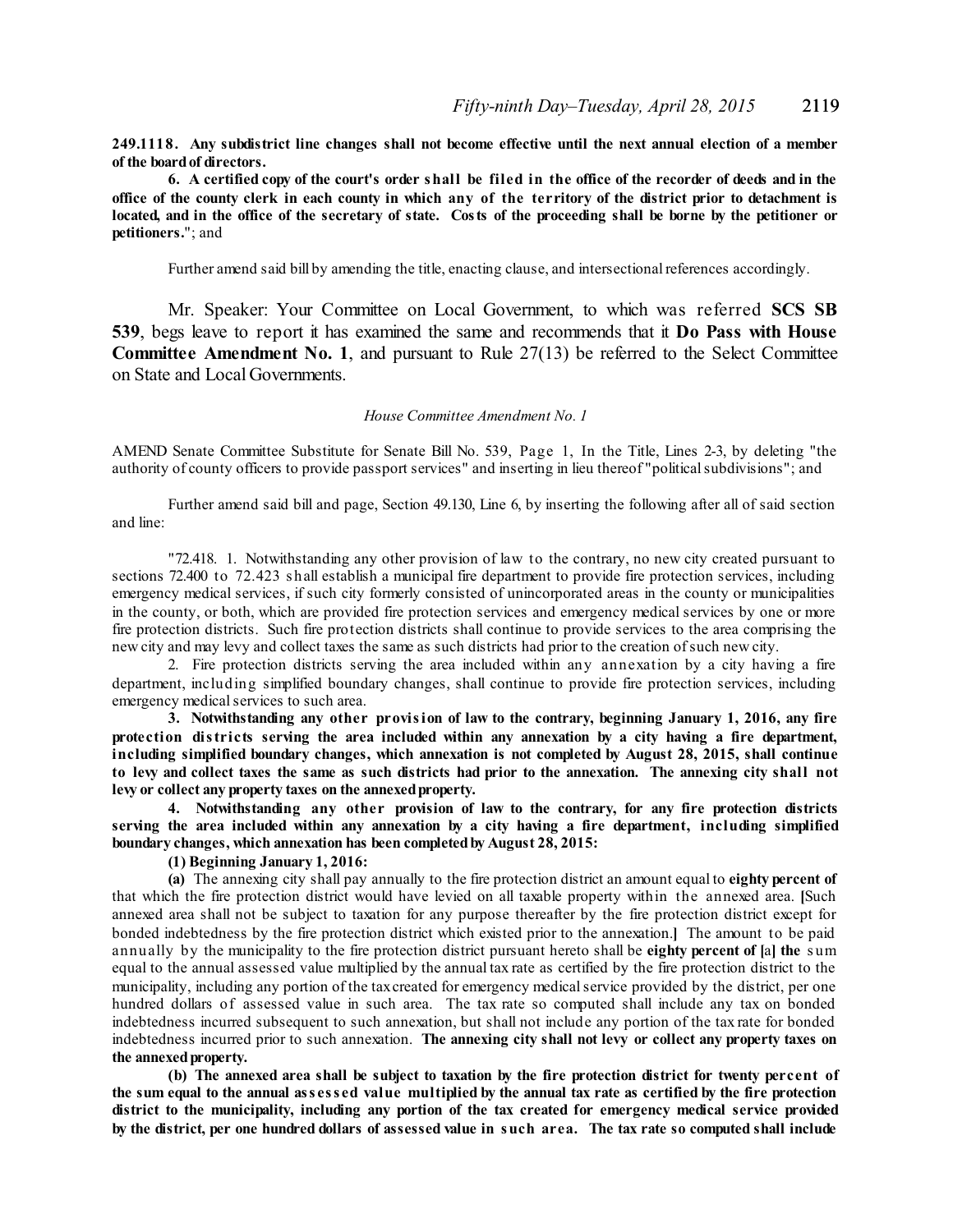**any tax on bonded indebtedness incurred subsequent to such annexation. Additionally, the annexed area** shall be subject to taxation by the fire protection district for bonded indebtedness by the fire protection **district which existedprior to the annexation.**

**(2) Beginning January 1, 2017:**

**(a) The annexing city shall pay annually to the fire protection district an amount equal to sixty** percent of that which the fire protection district would have levied on all taxable property within the annexed area. The amount to be paid annually by the municipality to the fire protection district pursuant hereto shall be eighty percent of [a] the sum equal to the annual assessed value multiplied by the annual tax rate as certified by the fire protection district to the municipality, including any portion of the tax created for emergency medical service provided by the district, per one hundred dollars of assessed value in such area. **The tax rate so computed shall include any tax on bonded indebtedness incurred subsequent to such** annexation, but shall not include any portion of the tax rate for bonded indebtedness incurred prior to such **annexation. The annexing city shall not levy or collect any property taxes on the annexedproperty.**

(b) The annexed area shall be subject to taxation by the fire protection district for forty percent of the sum equal to the annual assessed value multiplied by the annual tax rate as certified by the fire protection **district to the municipality, including any portion of the tax created for emergency medical service provided** by the district, per one hundred dollars of assessed value in such area. The tax rate so computed shall include **any tax on bonded indebtedness incurred subsequent to such annexation. Additionally, the annexed area** shall be subject to taxation by the fire protection district for bonded indebtedness by the fire protection **district which existedprior to the annexation.**

**(3) Beginning January 1, 2018:**

**(a) The annexing city shall pay annually to the fire protection district an amount equal to forty** percent of that which the fire protection district would have levied on all taxable property within the annexed area. The amount to be paid annually by the municipality to the fire protection district pursuant hereto shall be eighty percent of [a] the sum equal to the annual assessed value multiplied by the annual tax rate as certified by the fire protection district to the municipality, including any portion of the tax created for emergency medical service provided by the district, per one hundred dollars of assessed value in such area. **The tax rate so computed shall include any tax on bonded indebtedness incurred subsequent to such** annexation, but shall not include any portion of the tax rate for bonded indebtedness incurred prior to such **annexation. The annexing city shall not levy or collect any property taxes on the annexedproperty.**

(b) The annexed area shall be subject to taxation by the fire protection district for sixty percent of the sum equal to the annual assessed value multiplied by the annual tax rate as certified by the fire protection **district to the municipality, including any portion of the tax created for emergency medical service provided** by the district, per one hundred dollars of assessed value in such area. The tax rate so computed shall include **any tax on bonded indebtedness incurred subsequent to such annexation. Additionally, the annexed area** shall be subject to taxation by the fire protection district for bonded indebtedness by the fire protection **district which existedprior to the annexation.**

**(4) Beginning January 1, 2019:**

**(a) The annexing city shall pay annually to the fire protection district an amount equal to twenty** percent of that which the fire protection district would have levied on all taxable property within the annexed area. The amount to be paid annually by the municipality to the fire protection district pursuant hereto shall be eighty percent of [a] the sum equal to the annual assessed value multiplied by the annual tax rate as certified by the fire protection district to the municipality, including any portion of the tax created for emergency medical service provided by the district, per one hundred dollars of assessed value in such area. **The tax rate so computed shall include any tax on bonded indebtedness incurred subsequent to such** annexation, but shall not include any portion of the tax rate for bonded indebtedness incurred prior to such **annexation. The annexing city shall not levy or collect any property taxes on the annexedproperty.**

**(b) The annexed area shall be subject to taxation by the fire protection district for eighty percent of** the sum equal to the annual assessed value multiplied by the annual tax rate as certified by the fire protection **district to the municipality, including any portion of the tax created for emergency medical service provided** by the district, per one hundred dollars of assessed value in such area. The tax rate so computed shall include **any tax on bonded indebtedness incurred subsequent to such annexation. Additionally, the annexed area** shall be subject to taxation by the fire protection district for bonded indebtedness by the fire protection **district which existedprior to the annexation.**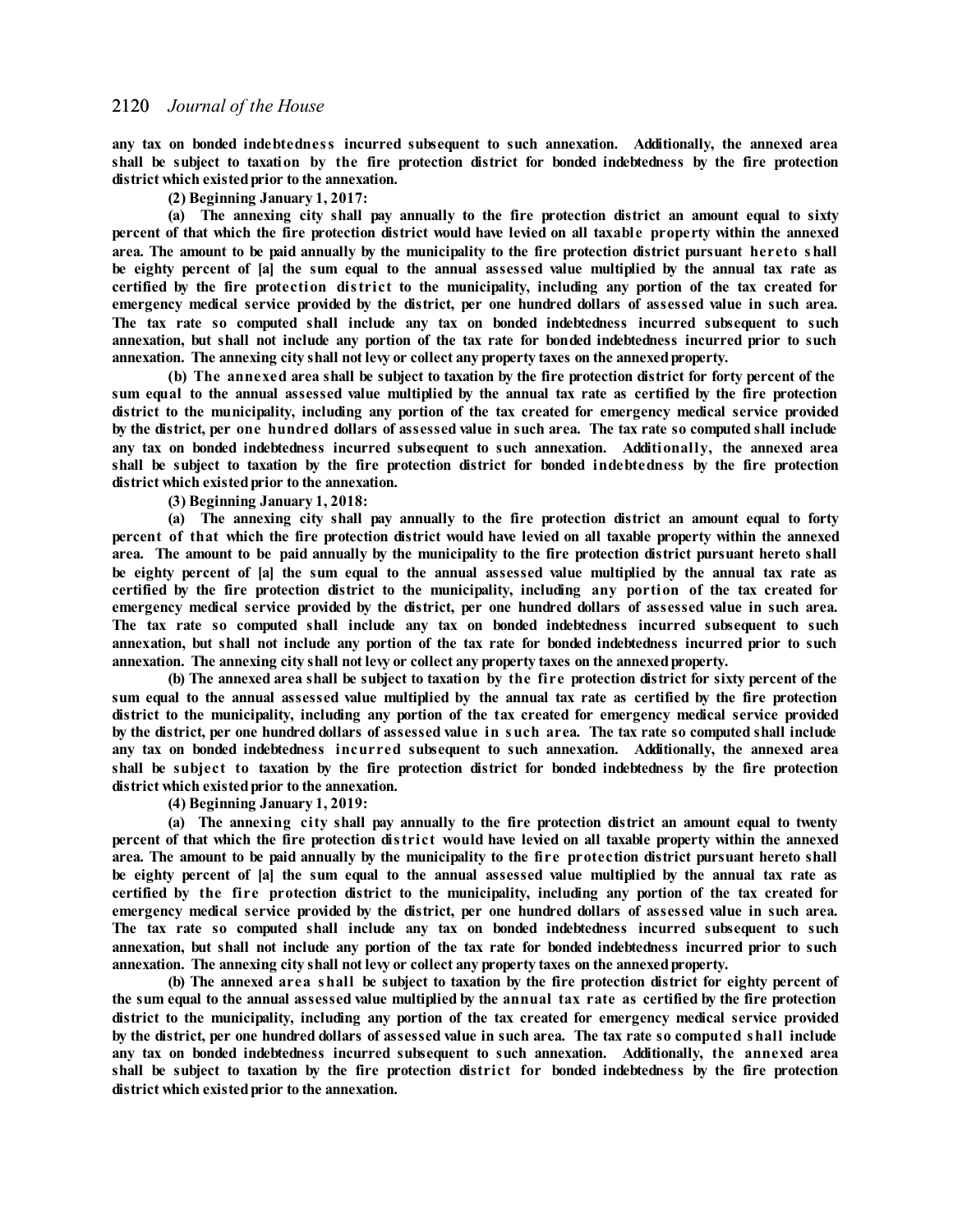**(5) Beginning January 1, 2020, and thereafter, the annexed area shall be subject to taxation by the fire protection district for all taxes levied, including bonded indebtedness prior to and after annexation. The annexing city shall not levy or collect any property taxes on the annexedproperty.**

**5.** Notwithstanding any other provision of law to the contrary, the residents of an area annexed on or after May 26, 1994, may vote in all fire protection district elections and may be elected to the fire protection district board of directors.

**[**3.**] 6.** The fire protection district may approve or reject any proposal for the provision of fire protection and emergency medicalservices by a city.

321.322. 1. If any property located within the boundaries of a fire protection district shall be included within a city having a population of at least two thousand five hundred but not more than sixty-five thousand which is not wholly within the fire protection district and which maintains a city fire department, then upon the date of actual inclusion of the property within the city, as determined by the annexation process, the city shall within sixty days assume by contract with the fire protection district all responsibility for payment in a lump sum or in installments an amount mutually agreed upon by the fire protection district and the city for the city to cover all obligations of the fire protection district to the area included within the city, and thereupon the fire protection district shall convey to the city the title, free and clear of all liens or encumbrances of any kind or nature, any such tangible real and personal property of the fire protection district as may be agreed upon, which is located within the part of the fire protection district located within the corporate limits of the city with full power in the city to use and dispose of such tangible real and personal property as the city deems best in the public interest, and the fire protection district shall no longer levy and collect any tax upon the property included within the corporate limits of the city; except that, if the city and the fire protection district cannot mutually agree to such an arrangement, then the city shall assume responsibility for fire protection in the annexed area on or before January first of the third calendar year following the actual inclusion of the property within the city, as determined by the annexation process, and furthermore the fire protection district shall not levy and collect any tax upon that property included within the corporate limits of the city after the date of inclusion of that property:

(1) On or before January first of the second calendar year occurring after the date on which the property was included within the city, the city shall pay to the fire protection district a fee equal to the amount of revenue which would have been generated during the previous calendar year by the fire protection district taxon the property in the area annexed which was formerly a part of the fire protection district;

(2) On or before January first of the third calendar year occurring after the date on which the property was included within the city, the city shall pay to the fire protection district a fee equal to four-fifths of the amount of revenue which would have been generated during the previous calendar year by the fire protection district taxon the property in the area annexed which was formerly a part of the fire protection district;

(3) On or before January first of the fourth calendar year occurring after the date on which the property was included within the city, the city shall pay to the fire protection district a fee equal to three-fifths of the amount of revenue which would have been generated during the previous calendar year by the fire protection district taxon the property in the area annexed which was formerly a part of the fire protection district;

(4) On or before January first of the fifth calendar year occurring after the date on which the property was included within the city, the city shall pay to the fire protection district a fee equal to two-fifths of the amount of revenue which would have been generated during the previous calendar year by the fire protection district taxon the property in the area annexed which was formerly a part of the fire protection district; and

(5) On or before January first of the sixth calendar year occurring after the date on which the property was included within the city, the city shall pay to the fire protection district a fee equal to one-fifth of the amount of revenue which would have been generated during the previous calendar year by the fire protection district tax on the property in the area annexed which was formerly a part of the fire protection district.

Nothing contained in this section shall prohibit the ability of a city to negotiate contracts with a fire protection district for mutually agreeable services. This section shall also apply to those fire protection districts and cities which have not reached agreement on overlapping boundaries previous to August 28, 1990. Such fire protection districts and cities shall be treated as though inclusion of the annexed area took place on December thirty-first immediately following August 28, 1990.

2. Any property excluded from a fire protection district by reason of subsection 1 of this section shall be subject to the provisions of section 321.330.

3. The provisions of this section shall not apply in any county of the first class having a charter form of government and having a population of over nine hundred thousand inhabitants.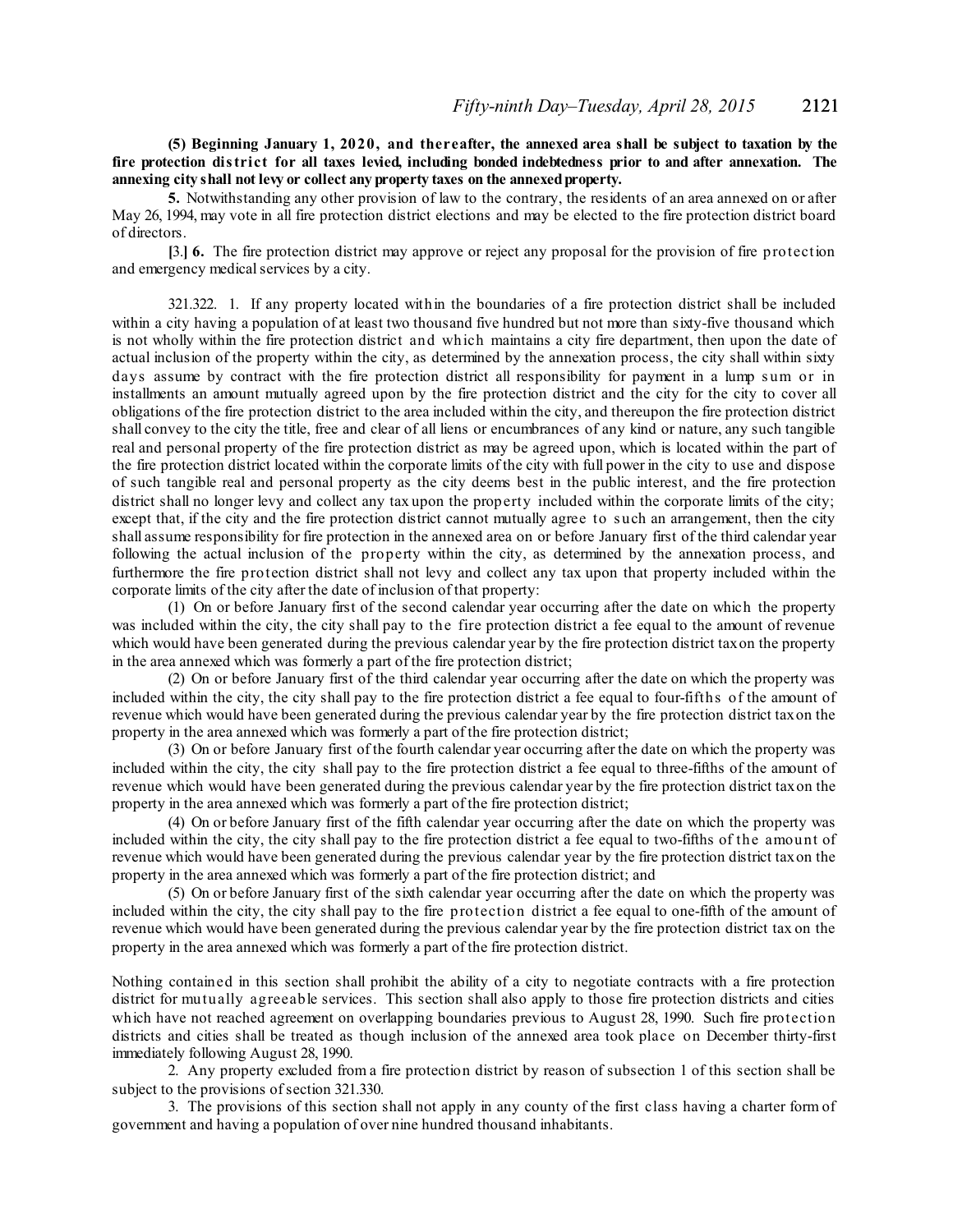4. The provisions of this section shall not apply where the annexing city or town operates a city fire department, is any city of the third classification with more than six thousand but fewer than seven thousand inhabitants and located in any county with a charter form of government and with more than two hundred thousand but fewer than three hundred fifty thousand inhabitants, and is entirely surrounded by a single fire protection district. In such cases, the provision of fire and emergency medical services following annexation shall be governed by subsections 2**, 4 and6 [**and 3**]** ofsection 72.418."; and

Further amend said bill by amending the title, enacting clause, and intersectional references accordingly.

### **Committee on Professional Registration and Licensing**, Chairman Burlison reporting:

Mr. Speaker: Your Committee on Professional Registration and Licensing, to which was referred **HB 49**, begs leave to report it has examined the same and recommends that it **Do Pass with House Committee Amendment No. 1** and **House Committee Amendment No. 2**, and pursuant to Rule 27(7) be referred to the Select Committee on General Laws.

#### *House Committee Amendment No. 1*

AMEND House Bill No. 49, Page 2, Section 595.030, Line 36, by inserting after the word "**practitioner**" the words "**licensedunder chapter 335 or licensedin the state in which the service is provided**"; and

Further amend said title, enacting clause and intersectional references accordingly.

#### *House Committee Amendment No. 2*

AMEND House Bill No. 49, Page 1, Section A, Line 2, by inserting after all ofsaid line the following:

"595.010. 1. As us ed in sections 595.010 to 595.075, unless the context requires otherwise, the following terms shall mean:

(1) "Child", a dependent, unmarried person who is under eighteen years of age and includes a posthumous child, stepchild, or an adopted child;

(2) "Claimant", a victim or a dependent, relative, survivor, or member of the family of a victim eligible for compensation pursuant to sections 595.010 to 595.075**, or a funeral home if the victim's family or next of kin designates it as such under section 595.015**;

(3) "Conservator", a person or corporation appointed by a court to have the care and custody of the estate of a minor or a disabled person, including a limited conservator;

(4) "Counseling", problem-solving and support concerning emotional issues that result from criminal victimization licensed pursuant to section 595.030. Counseling is a confidential service provided either on an individual basis or in a group. Counseling has as a primary purpose to enhance, protect and restore a person's sense of well-being and socialfunctioning after victimization. Counseling does not include victim advocacy services such as crisis telephone counseling, attendance at medical procedures, law enforcement interviews or criminal justice proceedings;

(5) "Crime", an act committed in this state which, if committed by a mentally competent, criminally responsible person who had no legal exemption or defens e, would constitute a crime; provided that, such act involves the application of force or violence or the threat of force or violence by the offender upon the victim but shall include the crime of driving while intoxicated, vehicular manslaughter and hit and run; and provided, further, that no act involving the operation of a motor vehicle except driving while intoxicated, vehicular manslaughter and hit and run which results in injury to another shall constitute a crime for the purpose of sections 595.010 to 595.075, unless such injury was intentionally inflicted through the use of a motor vehicle. A crime shall also include an act of terrorism, as defined in 18 U.S.C. Section 2331, which has been committed outside of the United States against a resident of Missouri;

(6) "Crisis intervention counseling", helping to reduce psychological trauma where victimization occurs;

(7) "Department", the department of public safety;

(8) "Dependent", mother, father,spouse, spouse's mother, spouse's father, child, grandchild, adopted child, illegitimate child, niece or nephew, who is wholly or partially dependent forsupport upon, and living with, but shall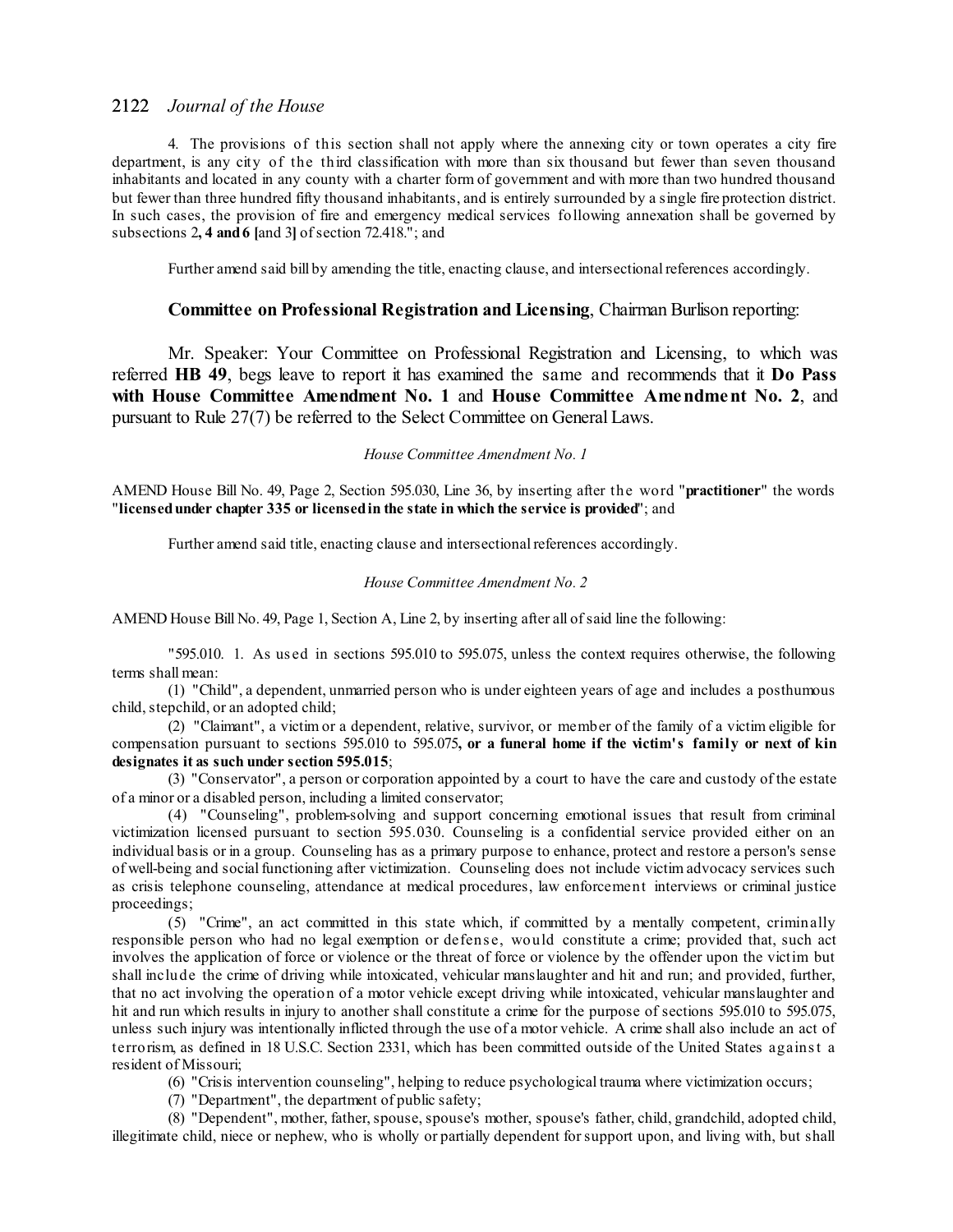include children entitled to child support but not living with, the victim at the time of his injury or death due to a crime alleged in a claimpursuant to sections 595.010 to 595.075;

(9) "Direct service", providing physical services to a victim of crime including, but not limited to, transportation, funeral arrangements, child care, emergency food, clothing, shelter, notification and information;

(10) "Director", the director of public safety of this state or a person designated by himfor the purposes of sections 595.010 to 595.075;

(11) "Dis abled person", one who is unable by reason of any physical or mental condition to receive and evaluate information or to communicate decisions to such an extent that the person lacks ability to manage his financial res ources, including a partially disabled person who lacks the ability, in part, to manage his financial resources;

(12) "Emergency service", those services provided within thirty days to alleviate the immediate effects of the criminal act or offense, and may include cash grants of not more than one hundred dollars;

(13) "Earnings", net income or net wages;

(14) "Family", the spouse, parent, grandparent, stepmother, stepfather, child, grandchild, brother, sister, half brother, half sister, adopted children of parent, or spouse's parents;

(15) "Funeral expenses", the expenses of the funeral, burial, cremation or other chosen method of interment, including plot or tomb and other necessary incidents to the disposition of the remains;

(16) "Gainful employment", engaging on a regular and continuous basis, up to the date of the incident upon which the claimis based, in a lawful activity fromwhich a person derives a livelihood;

(17) "Guardian", one appointed by a court to have the care and custody of the person of a minor or of an incapacitated person, including a limited guardian;

(18) "Hit and run", the crime of leaving the s cene of a motor vehicle accident as defined in section 577.060;

(19) "Incapacitated person", one who is unable by reason of any physical or mental condition to receive and evaluate information or to communicate decisions to such an extent that he lacks capacity to meet essential requirements for food, clothing, shelter, safety or other care such that serious physical injury, illness, or disease is likely to occur, including a partially incapacitated person who lacks the capacity to meet, in part, such essential requirements;

(20) "Injured victim", a person:

(a) Killed or receiving a personal physical injury in this state as a result of another person's commission of or attempt to commit any crime;

(b) Killed or receiving a personal physical injury in this state while in a good faith attempt to assist a person against whoma crime is being perpetrated or attempted;

(c) Killed or receiving a personal physical injury in this state while assisting a law enforcement officer in the apprehension of a person who the officer has reason to believe has perpetrated or attempted a crime;

(21) "Law enforcement official", a sheriff and his regular deputies, municipal police officer or member of the Missouristate highway patrol and such other persons as may be designated by law as peace officers;

(22) "Offender", a person who commits a crime;

(23) "Personal physical injury", actual bodily harm only with respect to the victim. Personal physical injury may include mental or nervous shock resulting fromthe specific incident upon which the claimis based;

(24) "Private agency", a not-for-profit corporation, in good standing in this state, which provides services to victims of crime and their dependents;

(25) "Public agency", a part of any local or state government organization which provides services to victims of crime;

(26) "Relative", the spouse of the victim or a person related to the victim within the third degree of consanguinity or affinity as calculated according to civil law;

(27) "Survivor", the spouse, parent, legal guardian, grandparent, sibling or child of the deceased victim of the victim's household at the time of the crime;

(28) "Victim", a pers on who s uffers personal physical injury or death as a direct result of a crime, as defined in subdivision (5) of this subsection;

(29) "Victim advocacy", assisting the victim of a crime and his dependents to acquire services from existing community resources.

2. As us ed in sections 565.024 and 565.060 and sections 595.010 to 595.075, the term "alcohol-related traffic offense" means those offenses defined by sections 577.001, 577.010, and 577.012, and any county or municipal ordinance which prohibits operation of a motor vehicle while under the influence of alcohol.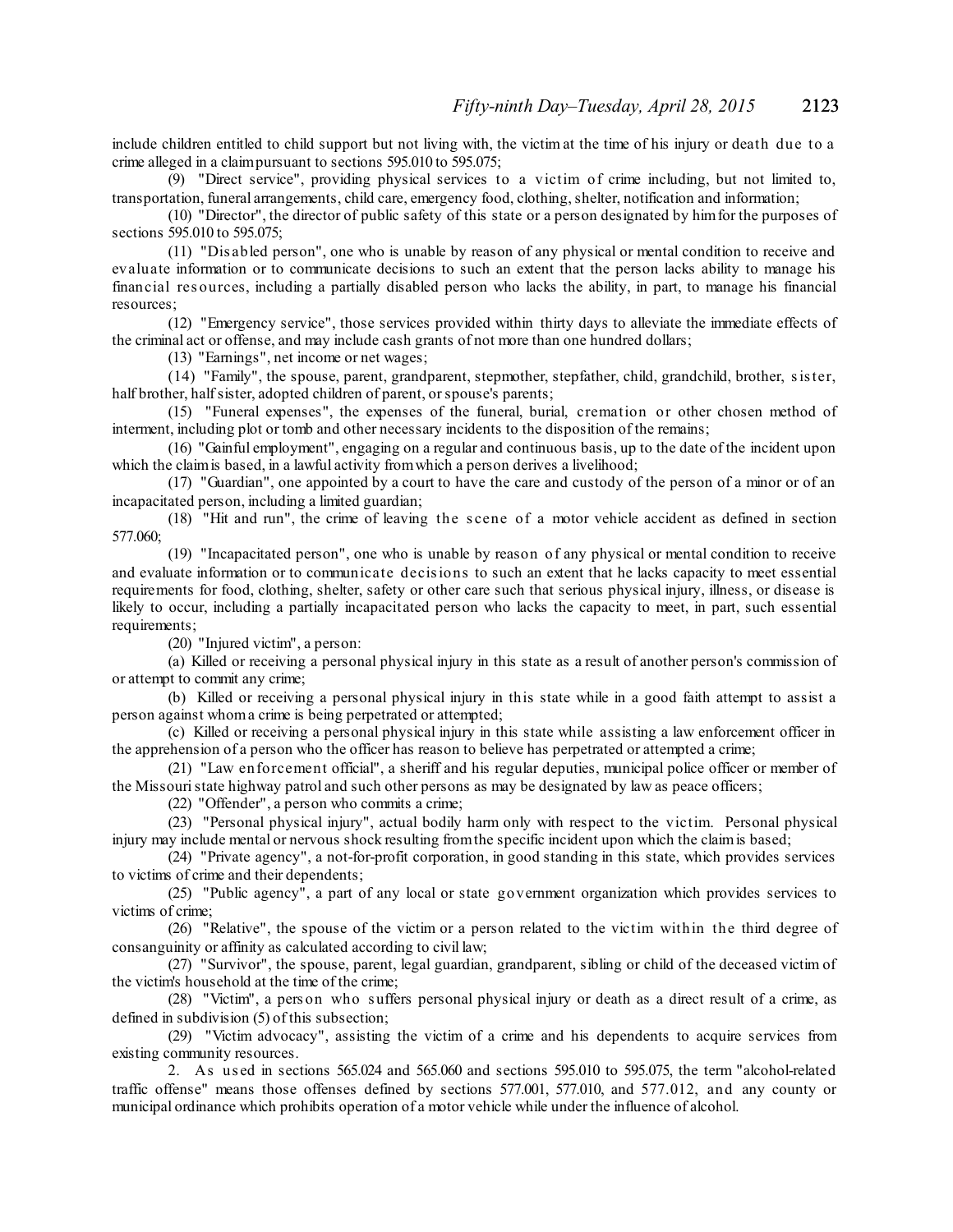595.015. 1. The department of public safety shall, pursuant to the provisions of sections 595.010 to 595.075, have juris diction to determine and award compensation to, or on behalf of, victims of crimes. In making such determinations and awards, the department shall ensure the compensation sought is reasonable and consistent with the limitations described in sections 595.010 to 595.075. Additionally, if compensation being sought includes medical expenses, the department shall further ensure that such expenses are medically necessary. The department of public safety may pay directly to the provider of the services compens ation for medical or funeral expenses, or expenses for other services as described in section 595.030, incurred by the claimant. The department is not required to provide compensation in any case, nor is it required to award the full amount claimed. The department shall make its award of compensation based upon independent verification obtained during its investigation.

2. Such claims shall be made by filing an application for compens ation with the department of public safety. The application form shall be furnished by the department and the signature shall be notarized. The application shall include:

(1) The name and address of the victim;

(2) If the claimant is not the victim, the name and address of the claimant and relationship to the victim, the names and addresses of the victim's dependents, if any, and the extent to which each is so dependent;

(3) The date and nature of the crime or attempted crime on which the application for compensation is based;

(4) The date and place where, and the law enforcement officials to whom, notification of the crime was given;

(5) The nature and extent of the injuries sustained by the victim, the names and addresses of those giving medical and hospital treatment to the victimand whether death resulted;

(6) The loss to the claimant or a dependent resulting fromthe injury or death;

(7) The amount of benefits, payments or awards, if any, payable from any source which the claimant or dependent has received or for which the claimant or dependent is eligible as a result of the injury or death;

(8) Releases authorizing the surrender to the department of reports, documents and other information relating to the matters specified under this section; and

(9) Such other information as the department determines is necessary.

3. In addition to the application, the department may require that the claimant submit materials substantiating the facts stated in the application.

4. If the department finds that an application does not contain the required information or that the facts stated therein have not been substantiated, it shall notify the claimant in writing of the specific additional items of information or materials required and that the claimant has thirty days from the date of mailing in which to furnish those items to the department. Unless a claimant requests and is granted an extension of time by the department, the department shall reject with prejudice the claim of the claimant for failure to file the additional information or materials within the specified time.

5. The claimant may file an amended application or additional substantiating materials to correct inadvertent errors or omissions at any time before the department has completed its consideration of the original application.

6. The claimant, victim or dependent shall cooperate with law enforcement officials in the apprehension and prosecution of the offender in order to be eligible, or the department has found that the failure to cooperate was for good cause.

7. Any state or local agency, including a pros ecuting attorney or law enforcement agency, shall make available without cost to the fund all reports, files and other appropriate information which the department requests in order to make a determination that a claimant is eligible for an award pursuant to sections 595.010 to 595.075.

**8. If the victim is deceased, the victim's family or next of kin may sign a notarized statement designating the funeral home as a claimant eligible for compensation from the crime victims' compensation fundprovidedsuch funeral home complies with the provisions of this section.**"; and

Further amend said bill by amending the title, enacting clause, and intersectional references accordingly.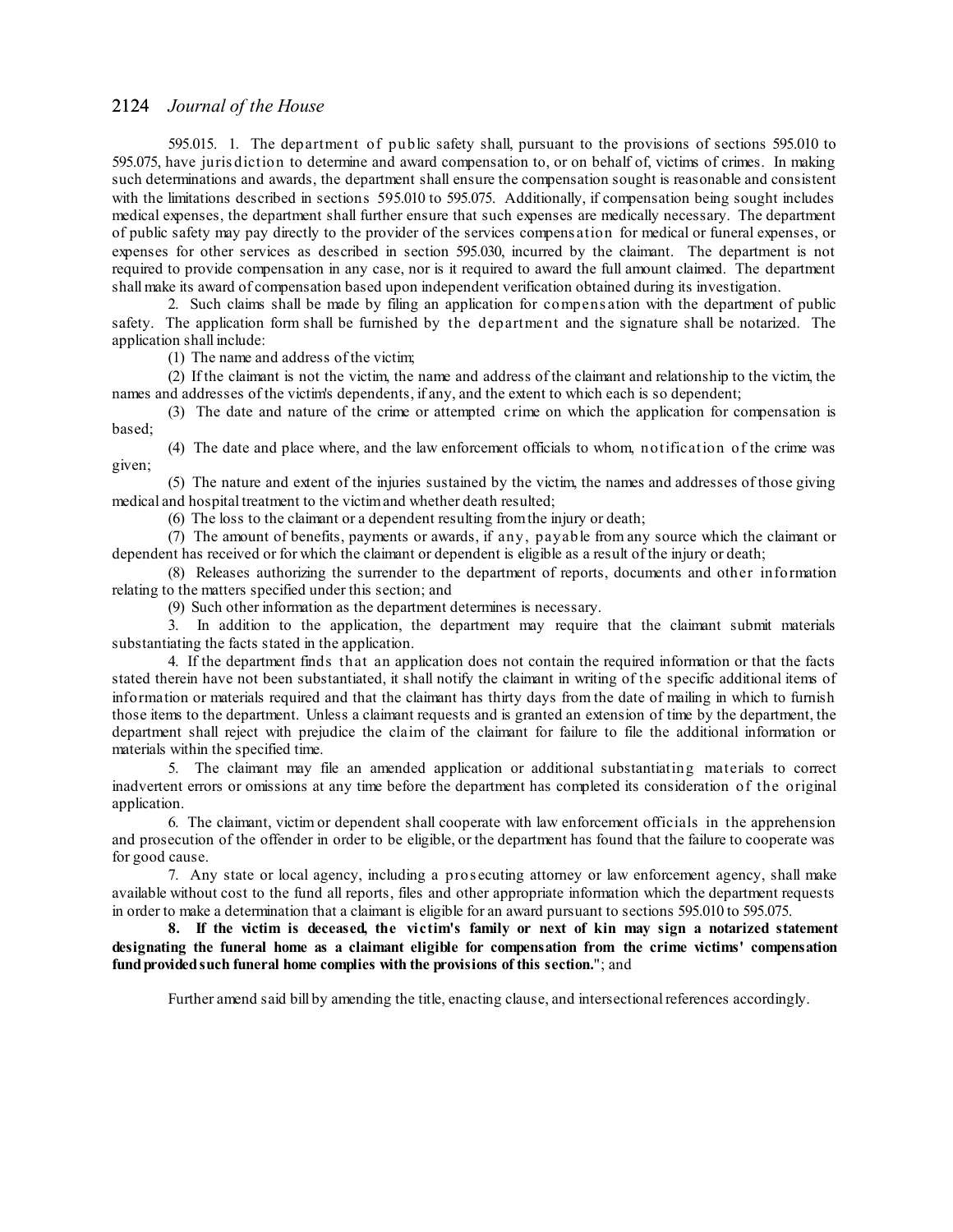Mr. Speaker: Your Committee on Professional Registration and Licensing, to which was referred **SB 458**, begs leave to report it has examined the same and recommends that it **Do Pass with House Committee Amendment No. 1, House Committee Amendment No. 2, House Committee Amendment No. 1 to House Committee Amendment No. 3,** and **House Committee Amendment No. 3, as amended**, and pursuant to Rule 27(7) be referred to the Select Committee on General Laws.

#### *House Committee Amendment No. 1*

AMEND Senate Bill No. 458, Page 1, Section A, Line 3, by inserting immediately aftersaid line the following:

"338.200. 1. In the event a pharmacist is unable to obtain refill authorization from the pres criber due to death, incapacity, or when the pharmacist is unable to obtain refill authorization from the prescriber, a pharmacist may dispense an emergency supply of medication if:

(1) In the pharmacist's professional judgment, interruption of therapy might reasonably produce undesirable health consequences;

(2) The pharmacy previously dispensed or refilled a prescription from the applicable prescriber for the same patient and medication;

(3) The medication dispensed is not a controlled substance;

(4) The pharmacist informs the patient or the patient's agent either verbally, electronically, or in writing at the time of dispensing that authorization of a prescriber is required for future refills; and

(5) The pharmacist documents the emergency dispensing in the patient's prescription record, as provided by the board by rule.

**(6) Any requests for an emergency supply of medication dispensed by a pharmacist under this section shall be determinedby a pharmacist licensedunder chapter 338.**

2. (1) If the pharmacist is unable to obtain refill authorization from the prescriber, the amount dispensed shall be limited to the amount determined by the pharmacist within his or her professional judgment as needed for the emergency period, provided the amount dispensed shall not exceed a seven-day supply.

(2) In the event of prescriber death or incapacity or inability of the prescriber to provide medical services, the amount dispensed shall not exceed a thirty-day supply.

3. Pharmacists or permit holders dispensing an emergency supply pursuant to this section shall promptly notify the prescriber or the prescriber's office of the emergency dispensing, as required by the board by rule.

4. An emergency supply may not be dispensed pursuant to this section if the pharmacist has knowledge that the prescriber has otherwise prohibited or restricted emergency dispensing for the applicable patient.

5. The board shall promulgate rules to implement the provisions of this section. Any rule or portion of a rule, as that term is defined in section 536.010, that is created under the authority delegated in this section shall become effective only if it complies with and is subject to all of the provisions of chapter 536 and, if applicable, section 536.028. This section and chapter 536 are nonseverable and if any of the powers vested with the general assembly pursuant to chapter 536 to review, to delay the effective date, or to disapprove and annul a rule are subsequently held unconstitutional, then the grant of rulemaking authority and any rule proposed or adopted after August 28, 2013, shall be invalid and void."; and

Further amend said bill by amending the title, enacting clause, and intersectional references accordingly.

#### *House Committee Amendment No. 2*

AMEND Senate Bill No. 458, Page 1, In the Title, Line 3, by deleting the following on said line:

"the renewal of license issued by the board of pharmacy" and inserting in lieu thereof the following "professional registration"; and

Further amend said bill, Page 1, Section A, Line 3, by inserting immediately aftersaid line the following: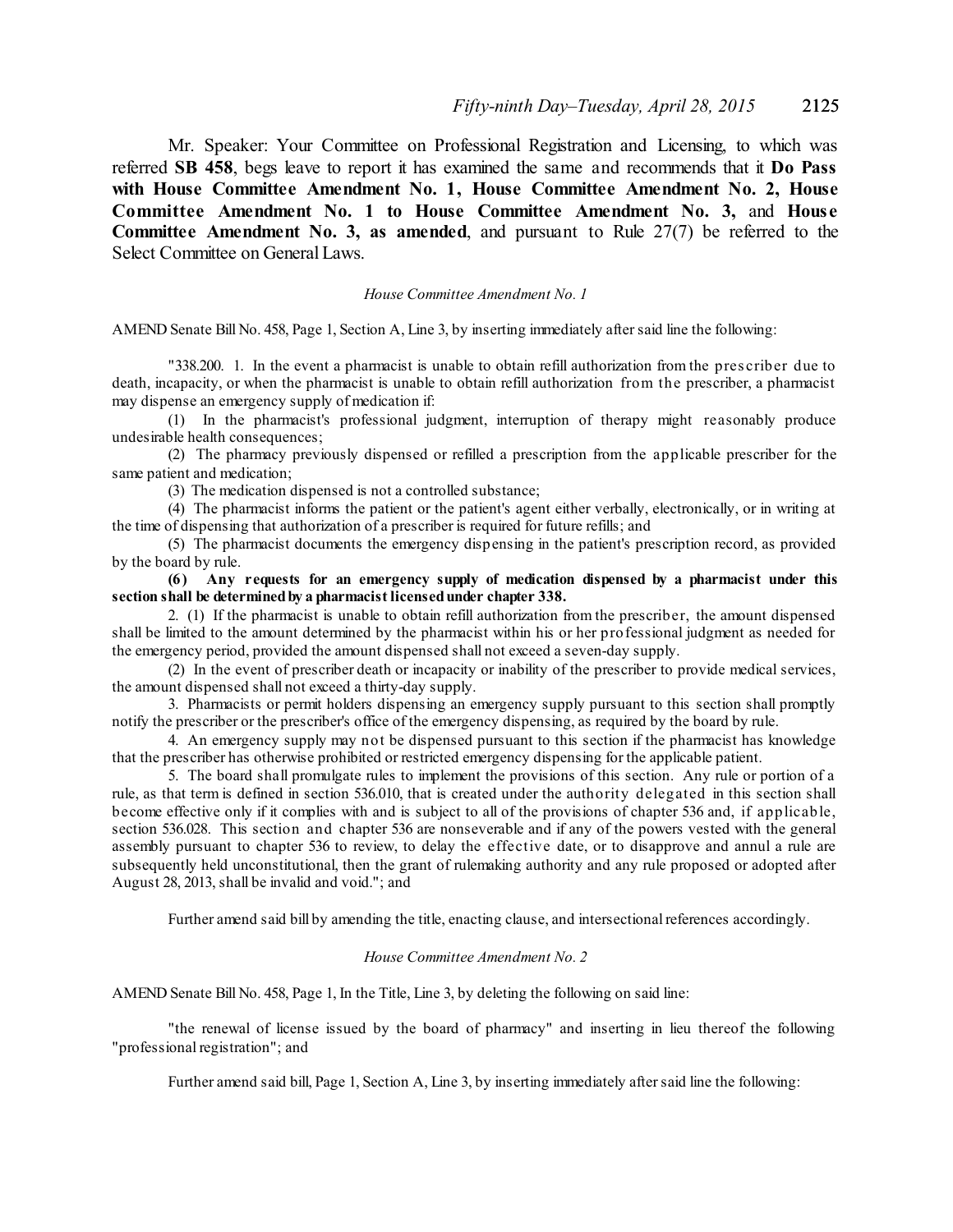"334.104. 1. A physician may enter into collaborative practice arrangements with registered professional nurses. Collaborative practice arrangements shall be in the form of written agreements, jointly agreed-upon protocols, or standing orders for the delivery of health care services. Collaborative practice arrangements, which shall be in writing, may delegate to a registered professional nurse the authority to administer or dispense drugs and provide treatment as long as the delivery of such health care services is within the scope of practice of the registered professional nurse and is consistent with that nurse's skill, training and competence.

2. Collaborative practice arrangements, which shall be in writing, may delegate to a registered professional nurse the authority to administer, dispense or prescribe drugs and provide treatment if the registered professional nurse is an advanced practice registered nurse as defined in subdivision (2) of section 335.016. Collaborative practice arrangements may delegate to an advanced practice registered nurse, as defined in section 335.016, the authority to administer, dispense, or pres cribe controlled substances listed in Schedules III, IV, and V of section 195.017; except that, the collaborative practice arrangement s hall not delegate the authority to administer any controlled substances listed in schedules III, IV, and V of section 195.017 for the purpose of inducing sedation or general anesthesia for therapeutic, diagnostic, or surgical procedures. Schedule III narcotic controlled substance prescriptions shall be limited to a one hundred twenty-hour supply without refill. Such collaborative practice arrangements shall be in the form of written agreements, jointly agreed-upon protocols or standing orders for the delivery of health care services.

3. The written collaborative practice arrangement shall contain at least the following provisions:

(1) Complete names, home and business addresses, zip codes, and telephone numbers of the collaborating physician and the advanced practice registered nurse;

(2) A list of all other offices or locations besides those listed in subdivision (1) of this subsection where the collaborating physician authorized the advanced practice registered nurse to prescribe;

(3) A requirement that there shall be posted at every office where the advanced practice registered nurse is authorized to prescribe, in collaboration with a physician, a prominently displayed disclosure statement informing patients that they may be seen by an advanced practice registered nurse and have the right to see the collaborating physician;

(4) All specialty or board certifications of the collaborating physician and all certifications of the advanced practice registered nurse;

(5) The manner of collaboration between the collaborating physician and the advanced practice registered nurse, including how the collaborating physician and the advanced practice registered nurse will:

(a) Engage in collaborative practice consistent with each professional's skill, training, education, and competence;

(b) Maintain geographic proximity, except the collaborative practice arrangement may allow for geographic proximity to be waived for a maximum of twenty-eight days per calendar year for rural health clinics as defined by P.L. 95-210, as long as the collaborative practice arrangement includes alternative plans as required in paragraph (c) of this subdivision. This exception to geographic proximity shall apply only to independent rural health clinics, provider-based rural health clinics where the provider is a critical access hospital as provided in 42 U.S.C. 1395i-4, and provider-based rural health clinics where the main location of the hospital sponsor is greater than fifty miles from the clinic. The collaborating physician is required to maintain documentation related to this requirement and to present it to the state board of registration for the healing arts when requested; and

(c) Provide coverage during absence, incapacity, infirmity, or emergency by the collaborating physician;

(6) A description of the advanced practice registered nurse's controlled substance prescriptive authority in collaboration with the physician, including a list of the controlled substances the physician authorizes the nurse to prescribe and documentation that it is consistent with each professional's education, knowledge, skill, and competence;

(7) A list of all other written practice agreements of the collaborating physician and the advanced practice registered nurse;

(8) The duration of the written practice agreement between the collaborating physician and the advanced practice registered nurse;

(9) A description of the time and manner of the collaborating physician's review of the advanced practice registered nurse's delivery of health care services. The description shall include provisions that the advanced practice registered nurse shall submit a minimum of ten percent of the charts documenting the advanced practice registered nurse's delivery of health care services to the collaborating physician for review by the collaborating physician, or any other physician designated in the collaborative practice arrangement, every fourteen days**. In** performing the review, the collaborating physician need not be present at the health care practitioner's site; and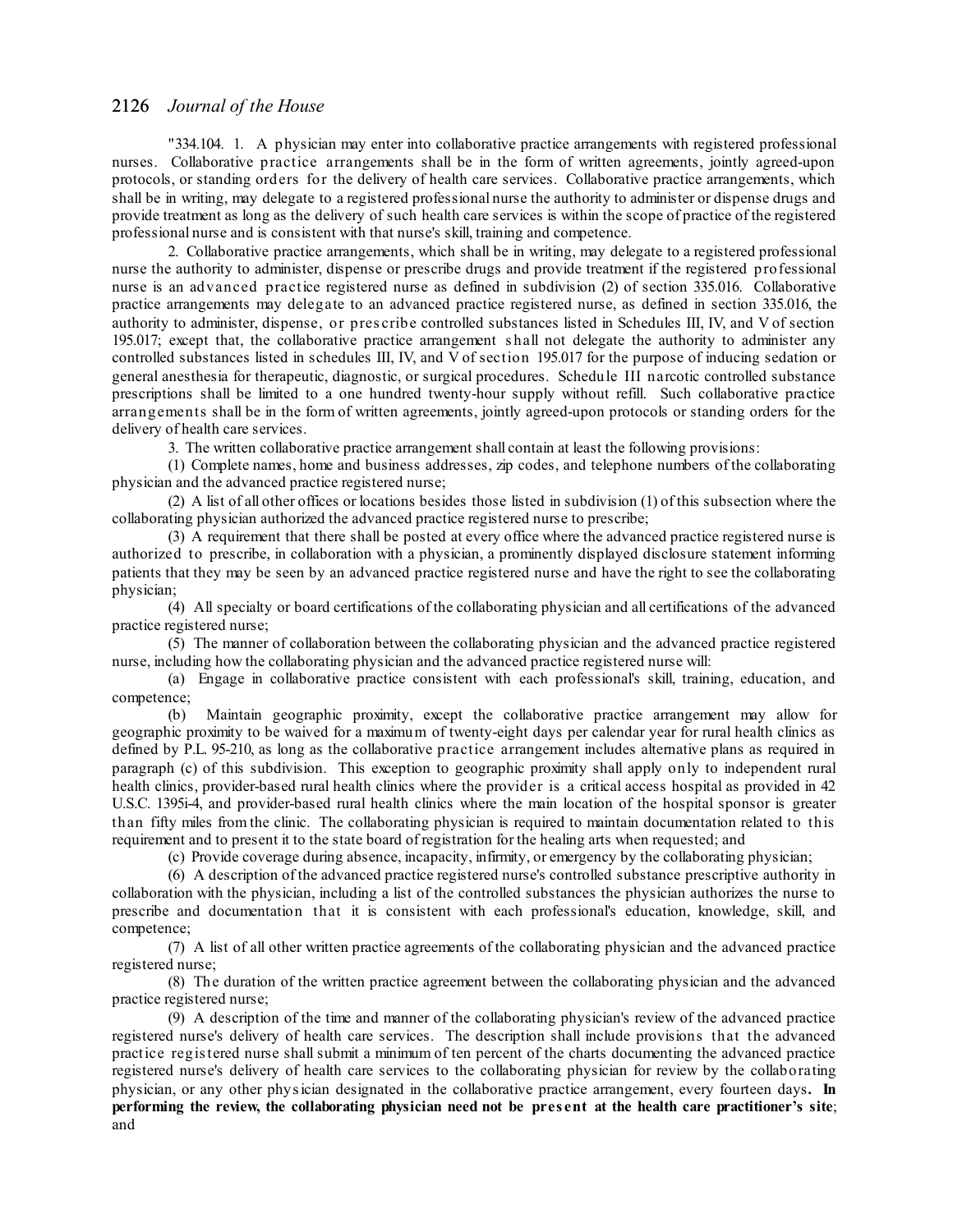(10) The collaborating physician, or any other physician designated in the collaborative practice arrangement, shall review every fourteen days a minimum of twenty percent of the charts in which the advanced practice registered nurse prescribes controlled substances. The charts reviewed under this subdivision may be counted in the number of charts required to be reviewed undersubdivision (9) of this subsection.

4. The state board of registration for the healing arts pursuant to section 334.125 and the board of nursing pursuant to section 335.036 may jointly promulgate rules regulating the use of collaborative practice arrangements. Such rules shall be limited to specifying geographic areas to be covered, the methods of treatment that may be covered by collaborative practice arrangements and the requirements for review of services provided pursuant to collaborative practice arrangements including delegating authority to prescribe controlled substances. Any rules relating to dispensing or distribution of medications or devices by prescription or prescription drug orders under this section shall be subject to the approval of the state board of pharmacy. Any rules relating to dispensing or distribution of controlled substances by prescription or prescription drug orders under this section shall be subject to the approval of the department of health and senior services and the state board of pharmacy. In order to take effect, such rules shall be approved by a majority vote of a quorumof each board. Neither the state board of registration for the healing arts nor the board of nursing may separately promulgate rules relating to collaborative practice arrangements. Such jointly promulgated rules shall be consistent with guidelines for federally funded clinics. The rulemaking authority granted in this subsection shall not extend to collaborative practice arrangements of hospital employees providing inpatient care within hospitals as defined pursuant to chapter 197 or population-based public health services as defined by 20 CSR2150-5.100 as of April 30, 2008.

5. The state board of registration for the healing arts shall not deny, revoke, suspend or otherwis e take disciplinary action against a physician for health care services delegated to a registered professional nurse provided the provisions of this section and the rules promulgated thereunder are satisfied. Upon the written request of a physician subject to a disciplinary action imposed as a result of an agreement between a physician and a registered professional nurse or registered physician assistant, whether written or not, prior to August 28, 1993, all records of such disciplinary licens ure action and all records pertaining to the filing, investigation or review of an alleged violation of this chapter incurred as a res ult of such an agreement shall be removed from the records of the state board of registration for the healing arts and the division of professional registration and shallnot be disclosed to any public or private entity seeking such information fromthe board or the division. The state board of registration for the healing arts shall take action to correct reports of alleged violations and disciplinary actions as described in this section which have been submitted to the National Practitioner Data Bank. In subsequent applications or representations relating to his medical practice, a physician completing forms or documents shall not be required to report any actions of the state board of registration for the healing arts for which the records are subject to removal under this section.

6. Within thirty days of any change and on each renewal, the state board of registration for the healing arts shall require every physician to identify whether the physician is engaged in any collaborative practice agreement, including collaborative practice agreements delegating the authority to prescribe controlled substances, or physician assistant agreement and also report to the board the name of each licensed professional with whomthe physician has entered into such agreement. The board may make this information available to the public. The board shall track the reported information and may routinely conduct random reviews ofsuch agreements to ensure that agreements are carried out for compliance under this chapter.

7. Notwithstanding any law to the contrary, a certified registered nurse anesthetist as defined in subdivision (8) of section 335.016 shall be permitted to provide anesthesia services without a collaborative practice arrangement provided that he orshe is under the supervision of an anesthesiologist orotherphysician,dentist,or podiatrist who is immediately available if needed. Nothing in this subsection shall be construed to prohibit or prevent a certified registered nurse anesthetist as defined in subdivision (8) of section 335.016 from entering into a collaborative practice arrangement under this section, except that the collaborative practice arrangement may not delegate the authority to prescribe any controlled substances listed in Schedules III, IV, and Vofsection 195.017.

8. A collaborating physician shall not enter into a collaborative practice arrangement with more than three full-time equivalent advanced practice registered nurses. This limitation shall not apply to collaborative arrangements of hospital employees providing inpatient care service in hospitals as defined in chapter 197 or population-based public health services as defined by 20 CSR2150-5.100 as of April 30, 2008.

9. It is the responsibility of the collaborating physician to determine and document the completion of at least a one-month period of time during which the advanced practice registered nurse shall practice with the collaborating physician continuously present before practicing in a setting where the collaborating physician is not continuously present. This limitation shall not apply to collaborative arrangements of providers of population-based public health services as defined by 20 CSR 2150-5.100 as of April 30, 2008, **nor to collaborative arrangements**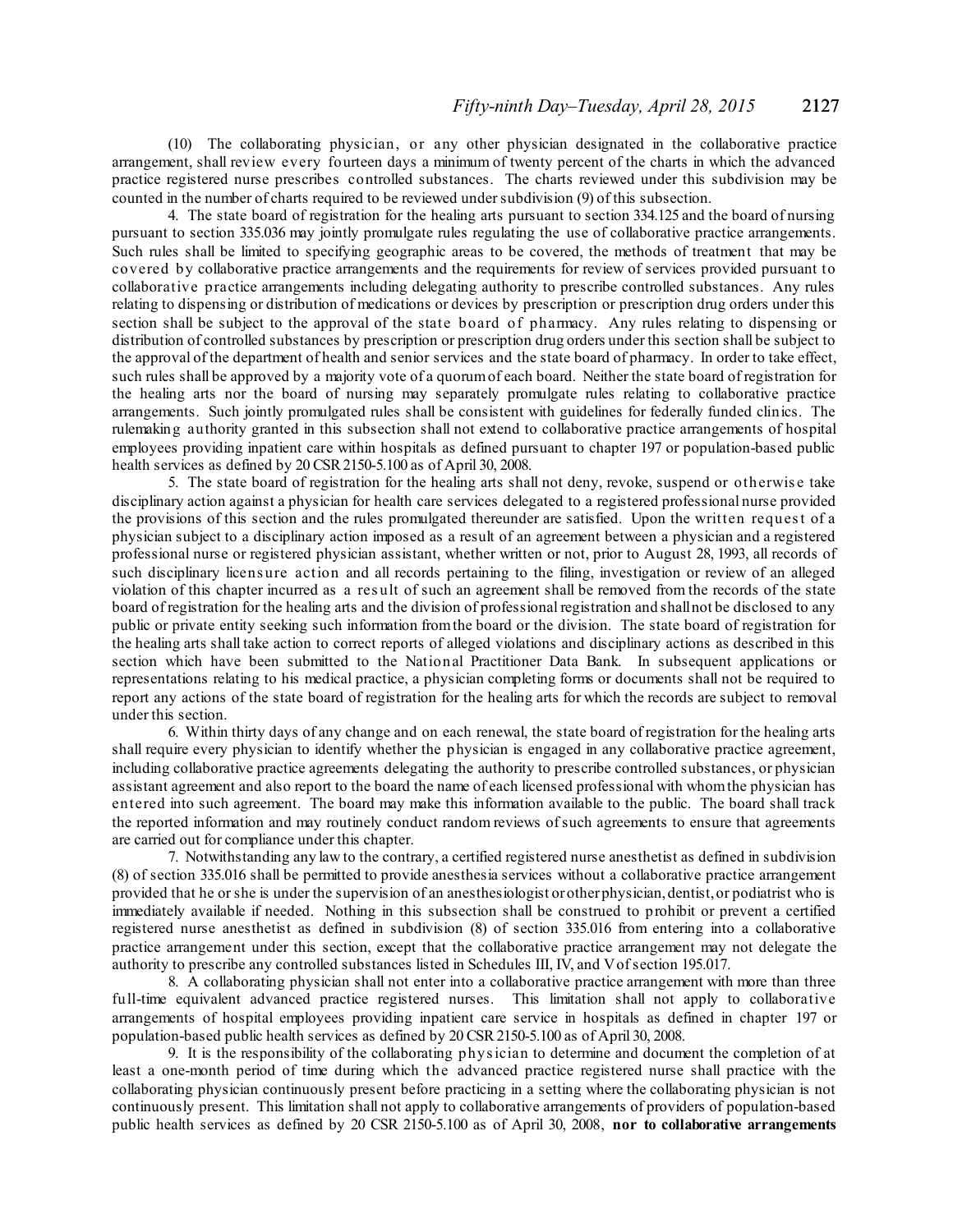#### **between a physician and a advanced practice registered nurse, if the collaborative physician is new to a patient population to which the collaborating advanced practice registered nurse, assistant physician, or assistant physician is already familiar.**

10. No agreement made under this section shall supersede current hospital licensing regulations governing hospital medication orders under protocols or standing orders for the purpose of delivering inpatient or emergency care within a hospital as defined in section 197.020 ifsuch protocols orstanding orders have been approved by the hospital's medical staff and pharmaceutical therapeutics committee.

11. No contract or other agreement shall require a physician to act as a collaborating physician for an advanced practice registered nurse against the physician's will. A physician shall have the right to refuse to act as a collaborating physician, without penalty, for a particular advanced practice registered nurse. No contract or other agreement shall limit the collaborating physician's ultimate authority over any protocols or standing orders or in the delegation of the physician's authority to any advanced practice registered nurse, but this requirement shall not authorize a physician in implementing such protocols, standing orders, or delegation to violate applicable standards for safe medical practice established by hospital's medical staff.

12. No contract or other agreement shall require any advanced practice registered nurse to serve as a collaborating advanced practice registered nurse for any collaborating physician against the advanced practice registered nurse's will. An advance practice registered nurse shall have the right to refuse to collaborate, without penalty, with a particular physician."; and

Further amend said bill by amending the title, enacting clause, and intersectional references accordingly.

*House Committee Amendment No. 1 to House Committee Amendment No. 3*

AMEND House Committee Amendment No. 3 to Senate Bill No. 458, Page 1, Line 2, by striking the following "licensure of professionals" and inserting in lieu thereof the following "professional registration"; and

Further amend said bill by amending the title, enacting clause, and intersectional references accordingly.

#### *House Committee Amendment No. 3*

AMEND Senate Bill No. 458, Page 1, Line 3 of the Title, by deleting said line and inserting in lieu thereof the following: "sections relating to licensure of professionals."; and

Further amend said bill, Page 1, Section A, Line 3, by inserting aftersaid line the following:

"334.040. 1. Except as provided in section 334.260, all persons desiring to practice as physicians and surgeons in this state shall be examined as to their fitness to engage in such practice by the board. All persons applying for examination shall file a completed application with the board upon forms furnished by the board.

2. The examination shall be sufficient to test the applicant's fitness to practice as a physician and surgeon. The examination shall be conducted in such a manner as to conceal the identity of the applicant until all examinations have been scored. In all such examinations an average score of not less than seventy-five percent is required to pass; provided, however, that the board may require applicants to take the Federation Licensing Examination, also known as FLEX, or the United States Medical Licensing Examination (USMLE). If the FLEX examination is required, a weighted average score of no less than seventy-five is required to pass. Scores from one test administration of the FLEX shall not be combined or averaged with scores from other test administrations to achieve a passing score. The passing score of the United States Medical Licensing Examination shall be determined by the board through rule and regulation. Applicants graduating froma medical or osteopathic college, as **[**defined**] described** in section 334.031 prior to January 1, 1994, shall provide proof of successful completion of the FLEX, USMLE, an exam administered by the National Board of Osteopathic Medical Examiners (NBOME), a state board examination approved by the board, compliance with subsection 2 of section 334.031, or compliance with 20 CSR 2150-2.005. Applicants graduating from a medical or osteopathic college, as **[**defined**] described** in section 334.031 on or after January 1, 1994, must provide proof of**successful** completion of the USMLE or an exam administered by NBOME or provide proof of compliance with subsection 2 of section 334.031. **[**The board shall not issue a permanent license as a physician and surgeon or allow the Missouri state board examination to be administered to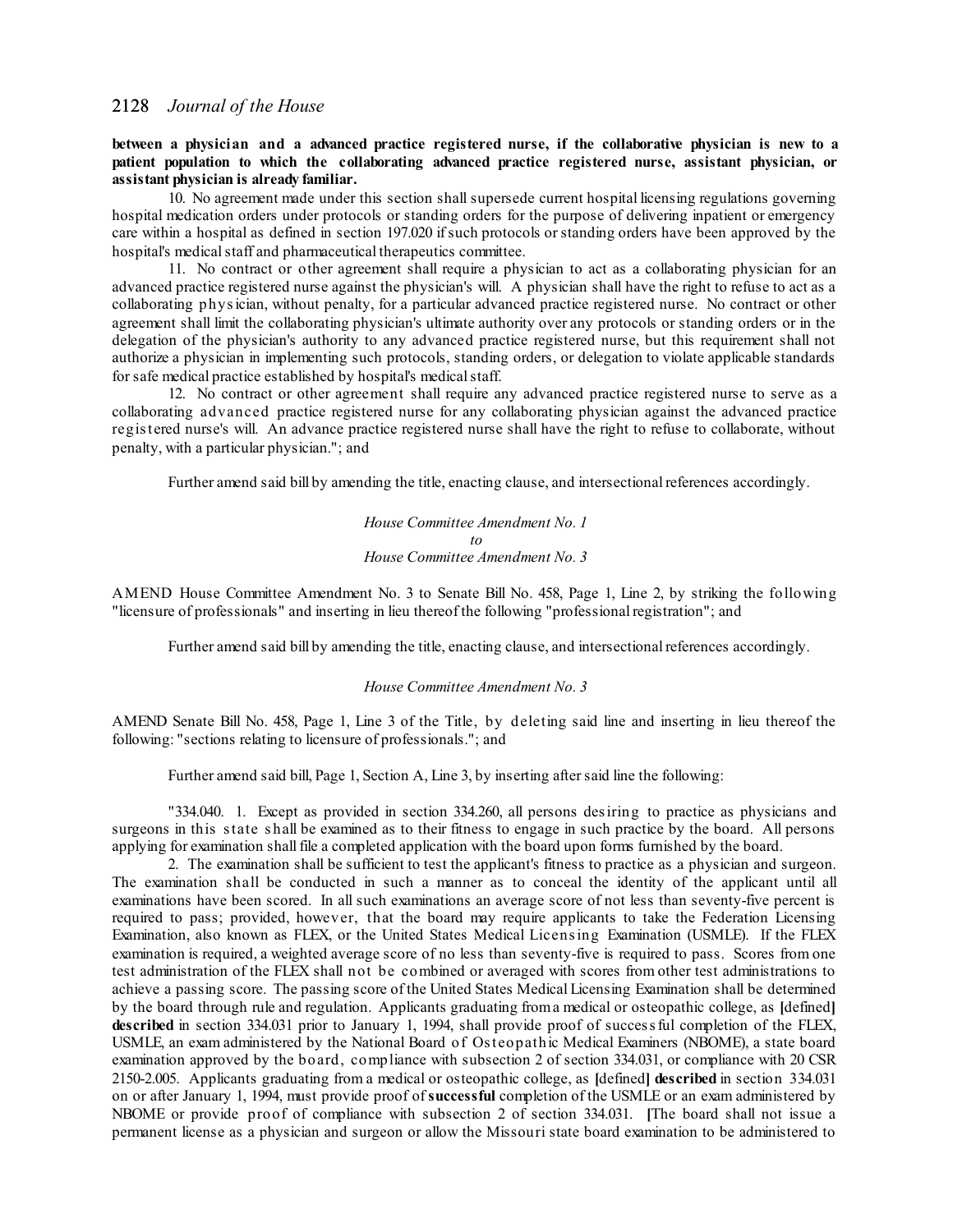any applicant who has failed to achieve a passing score within three attempts on licensing examinations administered in one or more states or territories of the United States, the District of Columbia or Canada. The steps one, two and three of the United States Medical Licensing Examination shall be taken within a seven-year period with no more than three attempts on any step of the examination; however, the board may grant an extension of the seven-year period if the applicant has obtained a MD/PhD degree in a programaccredited by the Liaison Committee on Medical Education (LCME) and a regional university accrediting body or a DO/PhD degree accredited by the American Osteopathic Association and a regional university accrediting body.**]** The board may waive the provisions of this section if the applicant is licensed to practice as a physician and surgeon in another state of the United States, the District of Columbia or Canada and the applicant has achieved a passing score on a licensing examination administered in a state or territory of the United States or the District of Columbia and no license issued to the applicant has been disciplined in any state or territory of the United States or the District of Columbia **[**and the applicant is certified in the applicant's area of specialty by the American Board of Medical Specialties, the American Osteopathic Association, or other certifying agency approved by the board by rule**]**.

3. If the board waives the provisions of this section, then the license issued to the applicant may be limited or restricted to the applicant's board specialty. The board shall not be permitted to favor any particular school or systemof healing.

4. If an applicant has not actively engaged in the practice of clinical medicine or held a teaching or faculty position in a medical or osteopathic school approved by the American Medical Association, the Liaison Committee on Medical Education, or the American Osteopathic Association for any two years in the three-year period immediately preceding the filing of his or her application for licensure, the board may require successful completion of another examination, continuing medical education, or further training before issuing a permanent license. The board shall adopt rules to prescribe the form and manner of such reexamination, continuing medical education, and training.

#### **334.280. 1. For purposes of this section, the following terms shall mean:**

**(1) "Continuous medical education", continued postgraduate medical education intended to provide medical professionals with knowledge of newdevelopments in their field;**

**(2) "Maintenance of certification", any process requiring periodic recertification examinations to maintain specialty medical boardcertification;**

**(3) "Maintenance of licensure", the Federation of State Medical Boards' proprietary framework for physician license renewal including additional periodic testing other than continuous medical education;**

**(4) "Specialty medical board certification", certification by a board that specializes in one particular area of medicine and typically requires additional and more strenuous exams than state board of medicine requirements to practice medicine.**

**2. The state shall not require any form of maintenance of licensure as a condition of physician licensure including requiring any form of maintenance of licensure tied to maintenance of certification. Current requirements including continuous medical education shall suffice to demonstrate professional competency.**

**3. The state shall not require any form of specialty medical board certification or any maintenance of** certification to practice medicine within the state. There shall be no discrimination by the state board of registration for the healing arts or any other state agency against physicians who do not maintain specialty **medical boardcertification including recertification.**"; and

Further amend said bill by amending the title, enacting clause, and intersectional references accordingly.

#### **Committee on Transportation**, Chairman Kolkmeyer reporting:

Mr. Speaker: Your Committee on Transportation, to which was referred **SB 474**, begs leave to report it has examined the same and recommends that it **Do Pass**, and pursuant to Rule 27(13) be referred to the Select Committee on State and Local Governments.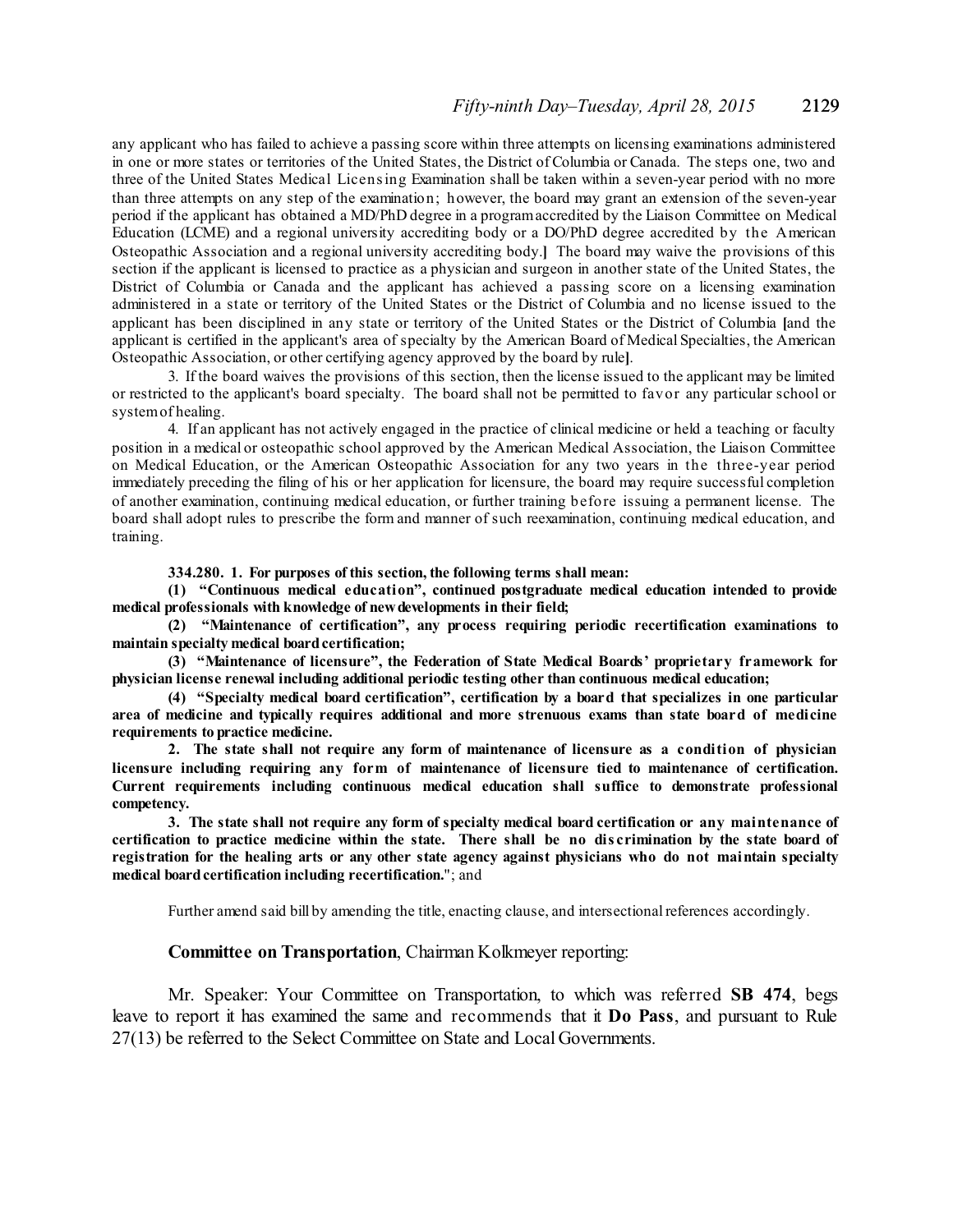## **Committee on Workforce Standards and Development**, Chairman Lant reporting:

Mr. Speaker: Your Committee on Workforce Standards and Development, to which was referred **HB 44**, begs leave to report it has examined the same and recommends that it **Do Pass with House Committee Amendment No. 1**, and pursuant to Rule 27(10) be referred to the Select Committee on Labor and Industrial Relations.

### *House Committee Amendment No. 1*

AMEND House Bill No. 44, Page 1, Section 286.350, Line 1, by inserting a "**-**" after the word "**best**"; and

Further amend said bill, Page 1, Section 286.350, Lines 5 and 6, by deleting all of said lines and inserting in lieu thereof the following:

### "**(1) The definition of gender pay equality;**

**(2) The causes of gender pay inequality;**"; and

Further amend said bill, Page 1, Section 286.350, Line 8, by deleting all of said line and inserting in lieu thereof the following:

### "**(4) Ways in which to achieve gender pay equality.**"; and

Further amend said bill, Page 1, Section 286.350, Lines 9 and 10, by deleting all of said lines and inserting in lieu thereof the following:

"**2. The guidelines created in subsection 1 of this section shall be submitted to the general assembly and shall take effect immediately upon passage of a concurrent resolution by both houses of the general assembly approving such guidelines.**

3. Nothing in this section shall be interpreted to create a cause of action on behalf of any employee, **andno employer shall be requiredto adopt or implement the best-practice guidelines.**"; and

Further amend said title, enacting clause and intersectional references accordingly.

## **Select Committee on Budget**, Chairman Flanigan reporting:

Mr. Speaker: Your Select Committee on Budget, to which was referred **SCS SB 210**, begs leave to report it has examined the same and recommends that it **Do Pass with House Committee Substitute**.

## **Select Committee on Commerce**, Chairman Zerr reporting:

Mr. Speaker: Your Select Committee on Commerce, to which was referred **SCR 14**, begs leave to report it has examined the same and recommends that it **Do Pass**.

Mr. Speaker: Your Select Committee on Commerce, to which was referred **SCR 15**, begs leave to report it has examined the same and recommends that it **Do Pass**.

Mr. Speaker: Your Select Committee on Commerce, to which was referred **SB 276**, begs leave to report it has examined the same and recommends that it **Do Pass**.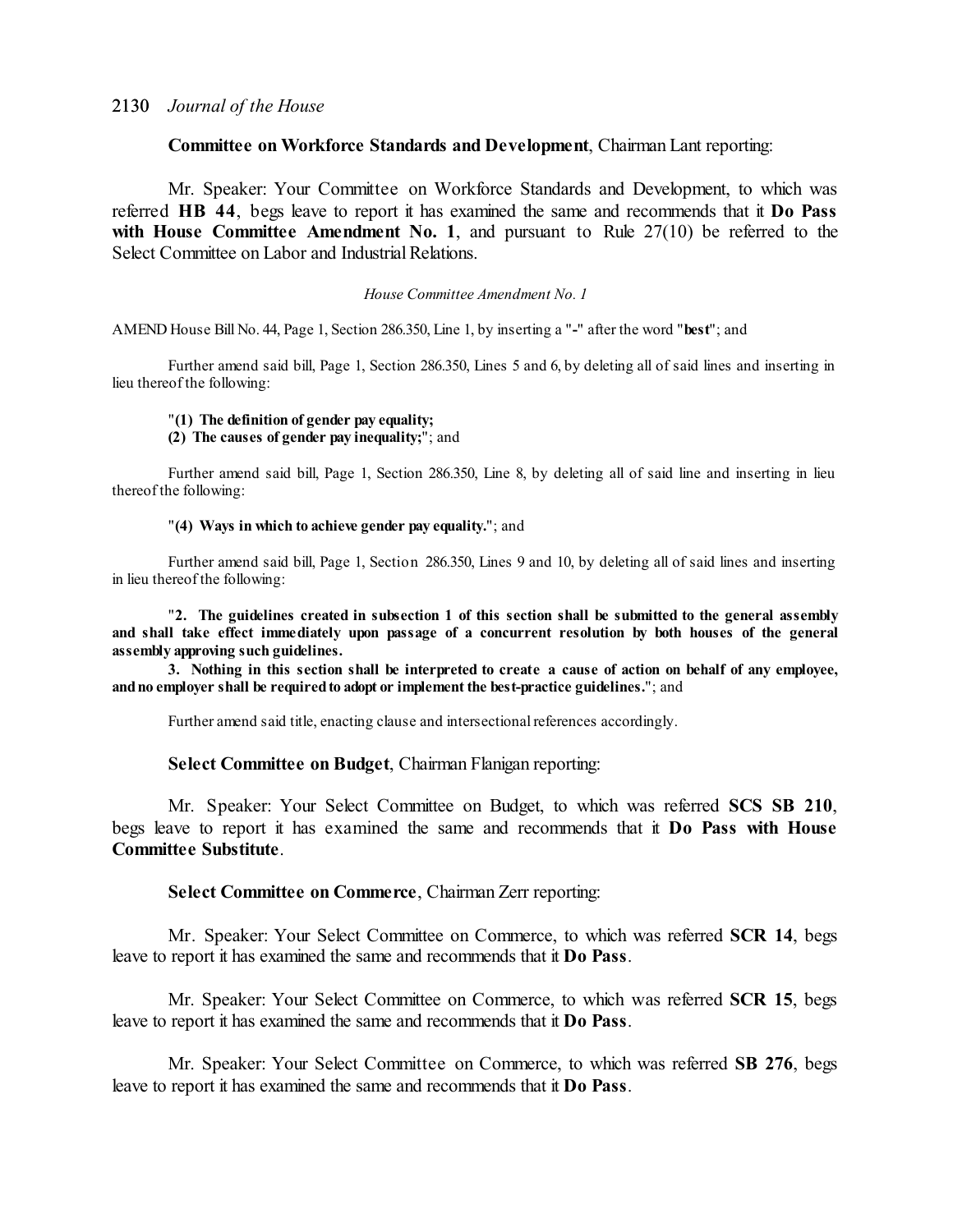Mr. Speaker: Your Select Committee on Commerce, to which was referred **SB 277**, begs leave to report it has examined the same and recommends that it **Do Pass**.

**Select Committee on Insurance**, Chairman Gosen reporting:

Mr. Speaker: Your Select Committee on Insurance, to which was referred **HB 262**, begs leave to report it has examined the same and recommends that it **Do Pass with House Committee Substitute**.

**Select Committee on Judiciary**, Chairman Austin reporting:

Mr. Speaker: Your Select Committee on Judiciary, to which was referred **HB 1331, with House Committee Amendment No. 1 to House Committee Amendment No. 1,** and **House Committee Amendment No. 1, as amended**, begs leave to report it has examined the same and recommends that it **Do Pass with House Committee Substitute**.

**Select Committee on Social Services**, Chairman Allen reporting:

Mr. Speaker: Your Select Committee on Social Services, to which was referred **HB 720, with House Committee Amendment No. 1**, begs leave to report it has examined the same and recommends that it **Do Pass with House Committee Substitute**.

Mr. Speaker: Your Select Committee on Social Services, to which was referred **HB 977, with House Committee Amendment No. 1**, begs leave to report it has examined the same and recommends that it **Do Pass with House Committee Substitute**.

Mr. Speaker: Your Select Committee on Social Services, to which was referred **SCS SB 35**, begs leave to report it has examined the same and recommends that it **Do Pass with Hous e Committee Substitute**.

Mr. Speaker: Your Select Committee on Social Services, to which was referred **SCS SB 341, with House Committee Amendment No. 1**, begs leave to report it has examined the same and recommends that it **Do Pass with House Committee Substitute**.

Mr. Speaker: Your Select Committee on Social Services, to which was referred **SCS SB 380, with House Committee Amendment No. 1**, begs leave to report it has examined the same and recommends that it **Do Pass with House Committee Substitute**.

**Select Committee on Utilities**, Chairman Berry reporting:

Mr. Speaker: Your Select Committee on Utilities, to which was referred **HB 1102, with House Committee Amendment No. 1**, begs leave to report it has examined the same and recommends that it **Do Pass with House Committee Substitute**.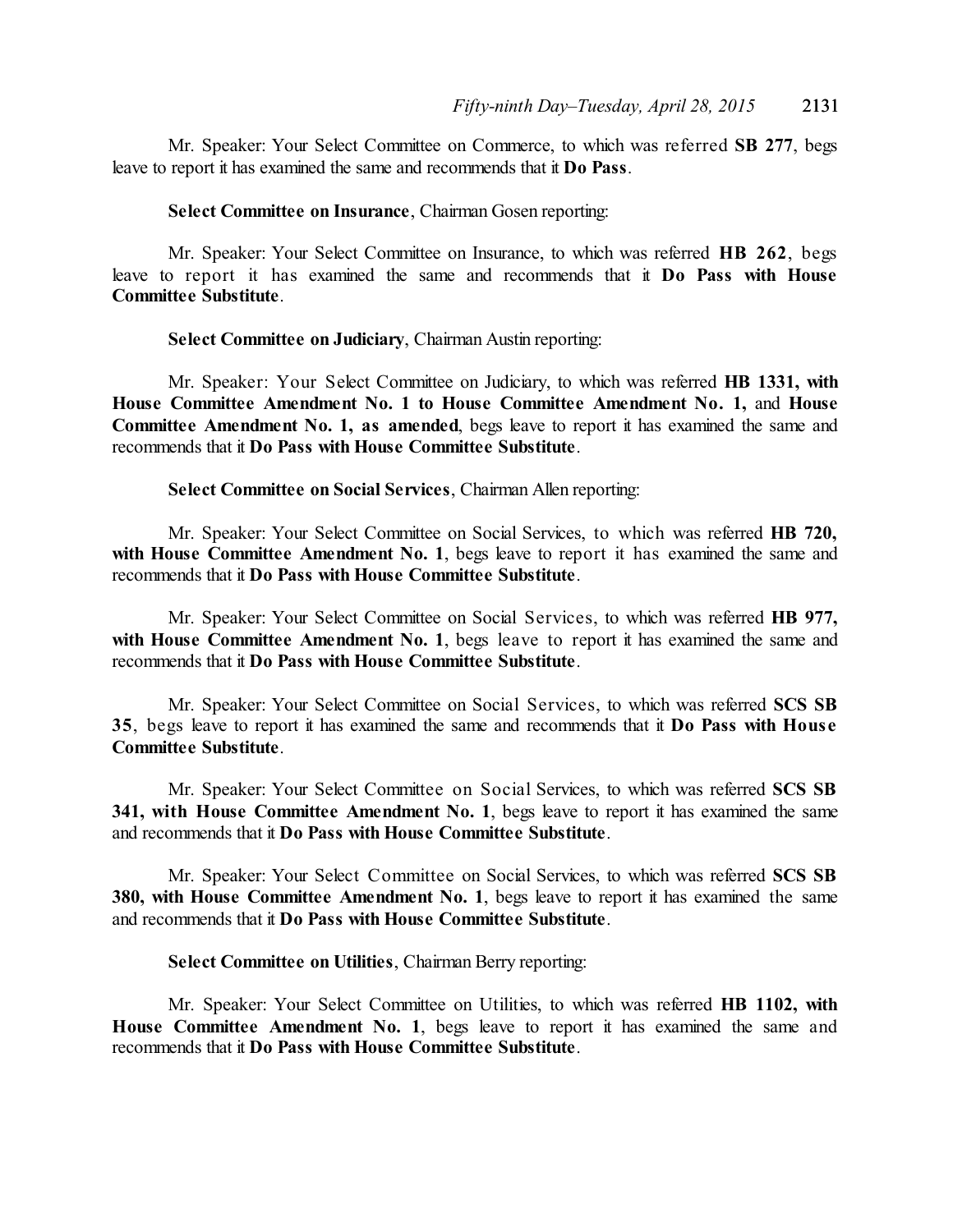## **INTRODUCTION OF HOUSE BILLS - APPROPRIATIONS**

The following House Bill was read the first time and copies ordered printed:

**HB 19**, introduced by Representative Flanigan, to appropriate money for purposes for the several departments and offices of state government and for capital improvements.

## **ADJOURNMENT**

On motion of Representative Richardson, the House adjourned until 10:00 a.m., Wednesday, April 29, 2015.

## **COMMITTEE HEARINGS**

ADMINISTRATION AND ACCOUNTS

Wednesday, April 29, 2015, Upon Conclusion of Morning Session, House Hearing Room 5. Executive session may be held on any matter referred to the committee. Policy change on part time hourly employment. Policy change to allow purchasing agent the authority to authorize expenditures up to \$5,000. Discussion of visitor pins.

AGRICULTURE POLICY Wednesday, April 29, 2015, 12:30 PM, House Hearing Room 4. Public hearing will be held: SCS SB 131 Executive session will be held: SCS SB 131 Executive session may be held on any matter referred to the committee.

CHILDREN AND FAMILIES Thursday, April 30, 2015, 9:00 AM, North Gallery. Public hearing will be held: SS SCS SB 354 Executive session will be held: SS SCS SB 354, HB 81 Executive session may be held on any matter referred to the committee.

CIVIL AND CRIMINAL PROCEEDINGS Wednesday, April 29, 2015, 12:00 PM, House Hearing Room 1. Public hearing will be held: HB 80, HB 294, HB 431, HB 860, SCS SB 321 Executive session may be held on any matter referred to the committee.

CONFERENCE COMMITTEE ON SCS HCS HB 42 Wednesday, April 29, 2015, Upon Conclusion of Afternoon Session, House Hearing Room 7. Executive session may be held on any matter referred to the committee. Conference committee hearing on SCS HCS HB 42.

CONFERENCE COMMITTEE ON SCS HCS HB 42 Thursday, April 30, 2015, 9:00 AM, House Hearing Room 5. Executive session may be held on any matter referred to the committee. Conference committee hearing on SCS HCS HB 42. **CORRECTED**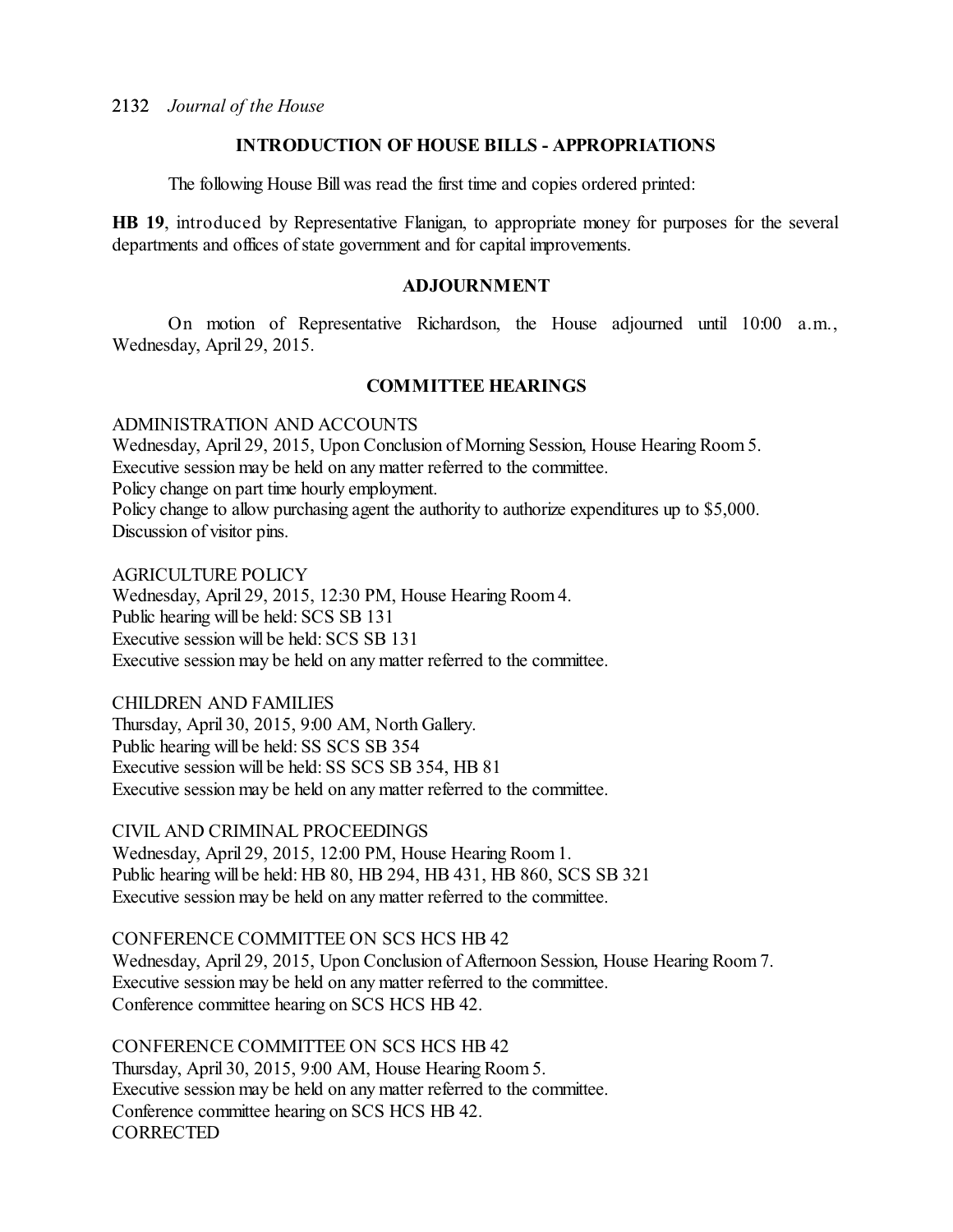**CORRECTIONS** Wednesday, April 29, 2015, 8:00 AM, House Hearing Room 5. Public hearing will be held: SB 369 Executive session will be held: HB 708 Executive session may be held on any matter referred to the committee.

ECONOMIC DEVELOPMENT AND BUSINESS ATTRACTION AND RETENTION Thursday, April 30, 2015, 9:00 AM, House Hearing Room 3. Public hearing will be held: SS SB 314 Executive session may be held on any matter referred to the committee.

EMERGING ISSUES Wednesday, April 29, 2015, 1:00 PM, House Hearing Room5. Public hearing will be held: HB 851, SS SB 58, SB 113, SCS SB 315, SCR 20 Executive session may be held on any matter referred to the committee.

ENERGY AND THE ENVIRONMENT Wednesday, April 29, 2015, 12:30 PM, House Hearing Room 6. Public hearing will be held: SS#3 SCS SB 142, SCR 36 Executive session may be held on any matter referred to the committee.

FISCAL REVIEW Wednesday, April 29, 2015, 9:15 AM, South Gallery. Executive session may be held on any matter referred to the committee.

FISCAL REVIEW Thursday, April 30, 2015, 9:15 AM, South Gallery. Executive session may be held on any matter referred to the committee.

HEALTH AND MENTAL HEALTH POLICY Wednesday, April 29, 2015, Upon Conclusion of Morning Session, House Hearing Room 7. Public hearing will be held: HB 718, HB 1133, SCS SB 197 Executive session may be held on any matter referred to the committee. Location changed to Hearing Room7 **CORRECTED** 

HEALTH INSURANCE Wednesday, April 29, 2015, 9:00 AM, House Hearing Room 4. Public hearing will be held: SS SCS SB 145 Executive session may be held on any matter referred to the committee.

HIGHER EDUCATION Tuesday, May 5, 2015, 8:00 AM, House Hearing Room 6. Public hearing will be held: SCS SB 93, SS SB 366 Executive session will be held: HB 653 Executive session may be held on any matter referred to the committee.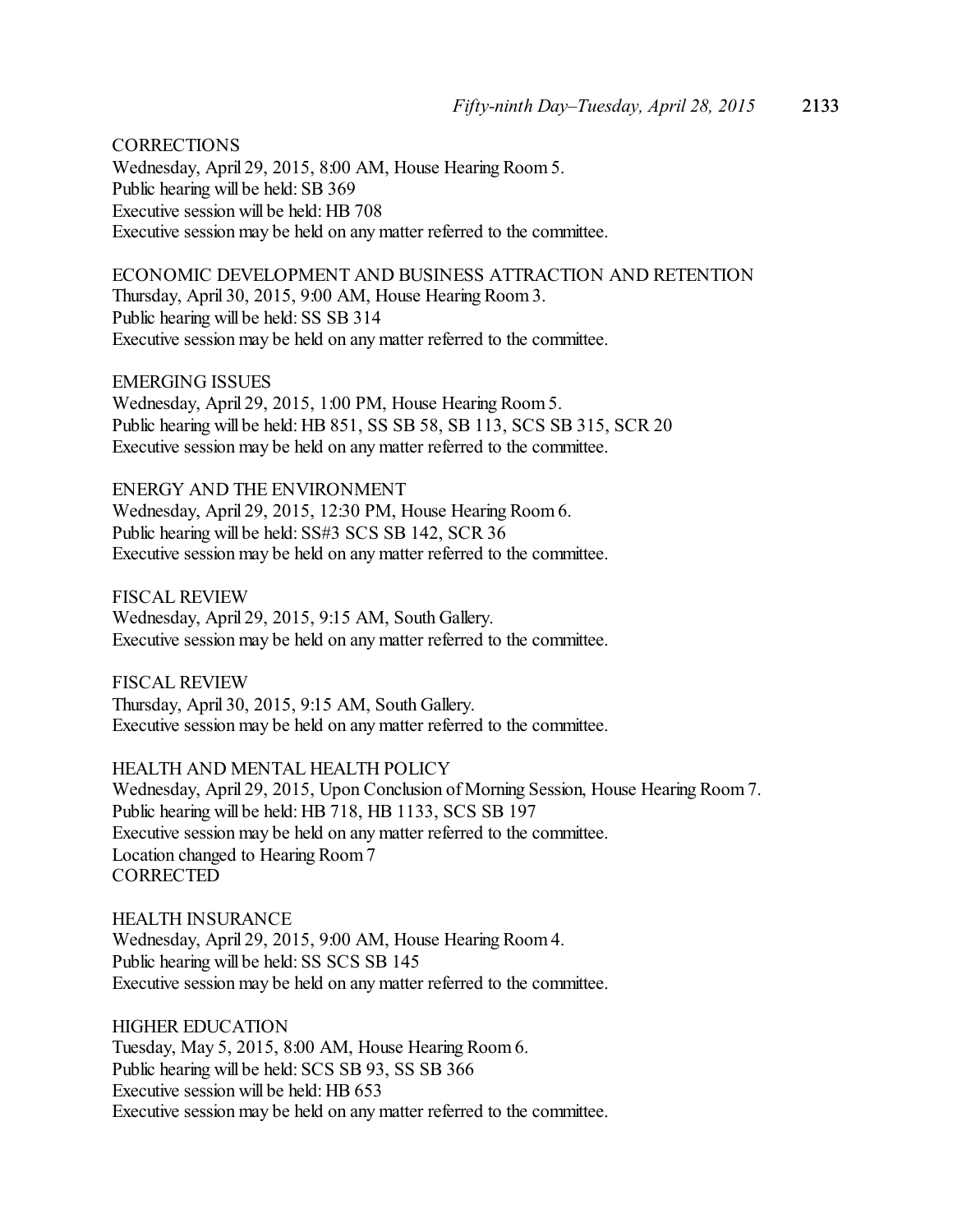## JOINT COMMITTEE ON EDUCATION

Monday, May 11, 2015, 1:00 PM, Senate Committee Room 1. Executive session may be held on any matter referred to the committee. Agenda: Election of chair and vice chair. Consideration of interim inquires/projects.

### JOINT COMMITTEE ON PUBLIC EMPLOYEE RETIREMENT

Tuesday, May 5, 2015, 8:00 AM, House Hearing Room 4. Executive session may be held on any matter referred to the committee. 2<sup>nd</sup> Quarter Meeting.

Portions of the meeting may be closed pursuant to Section 610.021, RSMo.

# SELECT COMMITTEE ON AGRICULTURE

Thursday, April 30, 2015, 8:30 AM, South Gallery. Executive session will be held: HCR 47, SCR 10, SS SCR 25, SCS SCR 30, SCR 31, SB 500 Executive session may be held on any matter referred to the committee.

## SELECT COMMITTEE ON BUDGET

Wednesday, April 29, 2015, 12:30 PM, House Hearing Room 3. Public hearing will be held: SS SB 330 Executive session will be held: SS SB 330 Executive session may be held on any matter referred to the committee.

## SELECT COMMITTEE ON BUDGET

Wednesday, April 29, 2015, 8:00 PM, House Hearing Room3. Executive session may be held on any matter referred to the committee. Public hearing and executive session on HB 19, pending referral.

## SELECT COMMITTEE ON EDUCATION

Thursday, April 30, 2015, 8:00 AM, House Hearing Room 5. Executive session will be held: SB 334, SCS SB 328, HB 991, HJR 6, HB 1083 Executive session may be held on any matter referred to the committee.

# SELECT COMMITTEE ON GENERAL LAWS

Wednesday, April 29, 2015, Upon Conclusion of Afternoon Session, House Hearing Room 3. Executive session will be held: HB 757, SB 148, SCS SB 499, SCR 17, SCS SCR 26, SB 458 Executive session may be held on any matter referred to the committee. AMENDED

# SELECT COMMITTEE ON INSURANCE Thursday, April 30, 2015, 8:00 AM, House Hearing Room 4. Executive session will be held: SS SCS SBs 63 & 111, SB 205 Executive session may be held on any matter referred to the committee. AMENDED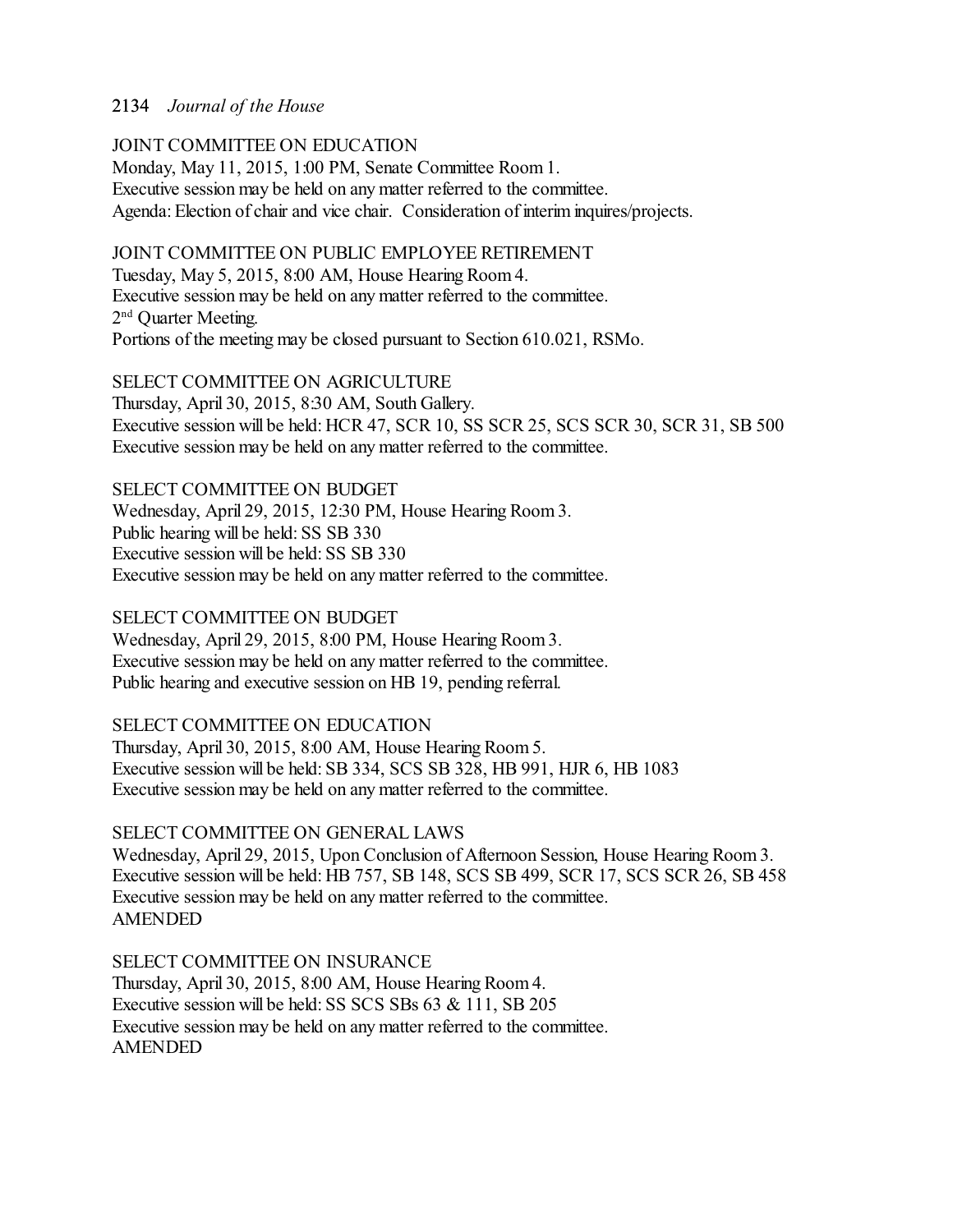## SELECT COMMITTEE ON JUDICIARY

Wednesday, April 29, 2015, 5:00 PM, House Hearing Room1. Executive session will be held: HB 292, HB 503, HB 1129, HB 1182, HB 1220, SB 317, SCS SB 435 Executive session may be held on any matter referred to the committee. There will be a HCS for HB 1220 There are amendments on HB 503 and SB 317

SELECT COMMITTEE ON STATE AND LOCAL GOVERNMENTS Thursday, April 30, 2015, 8:00 AM, House Hearing Room 1. Executive session will be held: SCS SB 326, SCS SB 539, SB 474, SB 561, SCS SB 190 Executive session may be held on any matter referred to the committee.

SELECT COMMITTEE ON UTILITIES Thursday, April 30, 2015, 8:30 AM, House Hearing Room 6. Executive session will be held: HB 756 Executive session may be held on any matter referred to the committee.

UTILITY INFRASTRUCTURE Wednesday, April 29, 2015, 5:00 PM, House Hearing Room6. Public hearing will be held: HB 1335 Executive session may be held on any matter referred to the committee. Hearing will take place at 5:00 PM or Upon Evening Recess/Adjournment.

## **HOUSE CALENDAR**

## SIXTIETH DAY, WEDNESDAY, APRIL 29, 2015

## **HOUSE BILLS FOR SECOND READING - APPROPRIATIONS**

HB 19

## **HOUSE JOINT RESOLUTIONS FOR PERFECTION**

HJR 44 - Shumake HJR 9 - Burlison HJR 4 - Haahr

### **HOUSE BILLS FOR PERFECTION**

HCS HB 138 - Reiboldt HCS HB 181 - Haahr HCS HB 497 - Austin HCS HB 203 - Curtman HB 793 - Rizzo HCS HB 321 - Jones HCS HB 339 - McGaugh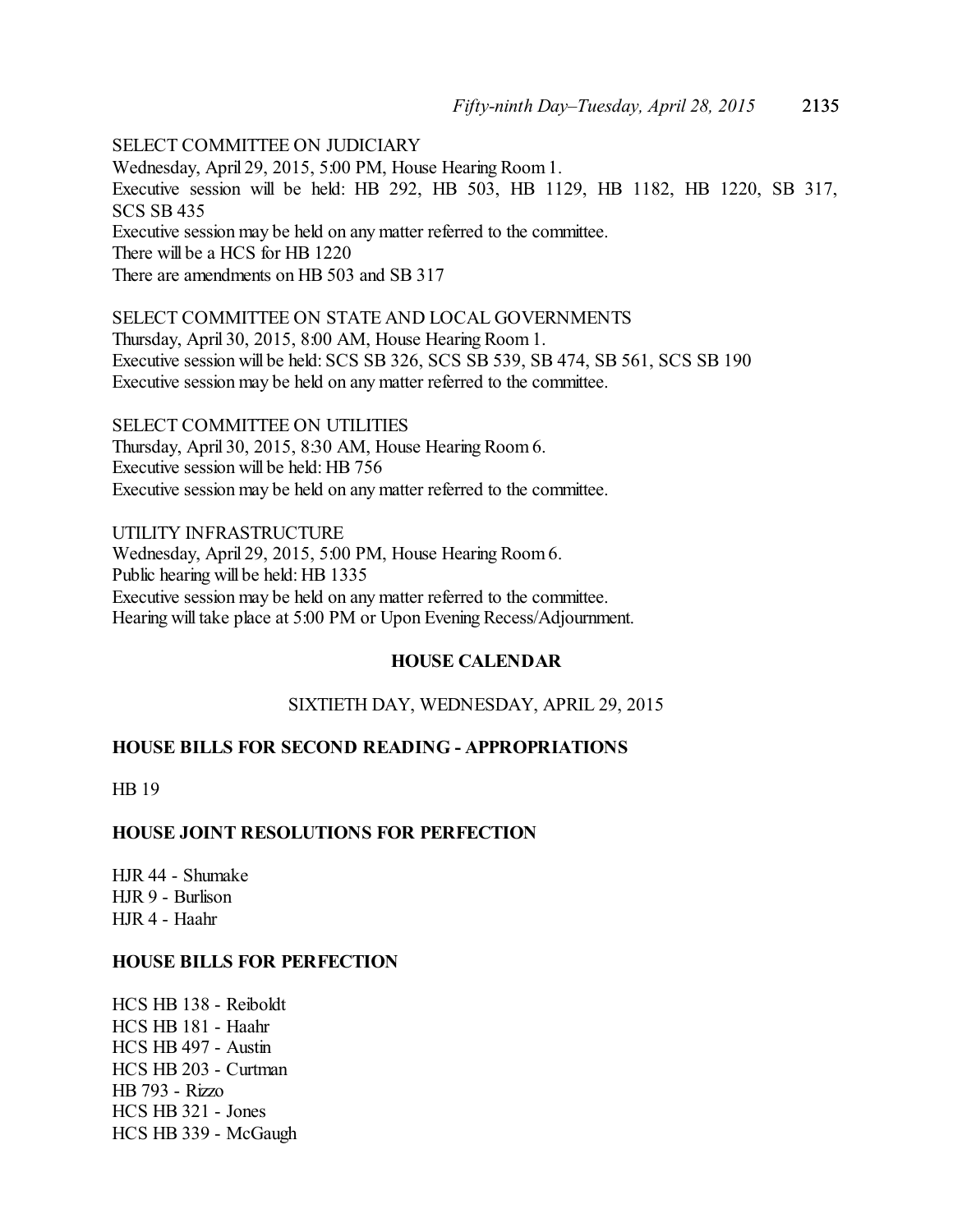HCS HB 550 - Wood HCS HB 655 - Love HB 676 - Rowden HCS HB 965 - Allen HCS HB 356 - Jones HCS HB 624 - Franklin HCS HB 654 - Allen HCS HB 770 - Jones HCS HB 461 - Bahr HCS HB 520 - Hicks HCS HB 540 - Johnson HB 739 - McCann Beatty HCS HB 955 - Ross HCS HB 547 - Allen HB 981 - Rowden HCS HB 67 - Dugger HB 702 - Higdon HB 761 - Jones HB 892 - Shumake HCS HB 1091 - Phillips HB 464 - Rowden HCS HB 760 - Flanigan HCS HB 803 - Swan HCS HB 921 - Burlison HCS HB 1003 - Hummel HB 1313 - Rowden HB 1324, HCA 1 - Rowden HB 854 - Reiboldt HCS HB 956 - Fraker HCS HB 165 - Gosen HCS HB 697 - Corlew HCS HB 1074 - Lant HB 1247 - Lant HCS HB 1254 - Lichtenegger HCS HBs 159 & 570 - Rehder HB 195 - Love HB 253 - Berry HB 257 - Dugger HB 285 - White HB 1005 - Berry HCS HB 1040 - Jones HCS HB 1067 - Koenig HCS HB 978 - Dogan HCS HB 1357 - Corlew HCS HB 207 - Curtman HCS HB 657 - Phillips HCS HB 1006 - Cross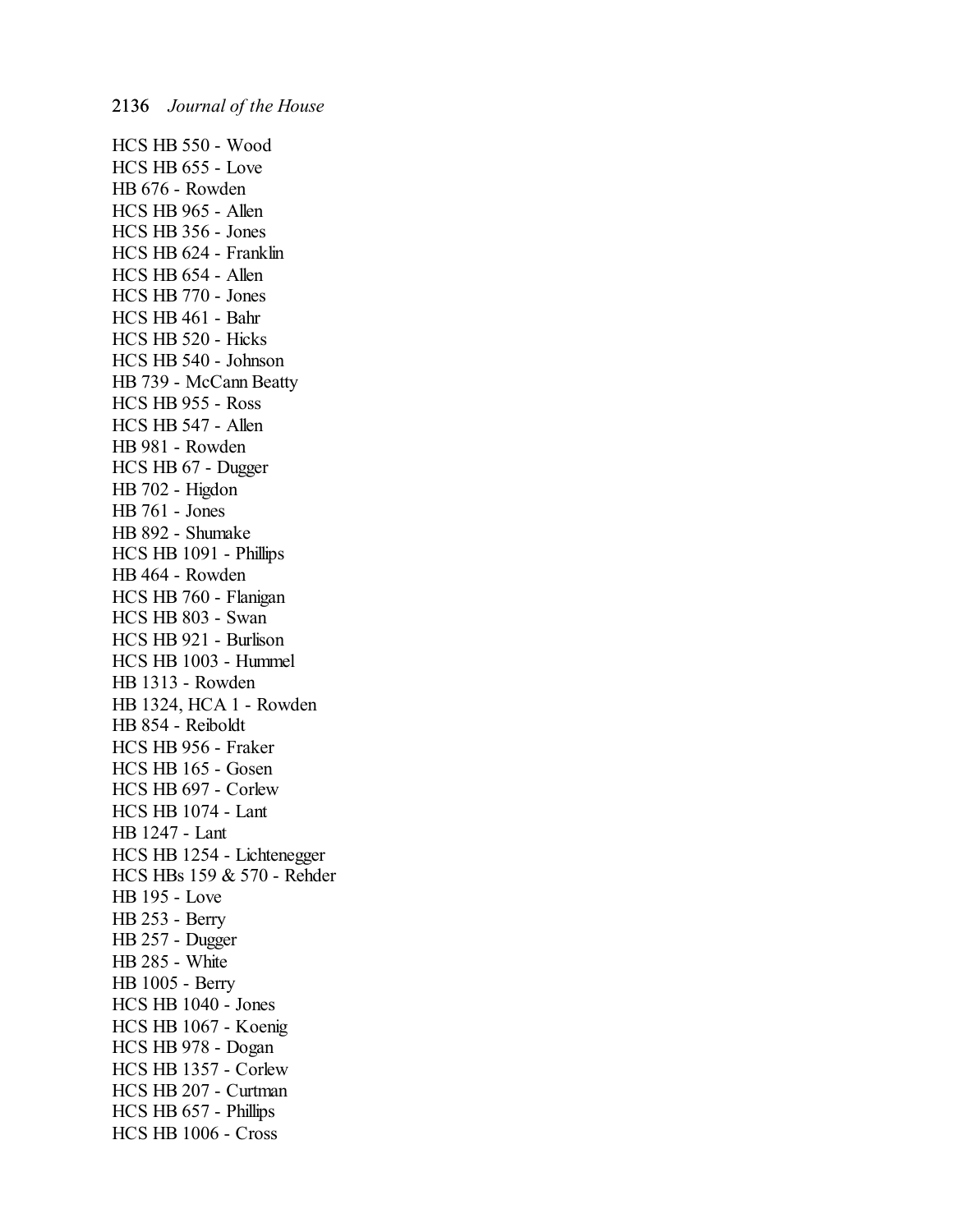HB 1096 - Houghton HCS HB 1179 - Alferman HB 1330 - Cross HCS HB 1042 - Korman

## **HOUSE CONCURRENT RESOLUTIONS FOR THIRD READING**

HCR 35 - Reiboldt

### **HOUSE BILLS FOR THIRD READING**

HB 582 - Curtis HCS HB 513, (Fiscal Review 3/4/15) - McCaherty HB 928 - Corlew HB 411 - Kelley HCS HB 781 - Gosen HCS HB 1048 - Kidd HCS HB 565, (Fiscal Review 4/28/15) - Spencer

### **SENATE BILLS FOR THIRD READING - CONSENT**

SB 116 - Davis

## **SENATE BILLS FOR THIRD READING**

HCS SCS SB 270 - Dugger HCS SS SCS SB 67 - Rhoads HCS SB 156 - Hubbard SB 166 - Curtis HCS SCS SB 245, E.C. - Dugger SB 272 - Rowden HCS SB 282 - Gosen SB 318 - Cookson SB 446 - Davis HCS SCS SB 456 - Berry SS SCS SB 15 - Koenig HCS SS SCS SB 115 - Miller HCS SCS SB 172, E.C. - Swan HCS SB 244 - Barnes HCS SS SCS SB 278 - Hinson HCS SCS SB 445 - Miller SB 524 - Shull HCS SB 164, (Fiscal Review 4/28/15) - Gosen HCS SS SCS SB 174, (Fiscal Review 4/28/15) - Richardson HCS SCS SB 300 - Leara HCS SCS SB 322, (Fiscal Review 4/28/15) - Engler HCS SCS SB 336 - Higdon SCS SB 345 - Dugger